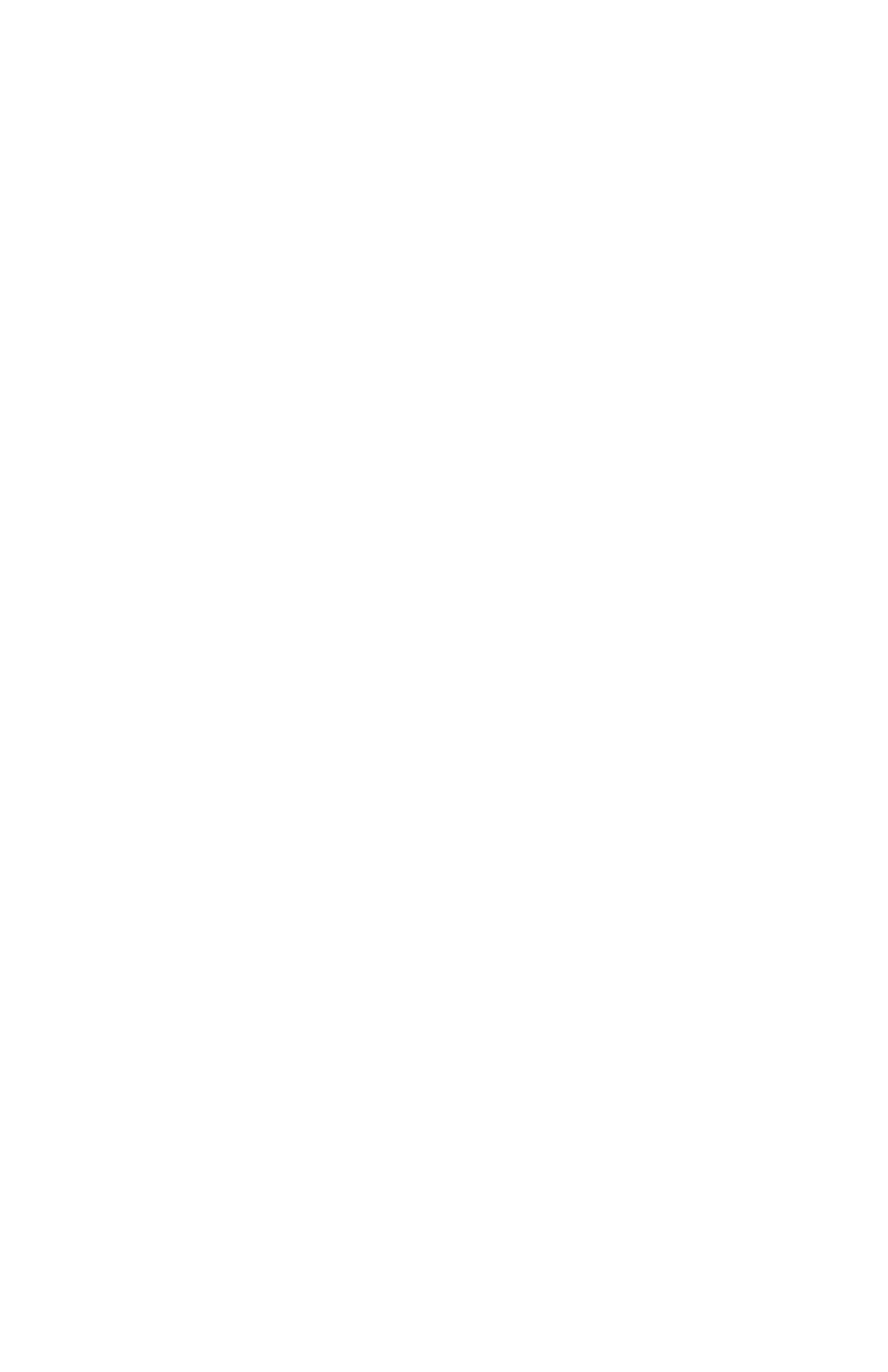#### **OR**

#### **REDEMPTION TWOFOLD**

**By D. O. Teasley**

**FAITH PUBLISHING HOUSE** 

*Digitally Published by*  **THE GOSPEL TRUTH <www.churchofgodeveninglight.com>**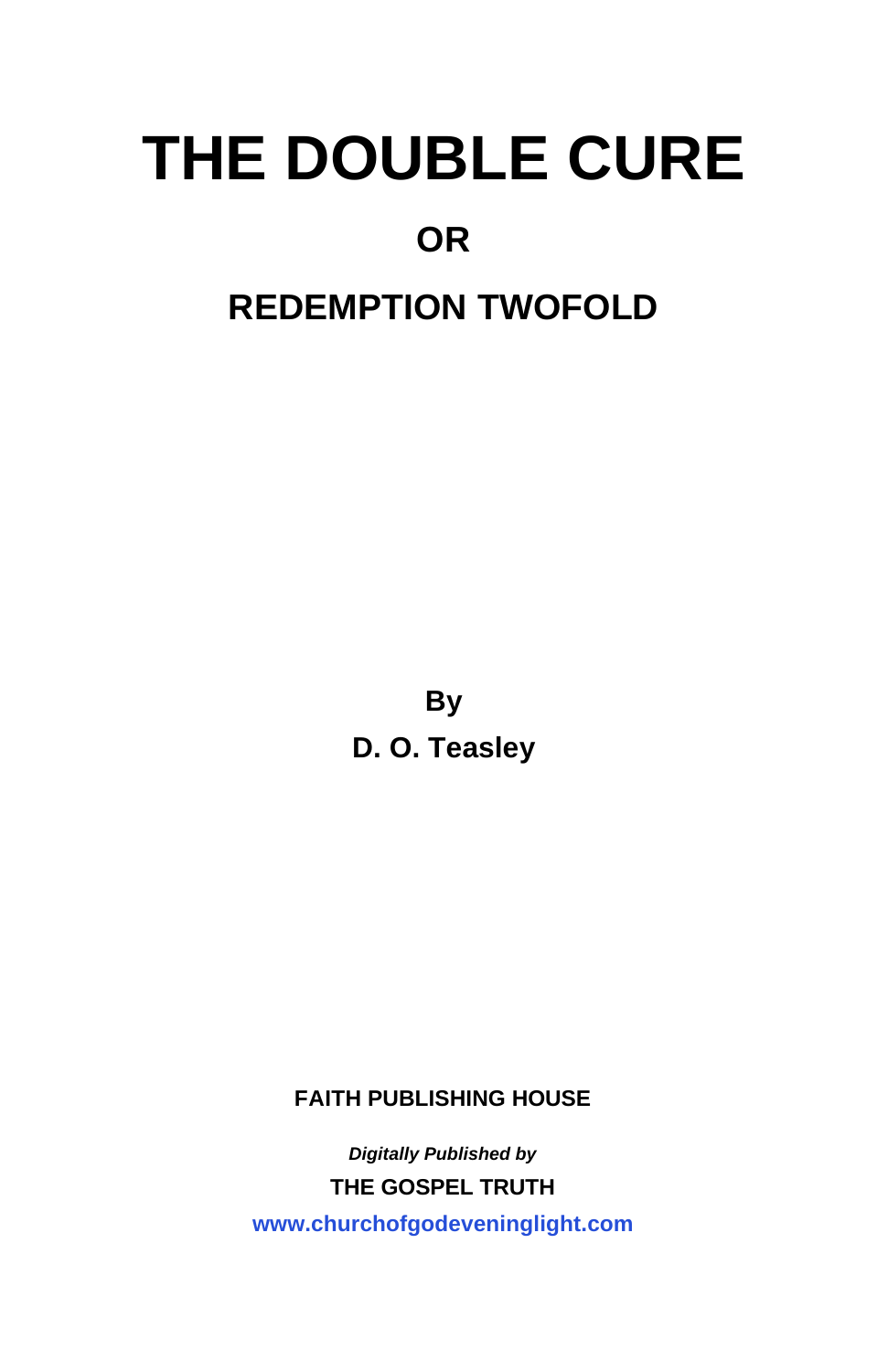Originally Published by Gospel Trumpet Company 1916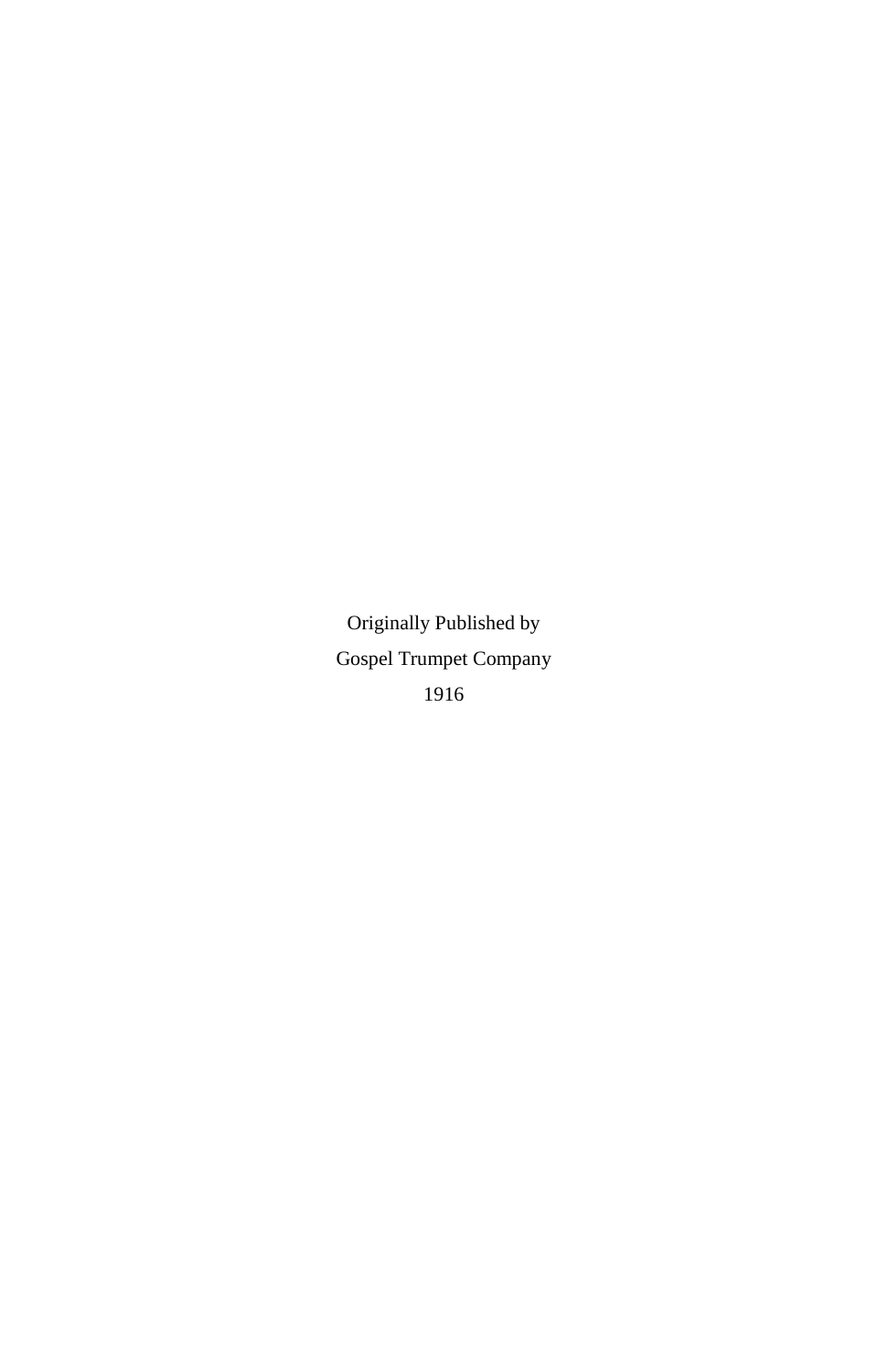#### **Preface**

To make clear the subject of full redemption by two works of divine grace is the object of this book. The nature of the subject is such that a didactic style is required throughout its treatment; the reader, therefore, will expect simplicity and thought rather than eloquence and emotion.

I have tried to be both brief and thorough, but have found it no easy task to treat an intricate and extended subject briefly, thoroughly, and clearly.

Most earnestly of all, I have endeavored to prove every assertion in this book either by a particular text or by the tenor of the Scriptures as a whole. How well I have accomplished this, and my other desires relative to this work, my readers may judge.

Trusting that The Double Cure may clear up the subject of twofold redemption in many minds and lead at least a few souls into the spiritual land of promise, I commit my efforts to my readers and to God.

> —D. O. Teasley Bessemer, Ala.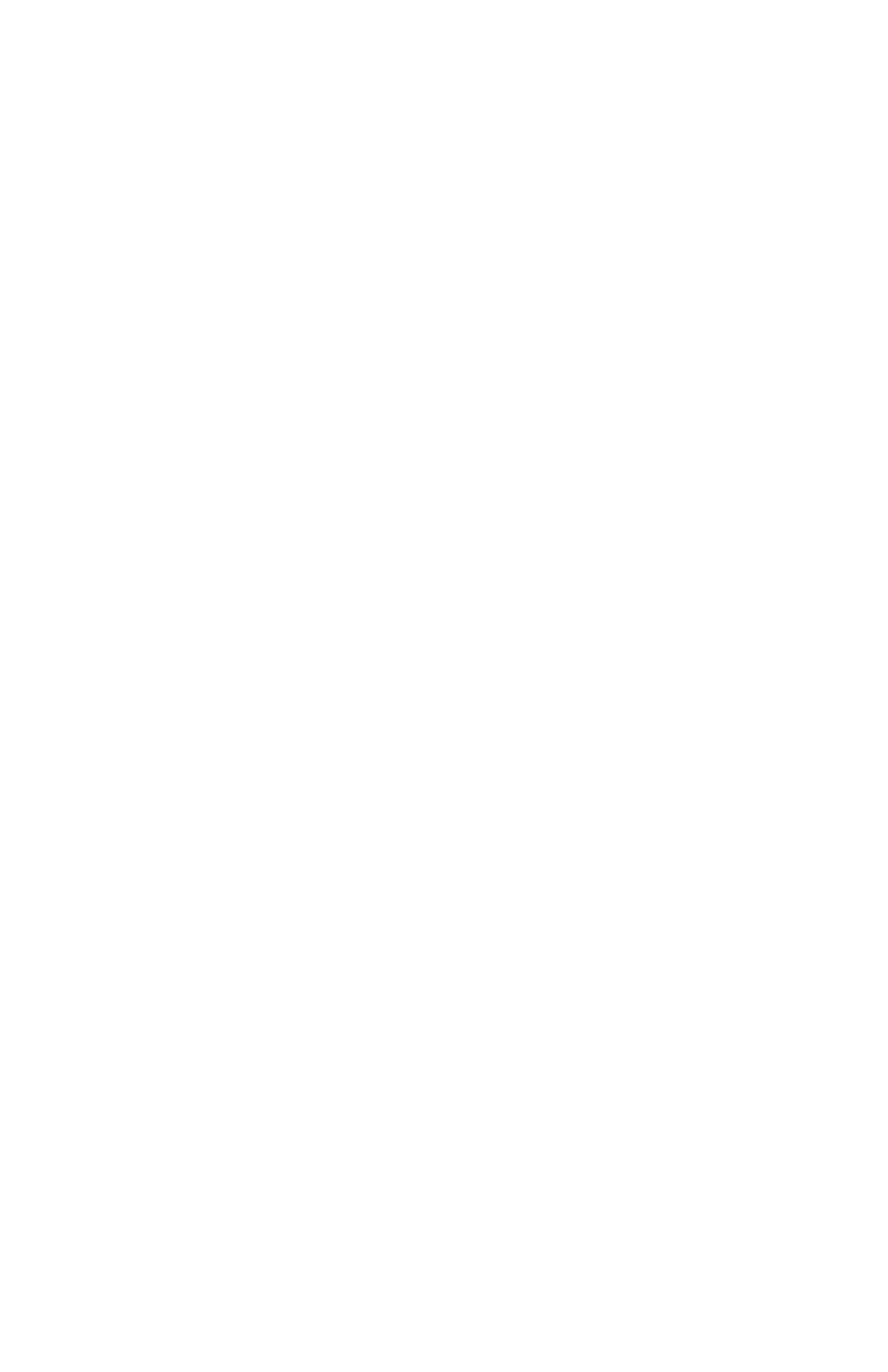#### **Contents**

**Chapter Page 2018** 

| I.    |                                   |  |
|-------|-----------------------------------|--|
| Π.    |                                   |  |
| III.  |                                   |  |
| IV.   |                                   |  |
| V.    |                                   |  |
| VI.   | Moral Effects of Adam's Sin on    |  |
| VII.  |                                   |  |
| VIII. |                                   |  |
| IX.   | Theories of Native Depravity39    |  |
| Χ.    | History of the Doctrine of Native |  |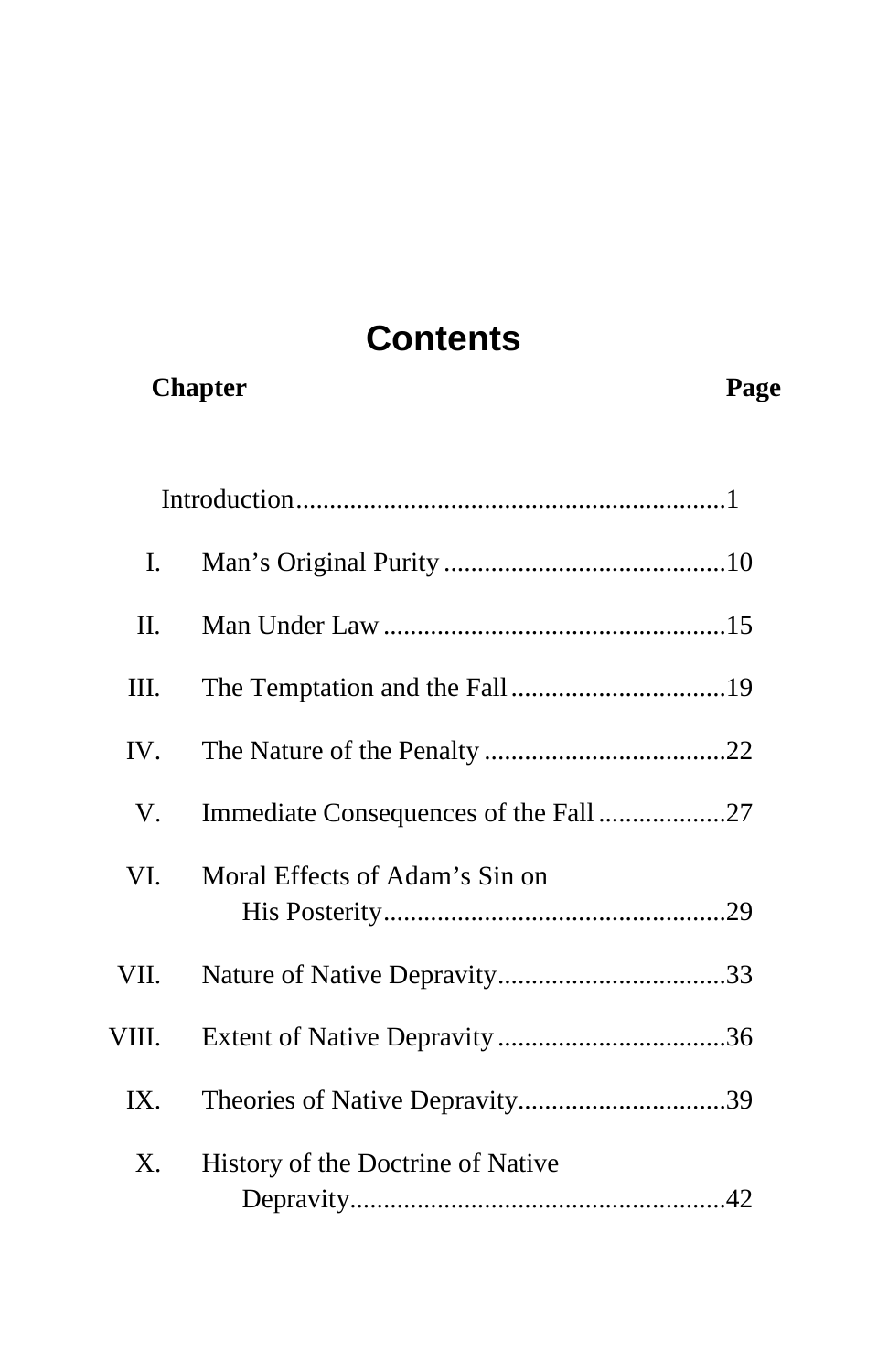| XI.    | Modal Theories of Native Depravity 44        |
|--------|----------------------------------------------|
| XII.   | Consequences of the Fall Reviewed 51         |
| XIII.  |                                              |
| XIV.   |                                              |
| XV.    | Native Depravity in the Justified Believer59 |
| XVI.   |                                              |
| XVII.  |                                              |
| XVIII. |                                              |
| XIX.   |                                              |
| XX.    | Sanctification a Reception of the            |
| XXI.   |                                              |
| XXII.  | Sanctification Attainable in This Life92     |
| XXIII. |                                              |
| XXIV.  |                                              |
| XXV.   |                                              |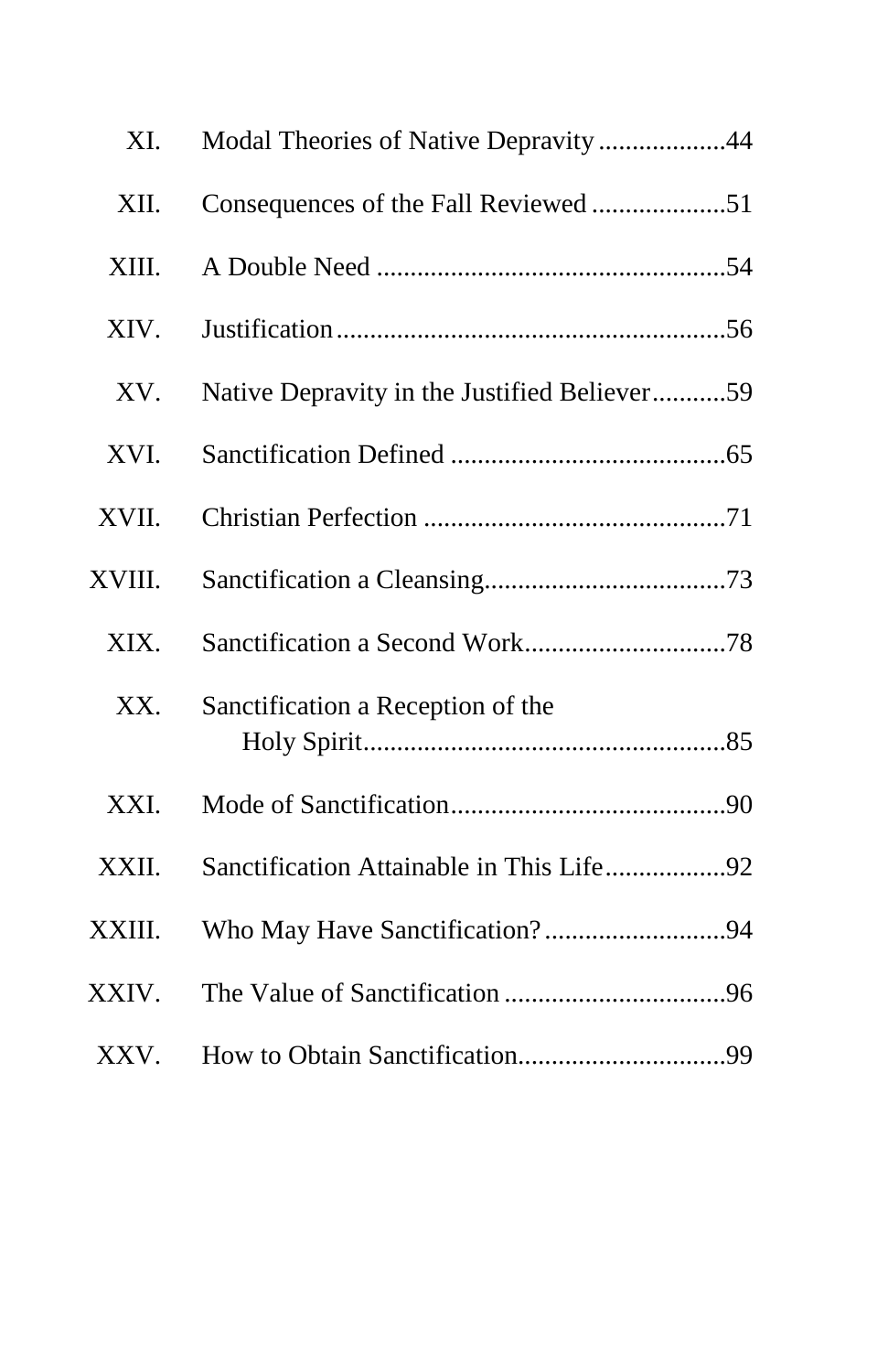#### **Introduction**

<span id="page-8-0"></span>Before approaching the main subject of this book, reader and author need to become sufficiently acquainted that the reader may clearly understand the author's object and know the subject of this book with its intended limitations.

By "double cure" is meant the remedy for man's acquired sins and for his native depravity. It is not the purpose of this book to present an exhaustive discussion of the plan of redemption in all the phases of that subject. Such is the sphere of theological works, not of a condensed treatise. Yet it is believed that this book will be found a thorough, defensive Biblical presentation of the primary doctrine of redemption in the applied sense of the word "redemption."

Before we enter upon the discussion of our subject, two things are particularly necessary: (1) That we agree upon some standard of judgment that will constitute a common ground as a starting-point for our reasoning; (2) That we carefully define the principal terms that we intend to employ.

#### **Standard of Judgment**

It is useless to reason unless we can find some common standard by which to test the ideas that we present as proof of our premises. For example: if you should insist upon the Koran, the book of Mohammed, as a standard, and I should contend that the Book of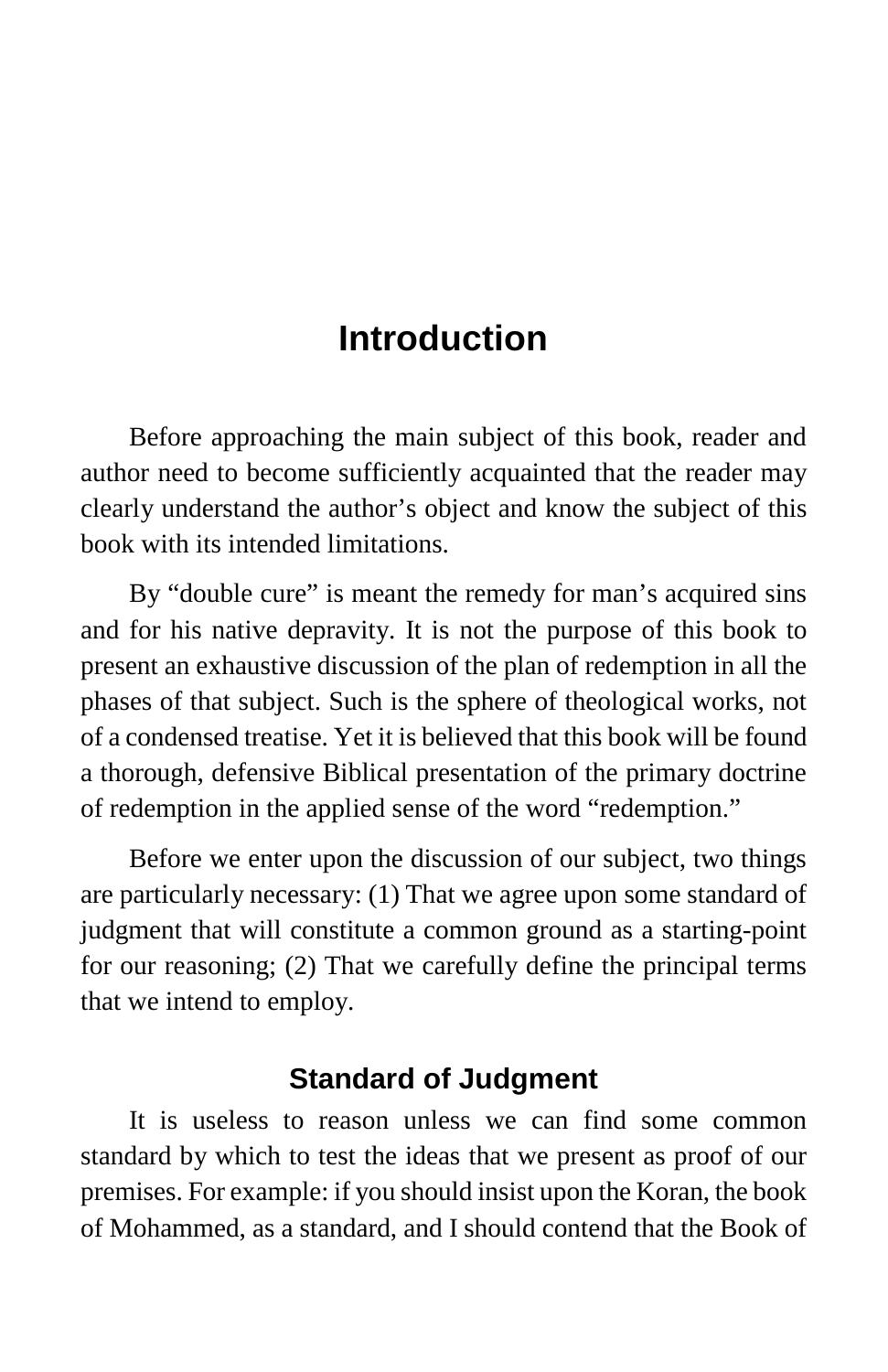Mormon is the only true standard, then a lifetime of reasoning would not bring us to a conclusion satisfactory to us both; but if we can agree that the Bible, the book of Christianity, is the only perfect standard of judgment in religion, we shall have room to hope that we may see alike and "flow together." The Bible is taken as the standard of judgment in the prosecution of this work, and the reader who can agree to that standard will find himself at a common starting-point with the author. From this common starting-point we may reasonably hope to reach a common end satisfactory and profitable to both.

Having agreed upon a standard of judgment, we have yet to define the main terms that we shall employ in this study.

#### **Terminology**

Endless dissensions have been caused by the ambiguity of terms. Friends have contended with each other and parted as bitter enemies, when, had they stopped to define their terms, they might have ended their contention in perfect agreement. Every living language, like a living organism, is constantly throwing off wastematter—obsolete words—and taking in reconstructive materials in the form of new words. Words also are constantly either acquiring new meanings or losing old meanings. These constant changes in our language make it especially necessary that we exercise great care in the study and interpretation of our older books.

The Authorized Version of the Bible, for instance, was written in 1611 A.D., and its language is the English of the early seventeenth century. Since that time many and important changes have taken place in our language. It will be necessary, therefore, in the employment of Bible English not only to exercise care with respect to the ambiguity of terms, but also carefully to define words that are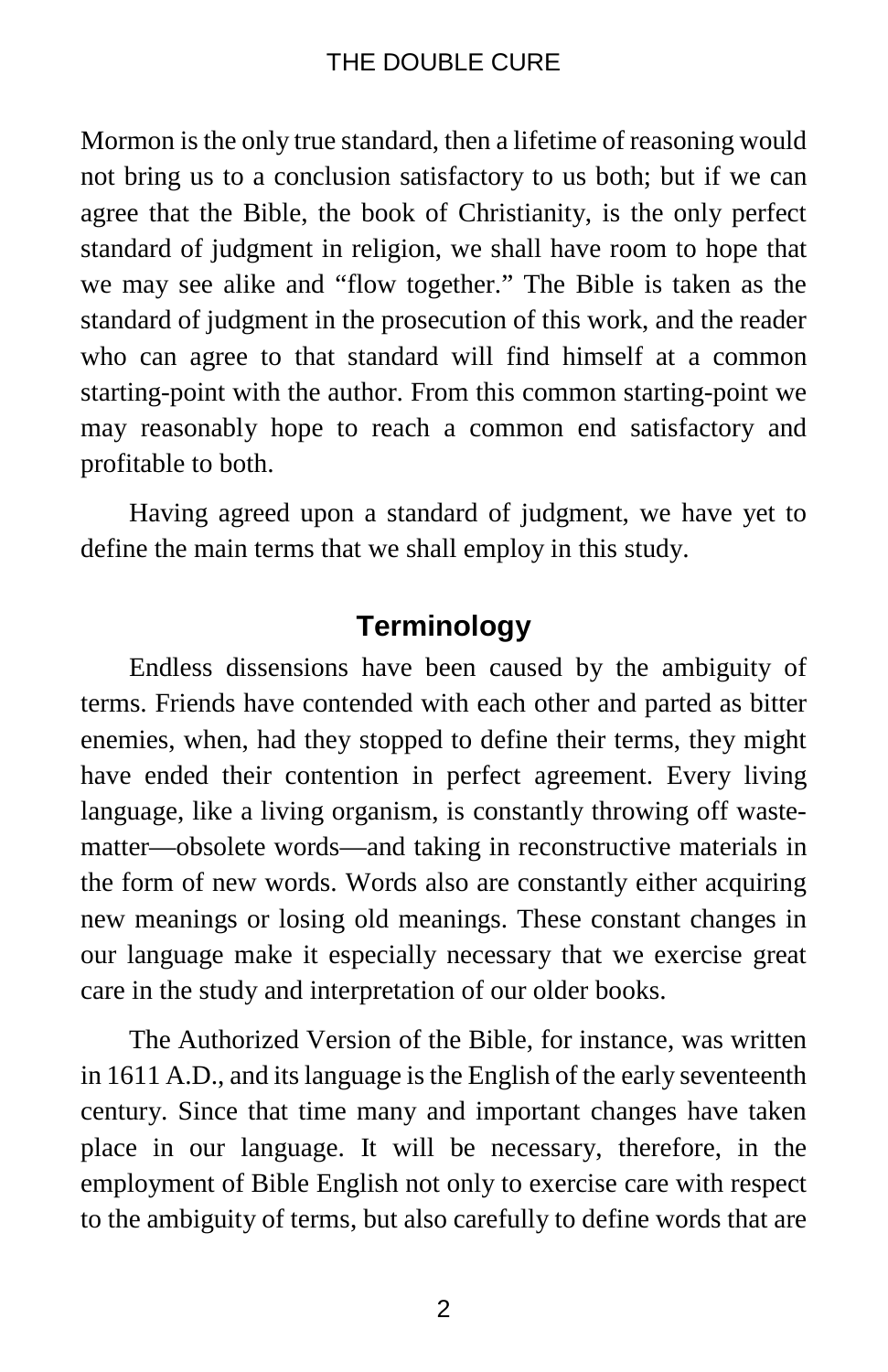obsolete, or no longer in current use. "Prevent," found in 1 Thess. 4:15, is an example of a word which, though still in use, has an entirely different meaning from that attached to it at the time the Authorized Version of the English Bible was translated. At that time "prevent" meant to precede, or go before; now it means to intercept, to hinder. Another example of a word that has entirely changed its meaning is "conversation" (see 1 Pet. 3:11; Phil. 1:27). At the time the Authorized Version of the Bible was translated "conversation" meant "the general course of conduct or habits," but by a process of contraction in its meaning, it has narrowed to mean colloquial discourse. A valuable table of words obsolete or ambiguous will be found in "Helps to the Study of the Bible," Oxford University Press.

Though the terms employed in the present work are, for the most part, taken verbatim from the Bible, a few theological terms will be found that do not occur in the Bible itself. These theological terms, however, very generally employed by Christian writers, are deductions from the tenor of the Scriptures. It will be necessary to define the meanings of a few of the important words employed in our discussion and to agree upon these definitions, so that reader and author will attach a common meaning to the terms employed and the reader be thus enabled to understand the author.

For the sake of clearness and brevity, I will use almost invariably one leading term for each phase of the double cure justification and sanctification—and one term for each negative condition of the heart—sin and native depravity. Occasionally I will use terms synonymous with these leading terms. An example of these synonyms is the word "regeneration," used as a synonym of "justification." These words both apply to the first Christian experience, or the first work of divine grace in the heart. Yet the process of justification and that of regeneration are vastly different.

3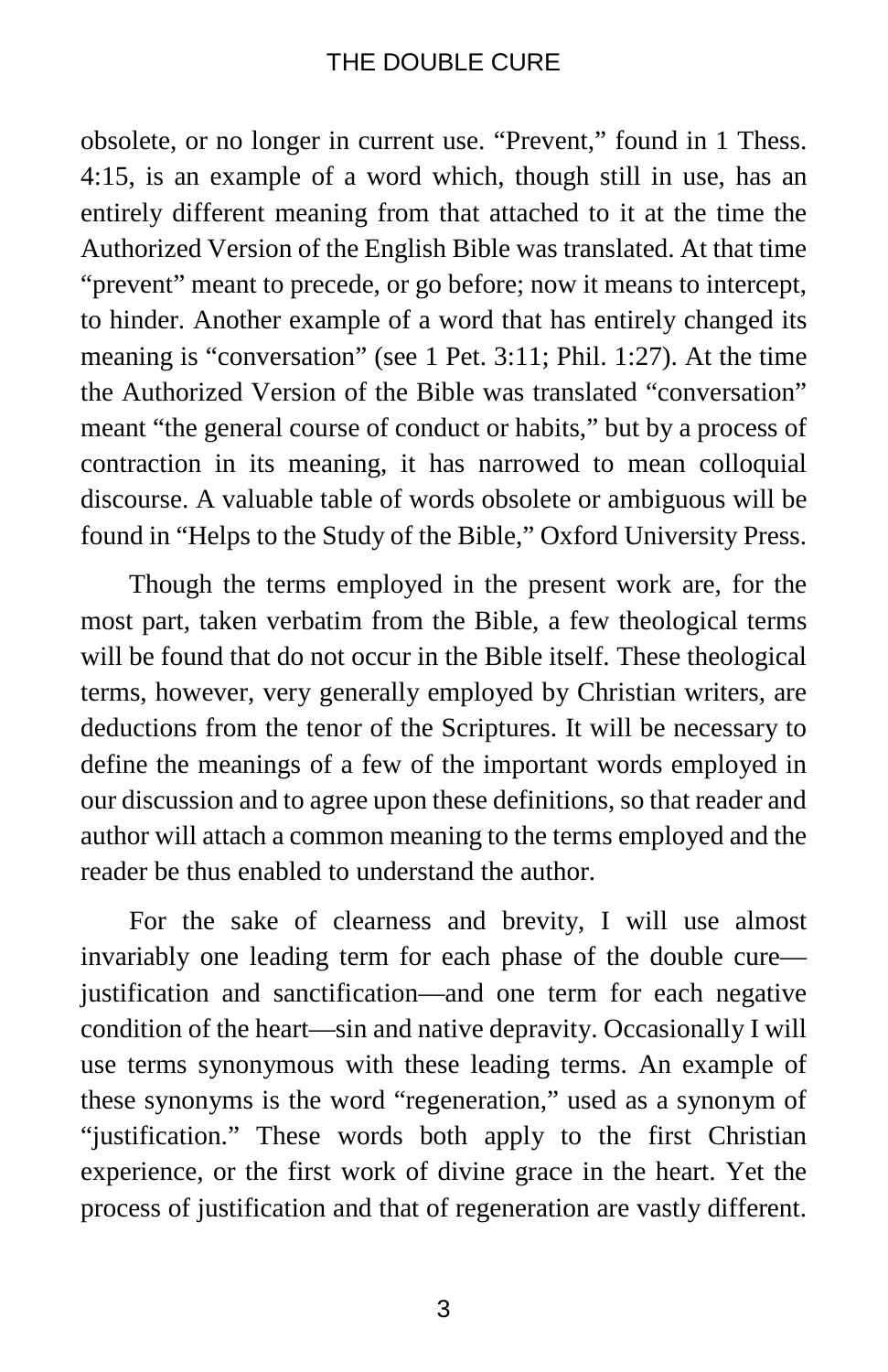"Justification" will be taken as the leading term to represent the first work of divine grace, and "conversion," "the new birth," and similar terms will be used as synonyms.

Each work of divine grace in the heart has a negative condition that necessitates that particular work of grace. These negative conditions, like the work of grace that remove them, must have their specific terms. The following scheme will make clear to the reader our classification of terms, as applied both to the negative conditions of the heart and to the positive works of divine grace.

- I. Terms applied to the first work of grace and to the negative condition that necessitates that work.
	- 1. First work of grace
		- a. Leading term
			- (1) Justification
		- b. Approximate synonyms
			- (1) Regeneration
			- (2) Conversion
			- (3) Forgiveness
			- (4) Remission
	- 2. Negative condition
		- a. Leading term
			- (1) Sin
		- b. Approximate synonyms
			- (1) Transgression
			- (2) Unrighteousness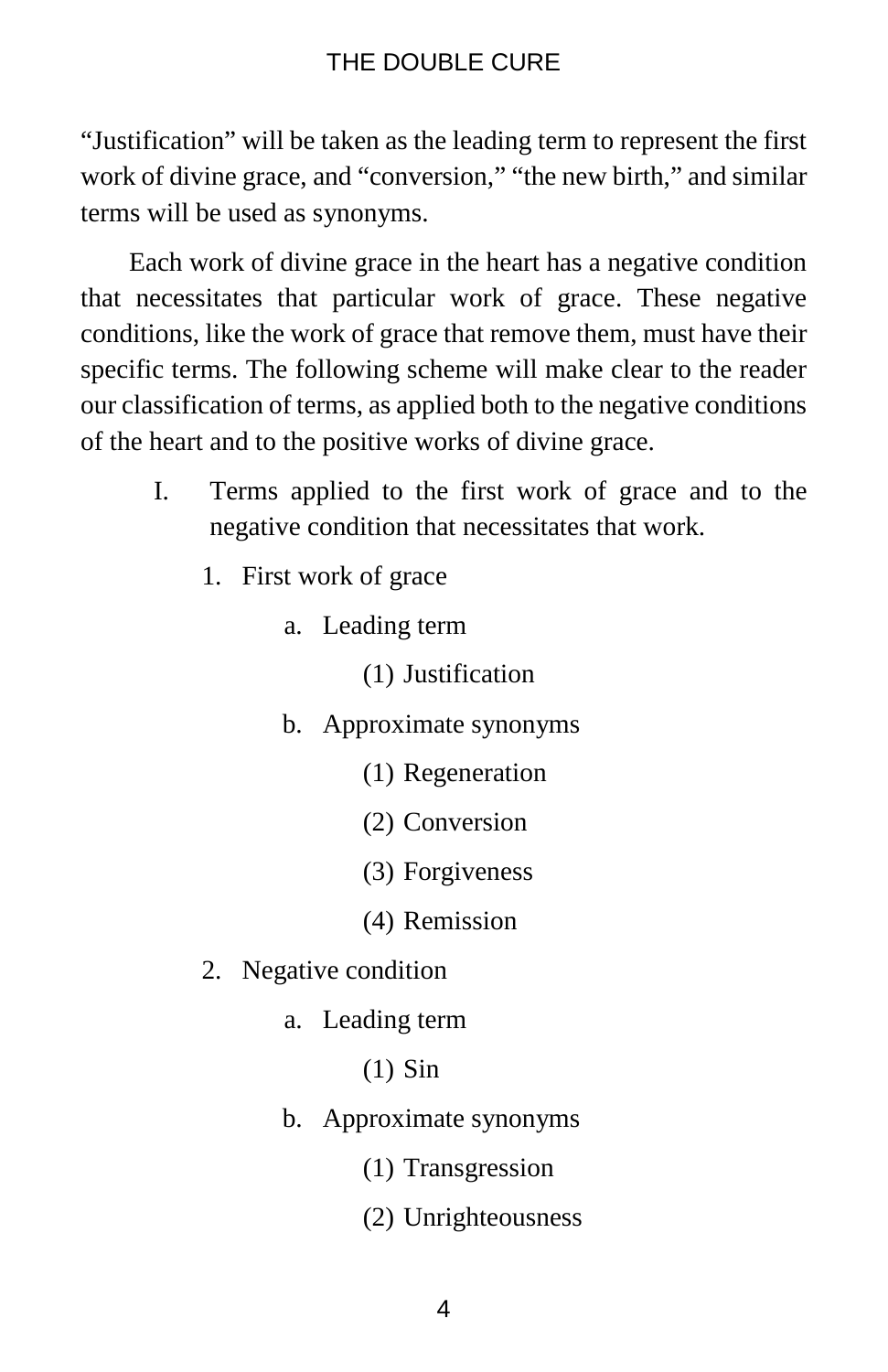(3) Iniquity

- (4) Disobedience
- II. Terms applied to the second work of grace and to the negative condition that necessitates that work.
	- 1. Second work of grace
		- a. Leading term
			- (1) Sanctification
		- b. Approximate synonyms
			- (1) Purification of the heart
			- (2) Reception of the Holy Spirit
			- (3) Perfection
	- 2. Negative condition
		- a. Leading term
			- (1) Native depravity
		- b. Approximate synonyms
			- (1) Adamic sin
			- (2) The flesh (figuratively)
			- (3) Carnality

#### **Definition of Terms**

*Justification*, Greek *dikaiosis*, "a making right or just; in the New Testament, acquittal, acceptance." —*Green*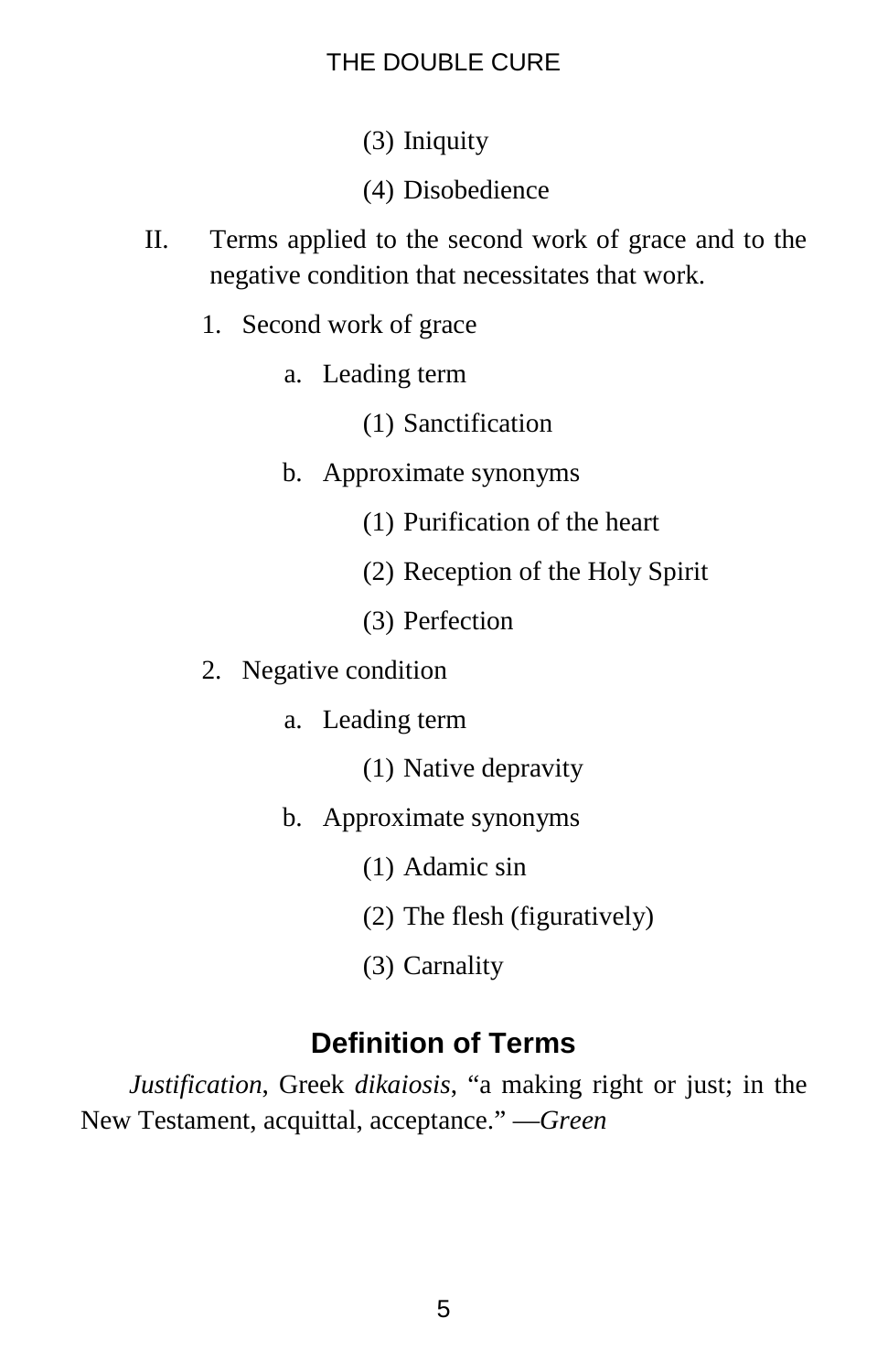The Greek verb "to justify" means "to render or regard as just or innocent; justification, as used in the New Testament, acquittal for Christ's sake." —*Strong*

To justify in the evangelical sense means "to absolve or declare as innocent, to acquit a sinner from the guilt and punishment of sin." —*Cruden*.

*Regeneration* is a change and renovation of the soul by the Spirit and grace of God; the entering into a new spiritual life by means of a spiritual birth.

*Conversion* means a spiritual and moral change of the heart, a change from the service of the world to the service of God.

Though all these terms, justification, regeneration, and conversion, are practically synonymous, there is a slight technical difference between the ideas they present. Regeneration renovates the heart from the moral corruption produced by the transgression of God's law. Conversion is the change produced by such a regeneration. Justification is the removal of penal guilt. Yet all these are experienced at the time the soul is born again and the sins are forgiven, or remitted, in the first work of divine grace.

*Sin* in its broadest sense is any violation of divine law (1 John 3:4). Imputed sin, or a transgression of divine law that brings guilt to the soul, is a conscious transgression of a known divine law by a free moral agent. (John. 9:41; Jas. 4:17.) Synonyms of the term are "transgression," "unrighteousness," "iniquity," and "disobedience." The word "sin" is sometimes used in reference to the sinful or depraved nature of the heart. Such use of the word, however, unless qualified by some such adjective as "Adamic" or "original" is ambiguous and confusing. Even when the word is so qualified, the meaning is not always clear, for the phrase may refer either to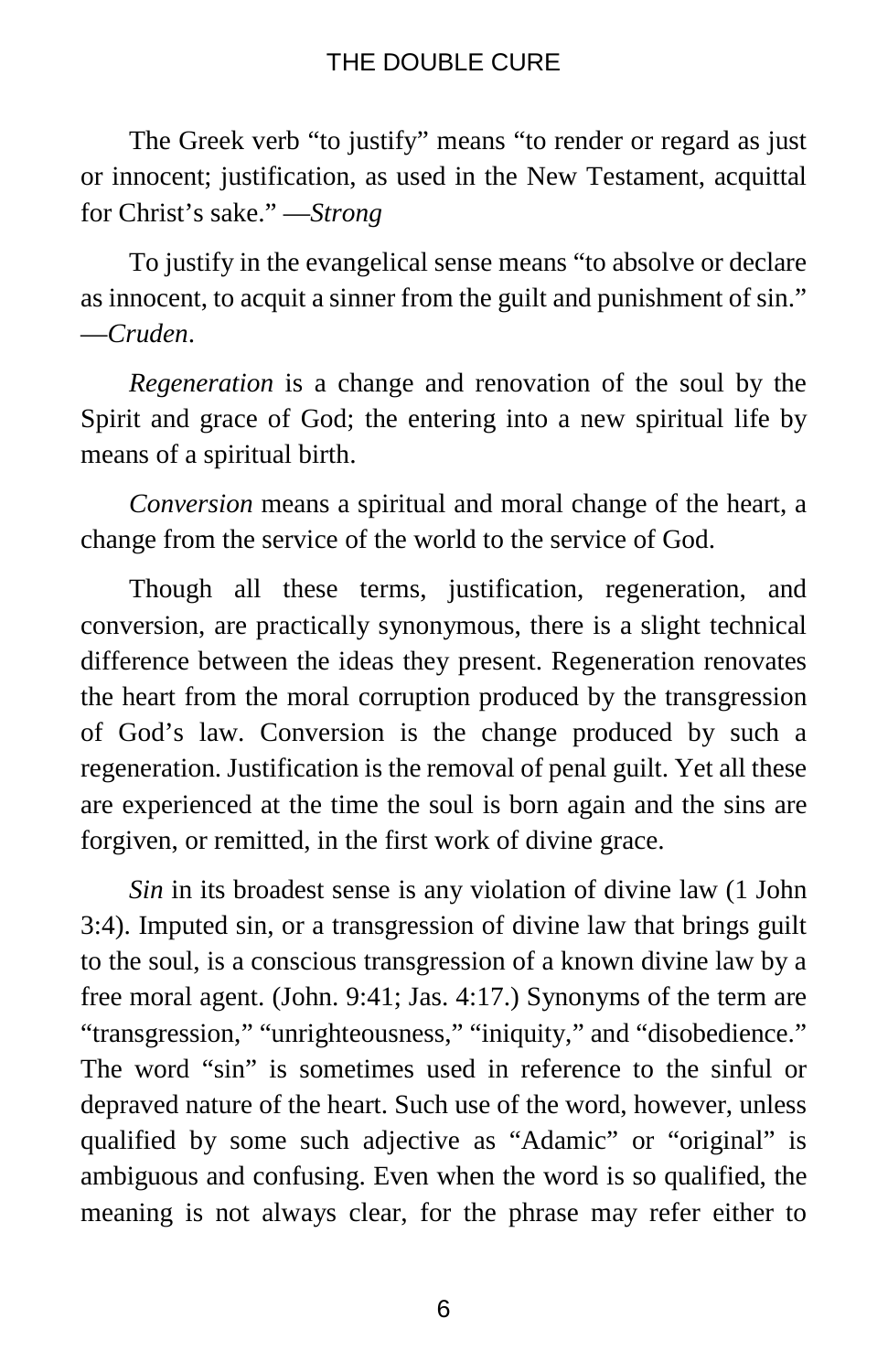Adam's first sin or to the effect of that sin upon his posterity. In this work, therefore, the word "sin" is used with reference to transgression only.

It is believed that the terms relative to the first work of grace and to man's moral condition which necessitates that work are, in general, better understood than the terms applied to the second work of grace and to the moral condition of man which necessitates such a second work. These latter terms, therefore, require especial attention.

*Sanctification* is derived from "sanctify." From the Hebrew *qadesh* "sanctify" means to make, pronounce, or observe as clean either ceremonially or morally. From the Greek *hagios* it means to consecrate; to make holy or purify; to venerate mentally, or ascribe holiness to. It comes from the Latin *sanctus*, holy, plus *ficare*, to make. The primary meaning of the word, then, is to make holy; its secondary meaning is to set apart to a holy or sacred use.

The word "sanctification" has a general use and, in the New Testament, a specific use. In general, it means the act or process of making holy or pure in any particular, but in its specific use it is applied to the purification from native depravity of the heart of the Christian believer. (Compare John 17:17; Acts 2:24; 15:8, 9; 1 Thess. 5:23.) "Sanctify you wholly" (1 Thess. 5:23), or entirely, represents sanctification in its superlative degree, or specific sense. The word wherever used in this work refers to this "wholly" sanctified experience.

Approximately synonymous with the word "sanctification" are such expressions as "purification of the heart" and "reception of the Holy Spirit."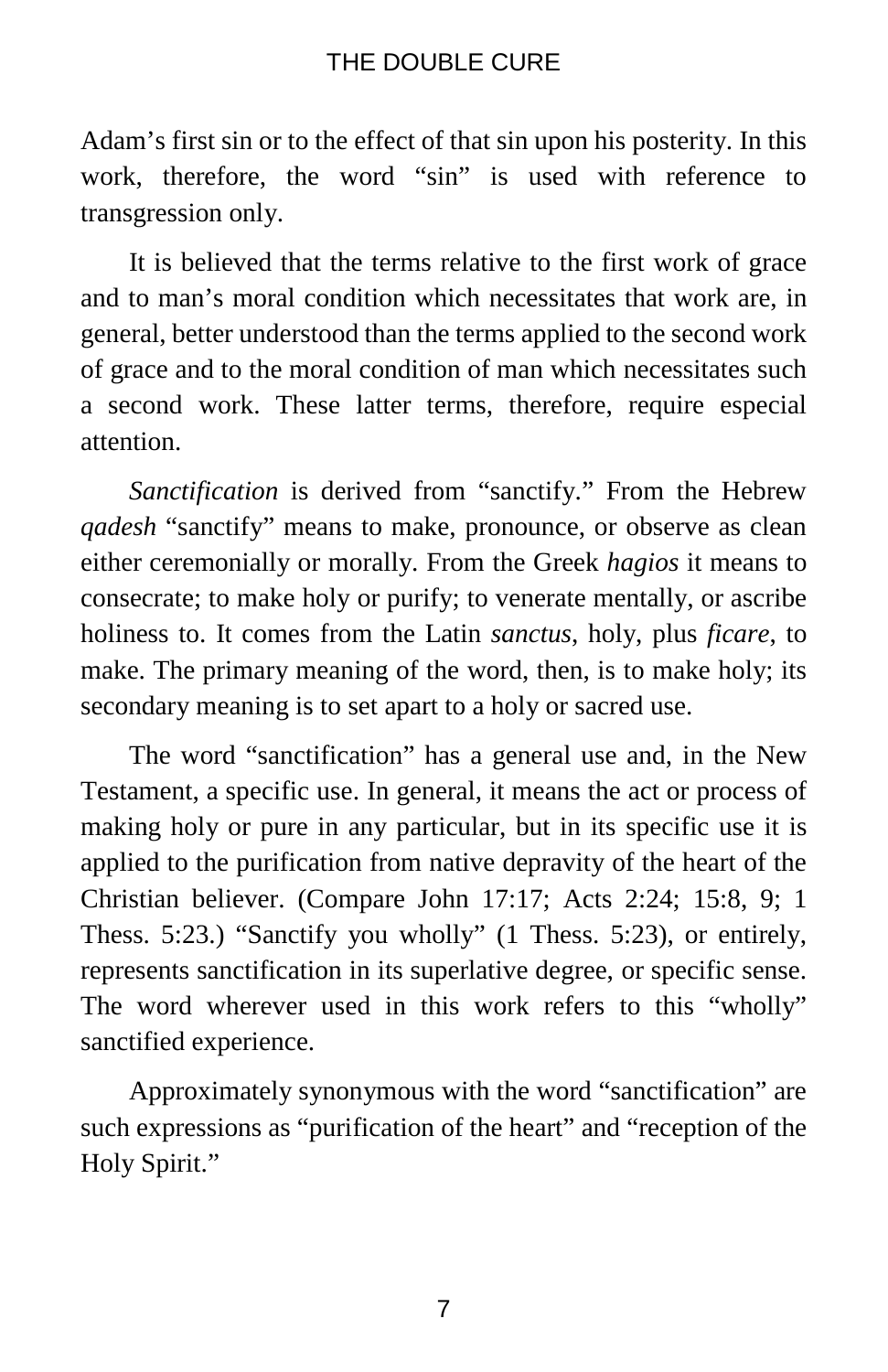*Native depravity* means that moral nature in the human heart that manifests itself in a bent or tendency to sin. There are many theories concerning the nature and extent of native depravity and concerning the mode in which we are made partakers in the fall of the race. Native depravity is variously styled "Adamic sin," "original sin," "the flesh," "carnality." Throughout this treatise the term "native depravity" is employed.

To summarize our principal terms, we have justification, sin, sanctification, native depravity, with their several synonyms.

#### **Tenor of Scripture Vs. A Single Text**

In the development of Bible doctrines, we cannot demand that any doctrine be fully established by the use of only a single text. We have, rather, to appeal to the entire Bible, to the tenor of the Scriptures as a whole. In fact, it is unsafe to base a conclusion upon a single isolated text, for other texts often modify and limit the intended meaning of a given text.

Some critics of the doctrine of remaining native depravity in the believer have been imperative in their demand that the existence of such depravity in the regenerated believer be definitely proved by some particular text of Scripture, yet they demand of themselves no such proof for many things which they most surely believe and zealously teach. For example: it is most difficult to establish beyond the possibility of doubt, by a single text, the doctrine of a divine Trinity. That the Trinity is established by the analogy of faith, or tenor of Scripture as a whole, is unquestioned; but no consistent thinker would affirm that the doctrine is clearly established by any one passage of Scripture. It is true that we are told to baptize in the name of the Father, the Son, and the Holy Spirit; but the text that tells us this affirms nothing for the unity of the three. Other texts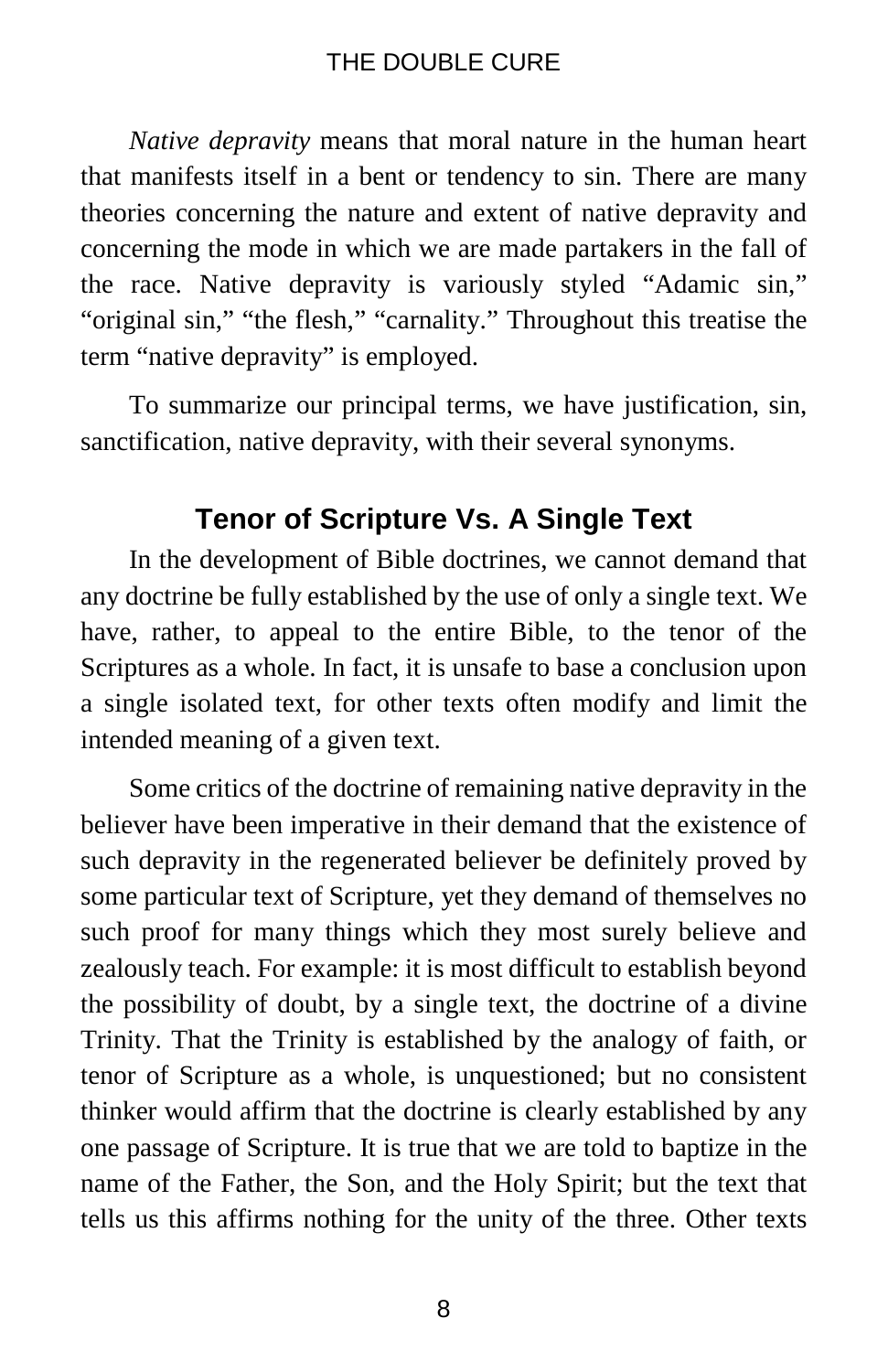may be found that teach some particular phase of the doctrine of the Trinity, but it takes all the texts relative to the subject, rightly divided and correctly interpreted, to establish the Biblical doctrine of a divine Trinity. The same is true of many other doctrines. Let us, therefore, not demand that any doctrine which we shall have occasion to develop be clearly and fully set forth in any one text of Scripture.

#### **The Bible Vs. Subjective Experience**

The manifestations of salvation are not all uniform in all persons. Therefore, subjective experience, or the so-called "Inner Word," cannot be used as a standard of judgment in the study of Bible doctrine. Though salvation is fundamentally the same in all, the ebb and flow of religious feeling is more or less affected by individual temperaments. Hence if we are to have a uniform standard by which to fix Bible doctrines, we must go to the revealed and written Word. Traditions, prejudices, environment, and a thousand other things act upon and vary the emotions. Preaching repentance, justification, and sanctification, in whole or in part, from subjective, or inner, experience has often led to confusion in the teaching of these doctrines. Our motto should be, "To the law and to the testimony: if they speak not according to this word it is because there is no light in them" (Isa. 8:20).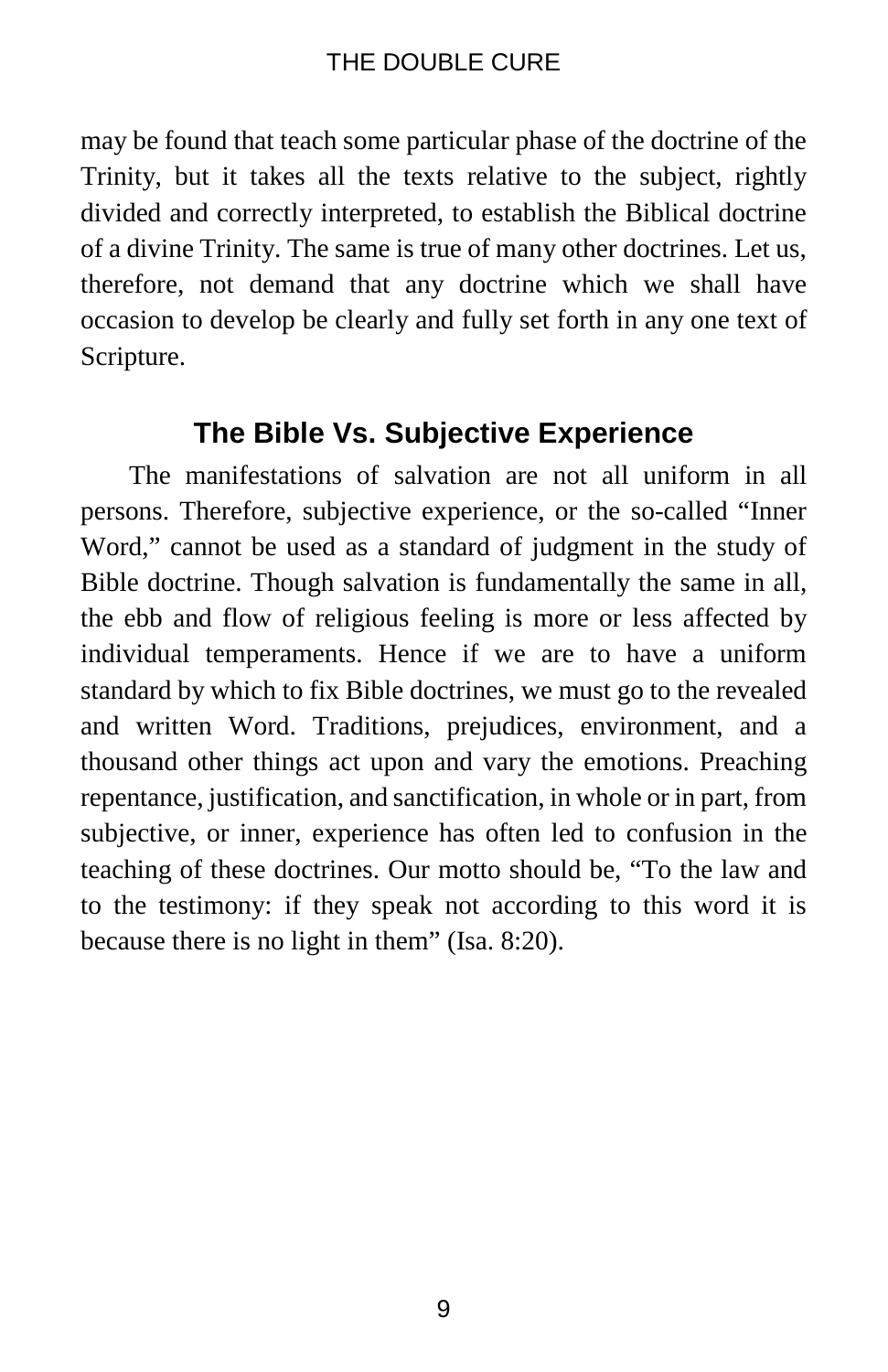#### **Chapter I**

#### <span id="page-17-0"></span>**Man's Original Purity**

*What in me is dark Illumine; what is low, raise and support; That to the height of this great argument I may assert Eternal Providence, And justify the ways of God to men.*

—*Milton*

Eden, man's first and divinely prepared home, must have been a place of ecstatic beauty. Flowers must have bloomed beside rippling streams along whose banks grew waving trees and verdant fields. Songbirds must have warbled in the leafy bowers that beautified that elysian garden. Beauties ten thousand more than these that cannot be described seemed fitting accomplishments of primal man's physical, mental, and moral perfection.

The Spirit of God had moved on the water that covered the chaotic world, had brought order, life, and beauty to reign on the earth. Above the newly made and beautified earth stretched the vaulted expanse of the heavens, studded with countless stars and lighted by the sun and the moon. In the production, beautification, and vivification of this mighty earth, in the ordering of the myriad starry worlds, and in the appointment of the mighty ruler of the day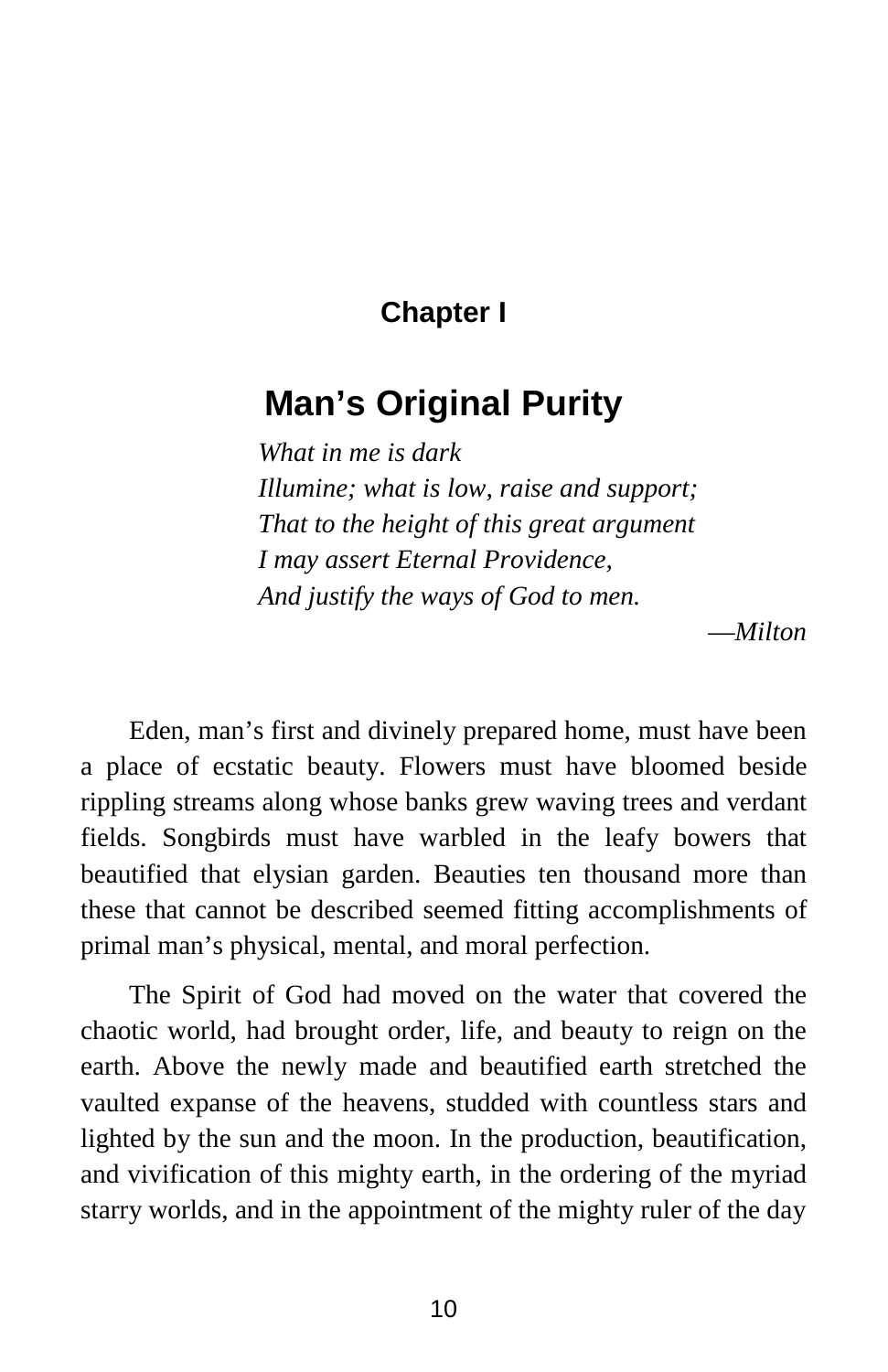and the lesser ruler of the night, the creative impulse of the Almighty seems not to have found a resting-place. Nor could he find, it would seem, among all the then created worlds an object or pattern after which to fashion that semidivine being which was to constitute the climax of his creative effort. So he said, perhaps to the angelic beings, to his divine Son, or to both, "Let us make man in our own image" (Gen. 1:26, 27).

#### **In What Does the Divine Image Consist?**

It has been supposed that man's superiority to the lower animal creation and his dominion over all the earth, being similar to God's unlimited dominion, constitute in man the image and likeness of God. But the likeness of God in man is more than this; for certain attributes of God—omniscience, omnipotence, infinite love, and absolute holiness—are mirrored in the personality of man finitely as intelligence, will, affection, and conscience, and without doubt this is all included in the expression "image of God." But it is evident that the greatest degree of likeness was in the moral nature. In whatever degree the physical and the intellectual may have shared with the spiritual or moral nature the likeness and image of the Creator, it is certain that in the primary sense it was man's moral nature that was made in the likeness and image of God.

Paul, speaking of the redeemed nature says, "And that ye put on the new man which after God is created in righteousness and true holiness." To redeem means to buy back; hence if "after God," or like God, in the "new man" consisted in righteousness and true holiness, the likeness and image of God in primitive man, back to whose state redeemed man is brought, must have consisted in these same moral qualities.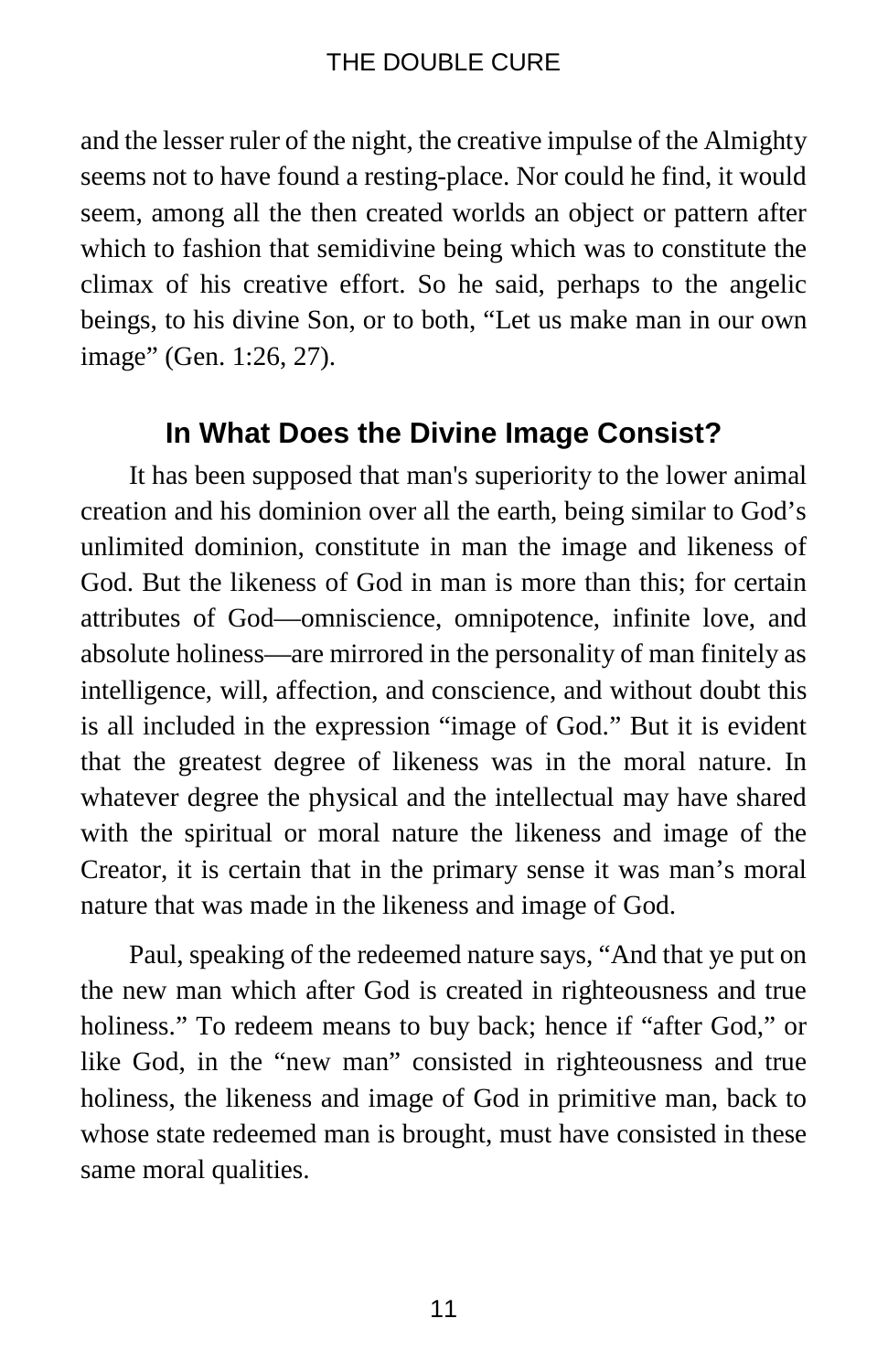The New Testament writers state explicitly that through Christ we are redeemed into the image and likeness of God.

"But we all, with open face beholding as in a glass the glory of the Lord, are changed into the same image from glory to glory even as by the Spirit of the Lord" (2 Cor. 3:18). "For whom he did foreknow, he also did predestinate to be conformed to the image of his Son, that he might be the first-born among many brethren" (Rom. 8:29). "Herein is our love made perfect, that we may have boldness in the day of judgment: because as he is, so are we in this world" (1 John. 4:17). The New Testament abounds in proof that the divine image to which man is redeemed is a state of moral purity. "God, which knoweth the hearts, bare them witness, giving them the Holy Ghost, even as he did unto us; and put no difference between us [Jews] and them, [Gentiles] purifying their hearts by faith" (Acts 15:8, 9). "And every man that hath this hope in him purifieth himself, even as he [Christ] is pure" (1 John 3:3). "Wherefore Jesus also, that he might sanctify the people with his own blood, suffered without the gate" (Heb. 13:12).

#### **The Nature of Primitive Holiness**

There are those who teach that primitive holiness was a superhuman addition to man, and not a constituent part of man's being; but the Bible says that God made man in his own image. The image of God, then, was a constituent part of man, his moral nature, and not a superaddition to man. "Lo, this only have I found, that God hath made man upright; but they have sought out many inventions" (Eccl. 7:29). We must distinguish carefully between holiness in nature and the life in holiness. The latter is the result of the former, for doing is the result of being. Primitive holiness, of course, had no ethical value and was, therefore, not rewardable; but it must be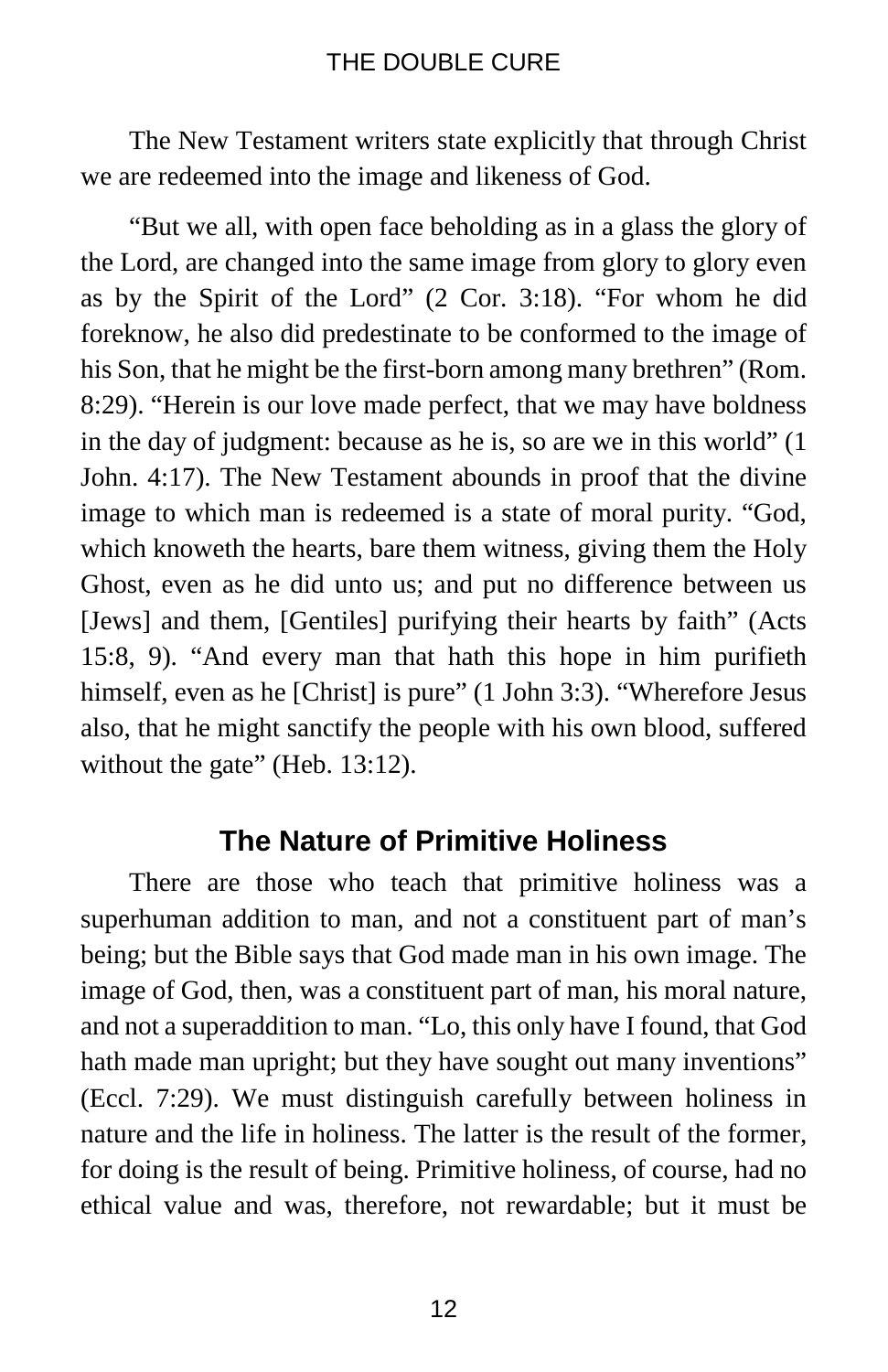remembered that man was placed under a testing law of duty and that by obedience to that law he could live a life in holiness or perform deeds by his own free choice, which have ethical value and are, therefore, rewardable.

Primitive holiness, though it determined man's tendency, was not of such a nature as to interfere with his free moral agency. This is evident (1) from the fact that God commanded man not to eat of the tree of knowledge of good and evil, and (2) from the fact that man disobeyed. Had man's moral nature precluded the possibility of an act contrary to God's will, or, in other words, had primitive holiness robbed man of free moral agency, or the power to choose, then it would have been unreasonable for God to give man an alternative between the tree of knowledge of good and evil and the tree of life, for it were inconsistent in God to forbid that which man could not do and to enjoin that which man could not but do.

Neither was the nature of primitive holiness such as to make the grace of God unnecessary. From the fact that the voice of the Lord walked in the garden in the cool of the day we may infer that God often communed with man; so it is reasonable to suppose that man could have availed himself of the grace of God and thereby could have escaped temptation and sin.

Primitive holiness, then, was not some superadded quality of body or mind, but a purity of moral nature that would enable man to live in a state of moral uprightness. Neither was primitive holiness a superhuman power that would force man, independent of choice, to a course of righteous conduct. Man had a physical, a mental and a moral nature. The physical was merely the dwelling-place of the soul; the mental gave him the power of choice; the moral was pure, created upright, in the image and likeness of God; yet the preservation of that holy moral state was made dependent upon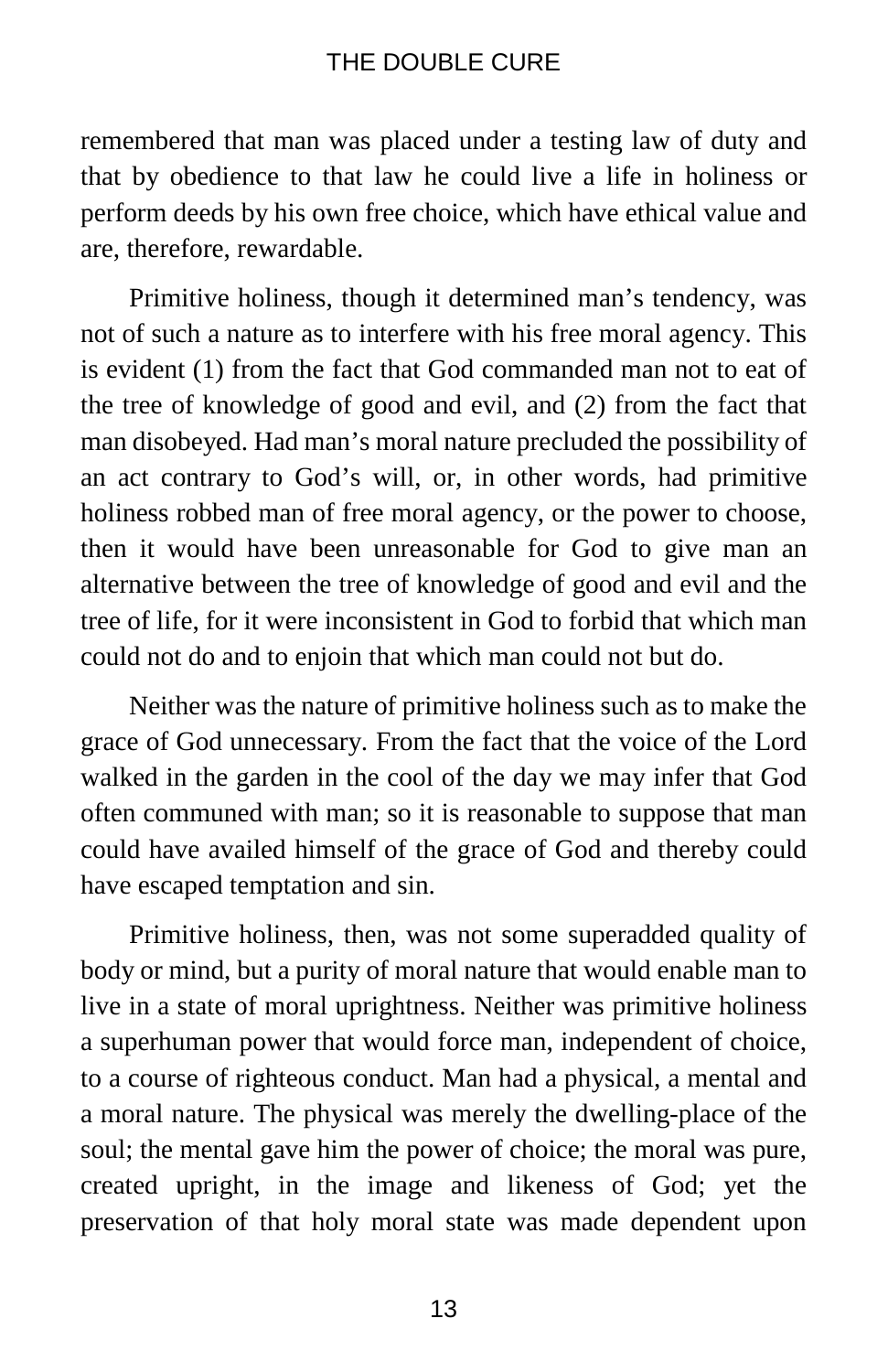man's obedience. Thus, man was started on his probationary career with a perfect body, a sound mind, and a pure heart, with every tendency in his favor.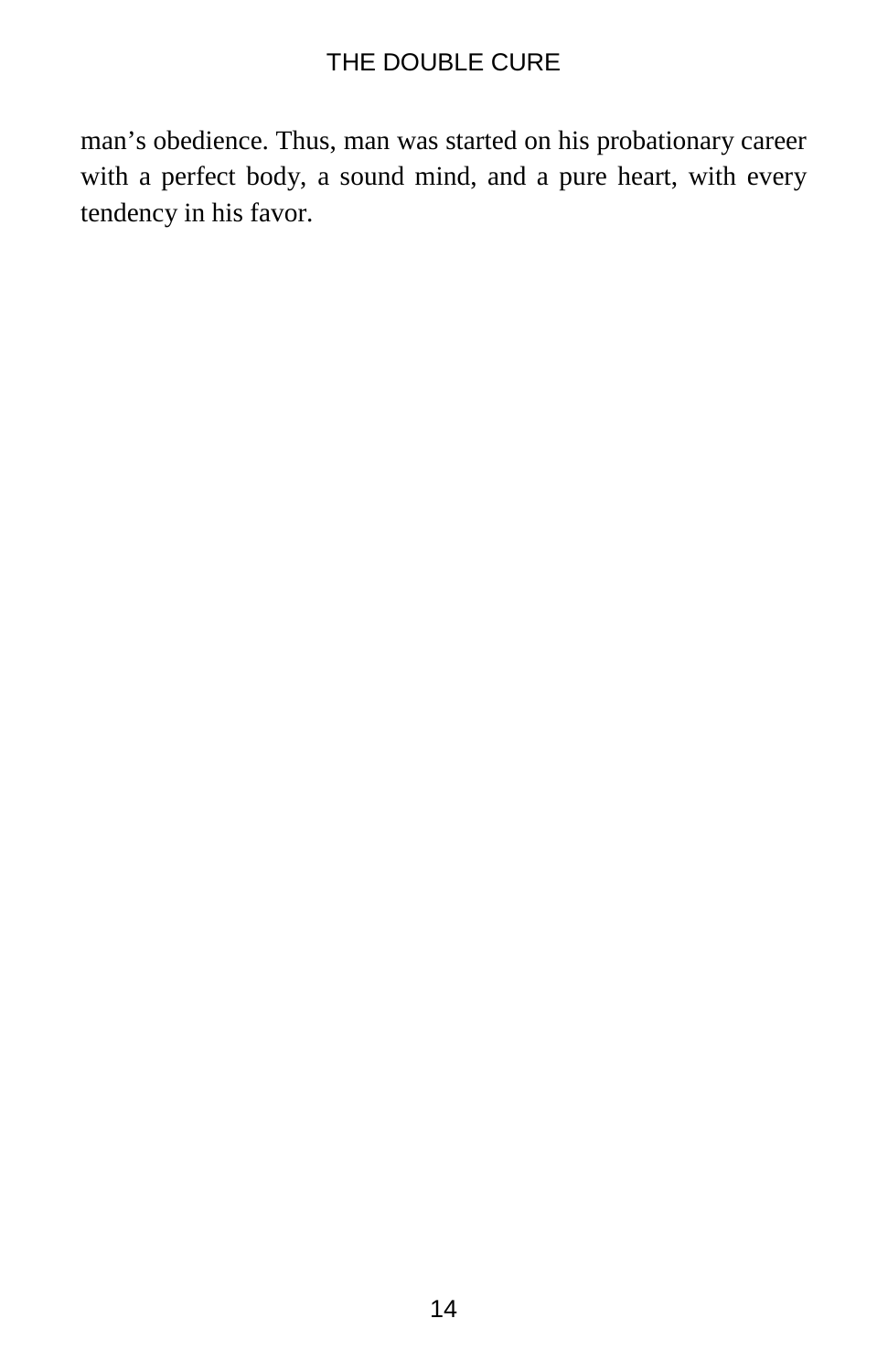#### **Chapter II**

#### **Man Under Law**

<span id="page-22-0"></span>*Wherefore the law is holy, and the commandment holy, and just, and good.*

*—Rom. 7:12*

The question has been asked, Why did God put man under law and thus make sin and the fall possible? The question is equivalent to asking, Why did God make a man at all? Those qualities that make man superior to the brute are the qualities that make law a necessity. Righteousness and reward, no less than sin and punishment, are impossible without law.

Love, too, without law is impossible. It appears from God's precepts to man that God created man especially to love Him; the first and greatest commandment of divine law is, "Thou shalt love the Lord thy God." But love is invariably an act of choice, and choice is impossible without an alternative. Man was permitted to eat of every tree of the garden except one; of that one tree, the tree of the knowledge of good and evil, he was forbidden to eat. The wording of the law implies man's power to disobey, and he certainly had the power to obey. By obedience man would prove his love; by disobedience he would prove his disloyalty. The power to sin, therefore, was the unavoidable opposite of the power to love and to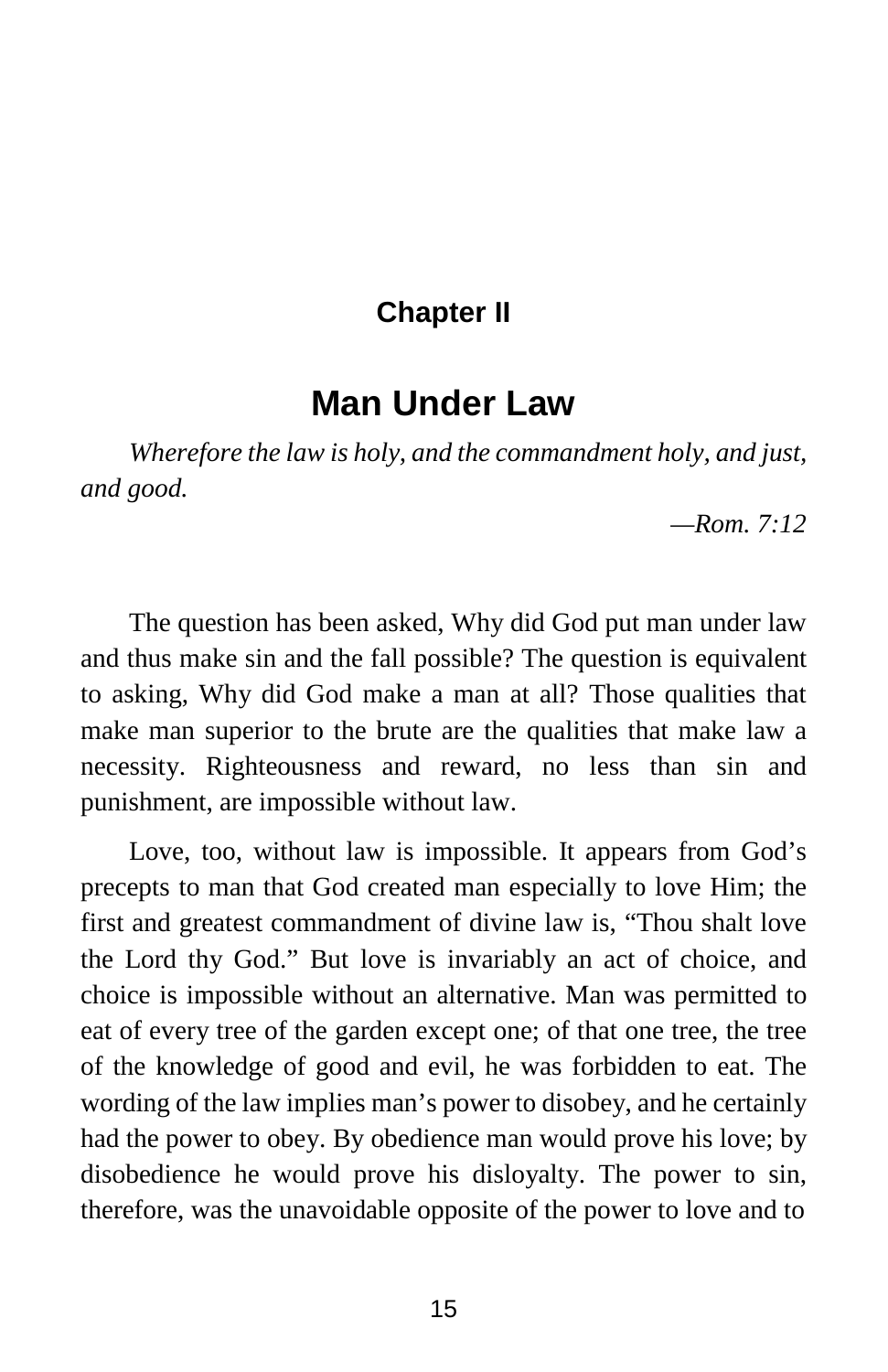obey. Give man power to love, and you give him power to sin; remove from him the power to sin, and you rob him of the power to love.

The institution of the Edenic law was no injustice to man. Man, possessing, as he did, the power to obey, could by obedience secure to himself the highest degree of happiness. To make happiness possible is certainly no injustice, even if the possibility of pain be included; more particularly so if the possibility of both the happiness and the pain, with the way to attain each, is clearly pointed out, and the way to happiness advised.

Everything associated with Eden, man's first home, indicates that man could have secured to himself, by obeying God's law, the highest degree of physical, esthetical, and spiritual happiness. "And the Lord God planted a garden eastward in Eden; and there he put the man whom he had formed. And out of the ground made the Lord God to grow every tree that is pleasant to the sight, and good for food; the tree of life also in the midst of the garden, and the tree of knowledge of good and evil" (Gen. 2:8-10). The word "Eden," the name of the garden, means "pleasantness." There grew trees to supply "food," "every tree that is pleasant to the sight"; and in the midst, where walked the voice of the Lord in the cool of the day, grew the tree of life. God, seeing that it was not good that man should be alone in the enjoyment of Eden, made "an helpmeet for him," that man's joy and happiness might he heightened by his sharing it with another.

The consequence of disobedience was made plain to Adam in these words: "Of every tree of the garden thou mayest freely eat: but of the tree of the knowledge of good and evil, thou shalt not eat of it: for in the day that thou eatest thereof, thou shalt surely die" (Gen. 2:16, 17). It is indisputable, also, that Eve understood both the law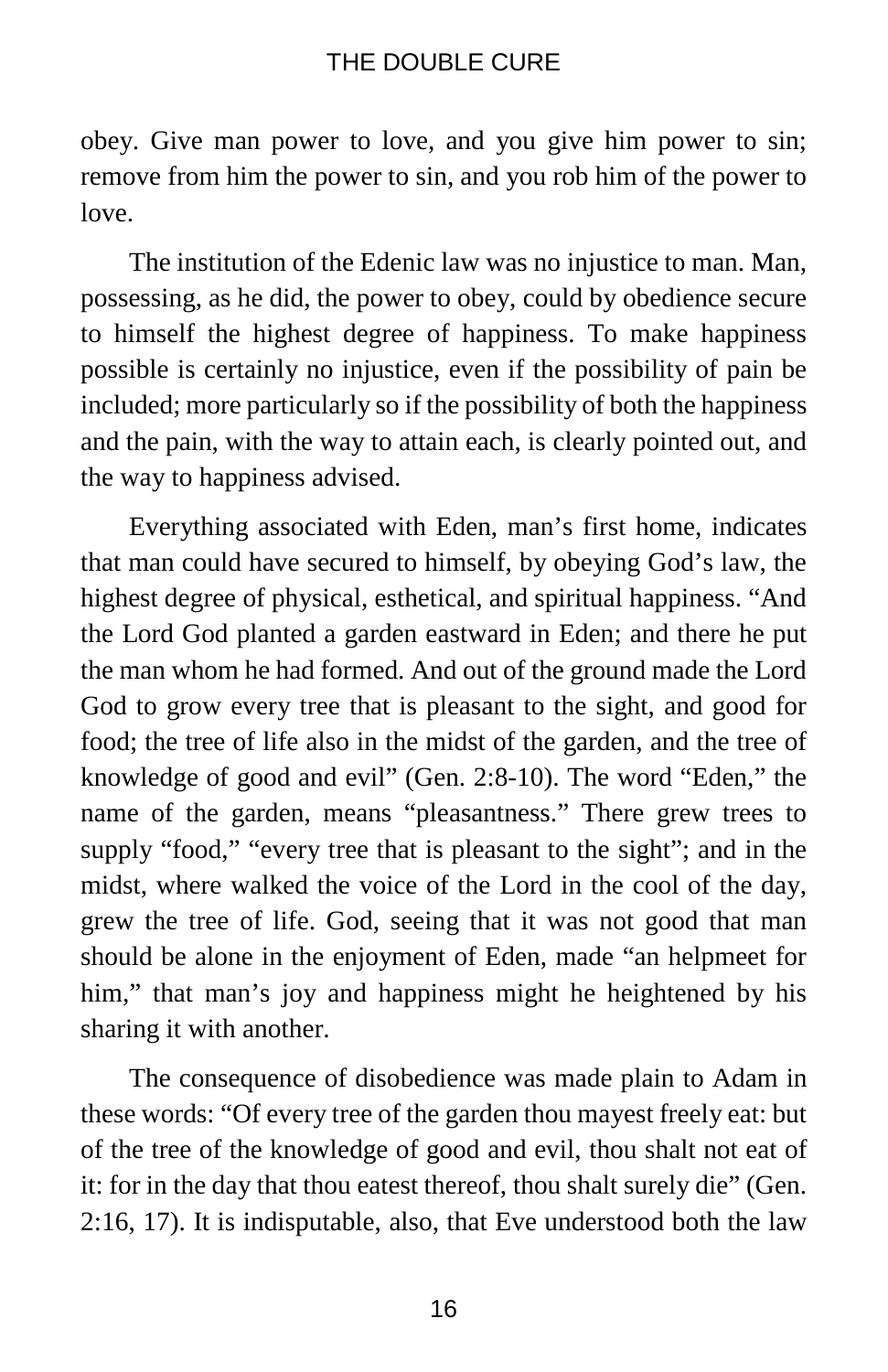and its penalty; for in her conversation with the tempter she said: "We may eat of the fruit of the trees of the garden: but of the fruit of the tree which is in the midst of the garden, God hath said, Ye shall not eat of it, neither shall ye touch it, lest ye die" (Gen. 3:2, 3). No injustice, then, was done man by any lack in telling him of either the law or the result of disobeying that law.

Obedience to the Edenic law was most certainly a divine preference. Man, created in the image and likeness of God, was predisposed by nature to obey any law that could come from a divine and holy source. Thus, God made man with an inward advantage in favor of obedience. Disobedience to the Edenic law was, therefore, a free and wilful act of man committed against divine preference and adequate warning. The infinite goodness of God could not prefer the fall and defilement of holy beings created in his own image. As well might we think of his creating man in a state of moral defilement. God could not wish obedience of our foreparents without wishing them the ability to obey. Therefore they must have possessed the power to obey as also they possessed the power to disobey. Disobedience, then, I repeat, was a free act on the part of man. Hence no injustice could be ascribed to God on account of the Edenic law.

The law of Eden was a testing law of duty, under which man was placed on probation. This probation under a testing law of duty was not only a reasonable economy, but a necessity to man's highest good. Primitive holiness, as we have learned, had no ethical value, for only personal acts of merit can be rewarded; created holiness, therefore, could not be the basis of reward to man. Hence in order that man be rewarded, it was necessary that he have an opportunity of performing deeds of merit, of living a life that is rewardable. But deeds that are inevitable, bound to be done in the very nature of things, have no ethical value and are consequently not rewardable.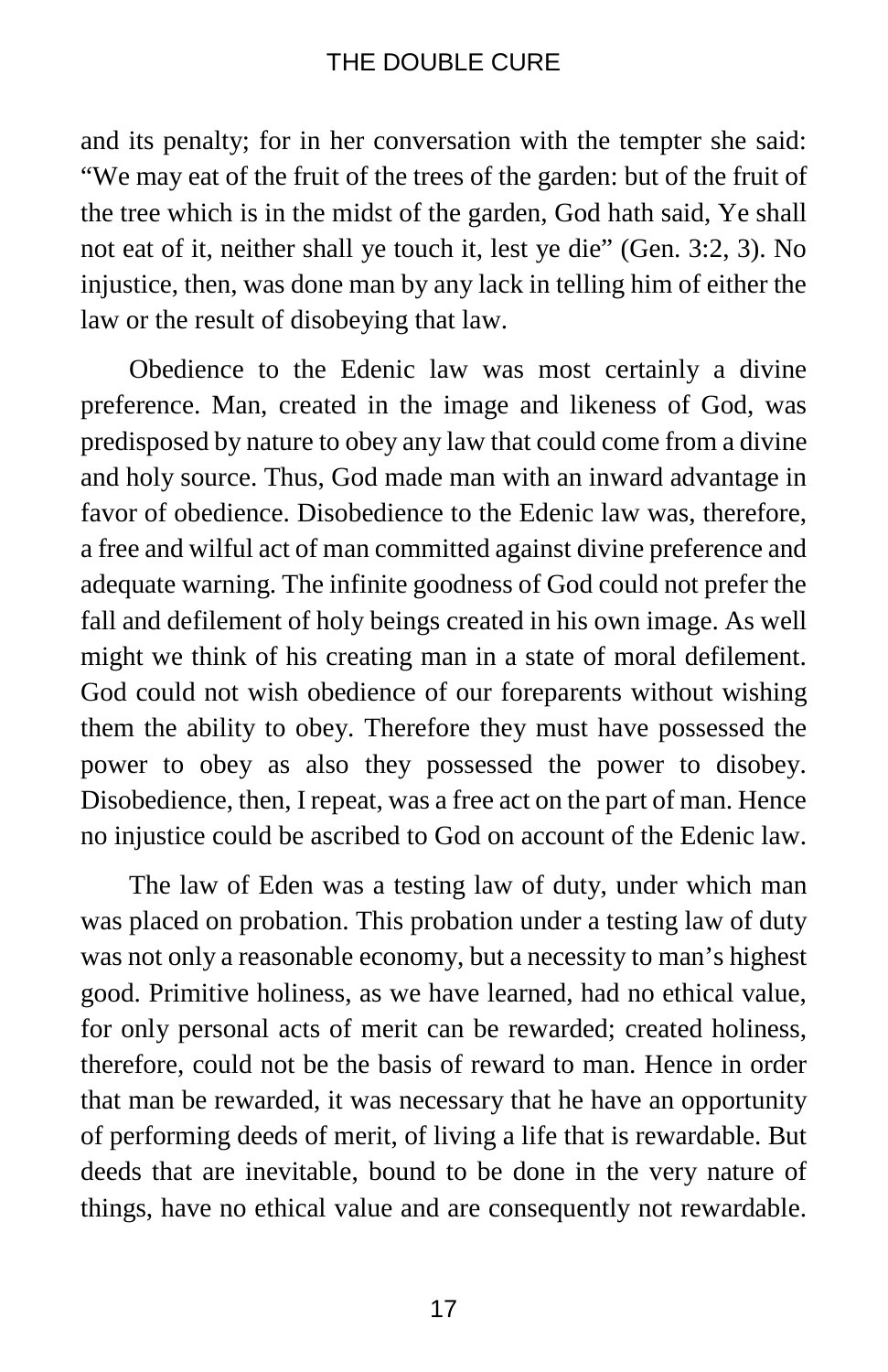If man had been given no testing law of duty, he could never have gained a crown. It is deeds done by choice that may be rewarded. Hence the necessity of an alternative—the tree of life and the tree of the knowledge of good and evil.

Some might ask: "Even if the law was a necessity to the possibility of reward, why should the law have a penalty?" We answer: In the very justice of law every deed must have its appropriate recompense. Therefore if obedience is justly rewardable, disobedience is justly punishable. It is an axiomatic fact that there can be no law without penalty. The law of Eden, then, with its reward and penalty, was both reasonable on the part of the Creator and best for the created.

We have now learned: (1) That primitive man was a holy being created, morally, in the image and likeness of God; (2) That man was endowed with power of choice and of action, and placed on probation under a testing law of duty; (3) That moral law was a necessity to man's happiness and the purpose of his creation; (4) that obedience to the law and the happiness consequent upon obedience was a divine preference; and (5) That no injustice in placing man under law and no responsibility for man's disobedience can be ascribed to God.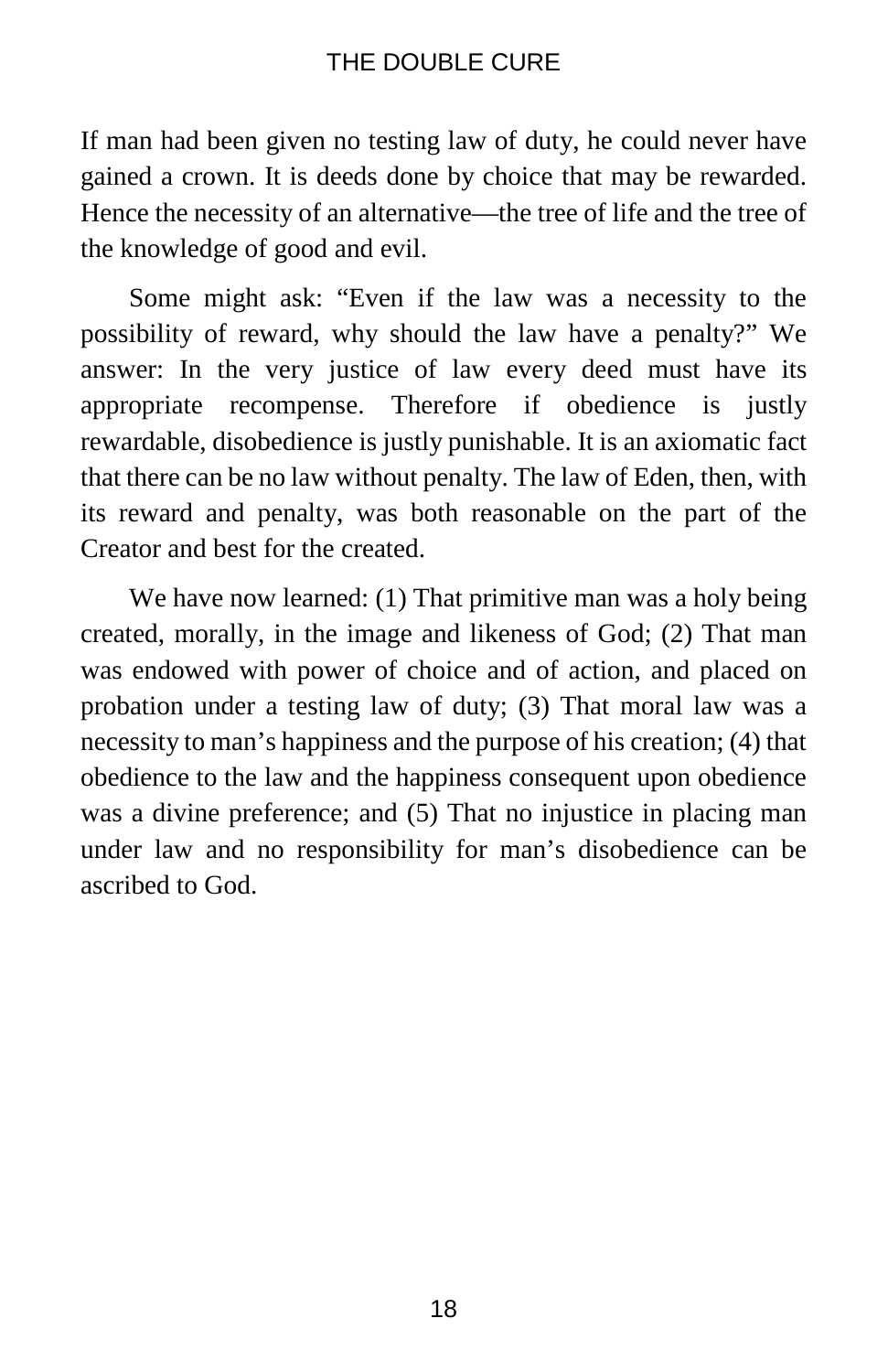#### **Chapter III**

#### <span id="page-26-0"></span>**The Temptation and the Fall**

*Of man's first disobedience, and the fruit Of that forbidden tree, whose mortal taste Brought death into the world, and all our woe, With loss of Eden.*

*—Milton*

#### **The Temptation**

Whether we accept the theory that Satan is a fallen angel or account for the existence of evil beings in some other way, we must admit, if we accredit the genetic narrative, that there existed at the time of man's creation, or soon afterward, an evil intelligence. The story of how our first progenitors were tempted by this evil one through the instrumentality of the serpent is too familiar to demand a detailed repetition here, and too evident from the third chapter of Genesis to need further proof. Even in the literature of many heathen nations is found a narrative similar to the Mosaic account of the temptation and fall. It is probable, however, that these Gentile traditions were derived originally from the Hebrew narrative.

God was in no way responsible for man's temptation. As we have before seen, the alternative between good and evil was a necessity to the free moral agency of man; for had there been no alternative and man had been incapable of the power of choice, he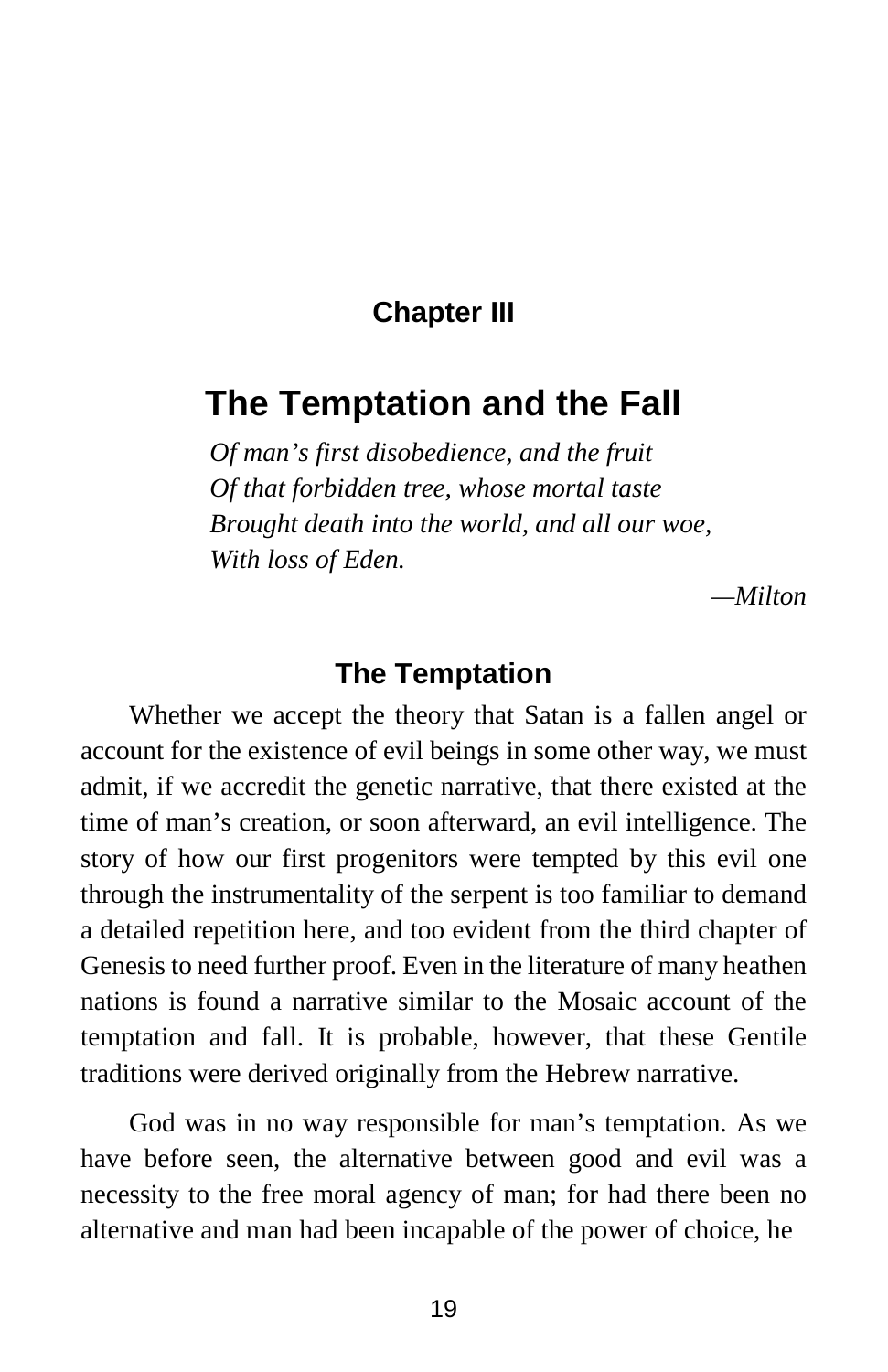would have been an automaton, a mere machine. Man's superior intelligence made it possible for Satan to direct his attention to the wrong and to awaken in him a desire for knowledge. The possibility of man's temptation, like the possibility of his fall, was an inevitable consequence of man's necessary constitution.

The possibility of temptation was not an injustice to man, for it must be conceded that to resist temptation was within his power. Moreover, man occupied a vantage-ground against temptation and sin on account of the holiness of his nature and the privilege of association with God. This, again, places the entire responsibility of yielding to temptation upon man. Besides the positive advantages possessed by man, he had been warned of, and evidently understood, the consequences of yielding to temptation and sin; for God had said, "In the day that thou eatest thereof thou shalt surely die."

#### **The Fall**

The holiness of man did not exempt him from the possibility of falling. That primitive man, in spite of the holiness of his being, fell from his first moral state, is the testimony alike of human experience and of revealed truth. As we have before noticed, the law was consequent upon man's necessary constitution. Man's happiness and obedience were a divine preference; therefore God was in no way responsible for the sin of our first parents. Primitive disobedience was plainly an act of man's free choice committed against the pleasure and the warning of God and with a full knowledge both of the consequences of disobedience and of the reward of happiness. The penalty of disobedience was plainly stated in the law, which, as we have before proved, both Adam and Eve clearly understood. The reward of continued obedience must have been clear from man's Edenic experience before the fall. In the light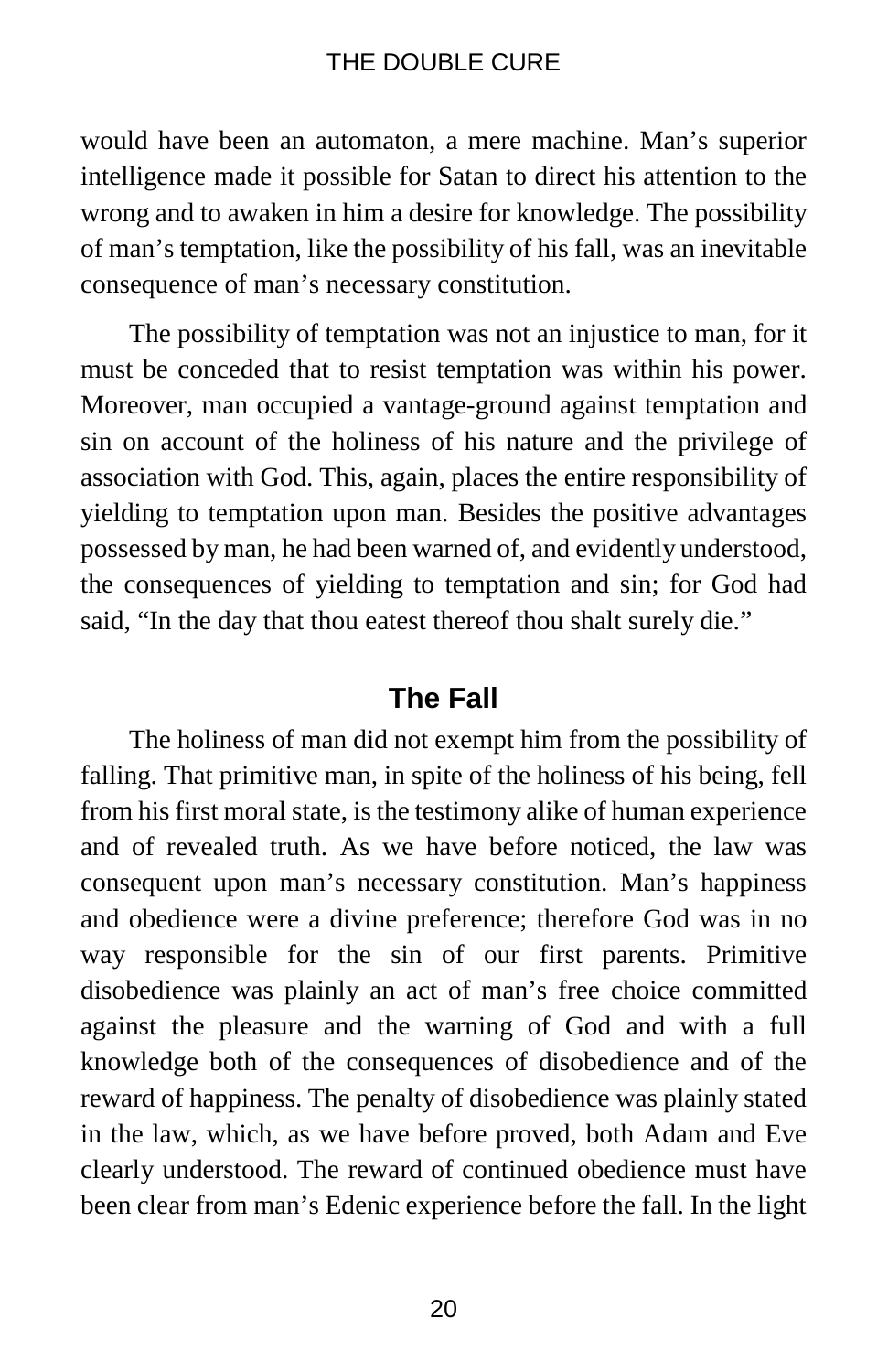of all these facts, no reasonable mind can evade the conclusion that the responsibility for the fall rested wholly with man.

The fall of man was not, as some suppose, a divine permission as a ground for subsequent redemption. The theory that God did so permit the fall is clearly set forth by Dr. Miley in the following words: "God permitted the fall of man that he might provide a redemption for the race so ruined, and through his infinite grace and love bring a far greater good to the moral universe, and especially to the human race." Paul, viewing the question, would doubtless say, "Shall we do evil that good may come? God forbid." Dr. Miley continues as follows:

"The theory must thus appear in open contrariety to the divine holiness. This result discredits it; for not even the love of God must be glorified at the expense of his holiness. Nor is it within the grasp of human thought that sin, the greatest evil, can be necessary to the greatest good of the moral universe. It is still true that an immeasurable good will arise from the atonement in Christ; but it is not the sense of Scripture that the fall was any part of a providential economy for the sake of that good. The Scriptures glorify the love of God in the redemption of the world, but ever as a love of compassion for a sinful and perishing world, not as an anterior benevolence which must accept moral evil as the necessary condition of its richest blessings."

Since the doctrine that the fall was a divine permission as a ground for subsequent redemption is contrary to the infinite holiness of God and has no support in the Scriptures, we must discard it as a mere human theory, and adhere to what the Scriptures most certainly teach: that the fall resulted from the free choice of intelligent beings endowed with power to obey or to disobey, and that no responsibility whatever attaches to God on account of the fall.

21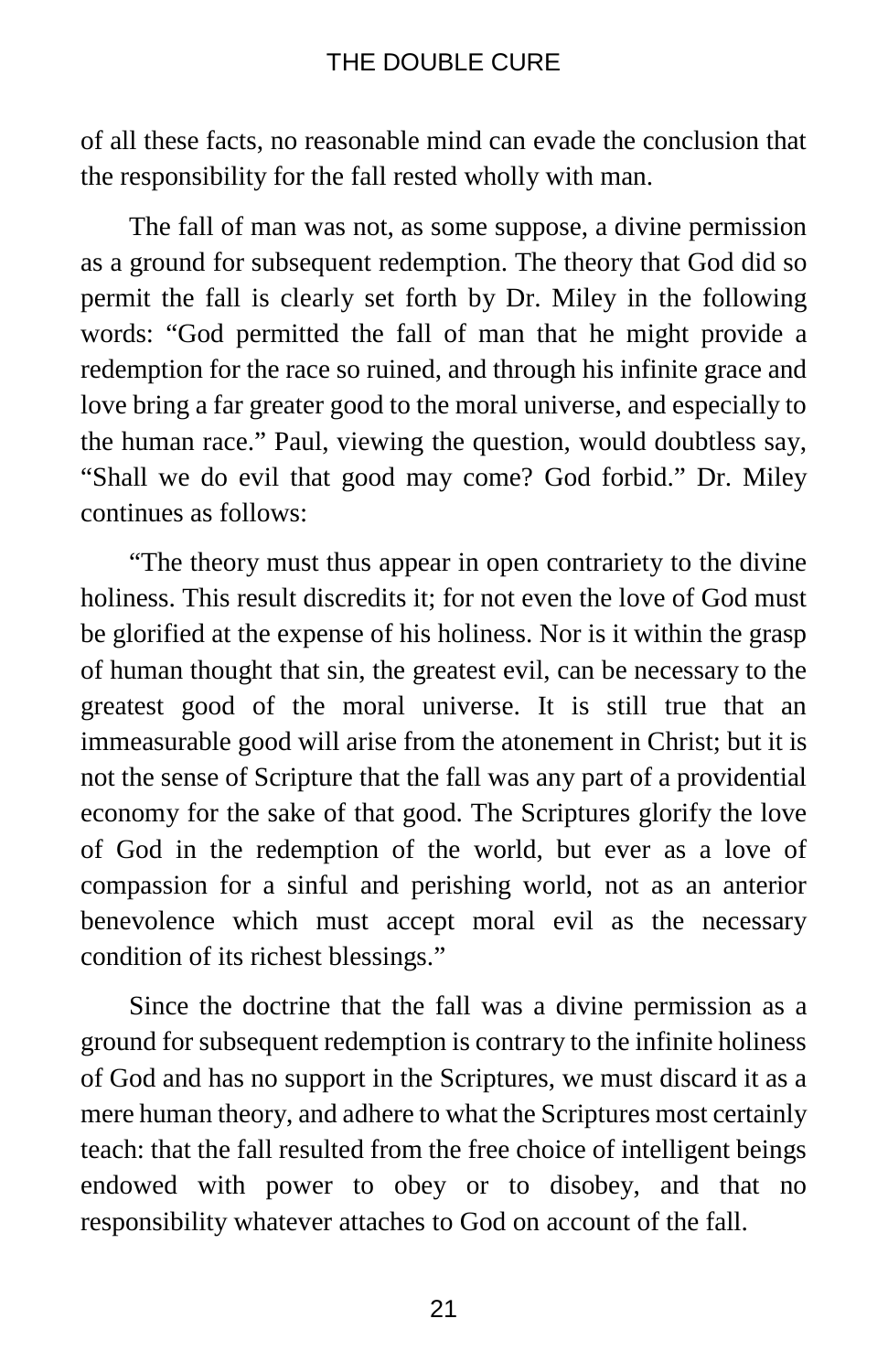#### **Chapter IV**

#### <span id="page-29-0"></span>**The Nature of the Penalty**

*The soul that sinneth, it shall die.*

*—Ezek. 18:4*

*Dust thou art, and unto dust shalt thou return. —Gen. 3:19*

To define the penalty of the Edenic law is to give a simple definition of death, for the law says, "In the day thou eatest thereof thou shalt surely die." The simplest definition of death is separation—separation from or cessation of life. When soul and body separate, we die. The state of death is the opposite of that of life. Life is produced by correspondence with environment. As long as we eat, drink, and breathe, we live. When we are cut off from correspondence with these, we die. Spiritual life, like physical life, is maintained by correspondence with environment. When we cease to partake of the bread of life, to drink of the water of life, and to breathe the atmosphere of moral purity, we die spiritually. "He that hath the Son hath life; and he who hath not the Son of God hath not life" (1 John 5:12).

There are three phases of death—spiritual, physical, and eternal—all of which, either immediately or ultimately, are consequences of the fall. God is the source of man's spiritual life.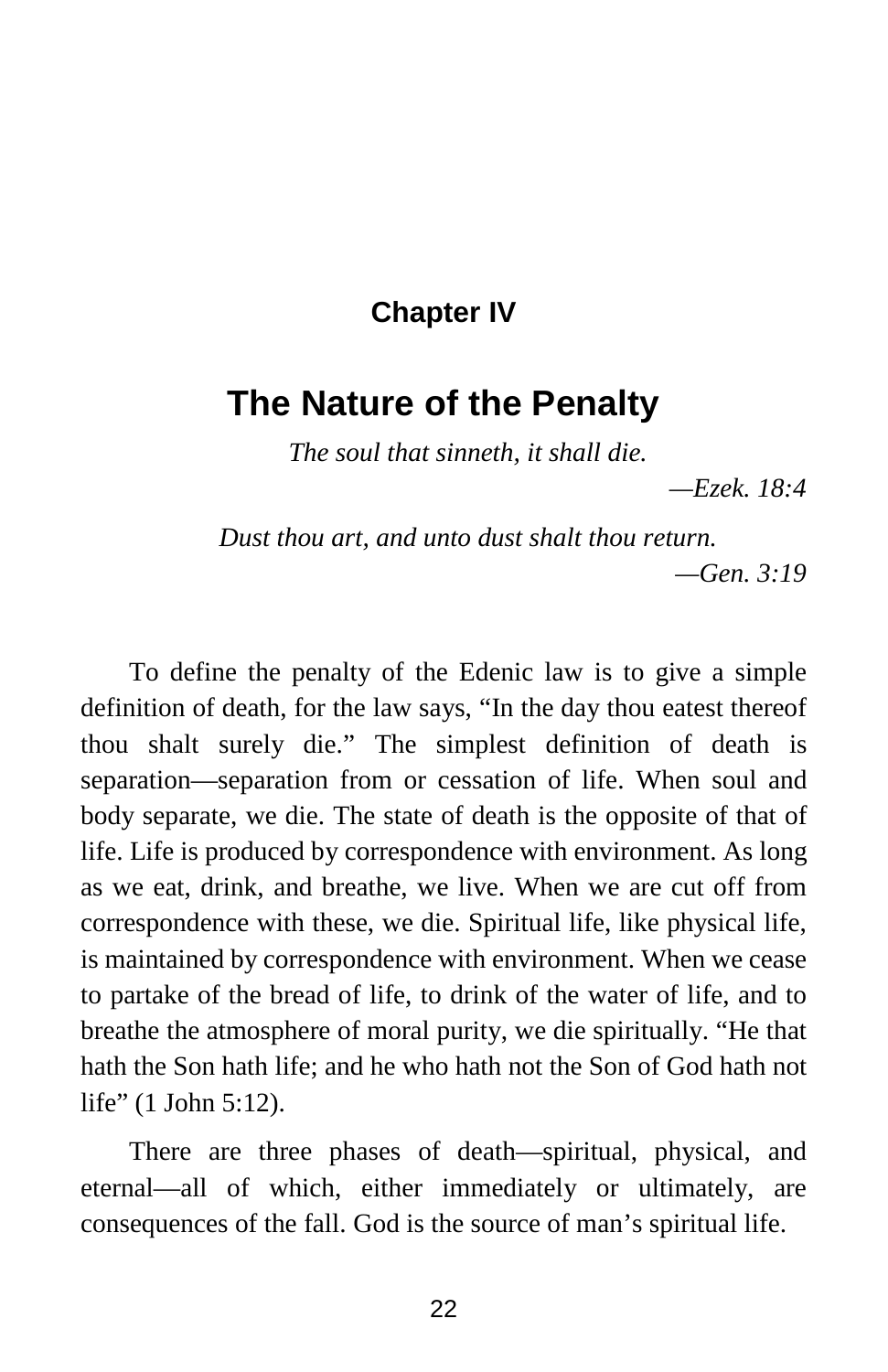So long as Adam corresponded with God through obedience to the divine law, he retained spiritual life; but "in the day" that he transgressed God's law, he cut off correspondence with his spiritual environment, separated himself from the elements of life; in a word, he died. That man can live and yet be dead seems a paradox, yet such was the experience of Adam. Such, also, has been the unfortunate experience of his posterity. "She that liveth in pleasure is dead while she liveth" (1 Tim. 5:6). Isaiah said, "Your iniquities have separated between you and your God, and your sins have hid his face from you, that he will not hear" (Isa. 59:2). This is equal to saying that sin had killed, for "the soul that sinneth it shall die" (Ezek. 18:4). The death of the soul is not the extinction of the soul, but a separation of the soul from God, the source of its life. Paul said to the Ephesians: "And you hath he quickened who were dead in trespasses and sins; . . . Even when we were dead in sins, hath quickened us together with Christ, (by grace ye are saved)" (Eph. 2:1, 5). Again, he says concerning the Gentiles who walked in the vanity of their mind, or sinful practices, "Having the understanding darkened, being alienated from the life of God through the ignorance that is in them, because of the blindness of their hearts" (Eph. 4:18).

Death as a penalty of the law seems to have been inflicted in its spiritual phase immediately upon man's transgression, for we readily infer from the narrative in the third chapter of Genesis that man was driven out of the garden soon after his partaking of the forbidden tree; but the infliction of the two other phases of the penalty—physical death and eternal death—was deferred. Though it was "appointed unto men [Adam included] once to die" (Heb. 9:27), Adam lived physically many years after his transgression; but that he should die a physical death was made clear to Adam in the words, "Dust thou art, to dust shalt thou return."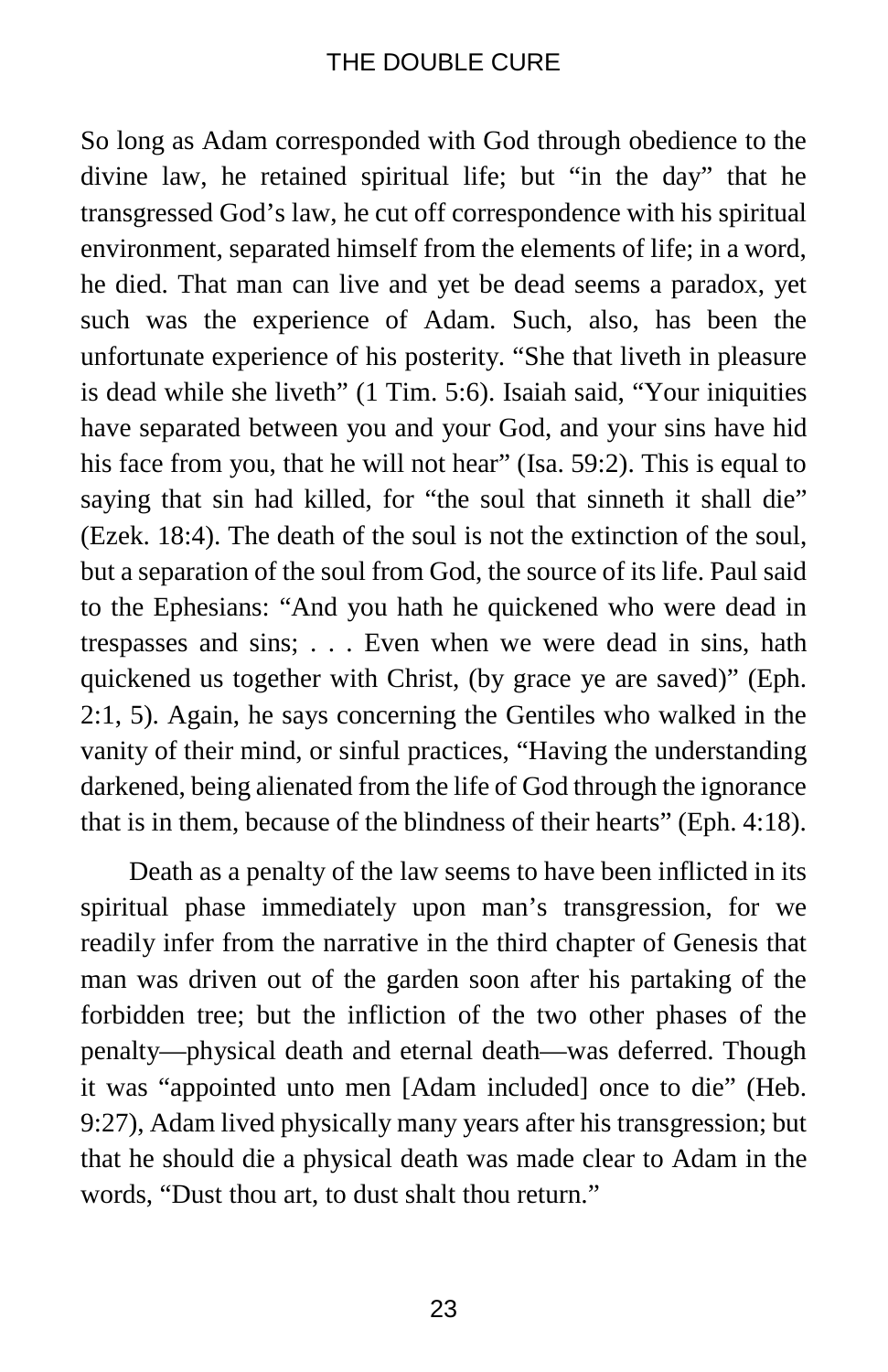Eternal death is the most serious and far-reaching phase of the penalty for sin. It is consequent upon spiritual death, or, in other words, eternal death is spiritual death eternally perpetuated. The infliction of this phase of the penalty was still longer deferred than the infliction of physical death, for eternal death as a penalty for sin will not be inflicted until the final sentence is passed upon the unredeemed millions at the judgment-bar of God. This eternal death, or separation from God in the lake of fire, is called the second death, probably as distinguished from the physical or first death. "And death and hell were cast into the lake of fire. This is the second death" (Rev. 20:14). "But the fearful, and unbelieving, and the abominable, and murderers, and whoremongers, and sorcerers, and idolaters, and all liars, shall have their part in the lake which burneth with fire and brimstone: which is the second death" (Rev. 21:8). Death, spiritual, physical, and eternal, then, is the penalty for the violation of the divine law.

It is a self-evident law of justice that penalty must equal crime. The question arises, then, whether the penalty for Eden's broken law is too great for the crime. Some have thought that the penalty for the breaking of the Edenic law was out of proportion to the crime committed.

In determining the greatness of any crime, and consequently in determining its adequate penalty, we employ the rule that the enormity of the crime is governed not only by the motive and the intelligence of the criminal, but especially by the dignity of the one against whom the crime is committed. It would be difficult to arrive conclusively at the motive which prompted our foreparents to disobey God's law. It may have been jealousy injected by Satan; it may have been curiosity or a selfish desire for greater wisdom; but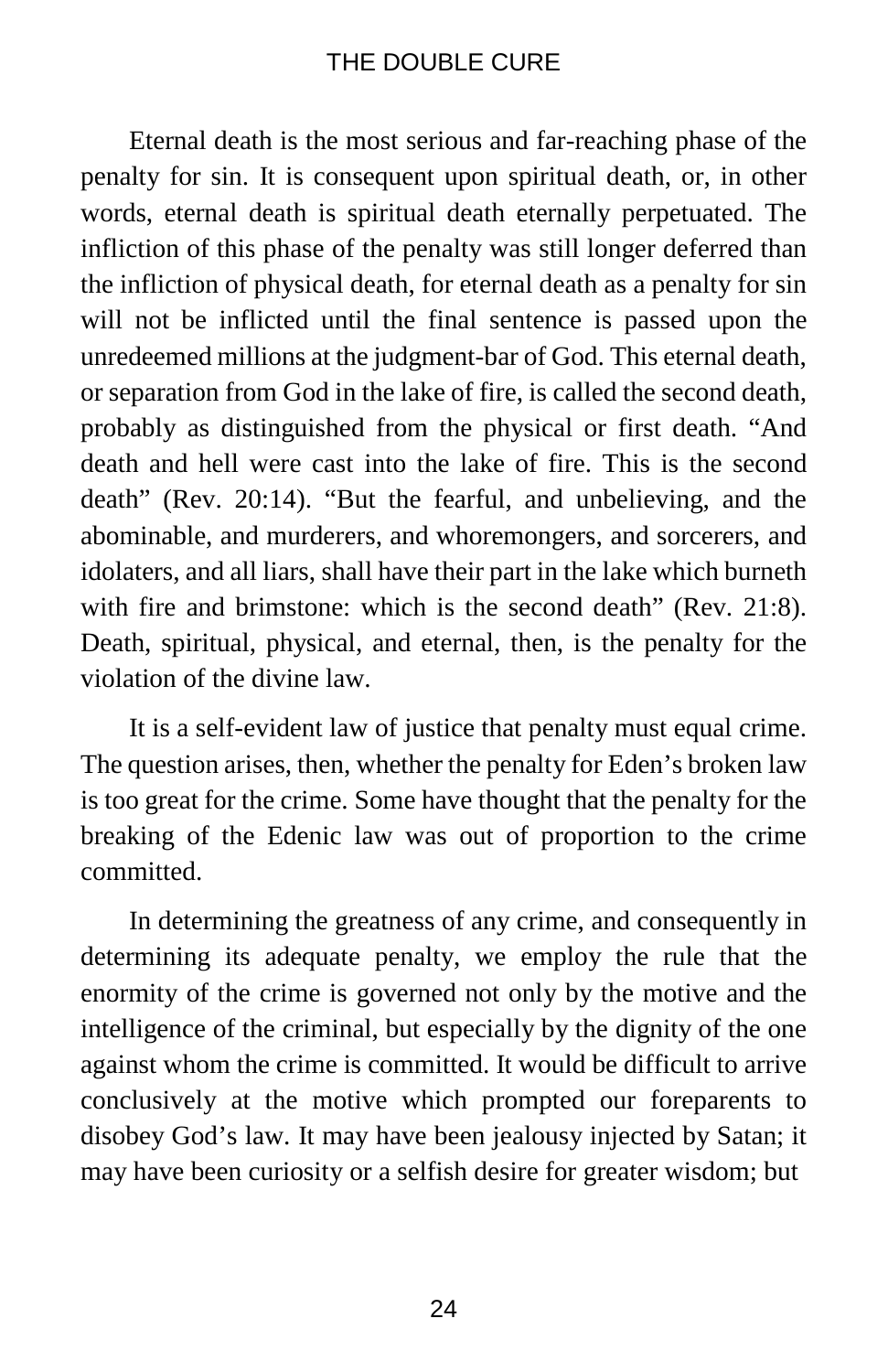we cannot be certain of the exact motive. At any rate, the desires were not legitimate.

That Adam and Eve were highly intelligent does not seem open to doubt; for they were, before their transgression, the undegenerated handiwork of an all-wise and omnipotent Creator. That they knew both of the law and of its penalty we have before proved. Their evil motive, conceived from Satan, their high state of intellectuality, and their holy environment make their crime enormous; but it is the dignity of the One offended that makes their crime appear in its greatest enormity.

For illustration, a crime committed against an ignorant and obscure slave appears not so great as one committed against an honorable and cultured citizen. If committed against an officer of the law or a state executive, the crime is considered still greater. Probably the most enormous national crime is one committed against the chief executive of our nation. Who would not immediately recognize the difference between the killing of an ignorant person in a backwoods settlement and the assassination of a beloved ruler? Adam's sin was not committed against a fellow being, his equal; it was not an offense to an angelic being, slightly his superior; but his crime, committed in the light of intelligence, was against the infinite goodness, perfect holiness, and adorable kindness of a just and loving God. Viewed in this light, the penalty for Eden's broken law is certainly not greater than Adam's crime.

The enforcement of the penalty, moreover, was inevitable. In the case of a transgression of law, one of three things must occur: the law itself must be repealed; the honor, veracity, and dignity of the lawgiver must be impaired; or the law must be enforced by the infliction of the penalty.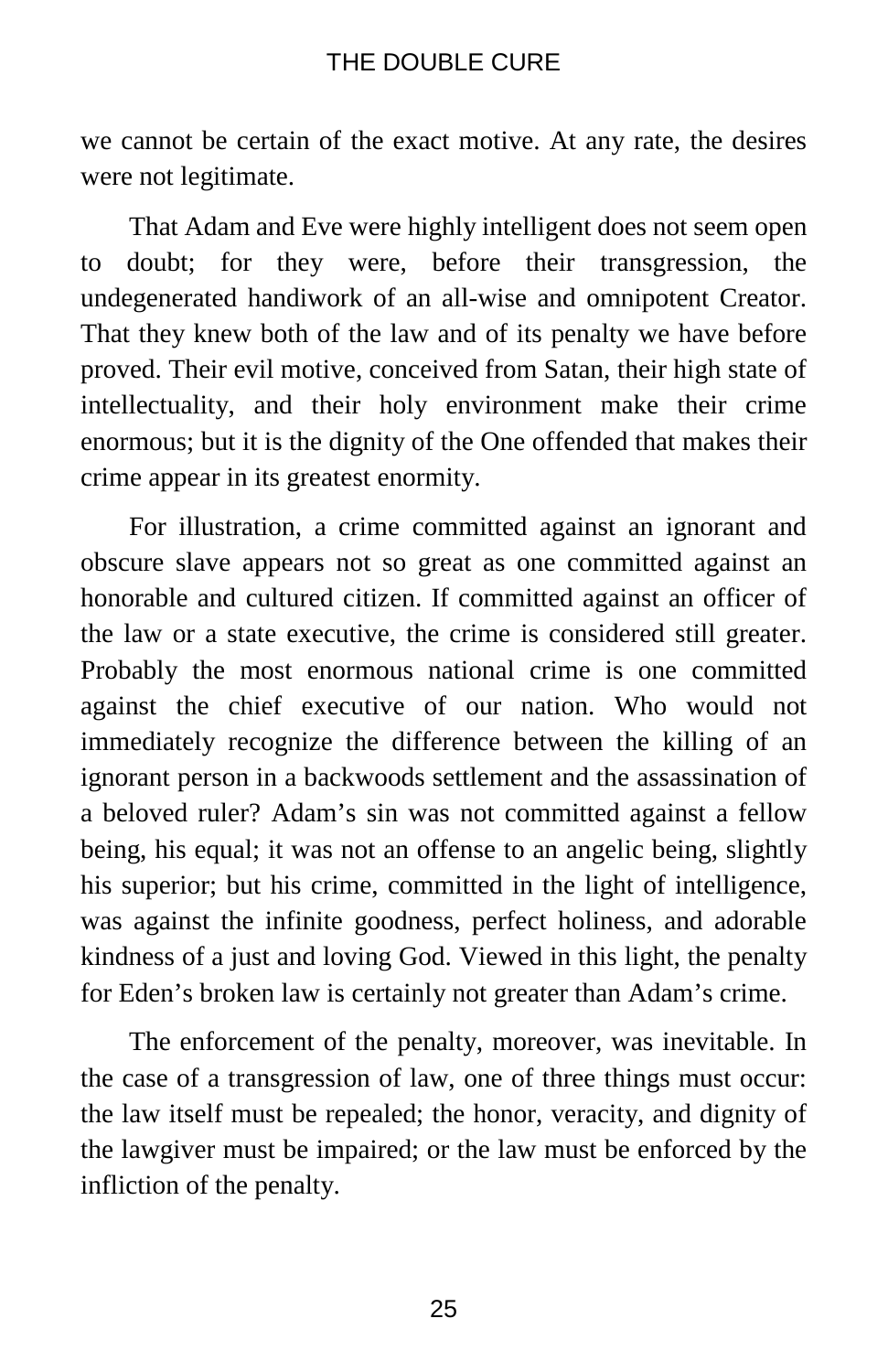The Edenic law could not be repealed; for, as we have already learned, it was essential to man's necessary constitution. It was enacted, too, for man's highest good. The law of Eden, therefore, was "holy, just, and good." Whatever injustice might have been found in the law after its violation, would have been found before its violation, and before its enactment or institution. We conclude, then, that a law that was "holy, just, and good" could not be repealed by a God who is himself possessed of those same attributes, and that, since no one but God had power to repeal the law, the infliction of the penalty could not be avoided through the repealing of the law.

To permit the law to stand and the penalty to go unexecuted not only would lower the dignity of God in the eyes of his subjects, but would cause God to lie, for he had said, "In the day thou eatest thereof thou shalt surely die" (Gen. 2:17). Justice could not permit the reflection of dishonor upon God, and God cannot lie (Heb. 6:18). Therefore, since the law could not be repealed and since justice could not permit his dishonor, and since he cannot lie, the just penalty of the law—spiritual, physical, and eternal death—was the inevitable consequence of man's disobedience.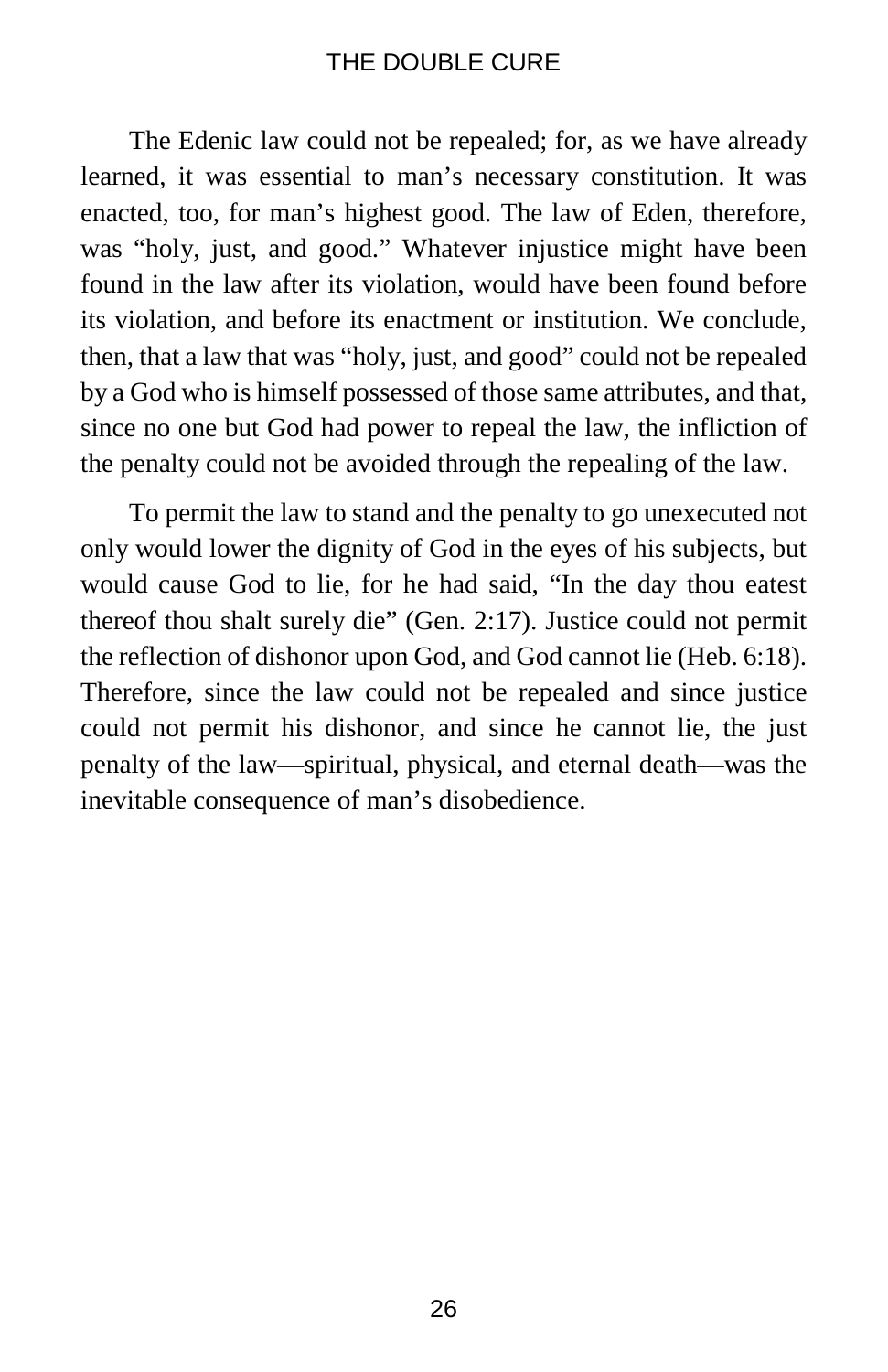#### **Chapter V**

#### <span id="page-34-0"></span>**Immediate Consequences of the Fall**

*Now conscience wakes despair That slumbered; wakes the bitter memory Of what he was, what is, and what to be— Worse; of worse deeds worse sufferings must ensue.* —*Milton*

Though the full force of the penalty for Adam's disobedience was not meted out at once, unmistakable consequences of his sin immediately appeared. Adam, as we have before learned, was created in the image and likeness of God. So long as he retained this state of holiness, he would have, on account of the likeness of his nature to the holiness and love of God, perfect fellowship with his Creator. That Adam and Eve had lost the divine image of moral purity and had thereby disqualified themselves for correspondence with God appears from their attitude toward the presence of God. "And they heard the voice of the Lord God walking in the garden in the cool of the day: and Adam and his wife hid themselves from the presence of the Lord God amongst the trees of the garden. And the Lord God called unto Adam and said unto him, Where art thou? and he said, I heard thy voice in the garden, and I was afraid, because I was naked; and I hid myself" (Gen. 3:8-10). The pointing out by the sacred writer that Adam and his wife hid themselves and that they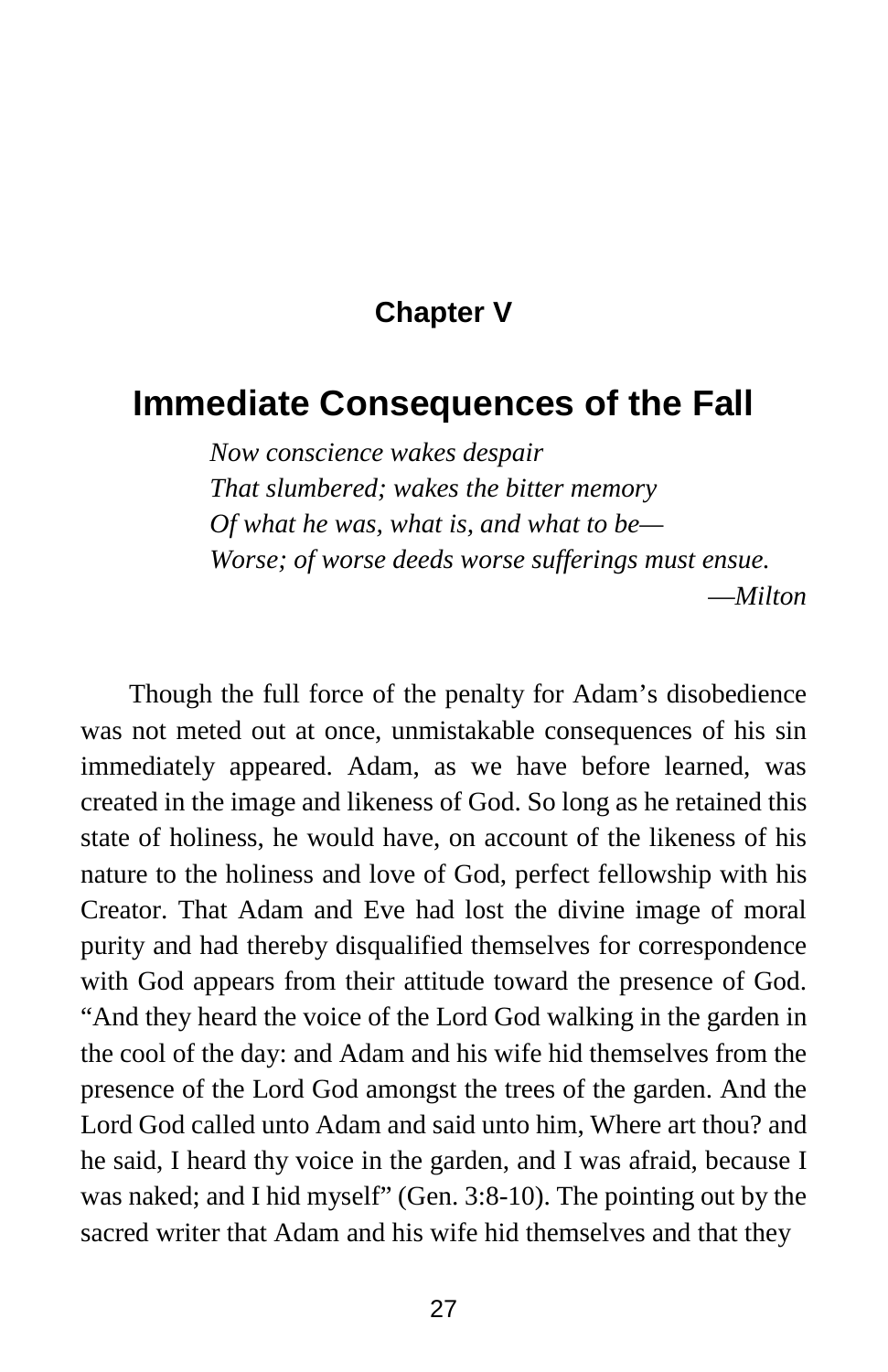experienced fear and shame is certainly the basis of a reasonable inference that before their sin they acted differently. Immediate consequences of the fall, then, were a state of moral being that prompted them to hide from the presence of God and a fear of the holiness of God, whose divine image they had now lost.

Passing over God's curse upon the serpent, the multiplication of woman's sorrow in conception, the cursing of the ground for man's sake, and the sending of physical death, all of which were ultimate consequences of the fall, we notice as the second in importance of the immediate consequences of the fall, that God drove man out of the Garden of Eden to prevent him from partaking of the tree of life.

To Adam and Eve the subjective and immediate consequences of the fall were: (1) loss of the divine image and likeness of God; (2) deprivation of association with God on account of guilt; and (3) loss of access to the tree of life, resulting eventually in physical death.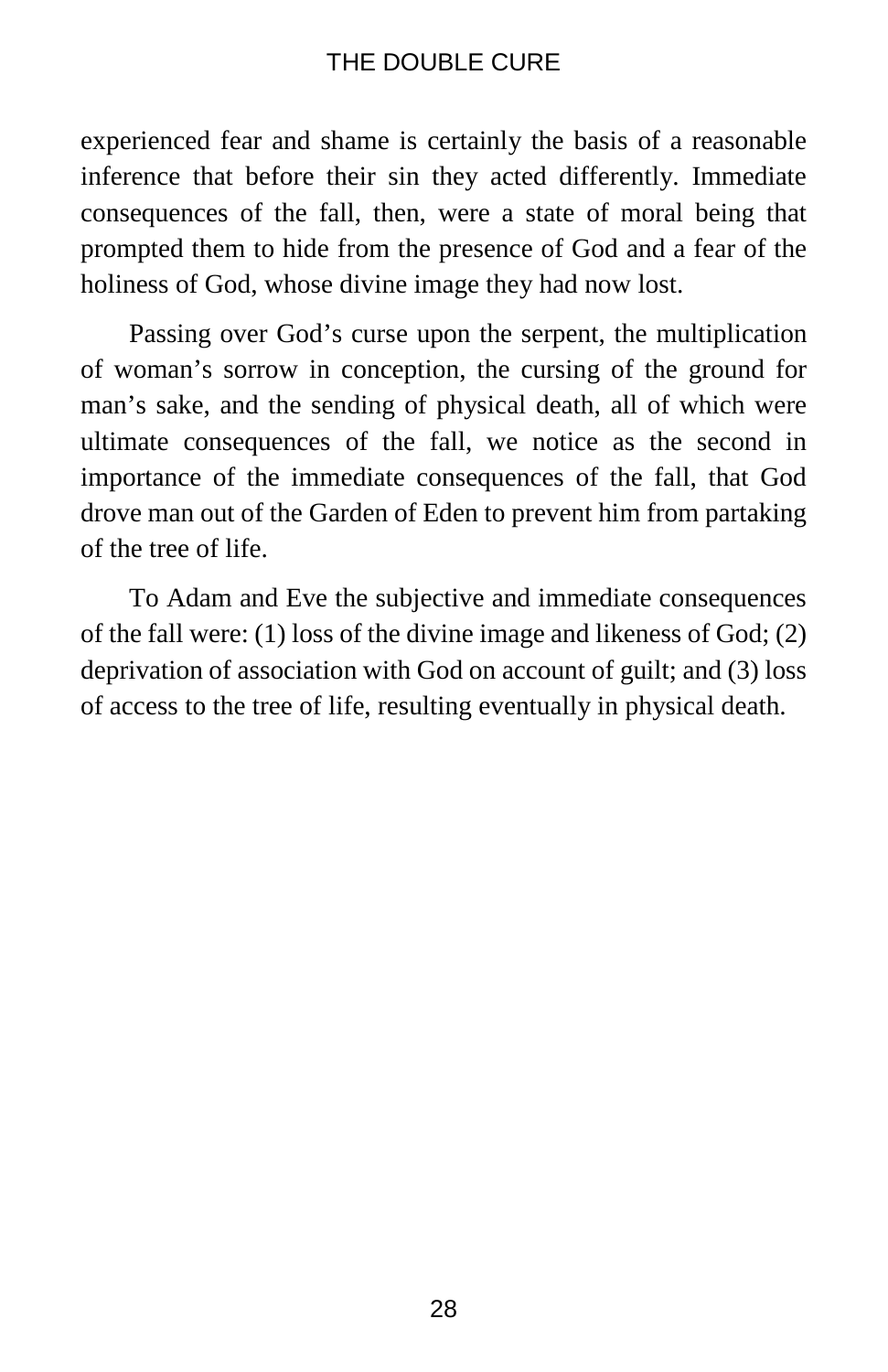### **Chapter VI**

# **Moral Effects of Adam's Sin on His Posterity**

*Adam lived an hundred and thirty years, and begat a son in his own likeness, after his image; and called his name Seth.*

*—Gen. 5:3*

The use of the words "likeness" and "image" in Gen. 5:3 is a notable parallel to the use of the same words in Gen. 1:25. Adam was created in the image and likeness of God; Seth was begotten in the image and likeness of Adam. Had Adam remained in his primitive state of purity, his posterity would have been begotten in the likeness and image of God; but now that he had lost the divine image, his posterity was doomed to be begotten in his fallen image. Some time after the fall, "God saw that the wickedness of man was great in the earth, and that every imagination of the thoughts of his heart was only evil continually" (Gen. 6:5). "Every imagination" in the Hebrew signifies "not only the imagination, but also the purposes and desires," so that the original conveys the idea that the imaginations, purposes, and desires of man's heart became only evil continually. So wicked had man become that "it repented the Lord that he had made man on the earth, and it grieved him at his heart" (Gen. 6:6).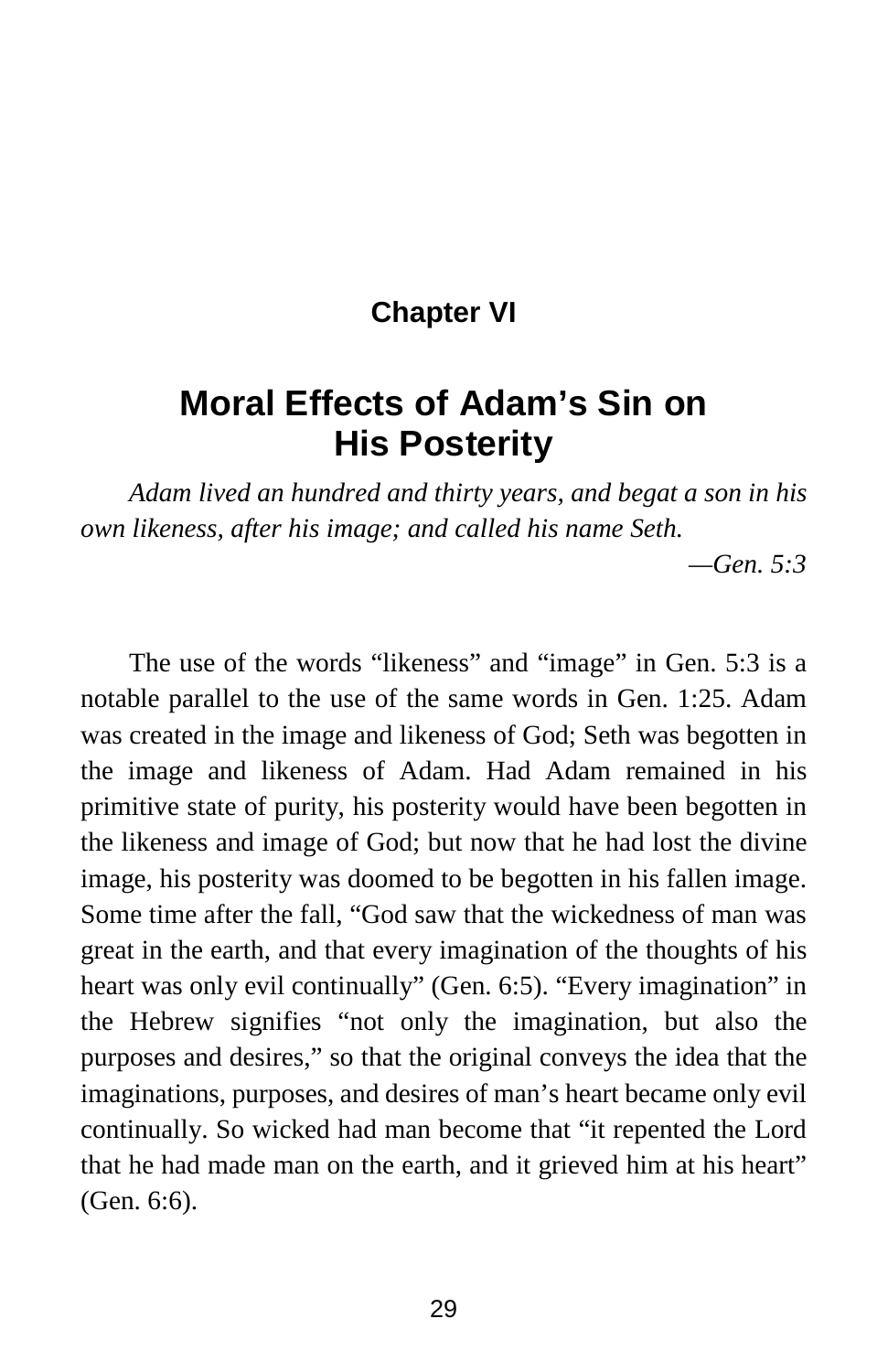There is an obvious connection between the conception of Seth in the likeness and image of Adam and the subsequent wickedness of the human family. Imaginations, purposes, and desires that are only evil continually do not spring from moral natures that are pure. "A good tree bringeth not forth corrupt fruit; neither doth a corrupt tree bring forth good fruit. For every tree is known by his own fruit. For of thorns men do not gather figs, nor of a bramble-bush gather they grapes. A good man out of the good treasure of his heart bringeth forth that which is good; and an evil man out of the evil treasure of his heart bringeth forth that which is evil: for of the abundance of the heart his mouth speaketh" (Luke 6:43-45). This language of Jesus shows unmistakably that the nature of the heart determines the tendency of the life. Reasoning backward, then, from effect to cause, we can discover no reason for the widespread and deep-seated wickedness of the people before the flood other than a moral lapse of the race.

But native depravity and consequent wickedness are not confined to the antediluvian world. Subsequent history reveals a moral state of men but little better than that of their antediluvian brothers. A writer long after the deluge uses these words: "Behold, I was shapen in iniquity; and in sin did my mother conceive me" (Psa. 51:5). Again he says, "The wicked are estranged from the womb: they go astray as soon as they be born, speaking lies" (Psa. 58:3). The phrase "as soon as they be born" is evidently hyperbolical, but it establishes beyond question the fact that man goes astray at a very early age. Upon no other ground can we account for man's universal sinfulness ("all have sinned," Rom. 3:23) than on that of universal depravity.

The impossibility of righteousness by the law and the imperative necessity of redemptive grace are strong evidences of a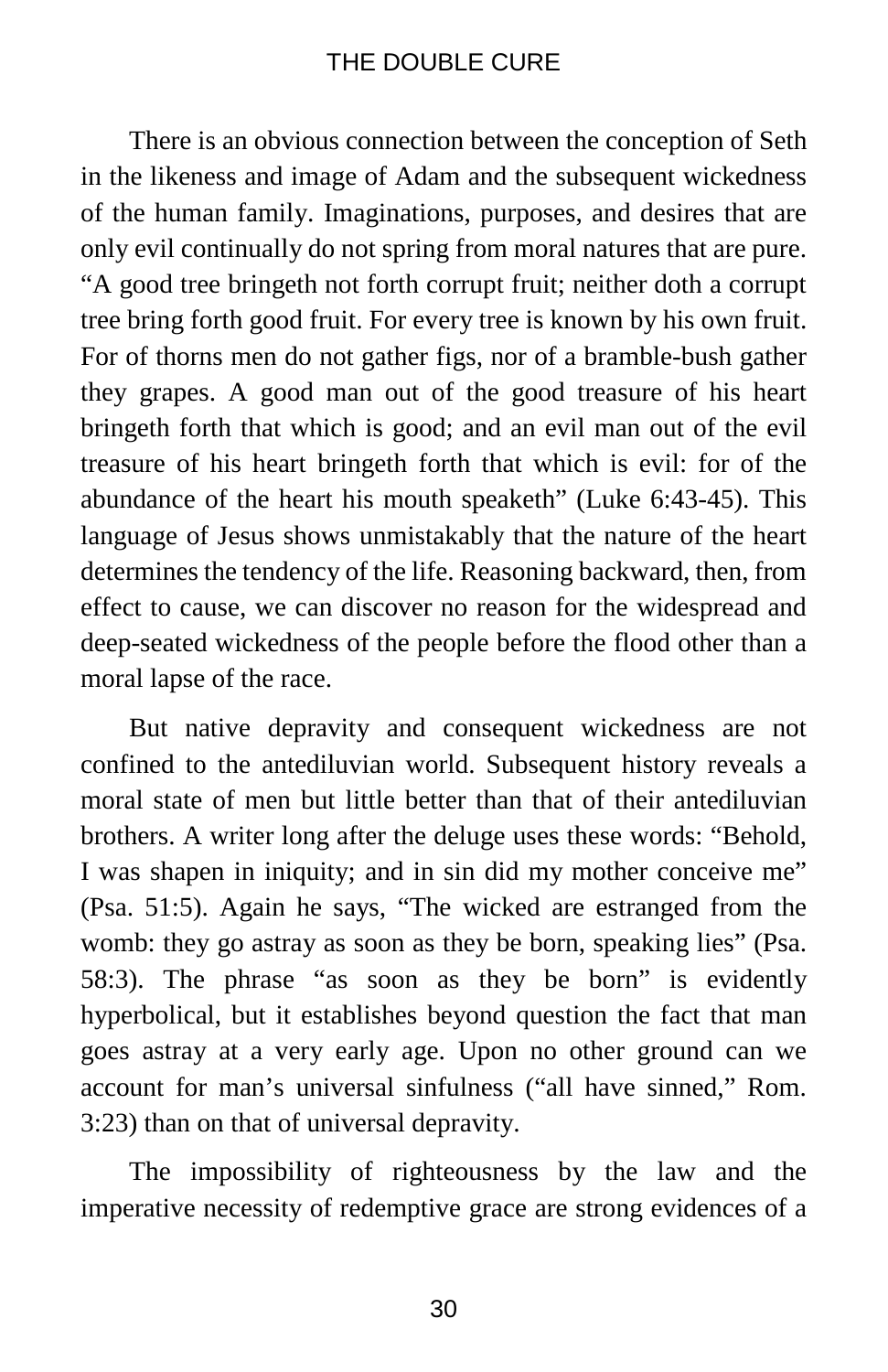moral lapse of the race. Righteousness could not result from the Mosaic law; "for if there had been a law given which could have given life, verily righteousness should have been by the law" (Gal. 3:21). "For the law made nothing perfect, but the bringing in of a better hope did; by the which we draw nigh unto God" (Heb. 7:19). If moral and spiritual life had been possible by the law, Jesus would not have said to Nicodemus, that wise rabbi and student of the law, "Verily, verily, I say unto thee, Except a man be born again, he cannot see the kingdom of God. Marvel not that I say unto thee, Ye must be born again" (John 3:3, 7). The unavoidable necessity of every man's having to be born of the Spirit before he can see the kingdom of God (John 3:5) presupposes the common native depravity that leads man into sin; for if men were born into this world in a state of moral purity, it would certainly be possible for at least some to avoid the necessity of the new birth, by perpetuating that state of moral purity. The only reason for a universal and unavoidable necessity of being born again lies in the native depravity common to all men.

If the race is morally depraved, we might naturally expect the universality of sin; conversely, the universality of sin is a strong testimony to the universality of native depravity. Sin is universal, "for all have sinned and come short of the glory of God" (Rom. 3:23). So positive are the inspired writers of the universality of sin that John says in 1 John 1:10, "If we say we have not sinned, we make him a liar, and his word is not in us." Paul, in speaking of both Jews and Gentiles, sums up his argument on the universality of sin in these graphic words: "What then? are we better than they? No, in no wise: for we have before proved both Jews and Gentiles, that they are all under sin" (Rom. 3:9). By nature we are universally depraved and enslaved in sin; the Mosaic law could not give life; only through Christ can we escape the nature, practice, and penalty of sin.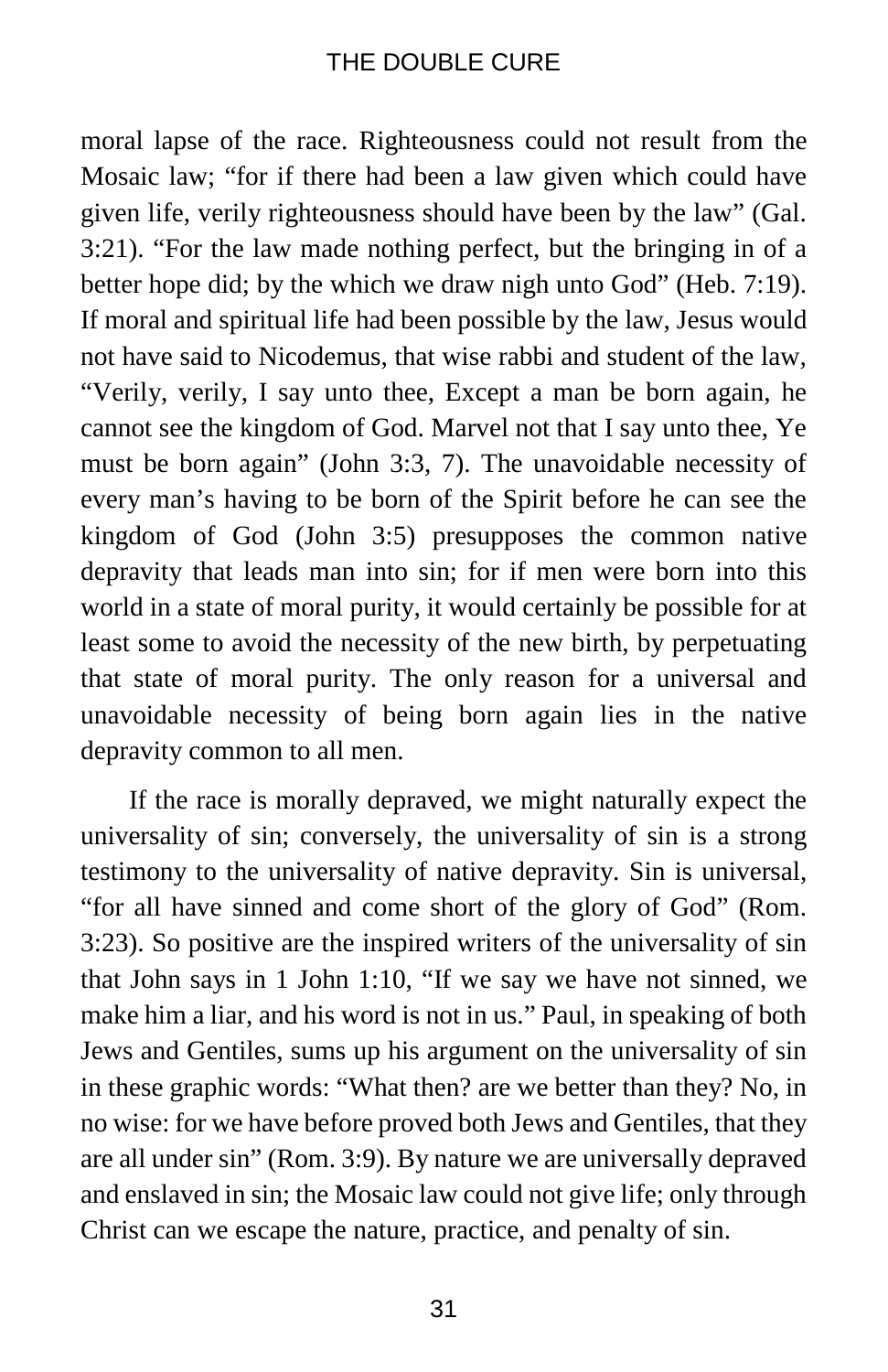Aside from the plain and unmistakable statements of the Scripture that sin is universal to the human family, history, sacred and profane, is uniform in its testimony to the universal sinfulness of man. This universal sinfulness cannot be accounted for in any other way than by an evil tendency common to the race. Exceptional cases of individual righteousness, the existence of a good man here and there, prove nothing against the teaching that man is universally depraved. Such exceptional cases can readily be accounted for on the ground that God has been willing in all ages to assist those who seek him. The fact that Enoch and Elijah were translated, so that they did not see death, does not militate against the Biblical statement that it was appointed unto man once to die, and after that the judgment. A position cannot be established by exceptions, especially when the exceptions are so few.

The universality of sin cannot be accounted for upon grounds other than, some inherent tendency common to the race; and tendency is determined by nature; therefore the universality of sin is finally traceable to a native depravity universal to the race. That nature determines tendency is a fixed and self-evident law, a rule which needs no proof other than mere mention to be immediately accepted as truth. An illustration of this law in the lower animal kingdom is seen in the lamb and the lion. Even if we cannot fully analyze the cause of the wide difference between the tendencies of these two animals, we all consent that it is some difference in nature that determines the gentleness of the one and the ferociousness of the other. Similarly, we conclude that sin and righteousness in the human race are traceable to differences in moral nature. Hence universal sinfulness can be accounted for in no other way than by supposing universal depravity.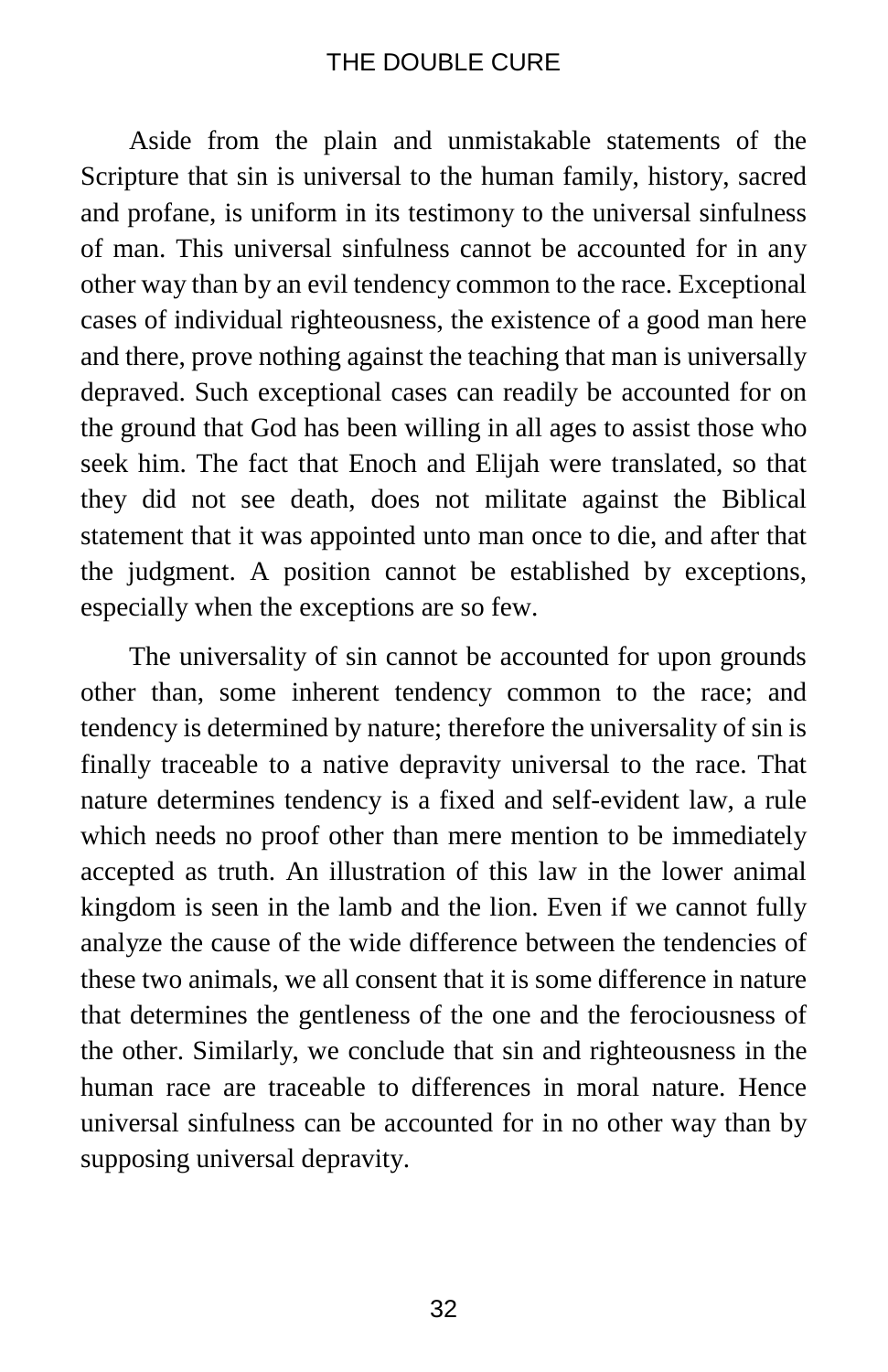#### **Chapter VII**

## **Nature of Native Depravity**

*My reason this, my passion that persuades; I see the right, and I approve it too; Condemn the wrong, and yet the wrong pursue.*

—*Ovid*

Native depravity is within us and a part of us, yet it is not a physical entity. A misconstruction of the word "flesh" as it is used in some texts has led some teachers to the erroneous conclusion that sin, or depravity, is located literally in the flesh. Scriptural ideas are best understood when expressed in terms of the more easily comprehended material world. Hence Jesus constantly spoke in parables, and the entire Bible abounds in terms and illustrations borrowed from nature and from domestic and political life. In the study of the Bible we must constantly exercise vigilance to discriminate between the literal and the figurative sense of terms.

The word "flesh," from the Greek word *sarx*, means: 1. Literally, flesh, stripped of the skin; the meat of an animal; the body as opposed to the soul. 2. Kindred. 3. Figuratively, human nature with its frailties and passions. In several texts in the New Testament, also, it has a figurative sense, meaning the evil propensities of the heart. Paul says: "So then they that are in the flesh cannot please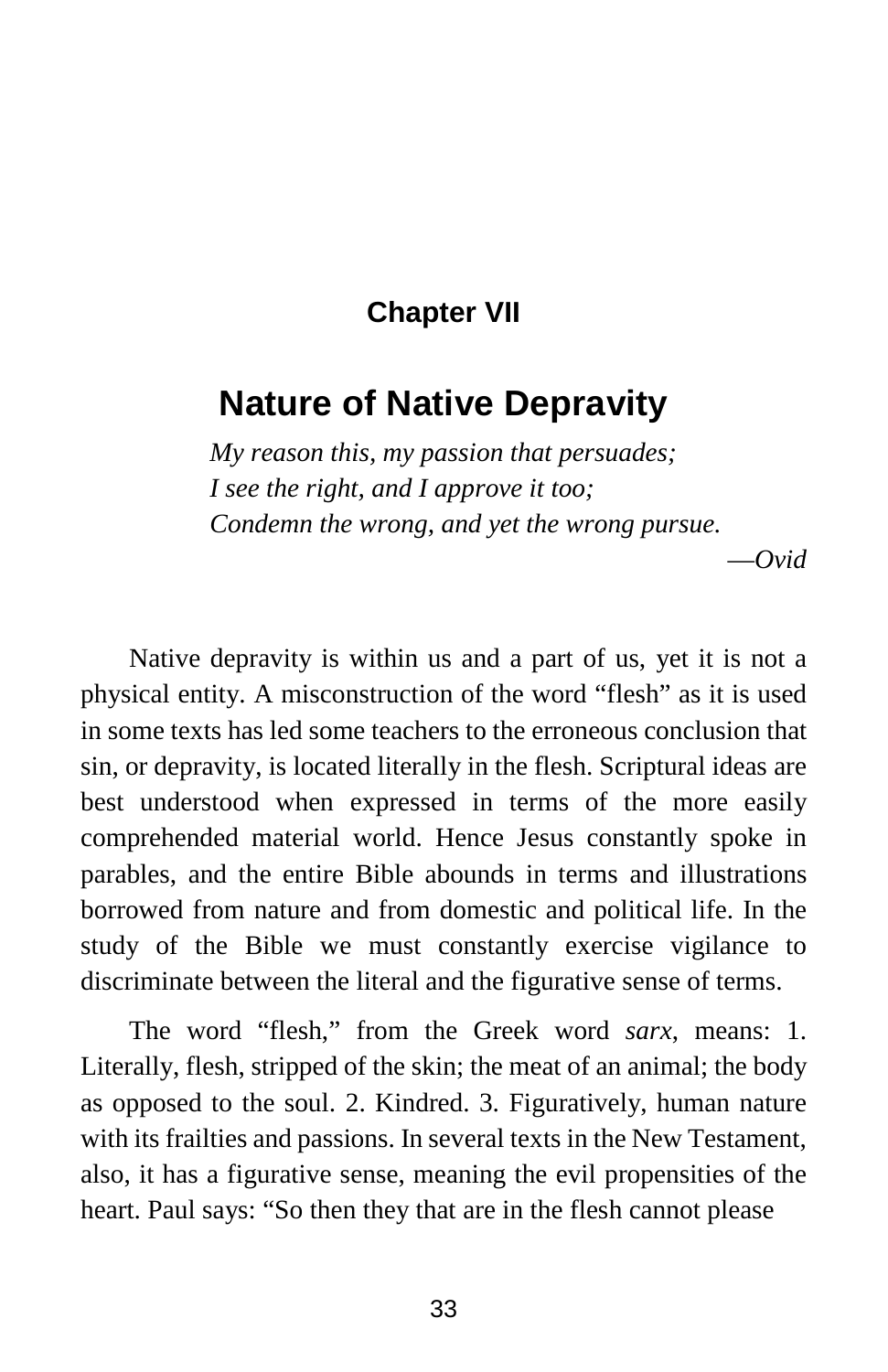God. But ye are not in the flesh, but in the Spirit, if so be that the Spirit of God dwell in you. Now if any man have not the Spirit of Christ, he is none of his" (Rom. 8:8, 9). The people to whom Paul wrote were certainly in the flesh, the body, for his letter was addressed to the Romans; yet there was a moral, or figurative, sense in which they were not in the flesh. Again Paul says, "They that are Christ's have crucified the flesh with the affections and lusts" (Gal. 5:24). The sense of both the crucifixion and of the flesh mentioned in this text is certainly figurative; Paul certainly could not mean that the bodies of those to whom he was writing were crucified. The flesh in this figurative, or moral, sense, is represented by Paul as lusting against the spirit (Gal. 5:17). This fleshly, or depraved, nature, which is contrary to the spirit, is the source, or subjective cause, of sin (Gal. 5:19-21). We must look for depravity, then, elsewhere than in the mere physical part of man.

Neither is native depravity located merely in the will. The will is simply a faculty of mind which completes the mind's power of personal action. All impulses and inclinations are from the sensibilities. We must, therefore, look deeper for the location of native depravity.

We have learned that in the beginning man was created with a physical, a mental, and a moral nature. The question of native depravity does not pertain directly either to the mental or to the physical nature of man, but to his moral nature. The fact that native depravity is metaphysical, below consciousness, and cannot be analyzed, does not destroy its actuality. It reveals itself in its activities, and these activities are conclusive proof of both its reality and its evil tendencies. Many things defying complete analysis are yet certain in their reality. To repeat our illustration of the lamb and the lion, for instance, we have never discovered what is the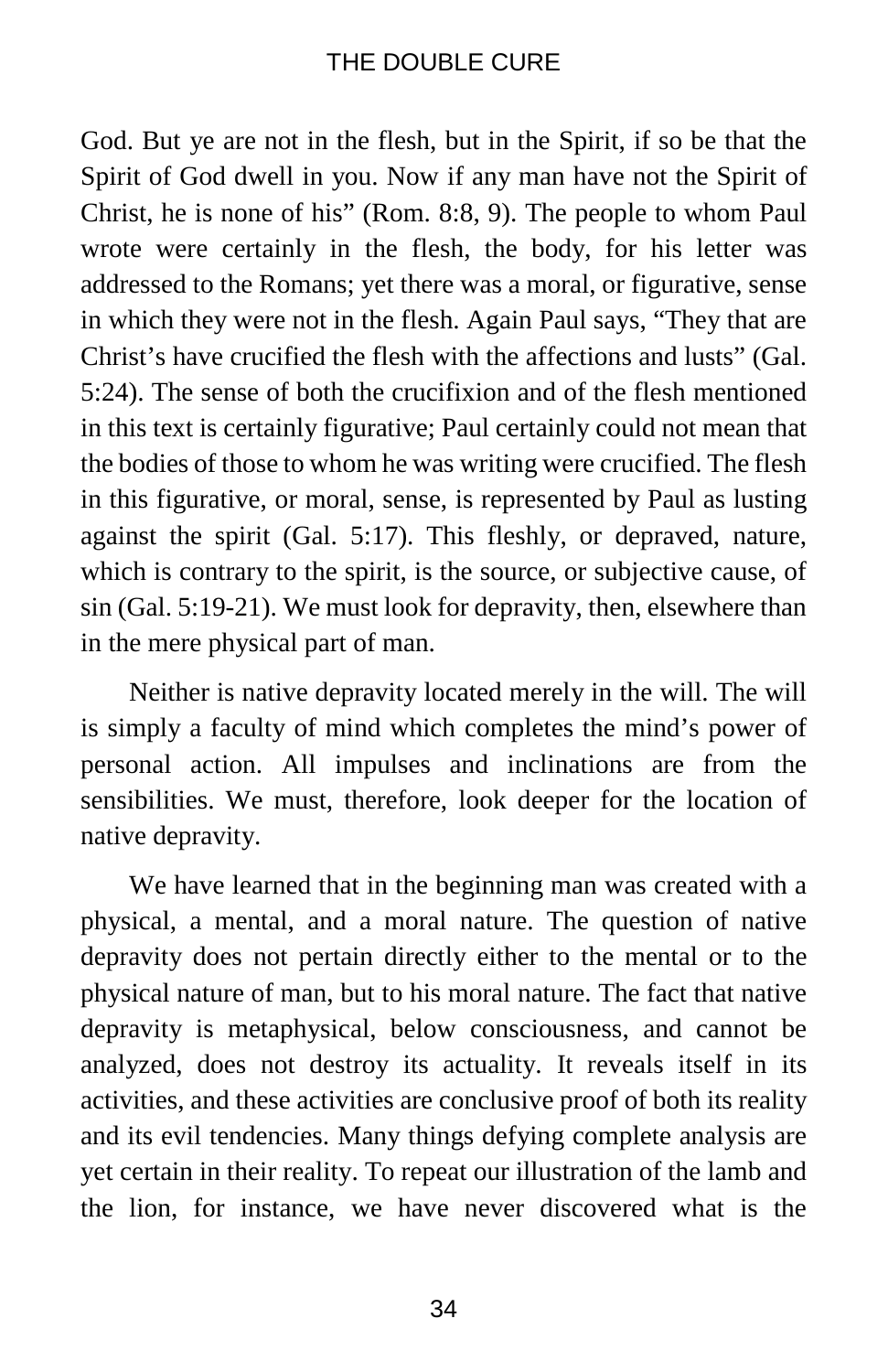difference between their subjective states that determines the docility of the one and the ferocity of the other. Yet we must acknowledge that some difference in nature, though unexplainable, gives one the tendencies of the lamb and the other those of the lion. It is likewise a difference in the inner moral condition that is the primary cause for one man's walking after the flesh and another's walking after the spirit.

We might illustrate by the words of Jesus the fact that our inability to fully analyze an inner state does not destroy its actuality: "The wind bloweth where it listeth, and thou hearest the sound thereof, but canst not tell whence it cometh, and whither it goeth: so is every one that is born of the Spirit" (John 3:8). Nicodemus could not understand the operation of the Spirit, since he did not perceive its nature. So it is with those who do not understand the nature of native depravity. But when we fully understand the nature of this moral lapse of the race—that it is a moral state from which arises evil impulses and tendencies—we more easily understand the whole subject of sin and salvation. We read in the moral degeneracy of the race and in the history of the wicked generations that man's moral nature is depraved by the fall.

Native depravity, then, is not of the nature of a physical entity, nor is it an intellectual faculty, but it consists in a condition of moral sensibility that produces an evil tendency in the life. It is located, not literally in the flesh, nor yet in the mind, but in the moral nature.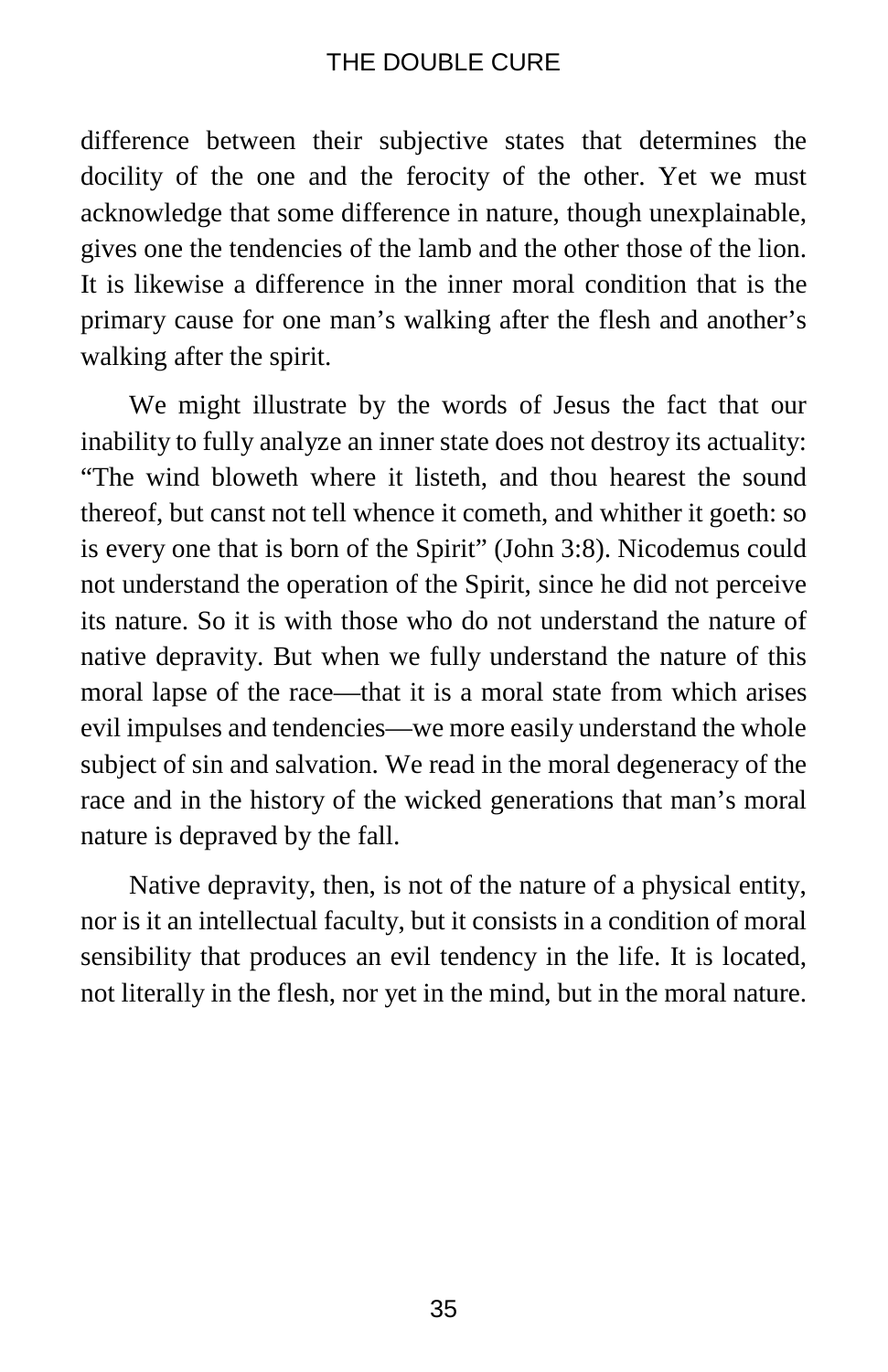#### **Chapter VIII**

## **Extent of Native Depravity**

*I know that in me (that is, in my flesh,) dwelleth no good thing: for to will is present with me; but how to perform that which is good I find not.*

*—Rom. 7:18*

Man's depravity is twofold. We have learned that man was depraved by the corruption of his moral nature, but depravity goes deeper. Men are depraved not only by a lapse of their moral natures, but also by being deprived of the Spirit and grace of God. This latter sense of depravity is known as depravity by deprivation. Some teachers have held the erroneous position that this is the only sense in which man is depraved, but the facts already adduced prove conclusively not only that man is deprived of the Spirit and grace of God, but also that his moral nature is so depraved that involuntary sinful impulses are native to him.

The natural tendency of native depravity in the individual is to influence him toward a life of wrong-doing. But at this point the individual will also figure in the final result. Now, the will, in its own nature, is free; but it is evident that in its exercise it is limited to the sphere of man's knowledge or environment; hence we can account in this way for the "uniformity of volitions" evident in the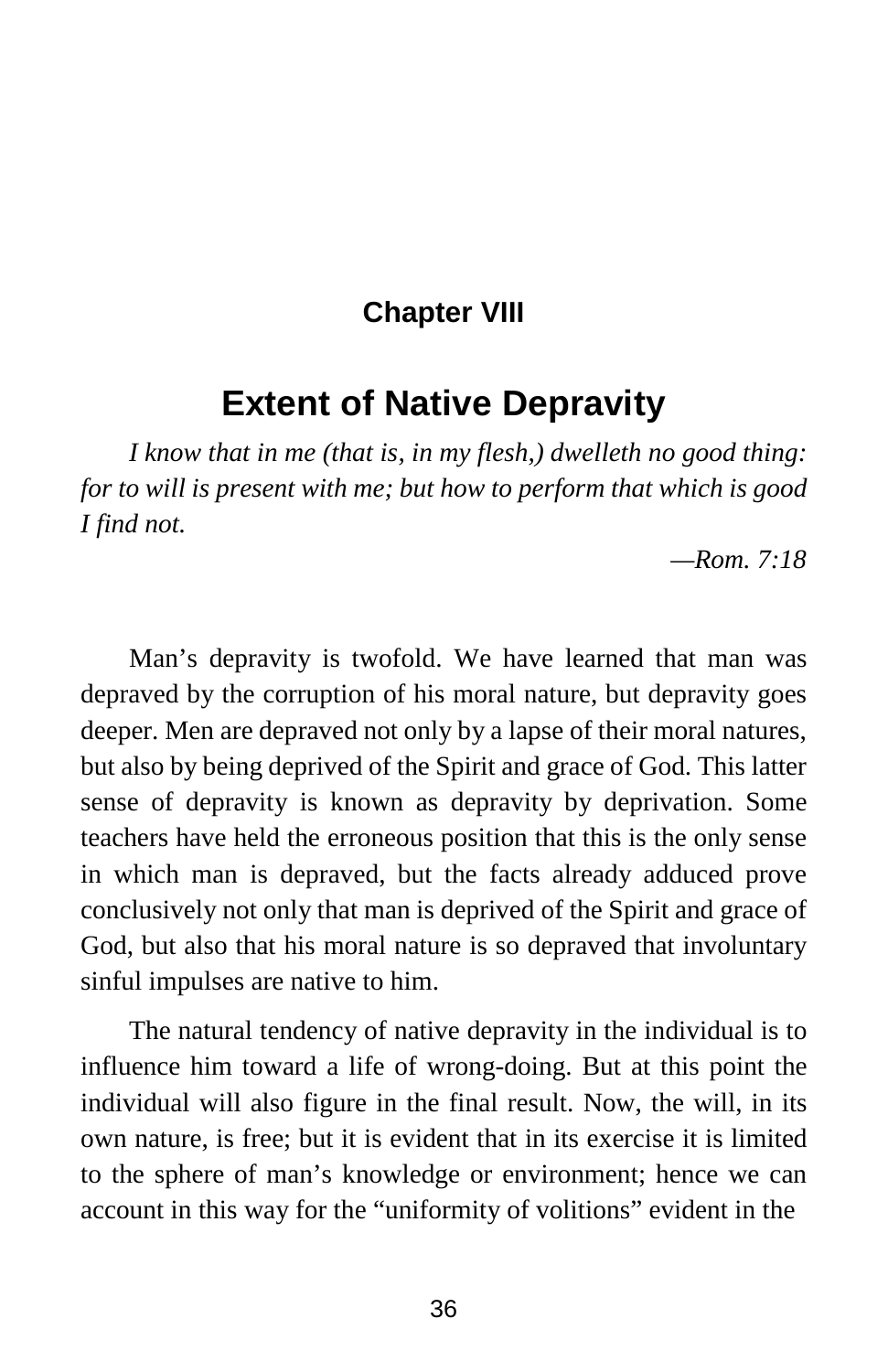fact that at some time or other all men choose to commit acts of wrong, and thus fix their own personal responsibility.

Man is not depraved, however, to the extent that he cannot choose the right. The doctrine of absolute and total depravity is the erroneous foundation on which is built the theory of predestinarianism. The propagators of this unsound doctrine think it necessary, in order to establish the sovereignty of God, to hold that man is totally depraved and incapable of free will and choice, and that, therefore, man's salvation is wholly dependent upon the foreordination of God. They teach, in other words, that some men are predestined to be saved, others to be lost.

We have before proved that man was originally endowed with the power of choice. The power to choose between the good and the evil, or ability to perform deeds of moral quality, constitutes an important difference between man and the lower animal creation. This power to choose and to act constitutes in primitive man free moral agency in its strictest and highest sense. In the moral lapse of man, so evident in the history of the race, man does not forfeit his power to choose the right, but through the practices and habits of sin he does forfeit his power independently to do the right unassisted by the grace of God. This is clear both from many particular texts and from the tenor of the Scriptures as a whole.

"Can the Ethiopian change his skin, or the leopard his spots? then may ye also do good, that are accustomed to do evil" (Jer. 13:23). "For all have sinned and come short of the glory of God" (Rom. 3:23). But though as a result of depravity and personal sin we have been deprived of the power to live a righteous life, unassisted by the grace of God; there is abundant evidence that we still have the power to choose the right and, when assisted by the grace of God, the power to do the right. Men of every age, tribe, and family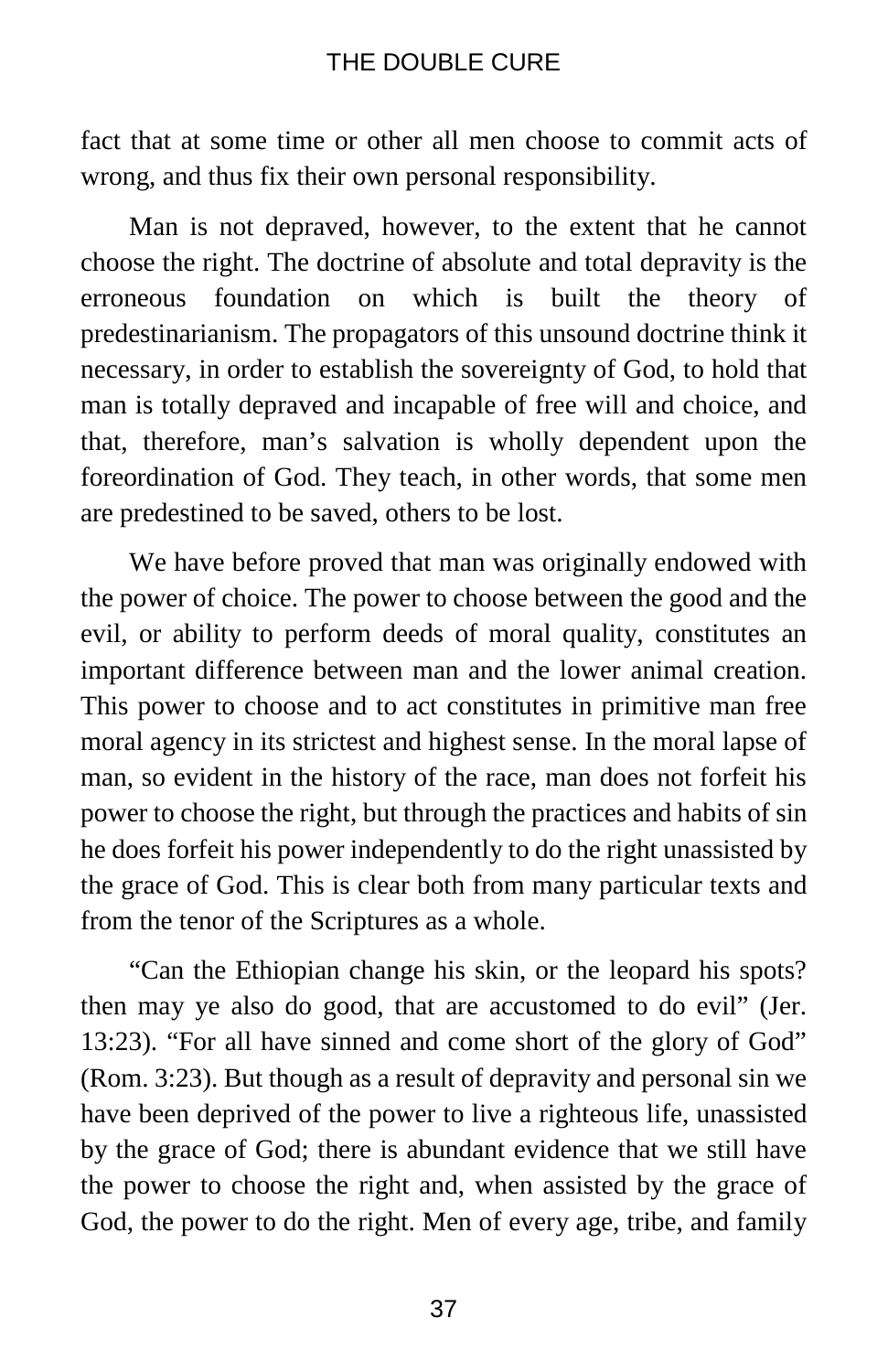have shown in some way their desire for association with God. Whatever their conception of God and in whatever way they attempt to worship him, all men, from the most uncivilized tribes to the most cultured races, have, in their efforts to find God, testified alike to their power of choice and to their inability to act independently in matters of righteousness.

Some texts explicitly imply man's power of choice. "I call heaven and earth to record this day against you, that I have set before you life and death, blessing and cursing: therefore choose life, that both thou and thy seed may live" (Deut. 30:19). "The Spirit and the bride say, Come. And let him that heareth say, Come. And let him that is athirst come. And whosoever will, let him take the water of life freely" (Rev. 22:17).

Man's depravity, then, consists (1) in his deprivation of the grace of God and (2) in a corruption of his moral nature, resulting in evil tendencies. But he is not depraved to the extent of being robbed of free will by which he may choose the right and enter into covenant relations with God.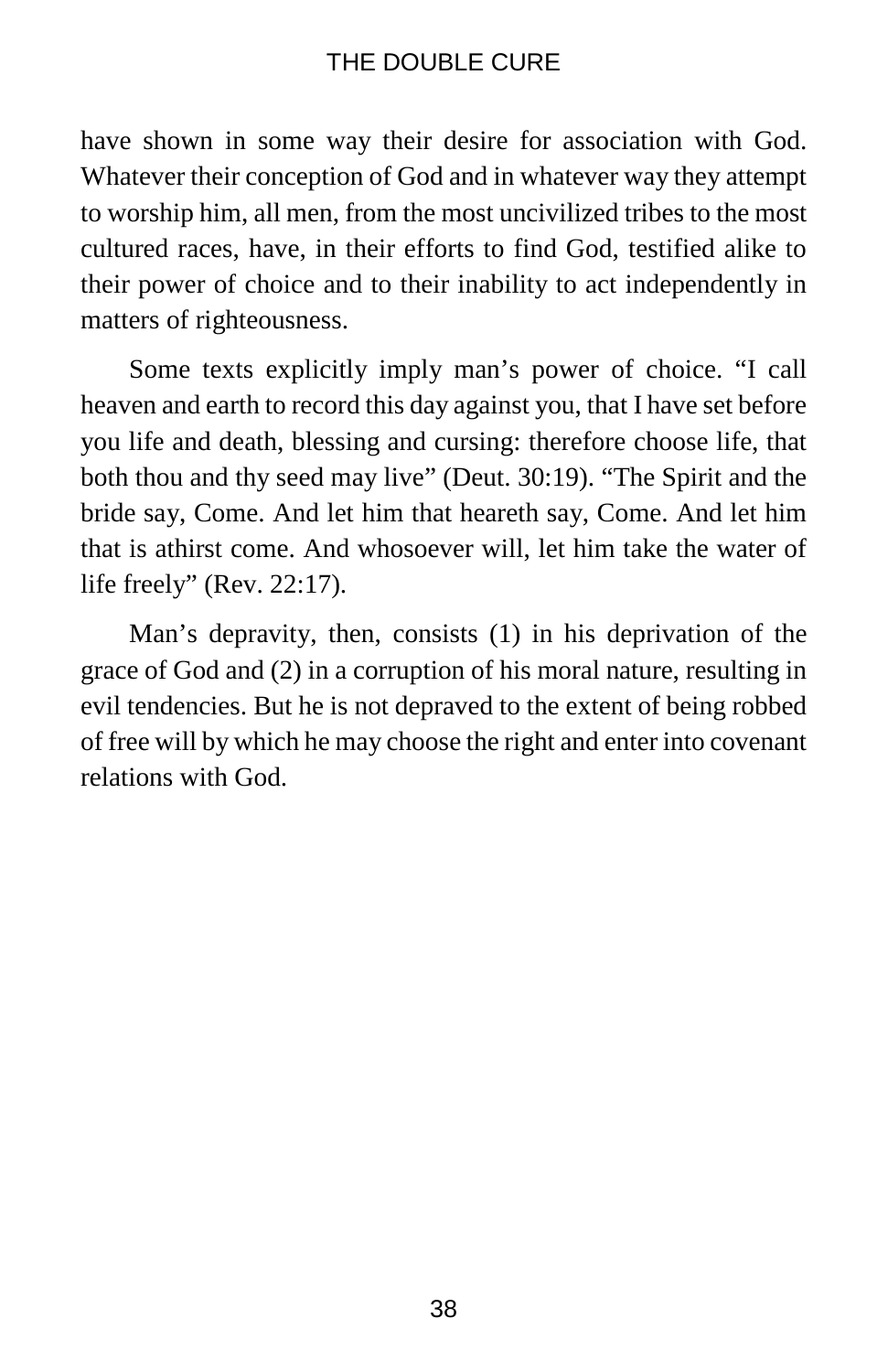### **Chapter IX**

## **Theories of Native Depravity**

*Augustinianism asserts that man is morally* dead*; Semi Pelagianism (or Arminianism), that he is morally* sick*; Pelagianism, that he is morally* well*.*

There are three leading theories concerning the extent to which the fall of Adam has affected his posterity. These theories are named after their originators or their first advocates—Augustine, Pelagius, and Arminius. Augustine held the doctrine of native demerit, that all men are, on account of Adam's sin, morally guilty and amenable to eternal punishment. Arminius taught that men are morally depraved, but not guilty. Pelagius taught that Adam's posterity is unaffected by his sin either mentally, morally, or physically.

The theory of Pelagius, that the race is unaffected by Adam's fall, or that we are born into this world morally free, as Adam was in the Garden of Eden, has never had many advocates. Its refutation is written too clearly and forcefully in the history of the race and in the heart of every man to permit many to believe it. The errors of Pelagianism are too evident and its adherents too few for it to necessitate an extended discussion. The Scriptures unmistakably teach a moral lapse of the race through the fall of our foreparents.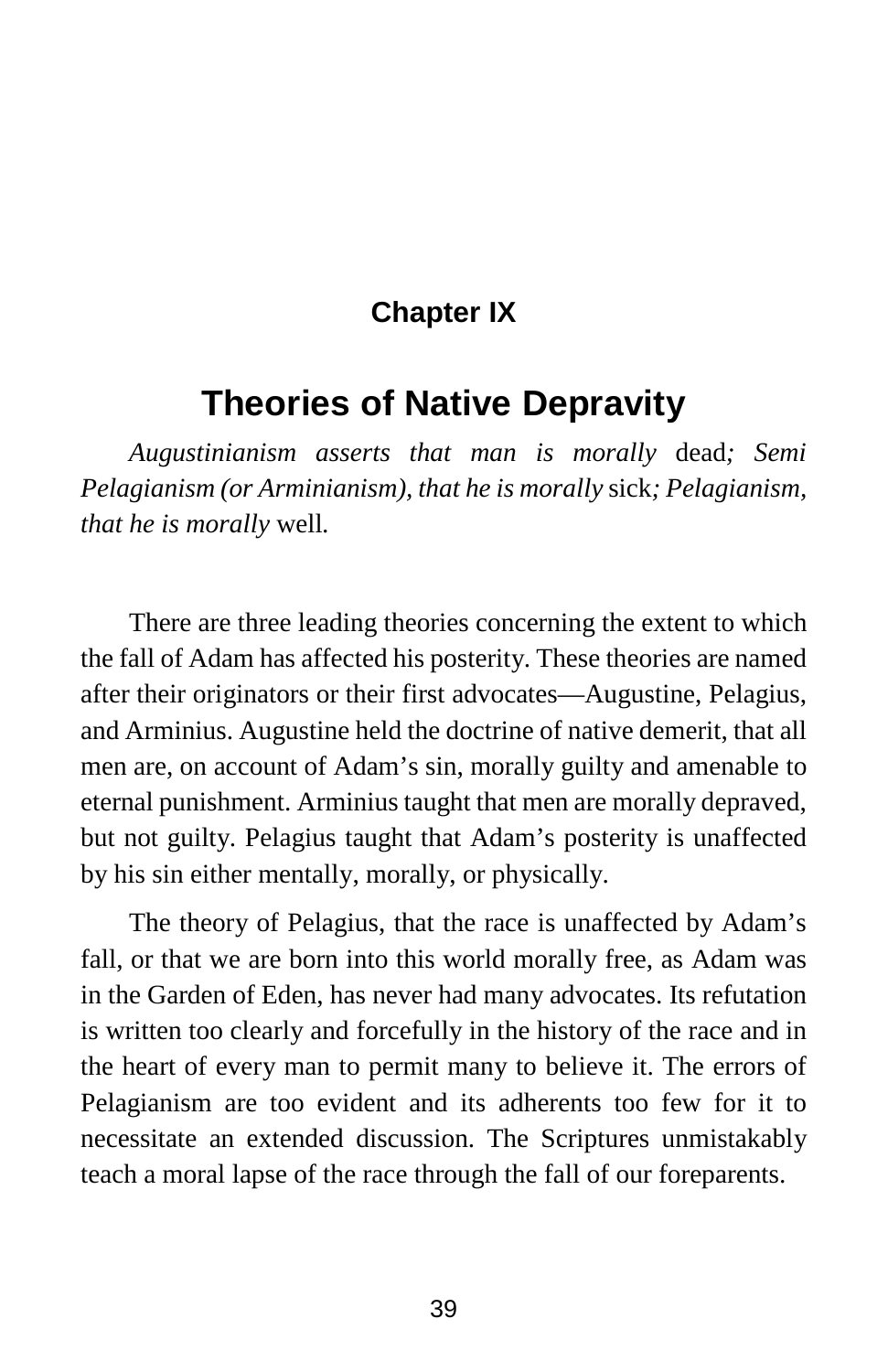Augustinianism and Arminianism, to the contrary, have received wide attention and an extensive following. Augustinianism has found its two strongest advocates in Augustine and John Calvin. Needless to say, there have been many variations, diverging formulas, and different statements of doctrine even among Augustinians, or Calvinists. Different modes by which we are partakers of Adam's sin and guilt have been advocated, but all adherents of Augustinianism, or Calvinism, whether in its original or modified form, agree that on account of Adam's sin all men are in some way both depraved and guilty. Predestinarianism, the foreordination of some to salvation and of others to damnation, infant baptism, and, in extreme cases, the belief that unbaptized infants go to hell, are all accompaniments or outgrowths of Augustinianism, now more commonly known as Calvinism. The Presbyterian Church is in our day the principle body adhering to Calvinism. Certain branches of several other denominations, however, are decidedly Calvinistic in their beliefs.

Arminianism is the common foe of Augustinianism and Pelagianism. Arminius denies, in his opposition to Augustinianism, that we are partakers of Adam's guilt, but opposes the opposite extreme also, held by Pelagius, that we are born into the world morally pure. The followers of Arminius, or Semi-Pelagianism, advocate that men, though morally depraved, have the power of choice; that salvation is on condition; and that men may refuse or accept it. They adhere to "free will" as opposed to the Calvinistic doctrine of foreordination. Catholics and the majority of Protestants adhere to the Arminian theory of native depravity.

The Bible teaches the Arminian theory as clearly as it condemns both Augustinianism and Pelagianism. That the race is morally depraved has been clearly proved in a preceding chapter of this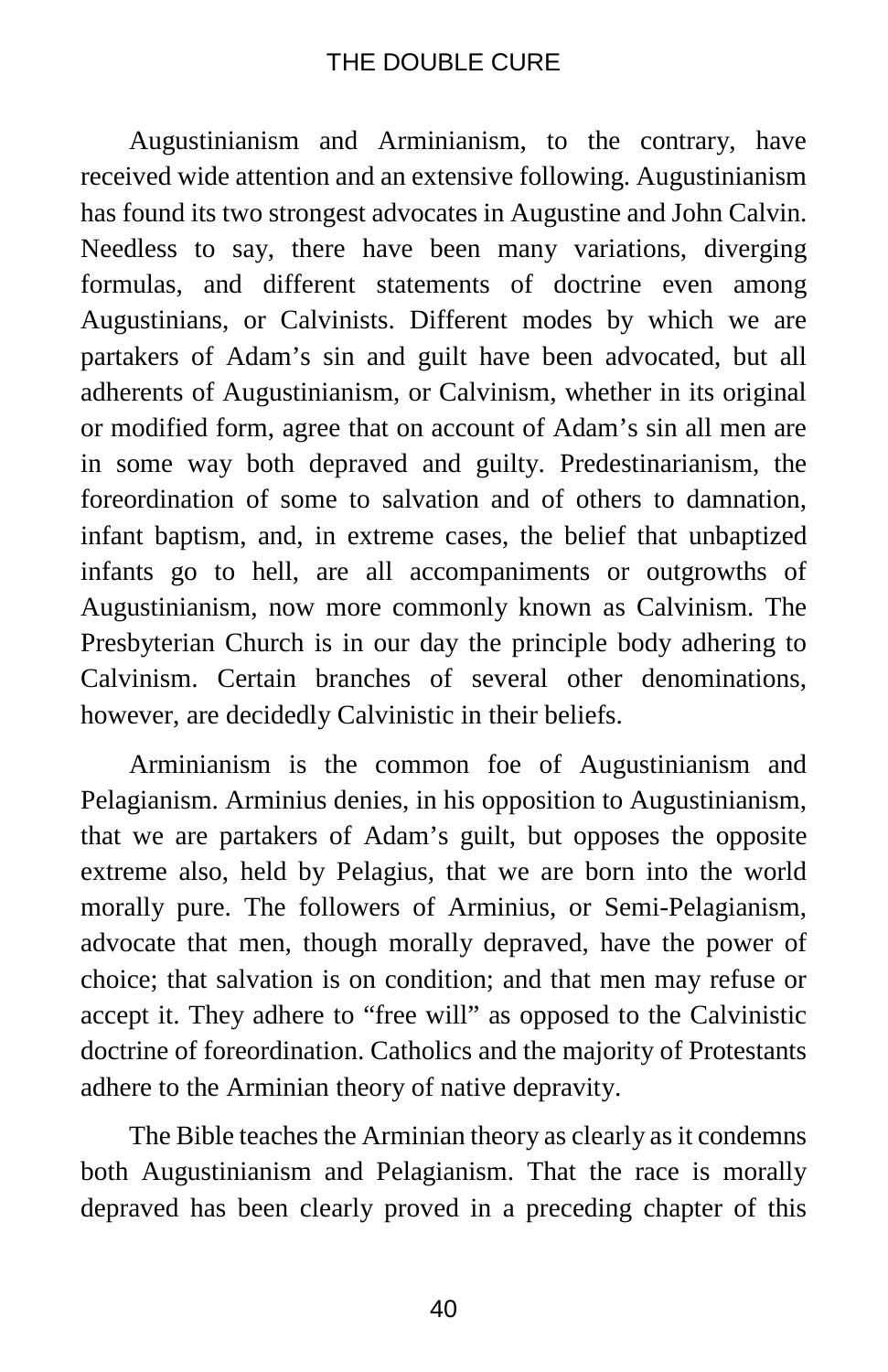treatise. This amply refutes Pelagianism. Augustinianism and Arminianism remain yet to be examined. Since Augustinianism will receive more extended treatment in the following chapter on modal theories, a few texts will here suffice in disproof of the doctrine of native guilt in the infant heart. "Jesus said, Suffer little children, and forbid them not, to come unto me: for of such is the kingdom of heaven" (Matt. 19:14). "At the same time came the disciples unto Jesus, saying, Who is the greatest in the kingdom of heaven? And Jesus called a little child unto him, and set him in the midst of them, and said, Verily I say unto you, Except ye be converted, and become as little children, ye shall not enter into the kingdom of heaven" (Matt. 18:1-3). These words from the mouth of Jesus settle beyond controversy that the child state is the standard condition for entrance into the kingdom of God and that the nature of the kingdom of heaven is like that in which we are born. Certainly no one could reasonably affirm that a state of guilt is the state of the kingdom of heaven or of grace. We must, therefore, conclude that in our native state we are free from moral guilt. Before these texts and many others that might be adduced, Augustinianism must fall.

With the disproof of Pelagianism and Augustinianism, comes the proof of Arminianism. If, as we have proved in former chapters, men are born into the world not morally pure, and if, as we have proved in this chapter, men are not born in a state of guilt, then Arminianism is the true theory, and the race is morally depraved, but not morally guilty.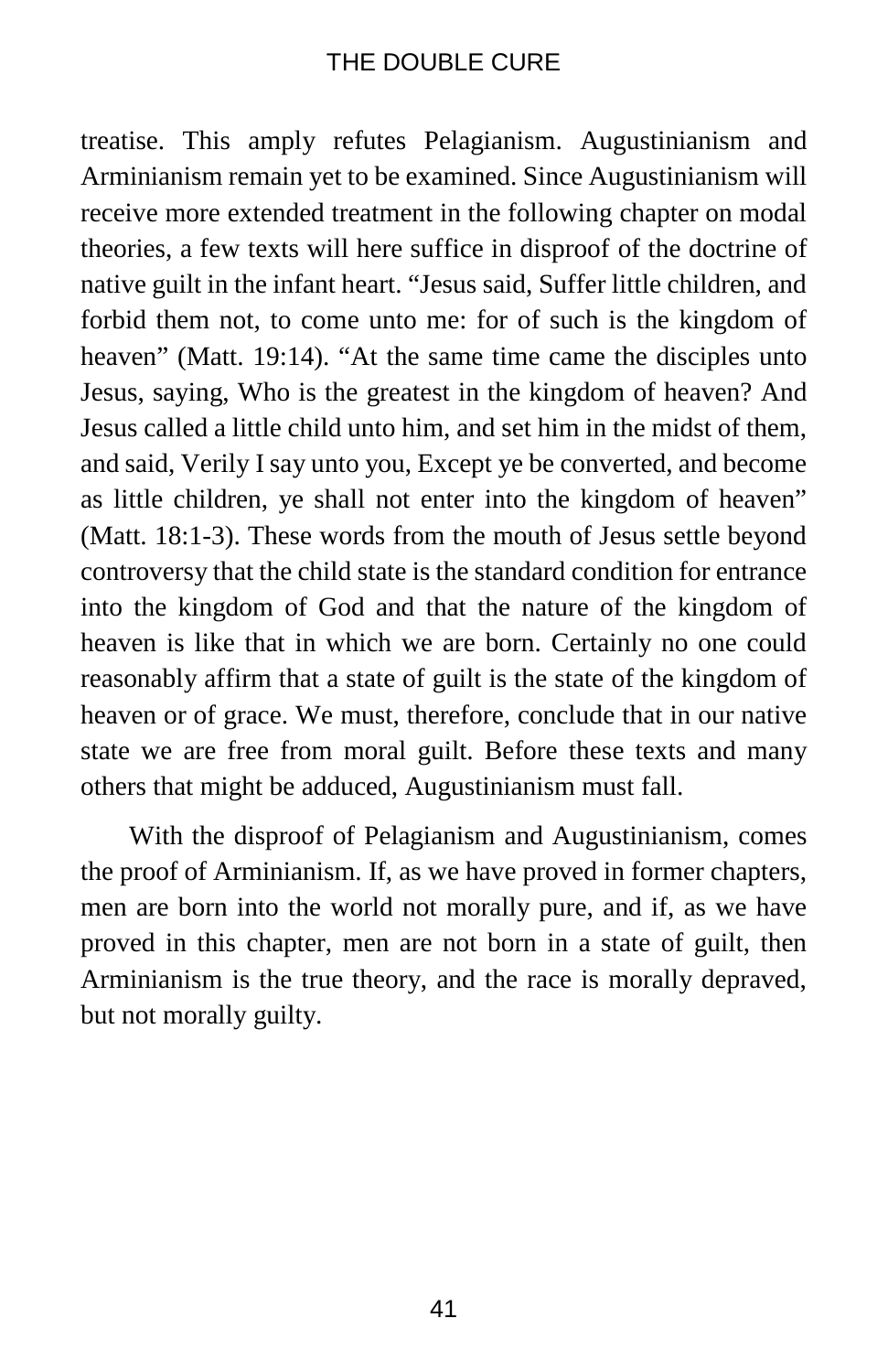## **Chapter X**

## **History of the Doctrine of Native Depravity**

"The doctrine of man's nature was worked out by the practical Western, or Latin, part of the early church as the doctrine of Christ's nature was by the speculative Eastern, or Greek, part. The general belief at first was in the inherited or Adamic *corruption* (not *guilt*) of man, and his ability to cooperate with the Holy Spirit in regeneration. Pelagius, a British monk, precipitated discussion by asserting, about 405, that man inherited nothing from Adam, neither original guilt, which was impossible, nor innate corruption, nor physical consequences, as pain and death, which were in the world before Adam. Every man was born free and unbiassed. Augustine in 412 maintained that man inherited not only inborn corruption, but guilt; that he was helpless. Augustinianism first gained the complete ascendency, and Pelagianism never had any considerable footing. But Augustinianism gradually softened into Semi-Pelagianism, which was very much the original doctrine of inherited corruption and the power of cooperation. This has remained the doctrine of the Roman Church, as fixed by the Council of Trent after the Reformation.

"The three views were revived at or after the Reformation. Calvin (1536) revived Augustinianism, Socinus (about 1590), Pelagianism, and Arminius (1589), Semi-Pelagianism. Calvin was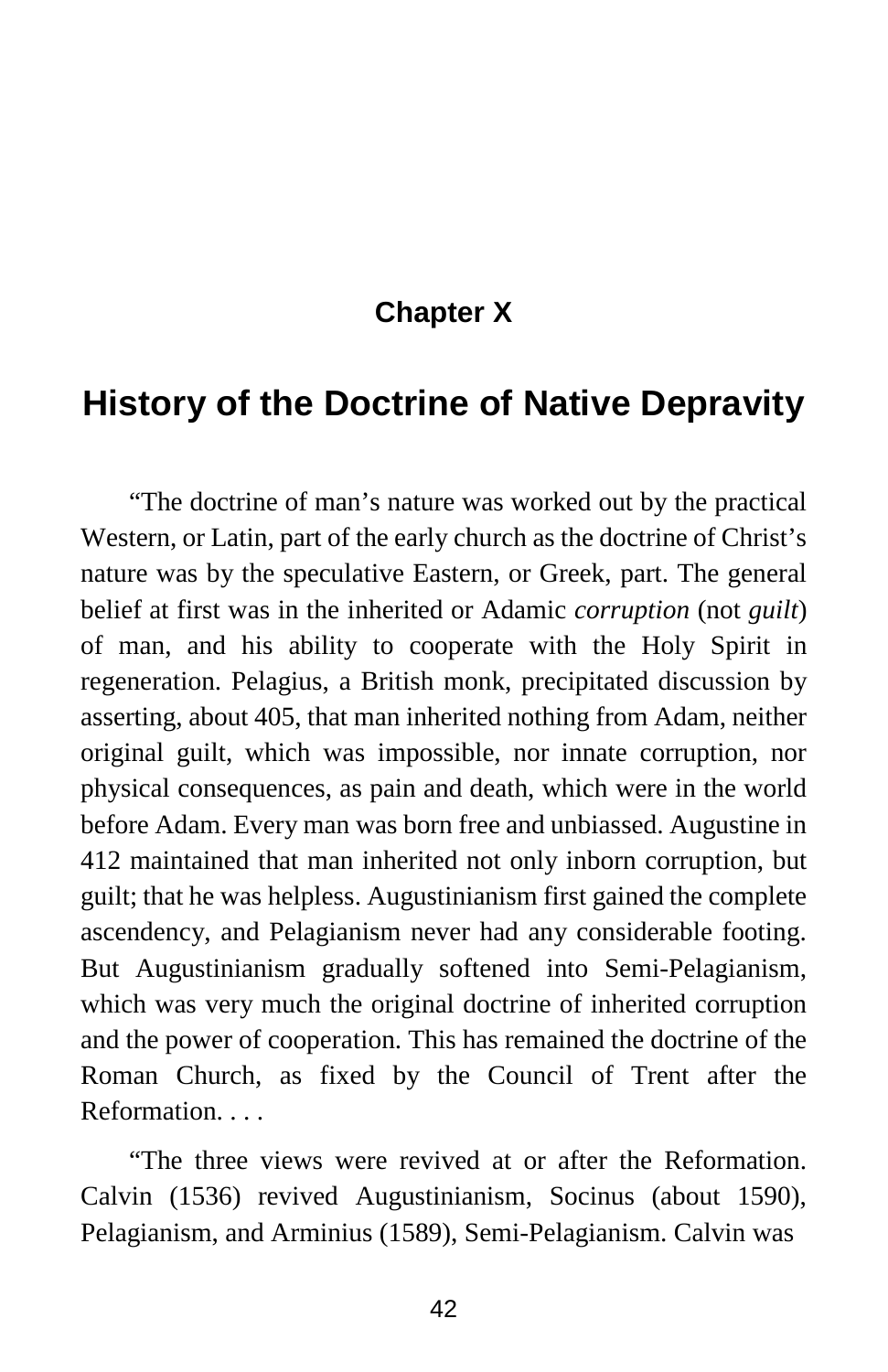followed by most Protestants of his century—Presbyterians, Congregationalists, Baptists, etc.—Socinus by the early Unitarians, and Arminius practically by the Church of England (the Romanists being already of the same mind), and formally by the Methodists in the eighteenth century. Since then Calvinism has largely died away and Arminianism now has decidedly the supremacy.

"Pure Pelagianism is made impossible by the facts of habit and heredity. No one would maintain that we come into the world without bias or corruption, amounting often to serious crippling, if not to helplessness. But that men are *guilty* of what they did not originate and cannot help, and deserve God's wrath and extreme penalty, is a doctrine which shows no sign of return. That there is original or hereditary *misfortune*, or moral *disease*, is more clearly seen, but original or hereditary *sin* is an obsolete phrase. That infants are guilty and under divine wrath and punishment, as Augustine and Calvin taught, is a doctrine that no one now can be found to own, scarcely to remember."

*—"A Study of the Sects"*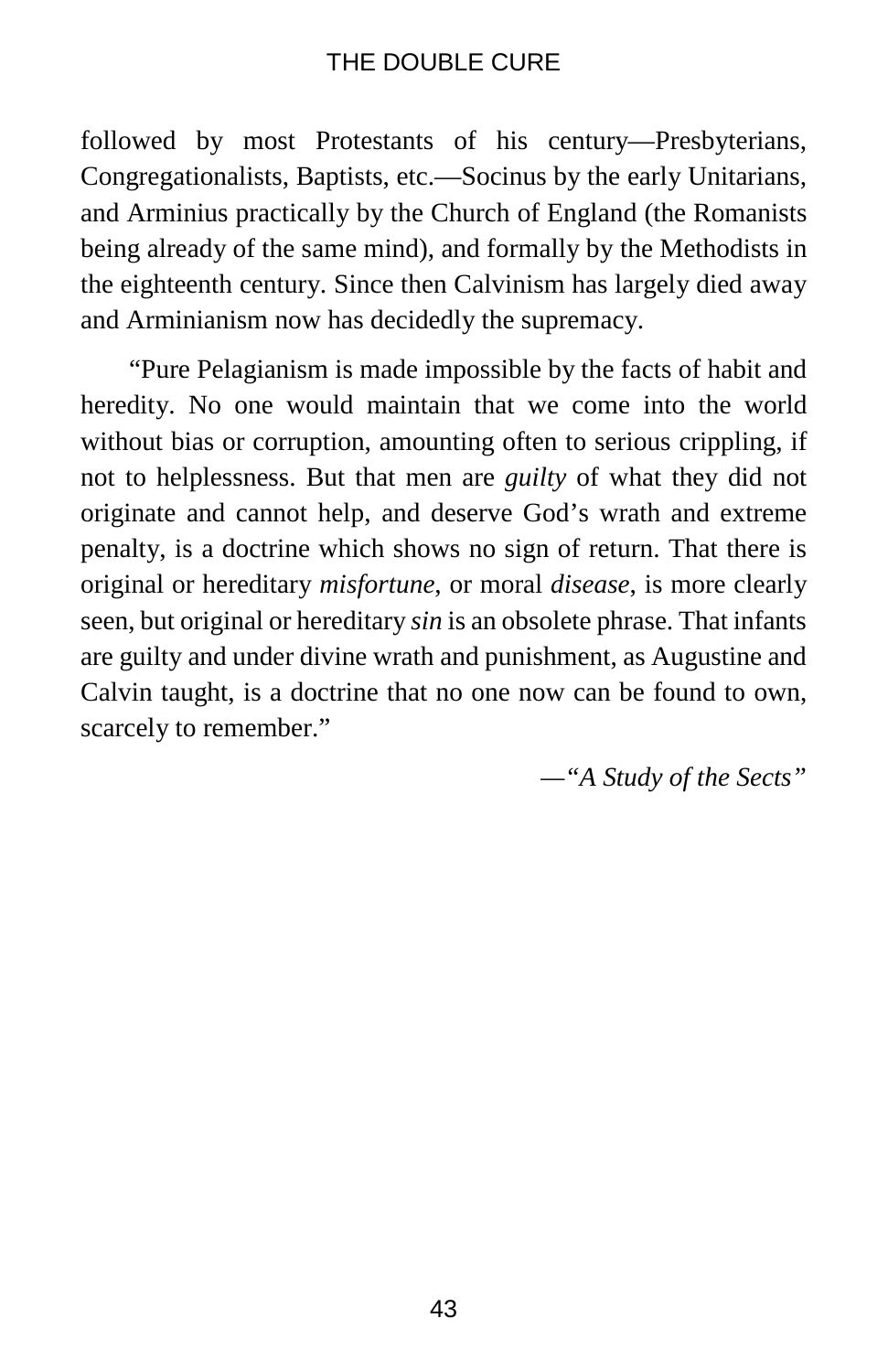### **Chapter XI**

## **Modal Theories of Native Depravity**

*Behold I was shapen in iniquity; and in sin did my mother conceive me.*

*—Psa. 51:5*

The modal theories of native depravity, or the manner in which depravity is transmitted, is a subject deserving treatment distinct from the fact, nature, and extent of native depravity. There are three modal theories of native depravity that deserve attention. These are the realistic mode, the representative mode, and the genetic law mode. After a brief statement of these three theories each will be examined in the order given.

#### **False Theories of the Mode of Native Depravity**

The realistic mode of native depravity teaches that in essence we all existed in Adam at the time of his transgression in Eden. From this hypothesis the theory proceeds to genetic transgression and to genetic guilt. In other words, since we all existed in Adam at the time he committed the primitive sin, we, in him, committed the sin, and consequently we partake of his guilt.

The Bible says nothing about all men having existed in Adam in any such realistic manner. If realism could be established as a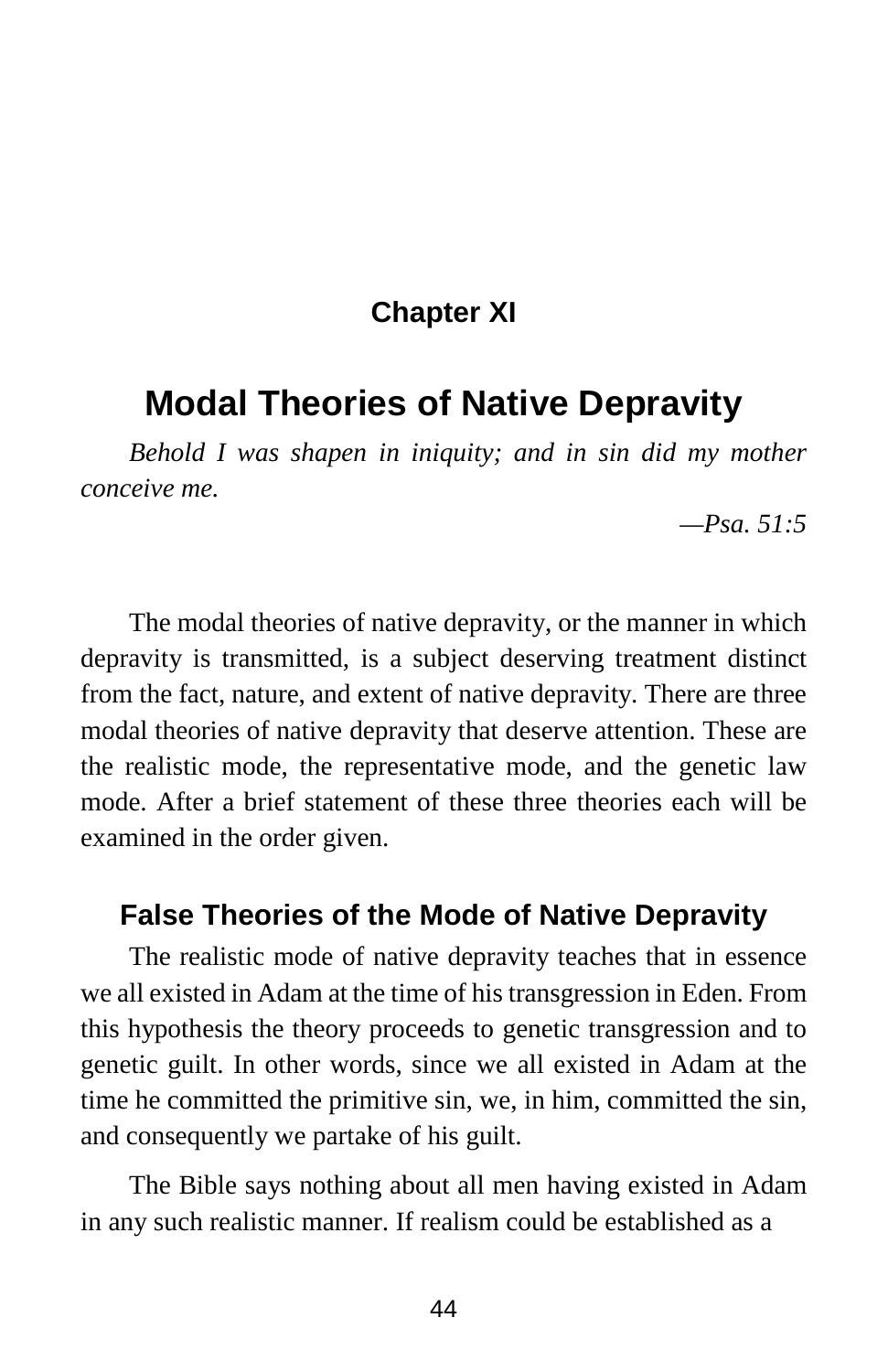reality, to apply it to the mode of native depravity would still be a rank fallacy, as I shall proceed to show. There are two ways to commit error in reasoning—to prove too little or to prove too much. Could realism establish all it claims, it would fall hopelessly into the last error; for if we were sharers in the primitive sin, then we should be equally sharers in all ancestral deeds. We should be guilty not only of Adam's first sin, but of all the sins that Adam and Eve ever committed. Not only so, but we should be sharers in all the guilt of all our ancestors, from the sin of Adam in the Garden of Eden to the last sin of our immediate parents prior to our birth. Such is preposterous, but it is the inevitable result of realism. Furthermore, the very success of the realistic mode of native depravity would prove its utter failure; for there is no reason why, if we were sharers in the primitive sin, we should not be sharers in the good deeds of our progenitors. Hence if Adam repented, we all repented in him, and if he was forgiven, we are all forgiven. Our forgiveness, then, is as real as our guilt. Hence we are guiltless, and the realistic theory of native demerit to the race is a self-confessed falsehood.

There is a lower form of realism, popularly called traducianism. This theory is grounded upon the principle of a germinal, or seminal, existence of the race in Adam. Whether such form of existence included both body and soul is often left without definite statement by the adherents of the theory. Some hold the immediate creation of the soul on occasion of the propagation of the body. In such case the theory is traducian only with respect to the body, and creational with respect to the soul. A most definite statement of the theory is given by Miley: "We say that Adam, being the root and head of all human kind, and we all branches from that root, all parts of that body whereof he was the head, *his will may be said to be ours. We were all that one man*—we were all in him, and had no other will but his; so that though that be extrinsic unto us, considered as particular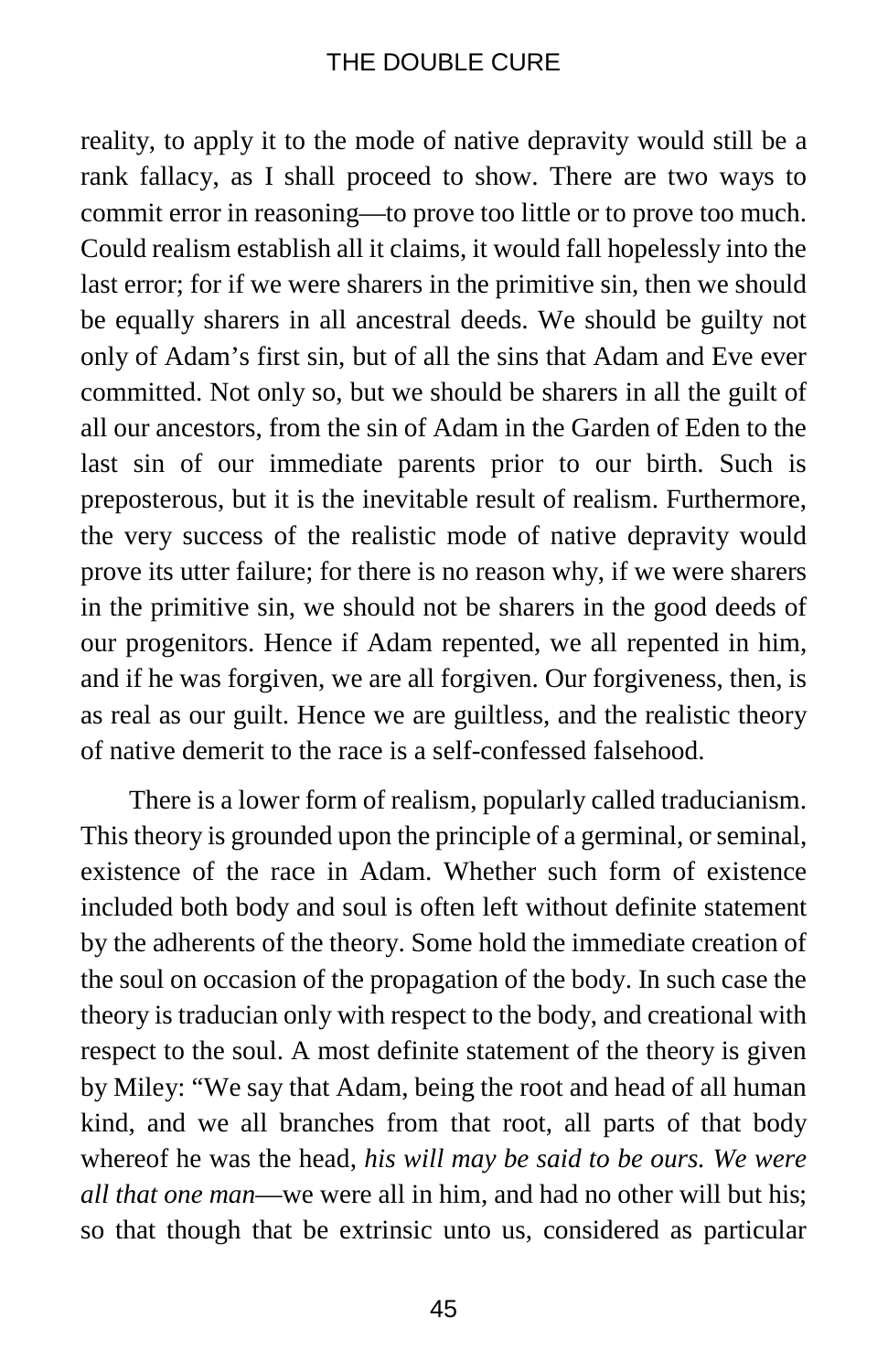persons, yet it is intrinsical, as we are all parts of one common nature. As in him we sinned, so in him we have a will of sinning."

In answer to this theory, it seems useless to any reasonable mind to argue that we could have been guilty in a mere seminal state. Guilt is impossible without personal existence. The same argument might be urged against the lower form of realism as against the higher. If by consequence of our seminal existence in Adam we were guilty of Adam's sin, we are on the same ground partakers of all ancestral deeds. Every man has existed in the loins of his father in precisely the same way as we existed in Adam; therefore if Adam's sin entails guilt upon his posterity, the sins of every father have been entailed upon every child. Thus, lower realism, like higher realism, falls by the weight of its own fallacy.

"The theory [of representativism] is that God instituted a covenant with Adam whereby he was constituted federal head and representative of the race in the primitive probation. This federal headship constituted a moral or legal oneness of the race with Adam; so that the legal consequence of his conduct under the law of probation, and whether good or bad, might justly be reckoned to them. His obedience should thus be accounted to them as their obedience, or his transgression as their transgression. In this sense the probation and fall of Adam were the probation and fall of the race. Hence the guilt of his sin could be justly accounted to them.

"After the representative headship of Adam, there is still the question of the manner in which all men share his sin. It is not theirs [according to this theory] intrinsically or immediately, as from an actual sharing in the sin, but becomes theirs by a judicial act of divine imputation. This imputation, however, carries over to them neither the act nor the demerit of Adam's sin, but only its guilt as an amenability to punishment."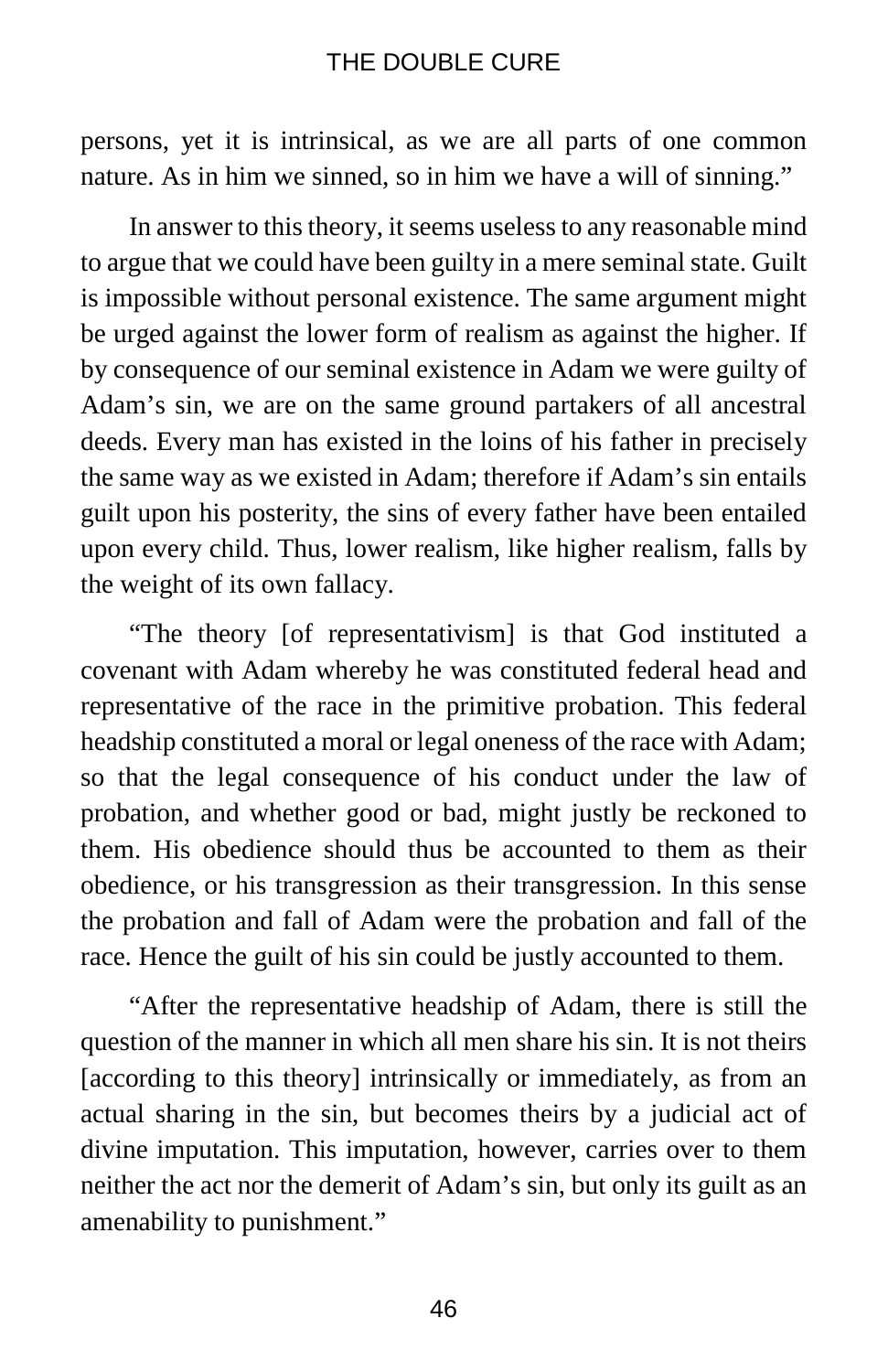The principal objection to this theory is that no such headship of Adam and no such covenant between Adam and God is even hinted at in the Bible. This theory denies a direct sharing of the race in the act of Adam's sin. In this it differs from the realistic mode, and in this respect is more illogical than that mode; for if we had no part in the act of Adam's sin, yet are made partakers in the guilt of his sin, the innocent are punished with the guilty. Such is plainly contrary to the justice and holiness of God.

What has been said in the examination of both the realistic and the representative mode of native depravity concerning the entailment upon the race of Adam's guilt holds true with respect to the entailment of native depravity. Both theories maintain that the depravity of the race is a penal retribution on account of the sin of Adam, but penal retribution cannot justly be meted out except on the ground of demerit or guilt. Such would squarely contradict the principle that no "just constitution will punish the innocent." Any theory that would make native depravity a just penal retribution on account of the sin of Adam must prove that each individual of the race had a part in Adam's sin and is therefore guilty of Adam's sin.

#### **True Theory of Native Depravity**

The genetic theory is the only true theory of the mode of native depravity. The genetic law was divinely instituted at the very beginning of life. "God said, Let the earth bring forth grass, the herb yielding seed, and the fruit-tree yielding fruit, *after his kind*, whose seed is in itself, upon the earth: and it was so. And the earth brought forth grass and herb yielding seed *after his kind*, and the tree yielding fruit, whose seed was in itself, after his kind: and God saw that it was good" (Gen. 1:11, 12). It is the determining law of species, and gives us the orderly forms of life. In vegetable life, in animal life,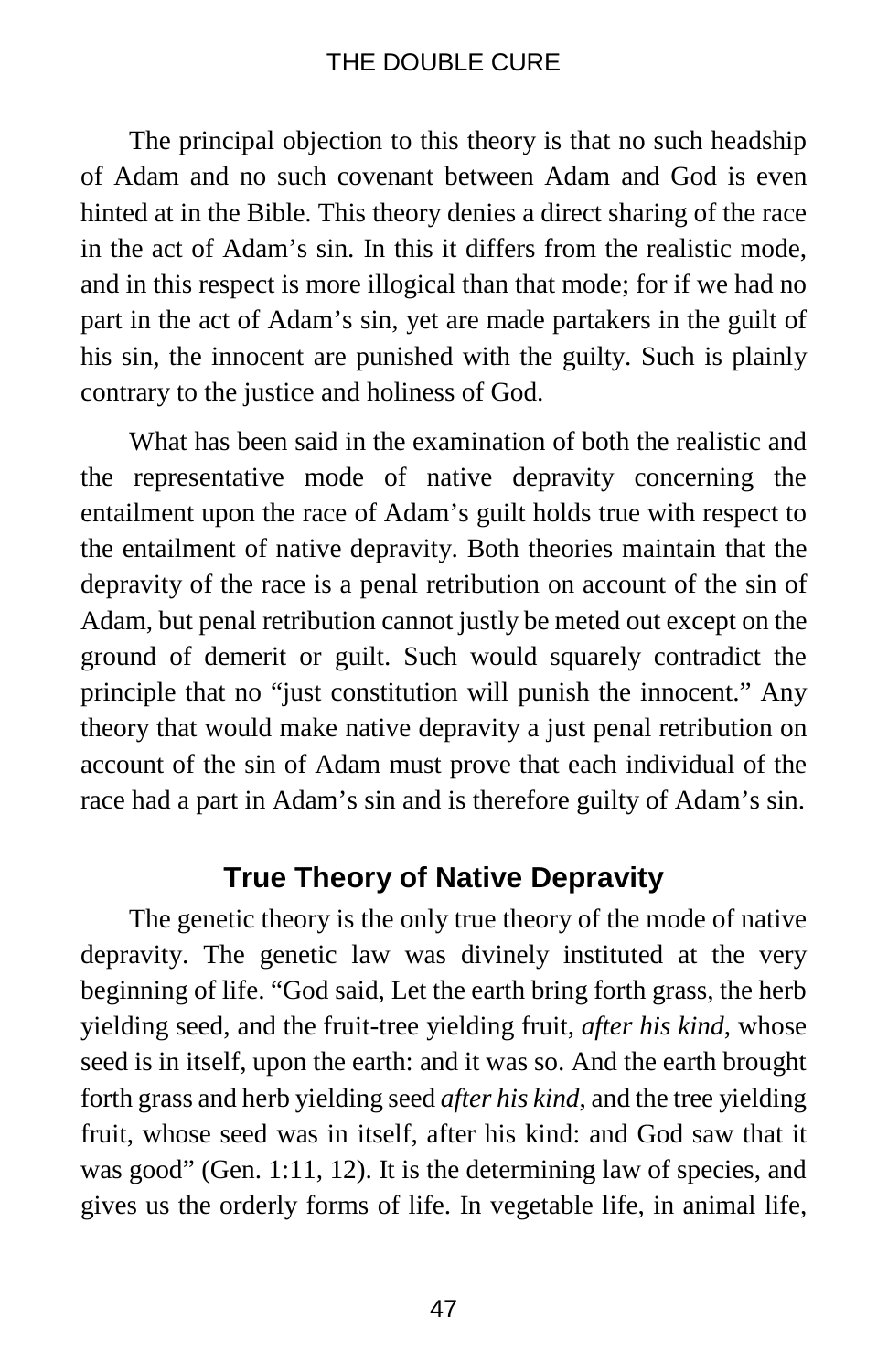and in human life, the law holds good. The lion, the bear, and the tiger of today are substantially the same as such animals were in preceding generations. The lamb of today is the same docile creature that the young of sheep have been in all ages. Though environment, customs, governments, and religions have made external differences, yet the man of today is, in his constitutional qualities, the same humanity that he has been always and everywhere. This fundamental sameness, universal and abiding identity, can be accounted for in no other way than by the uniformity of the genetic law.

Originally what is now termed native depravity was not an incipient cause, but a resultant state; therefore, in this sense, it is analogous to the law of heredity. However, hereditary law is generally applied to the transmission of physical and mental characteristics only. Prof. Huxley (Encyclopedia Britannica, 9th Ed., Art. Biology) states that, in general, characteristics that are acquired naturally (by which he doubtless means those unaccountable variations that sometimes rise) are transmissible, and tend to become more strongly pronounced in successive generations; whereas those that are produced artificially by mutilation are not generally transmissible.

It is unnecessary to give proof of the well-known fact that in the various departments of organic life variations which have arisen "naturally" have been the means of producing distinct varieties in species—fixed forms, which breed true to their kind.

Now, there is no doubt that mental and moral characteristics are also transmissible, and tend to become more strongly pronounced in successive generations, resulting in a *fixed form*. The introduction of sin into the human family at the beginning produced such a radical change in the moral constitution of man that a race type was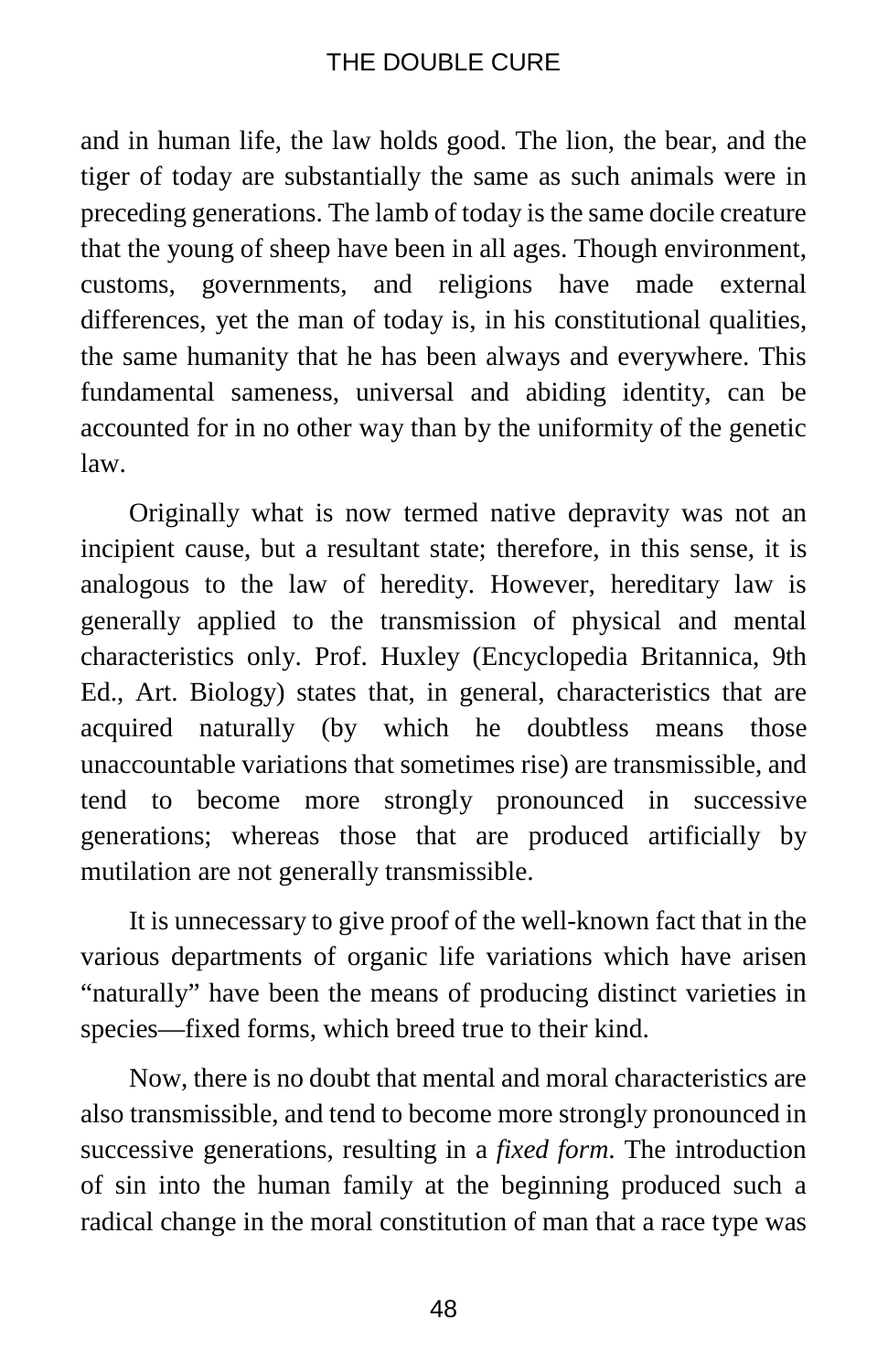thereby fixed. It is reasonable to suppose that Adam's moral state, had he maintained his primeval innocence, would have been transmitted to his posterity. There might have been the lapse of individuals, through whom a distinct sinful type would have originated; but that would not have affected the entire race. But since the fountainhead of the race itself became corrupt, the stream would naturally be corrupt—Adam brought forth after his kind. The penalty of Eden's law was death, and when Adam transgressed that law, he died a moral death, which, as I have shown, radically changed his moral constitution. God fixed the genetic law, but Adam fixed the race type of the human family. Hence we read, "Adam lived an hundred and thirty years, and begat a son—not in the likeness and image of God, but—in his own likeness, after his image; and called his name Seth" (Gen. 5:3). Job says, "Who can bring a clean thing out of an unclean? Not one" (Job 14:4). David says, "Behold, I was shapen in iniquity, and in sin did my mother conceive me" (Psa. 51:5). From these texts we may clearly infer the transmissibleness of native depravity.

In applying the genetic law to the transmission of native depravity, some have met the question, "If native depravity is received by transmission, why do the children of sanctified parents inherit depravity?" In other words, "Why is not redemptive purity transmissible on the same ground?" In answering this question we should remember that the transmission of native depravity is the result of the law of Genesis, "after his kind." This does not always include slight variations in the individual. "After his kind" in this case means after the nature of man. Sanctification is received by grace, whereas native depravity belongs to the constitution of man. The salvation of the soul is a miracle. Being, therefore, not a constituent part of the natural man, but something superhuman,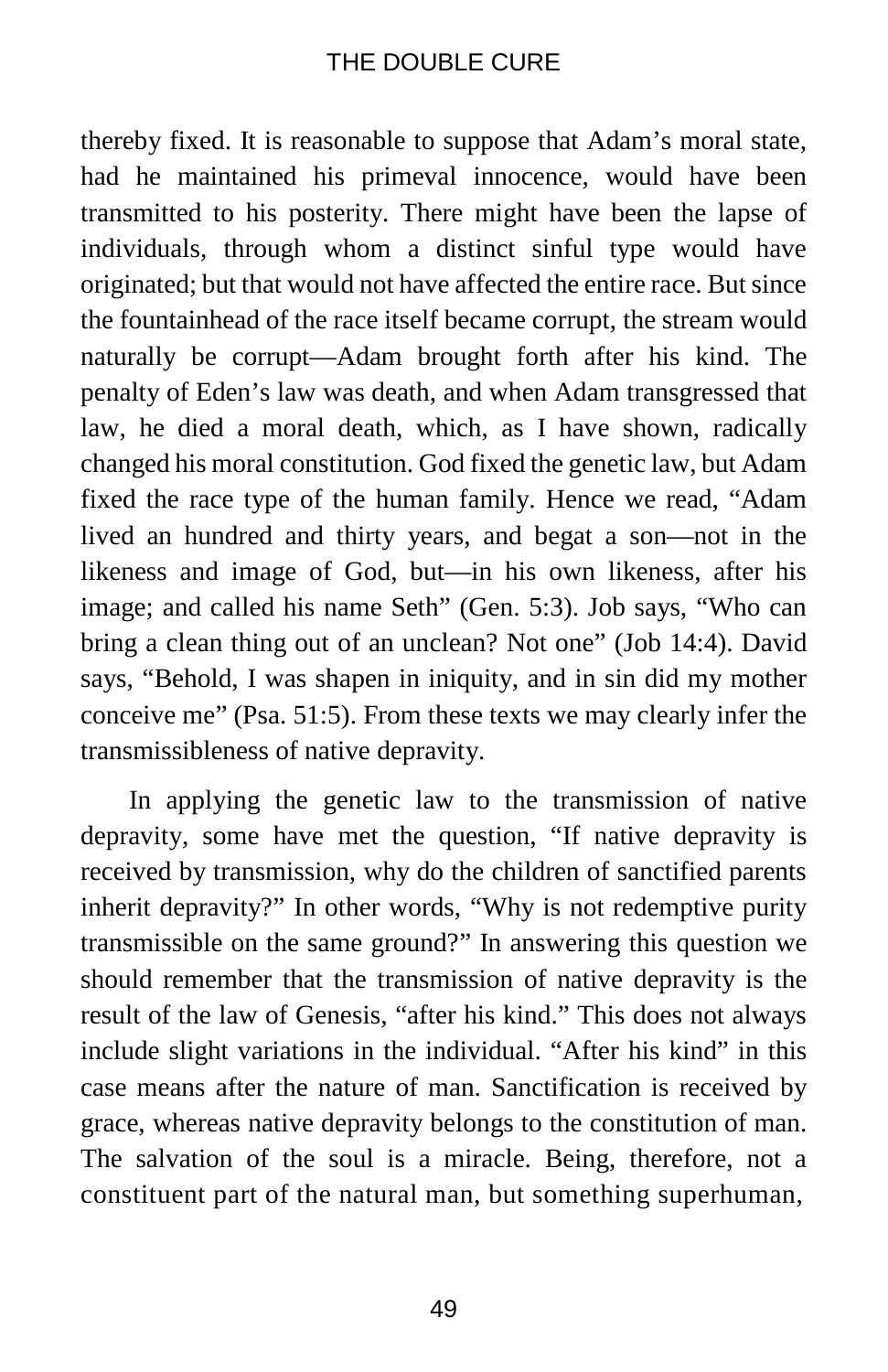divine, and miraculous, salvation, unlike native depravity, is not transmissible by any law.

Even physical characteristics that are the result of accident are seldom transmissible. A man who has lost one arm, for instance, transmits to his children—"after his kind," not after his own body two arms. In like manner, sanctified parents beget a child "after their kind," after the race type not after their own natures acquired by grace.

We conclude, then, that native depravity is not transmitted as a penal retribution on the ground of any participation in the sin of Adam either really or representatively, but is transmitted to the race by genetic law, a law to which our natural life is subject.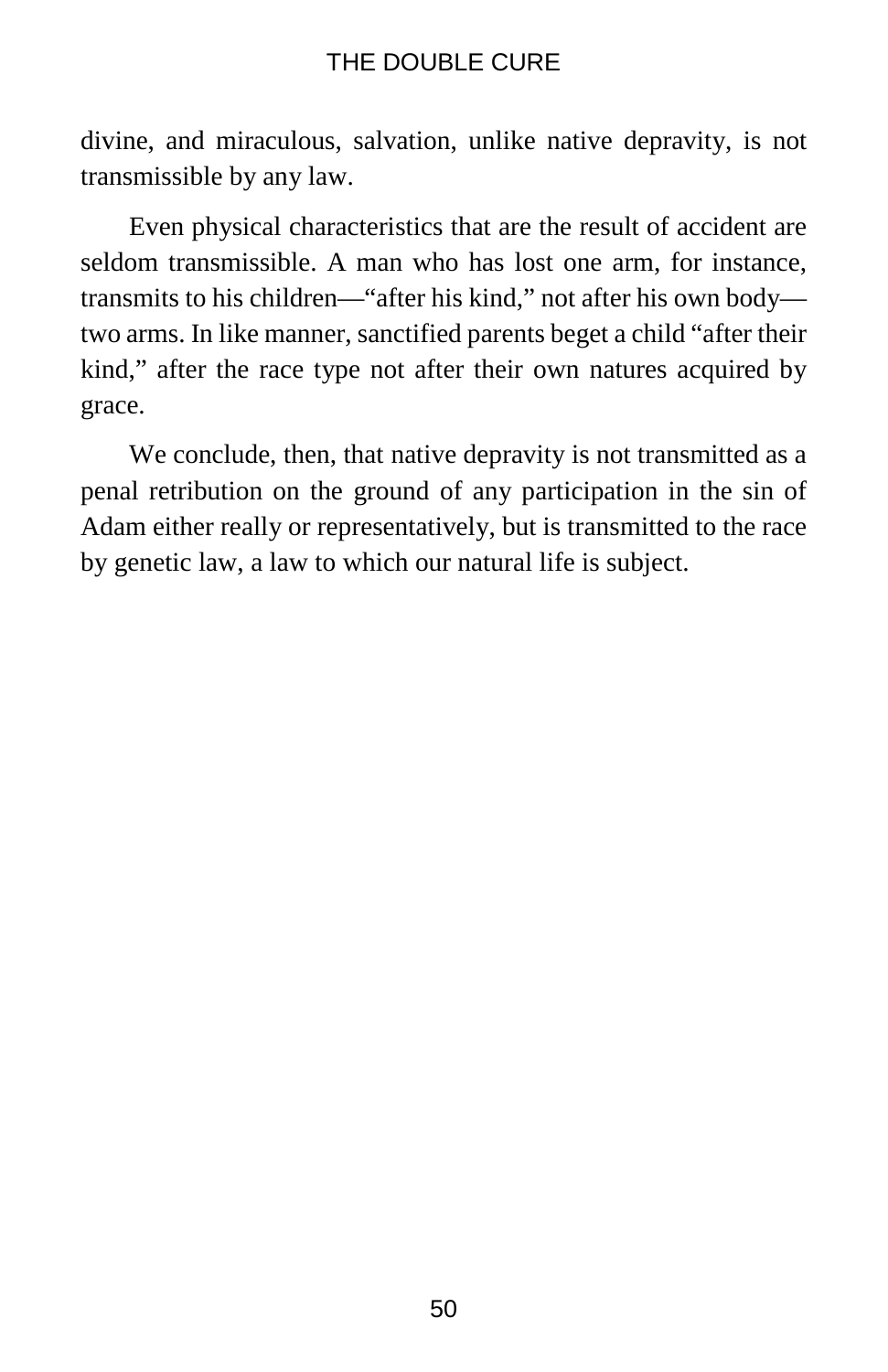### **Chapter XII**

## **Consequences of the Fall Reviewed**

*But I see another law in my members, warring against the law of my mind, and bringing me into captivity to the law of sin which is in my members.*

*—Rom. 7:23*

The previous chapters deal somewhat at length with the creation and fall of man and with the consequences to the race of Adam's fall. The purpose of this chapter is to summarize the consequences of Adam's fall as they appear in the race today. The results of the fall are two in nature—physical and spiritual.

The physical consequences of the fall relate to health and disease, life and death.

It is reasonable to suppose that Adam in his primitive state possessed perfect health and was immune to physical disease. This is not stated in the Bible in so many words; but by reasoning from effect back to cause—from a provision of physical healing in the redemptive plan of Christ back to disease, the only necessity for that physical healing—we readily establish the fact that physical sickness was in some way a result of the fall. Sickness is in a sense the mere absence of health. We may say, then, that we lost health and incurred disease through the fall of our foreparents.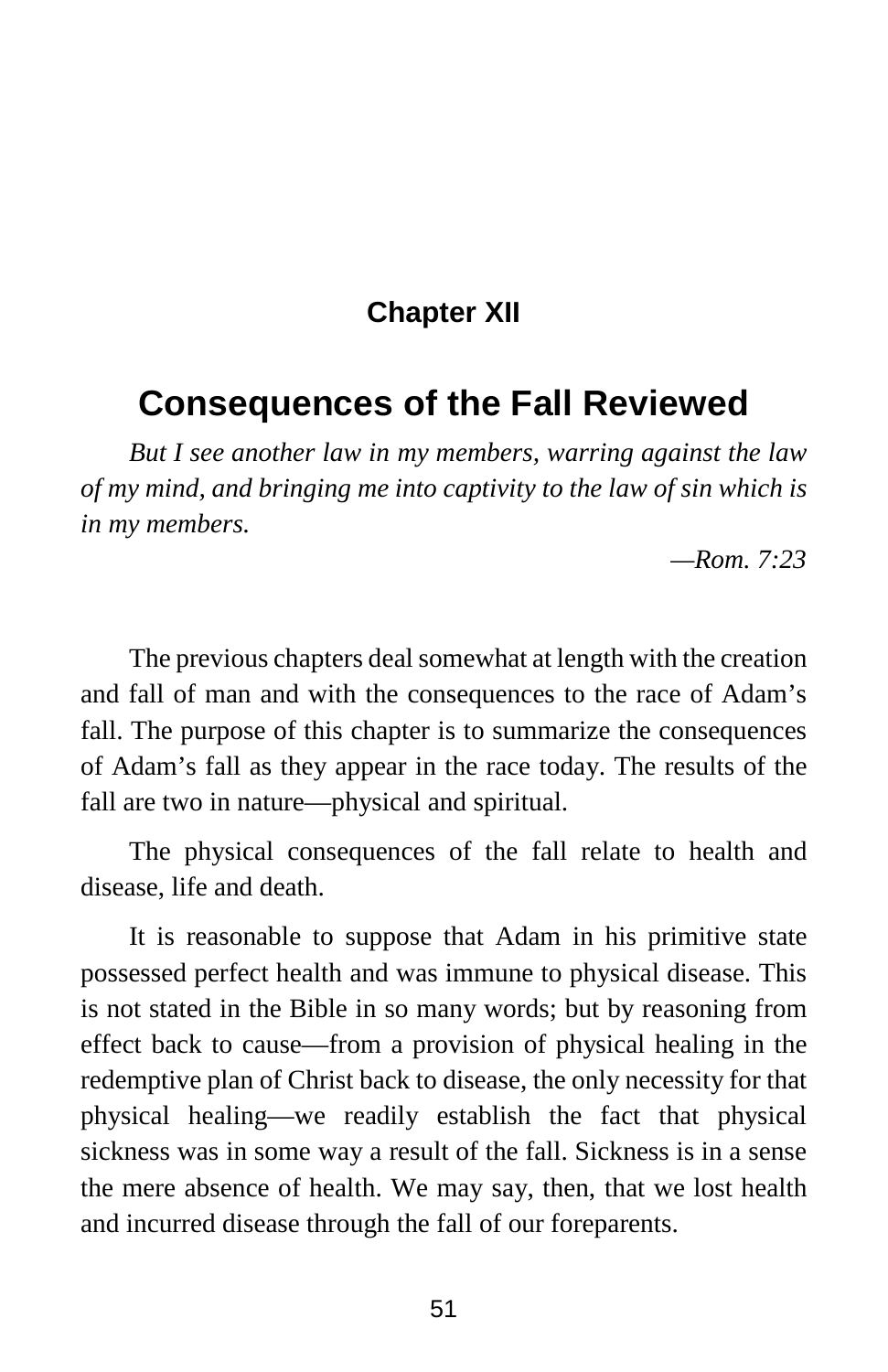The ultimate physical consequences of Adam's fall are the loss of natural life and the appointment of physical death (Heb. 9:27). It would seem that Adam's state in the Garden of Eden was one of conditional immortality. Had he been constitutionally immortal, then it would have been impossible for him to die. But we have learned before that physical death was a part of the penalty to the Edenic law. Hence Adam could not have been absolutely and unconditionally immortal. From Gen. 3:22, it would seem that by eating of the tree of life Adam might have lived forever. This was equal in a sense to immortality. When Adam sinned, he forfeited for himself and for the race this right to perpetual immortality. "Therefore the Lord God sent him forth from the Garden of Eden . . . and he placed at the east of the Garden of Eden Cherubims, and a flaming sword which turned every way, to keep the way of the tree of life" (Gen. 3:24). In losing this right to the tree of life, he naturally incurred physical death, for death is but the cessation of life.

The physical consequences of Adam's fall, then, are the loss of perpetual health and the contraction of physical sickness and suffering; the forfeiture of perpetual life and the entailment of physical death.

The spiritual consequences of the fall, like the physical consequences, are of two kinds. They relate to purity and depravity and to innocence and guilt. Purity and depravity, like health and disease, stand opposed. The one is merely the opposite of the other. Purity is the positive, depravity the negative. In the loss of the divine image—purity, righteousness, and holiness—Adam incurred moral depravity and, as we have learned, transmitted it to his posterity.

Innocence and guilt are to the soul what life and death are to the body. But guilt, unlike depravity, cannot be transmitted, for guilt is invariably associated with personality and personal responsibility. It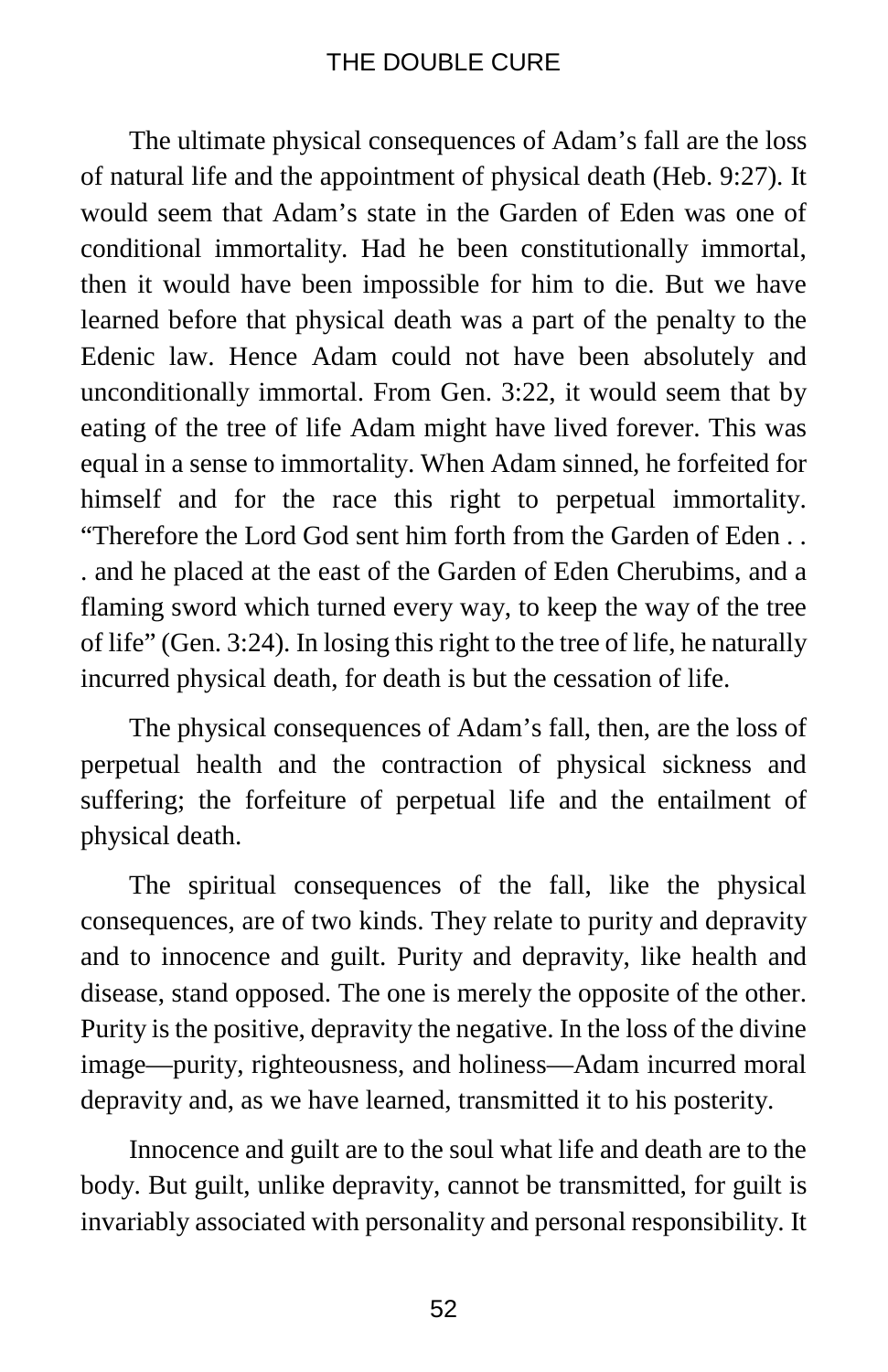is through the influence of depravity, coupled with temptation from without, that "all have sinned and come short of the glory of God."

In the order of reception, disease in the physical and depravity in the spiritual naturally precede death and guilt. In redemption, however, this order is reversed. In the physical experience we are first healed of our diseases as an earnest of complete redemption, and ultimately delivered from mortality. In our spiritual experience we are first forgiven of our guilt and ultimately cleansed of depravity. Just as the elements of physical disease and disintegration in the physical ultimately result in the death of the body, so the elements of depravity, together with temptation from without, ultimately result in the death of the soul. There is one difference to be noted between the redemption of the soul and the redemption of the body. The former is perfect in this life; the latter, from the nature of things, cannot be perfect until death is swallowed up in victory in the resurrection at the last day.

Redemption through Christ meets every human need. What we lost in Adam, we regain in Christ. Thus, we have in the physical, divine healing for disease, immortality for death; and in the spiritual, justification for personal guilt, and sanctification for depravity.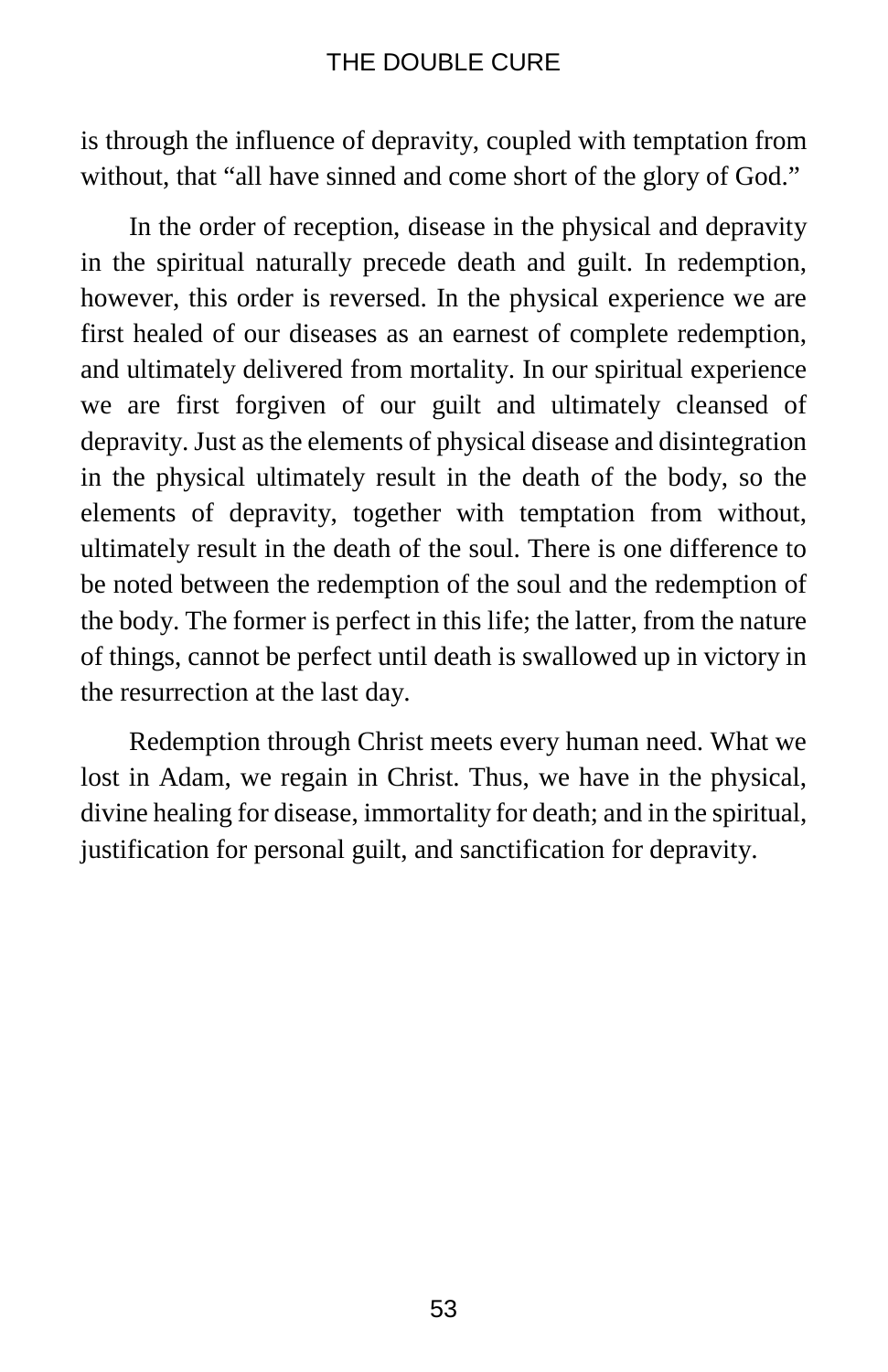## **Chapter XIII**

# **A Double Need**

"Let the water and the blood From Thy riven side which flowed Be of sin the double cure; Save me, Lord, and make me pure."

The preceding chapter outlines the entire consequences of the fall of Adam, physical and spiritual. Since the primary object of this work is to set forth the plan of redemption as it relates to the soul, we shall hereafter dispense with divine healing and the resurrection as not being germane to our present purpose. This focuses our attention upon the double need of the soul and the supply of that double need through the redemption of Christ.

The first aspect of this twofold need appears in a sense of guilt incurred on account of actual transgression of the known law of God. This guilt—the effect of wilful transgression of divine law finds its supply in that work of grace variously denominated justification, forgiveness, conversion, regeneration.

The second phase of this double need is a need for heart-purity, a need for the restoration to the divine moral image in which man was created. Accompanying this subjective need of a pure heart, a need for the full and unhindered cooperation of the Holy Spirit is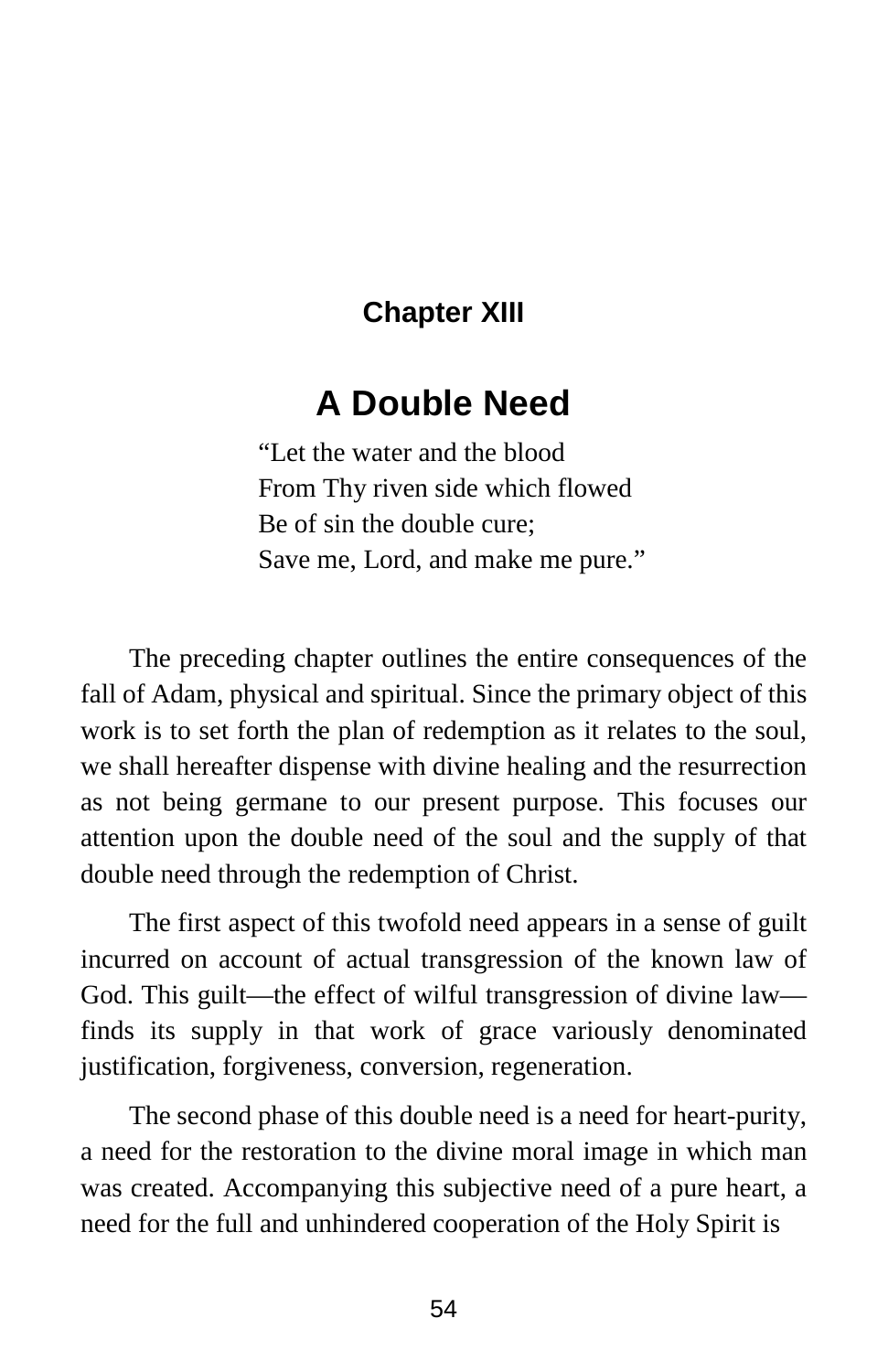felt in the soul of man. This second need meets its supply, as we shall learn hereafter, in the second work of grace, which removes native depravity and permits a full influx of the Holy Spirit.

It will be noticed that there is a reversal in the order in which sin appears in the human heart and in which it disappears through redemption. In the appearance of evil in the individual, depravity precedes transgression; whereas in redemption the forgiveness of actual transgression precedes the removal of depravity. By nature we are first depraved, then guilty; by grace we are first forgiven, then purified.

Following the order of redemption as it appears in the individual experience, we will now study first justification and secondly sanctification.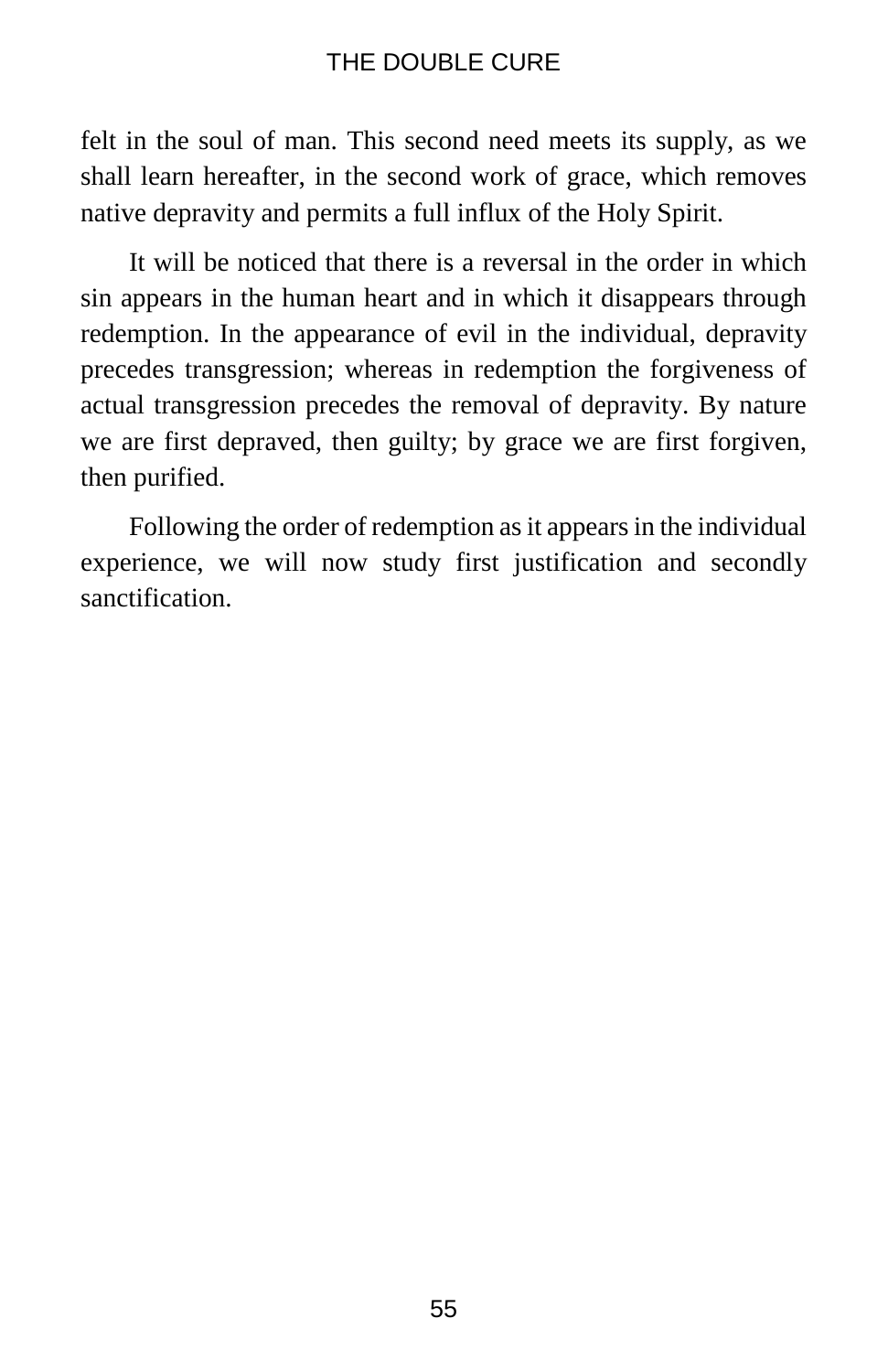### **Chapter XIV**

## **Justification**

*Therefore being justified by faith, we have peace with God through our Lord Jesus Christ.*

*—Rom. 5:1*

Justify, as used in the Bible, means not merely to pronounce or consider just, but to make just. When the sinner meets the necessary conditions laid down in God's covenant with man, God for Christ's sake forgives the sinner and thus renders him justified. There is no power but the divine that can justify the sinner, and no name given in heaven or among men whereby we can be justified except the name of Christ. "It is God that justifieth" (Rom. 8:33).

The conditions prerequisite to justification are stated in their simplest terms, repentance and faith. Jesus said, "Repent ye, and believe the gospel" (Mark 1:15). On the day of Pentecost the convicted multitude asked, "Men and brethren, what shall we do?" Peter, answering, said, "Repent, and be baptized every one of you in the name of Jesus Christ for the remission of sins, and ye shall receive the gift of the Holy Ghost" (Acts 2:38). When the Philippian jailer came trembling and fell down before Paul and Silas, saying, "Sirs, what must I do to he saved?" the prompt answer was, "Believe on the Lord Jesus Christ, and thou shalt be saved, and thy house"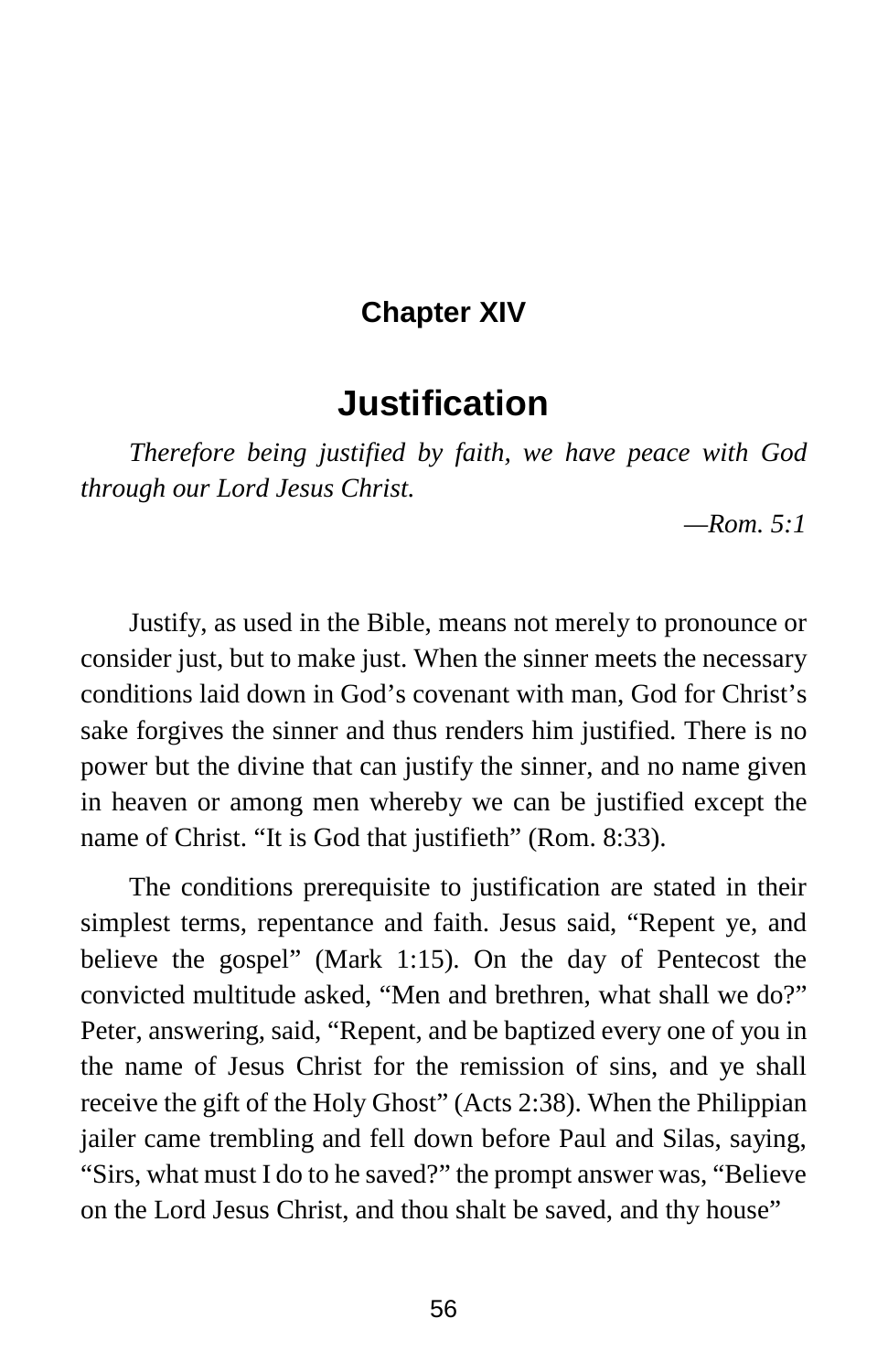(Acts 16:30, 31). These texts teach unmistakably that repentance and faith are the conditions of justification. The power to justify is God's; the power to repent is man's. The blood of Christ is God's provision for man's salvation; the act of saving faith is man's appropriation of that provision. When men repent and believe in the atoning blood of Christ for the remission of sins, God for Christ's sake forgives, and the soul is justified, or freed from all its guilt.

Since justification is the removal of the guilt incurred by the transgression of divine law, it follows that for the soul to remain justified the life must be kept free from wilful transgression of divine law. "Whosoever committeth sin transgresseth also the law: for sin is the transgression of the law" (1 John 3:4). "Therefore, to him that knoweth to do good, and doeth it not, to him it is sin" (Jas. 4:17). Sin, then, in its broadest sense, is any transgression of divine law, but sin is not imputed unless the law be known to the transgressor. Jesus said to the Pharisees, "If ye were blind, ye should have no sin: but now ye say, We see; therefore your sin remaineth" (John 9:41). Sin may be committed either by doing what the law forbids or by failing to do what the law enjoins.

From the very conditions on which the justified state is obtained, from the nature of the process by which the justified state is reached, and from the very meaning and experience of justification itself, we see that the retention or preservation of justification demands a life of obedience to divine law, a life free from sin.

Justification restores the soul to communion with God by the removal of personal guilt. Yet, from the very nature of justification, it cannot restore the man to the divine image lost in the fall, for we are not guilty of, or personally responsible for, the existence of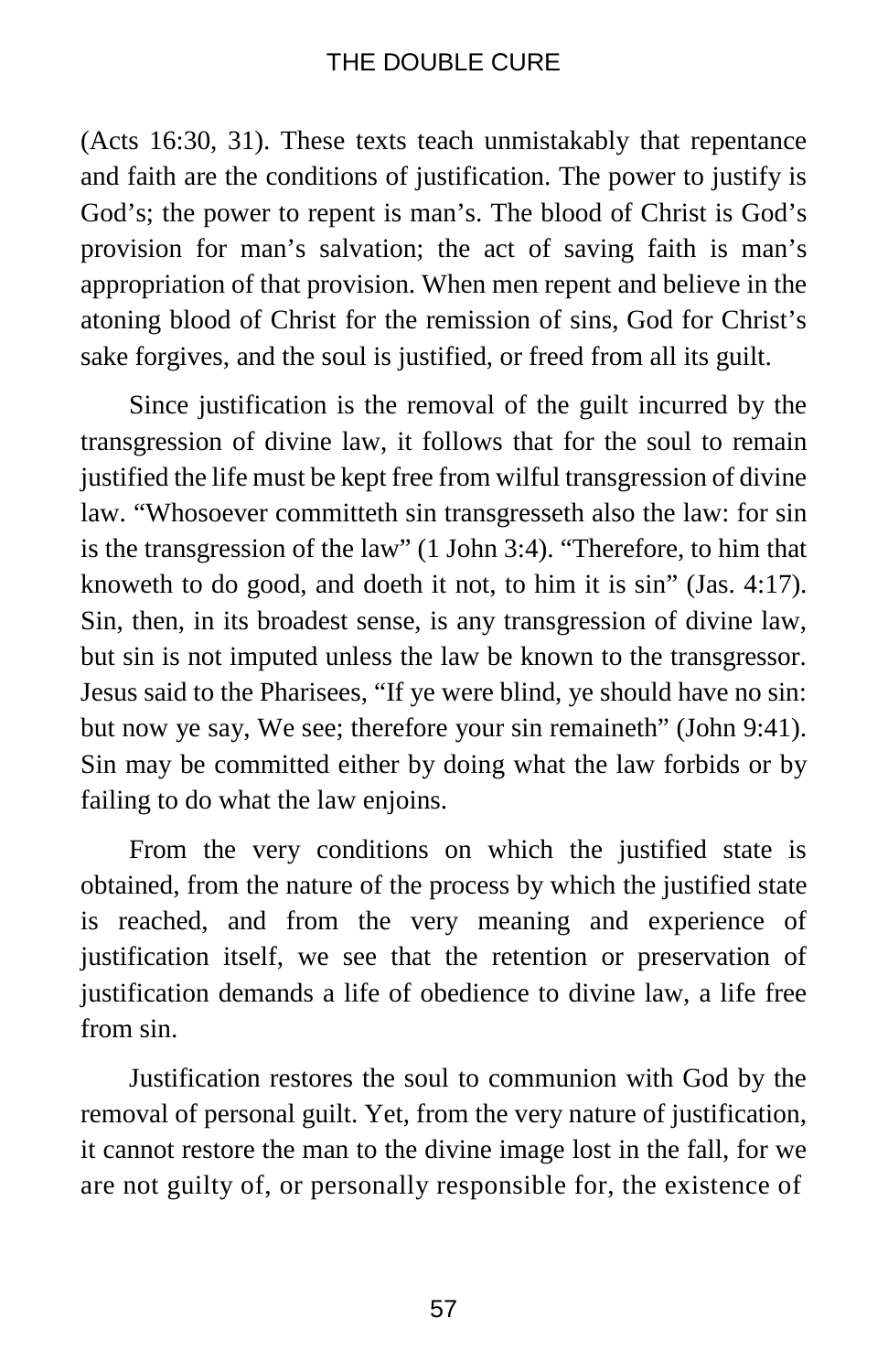native depravity. It remains, as we shall learn, for some other process in the divine plan to remove native depravity.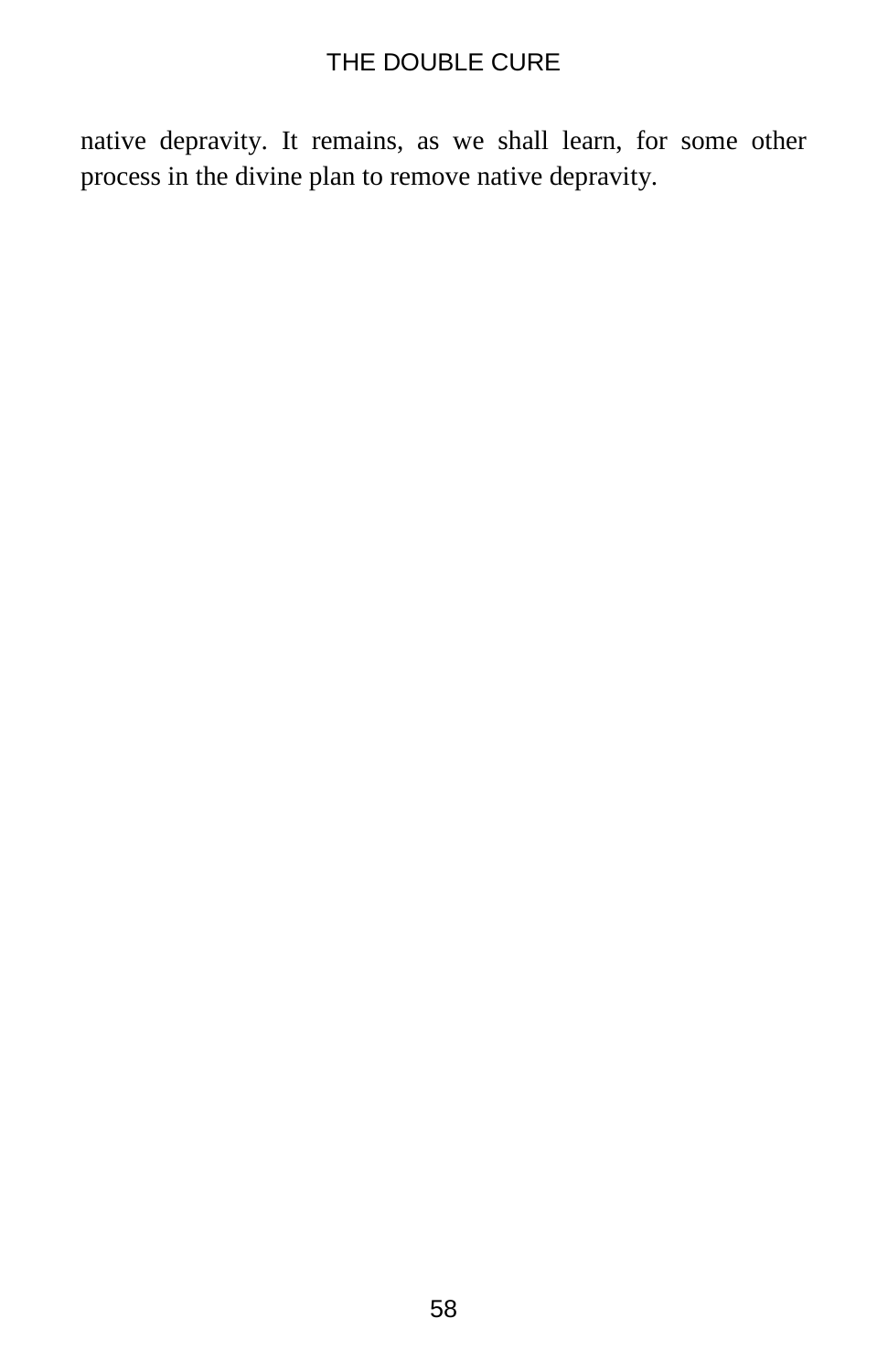### **Chapter XV**

## **Native Depravity in the Justified Believer**

*I, brethren, could not speak unto you as unto spiritual, but as unto carnal, even as unto babes in Christ.*

*—1 Cor. 3:1*

We have before learned that there are many important Christian doctrines which are amply proved by the Bible as a whole, but which cannot be fully established by a single text. Those who oppose the doctrine of remaining depravity in the justified believer often insist upon a definite single text in proof of its correctness. Yet they themselves accept without question many doctrines which cannot be positively proved by a single text or texts. For instance, every orthodox Christian believes unquestionably in the divine Trinity, yet it is most difficult, if at all possible, to find a single text that proves the divine unity in trinity. Therefore if the Bible as a whole, rightly construed, teaches that there is native depravity remaining in the justified believer, that doctrine will be as thoroughly established as the doctrine of the Trinity.

#### **Justification Removes Guilt, Not Depravity**

Justification, in its very nature, relates to personal guilt, not to native depravity. It were impossible to make one just who was not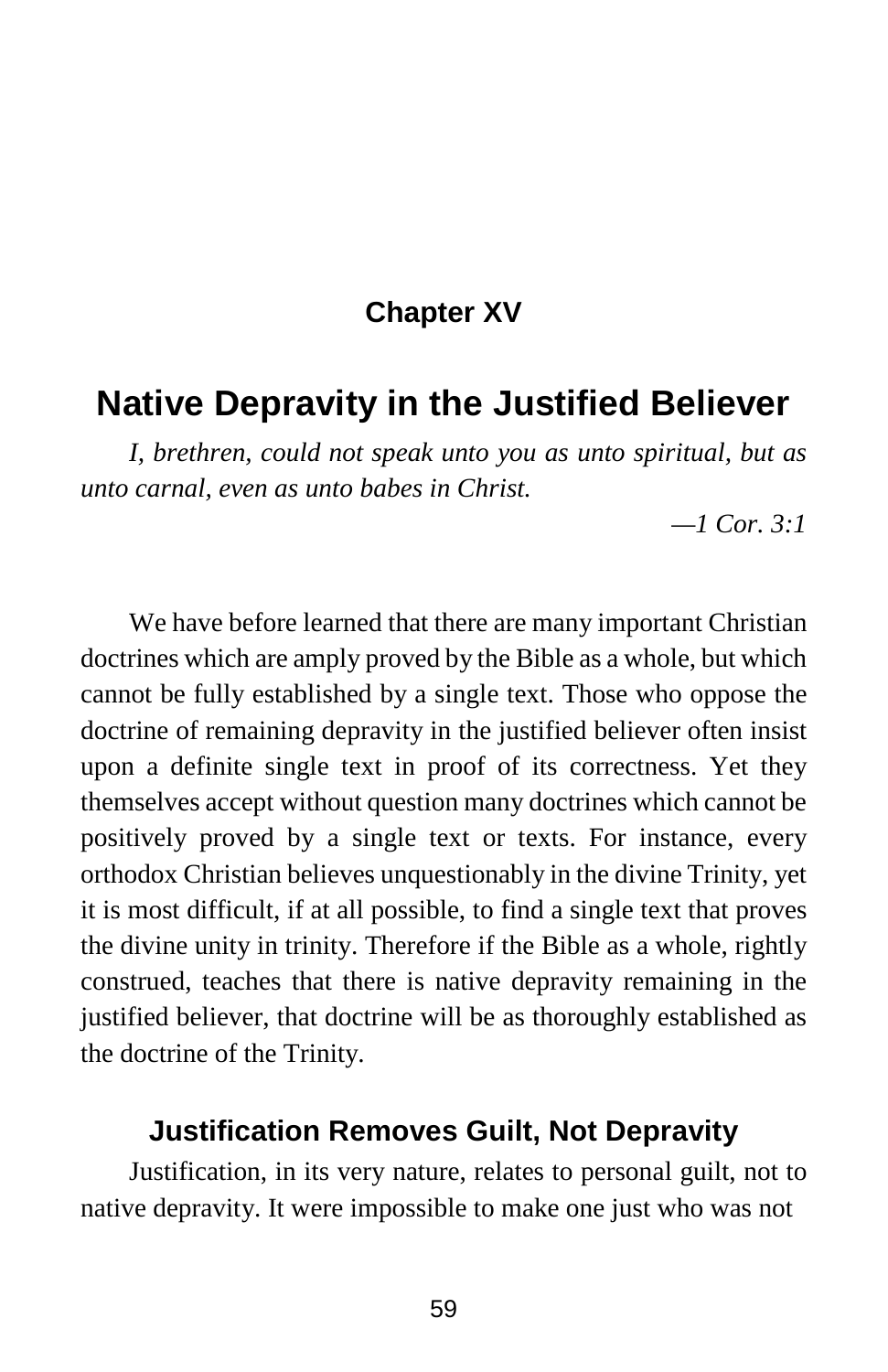unjust. Justification, therefore, presupposes the existence of guilt. But personal guilt is not a native condition, but the result of a disobedient act of a free agent. The terms "justification," "forgiveness," and "remission" denote the modes of that experience and point unmistakably to disobedience and consequent personal guilt, and not to native depravity. We have before proved that unregenerate men are both depraved and guilty, that they have a double need. If, then, man is both depraved and guilty, and if justification removes only his guilt, there remains in the justified believer an element of depravity.

It is reasonable that the conditions required for the obtaining of a thing should be such as would lead naturally to the obtainance of that thing. The condition requisite to justification leads unmistakably to the removal of personal guilt, and not to cleansing from native depravity. Godly sorrow for sin and a conviction of personal guilt cannot be based upon a consciousness of native depravity. How can we be convicted for the presence of an element, when we are in no way responsible for its existence? We cannot be sorry for our having committed the Adamic sin, for the very obvious reason that we were not present in the garden when our foreparents broke the divine law.

Repentance, another condition of justification, is a turning from sin to God on account of godly sorrow for disobedience. How can we turn from a nature that is native to us, from a moral state in which we were "conceived" and "shapen" (Psa. 51:5)? How gladly would we all turn, in our better moments, from that nature whose tendency is ever downward! When the Ethiopian can change his skin or the leopard his spots, then may we hope to turn, in our own strength, from the evil depravity of our hearts. We can turn from our disobedience, repent of our sins, and be justified from our guilt; but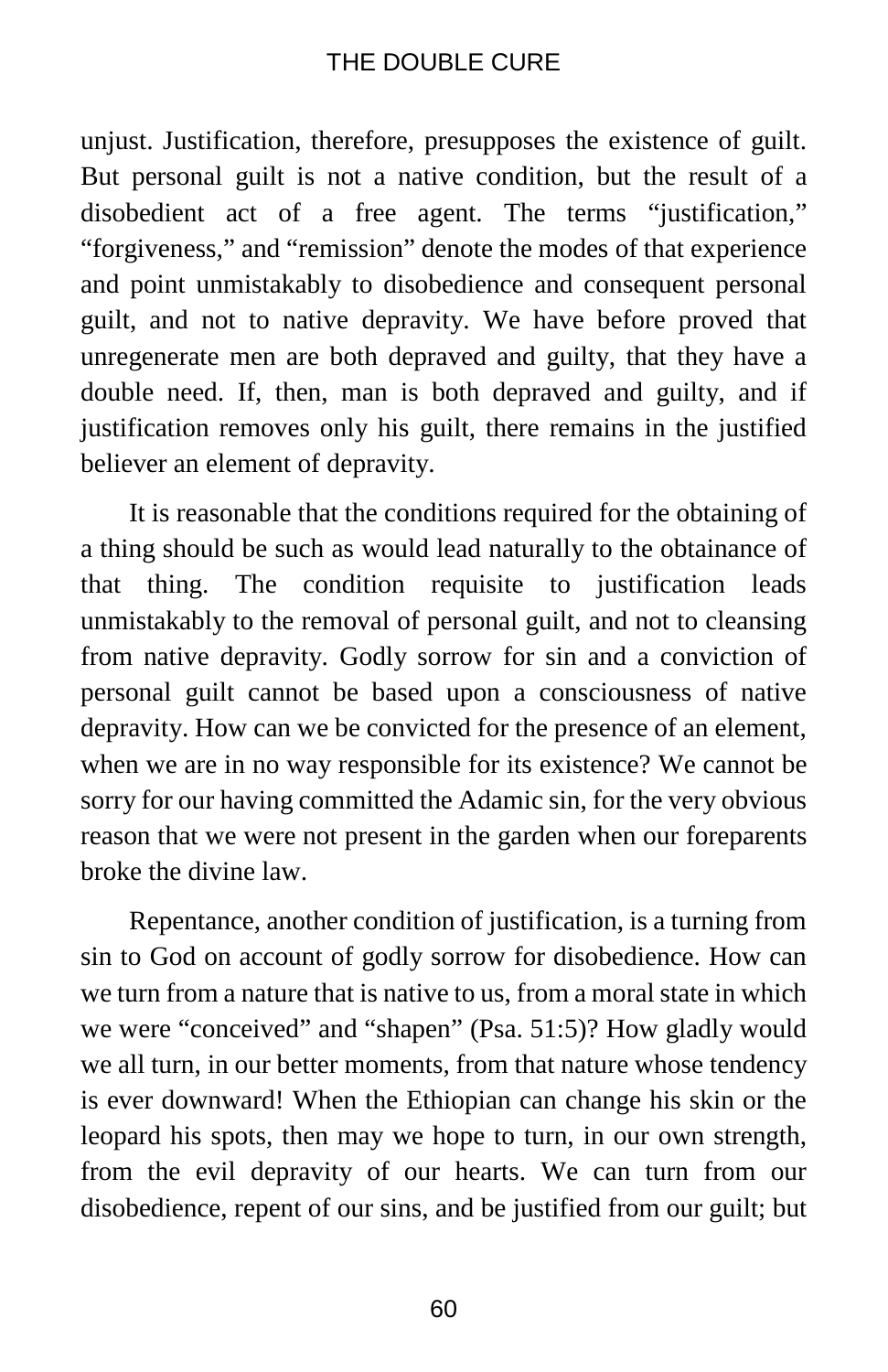it is impossible to repent of that native condition for which we are totally irresponsible.

In meeting the conditions for justification, we ask pardon for acts of disobedience, not for the existence of native depravity in our hearts. How could we ask pardon for being depraved, when we are in no way responsible for native depravity? However much we may deplore both our depravity and our being overcome by it, we can feel guilt of and ask pardon only for our own personal misdeeds.

The exercise of saving faith by the pleading penitent is for pardon, forgiveness, and for release from personal guilt, not for the removal of depravity. As the penitent cries out, like the despairing publican, "Lord, have mercy on me a sinner!" he does not stop to consider theories, formulas, deep spiritual truths, metaphysical conditions, and profound questions of theology. The feeling of his personal guilt overshadows for the moment every other consideration. It is only in later experience in the light of innocence and truth and hungering for more righteousness that he begins to discover that there is an element of depravity within.

Therefore, since all the conditions leading up to the experience of justification relate, not to the removal of native depravity, but to the removal of the effect of actual transgressions, justification does not remove native depravity.

That there should be native depravity in the believer is as consistent as that there should remain in fallen man a moral instinct that calls for God and right. As we have before learned, both the Scriptures and human experience prove the existence of moral consciousness in the unregenerate. Paul says that even the heathen, who have not the law, are a law unto themselves; that their consciences shall either excuse or accuse them in the day when God shall judge the world. No heathen tribe, with one or two possible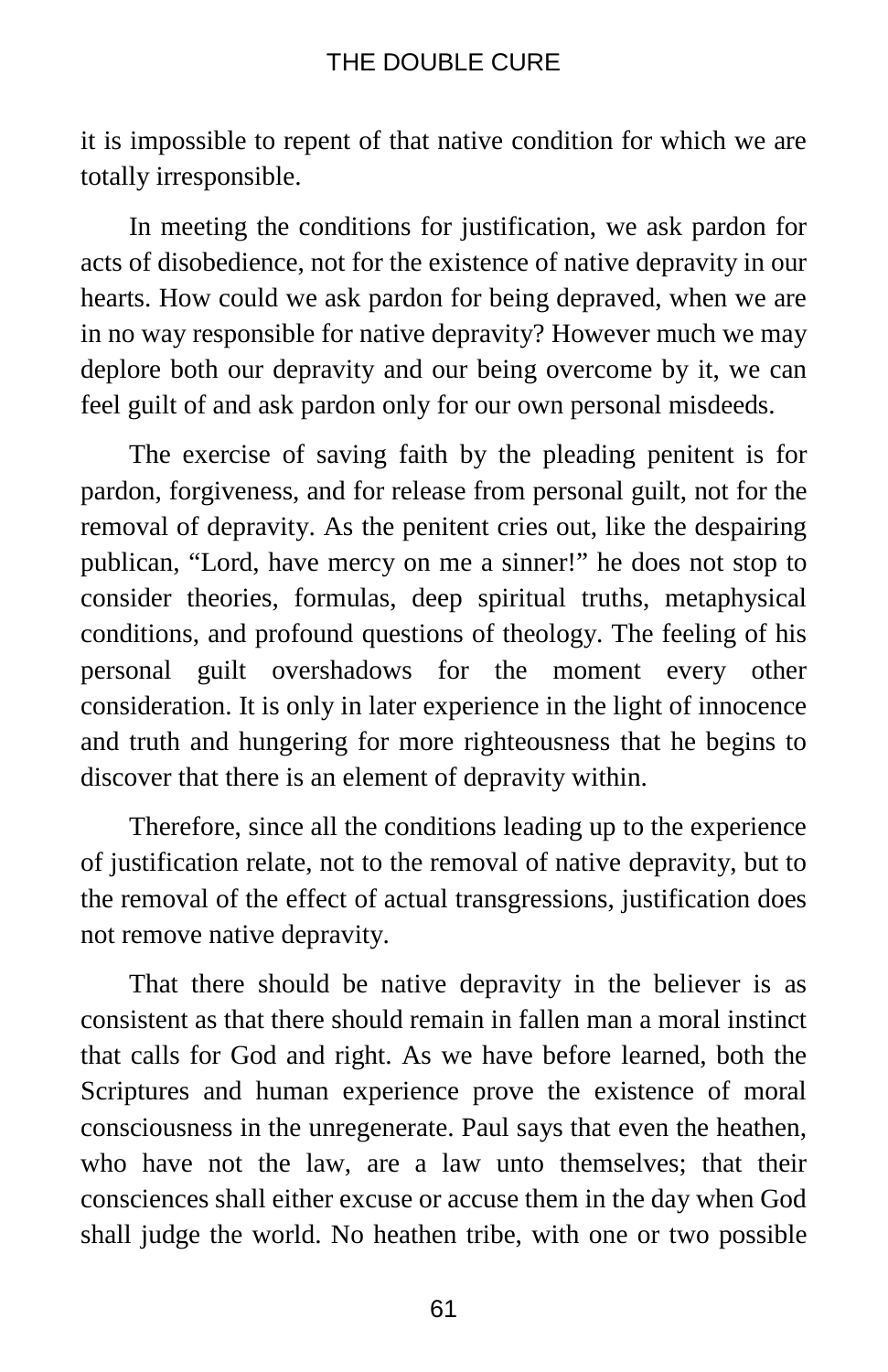exceptions, has ever yet been discovered among whom could not be found traces of a moral consciousness and a moral responsibility to a higher being. This moral sensibility and religious consciousness, however, is often accompanied in the same heart with the vilest of sin. This proves the existence of a good and a bad element in the same heart at the same time. If this is true of the heathen and unregenerate, why may there not exist in the heart of the justified believer a dormant element of depravity?

The Scriptures clearly prove the incompleteness of the justified state. Jesus, praying to his Father, said of his disciples, "Keep through thine own name those whom thou hast given me"; "I have kept them in thy name"; "I have given them thy word"; "They are not of the world, even as I am not of the world" (John 17:11-16). Surely, there can be no doubt that men of whom all this could be truly said, were justified. Yet Jesus acknowledges the incompleteness of their experience in the words of the seventeenth verse of the same chapter: "Sanctify them through thy truth; thy word is truth." Again, in the nineteenth verse he says, "And for their sakes I sanctify myself, that they also might be sanctified through the truth"

The first Christian experience of the Samaritans was incomplete. They "with one accord gave heed unto those things which Philip spoke" (Acts 8:6). "When they believed Philip preaching the things concerning the kingdom of God, and the name of Jesus Christ, they were baptized, both men and women" (Acts 8:12). Yet in the following words the incompleteness of their justified state is acknowledged: "Now, when the apostles which were at Jerusalem heard that Samaria had received the word of God, they sent unto them Peter and John: who, when they were come down, prayed for them, that they might receive the Holy Ghost: (For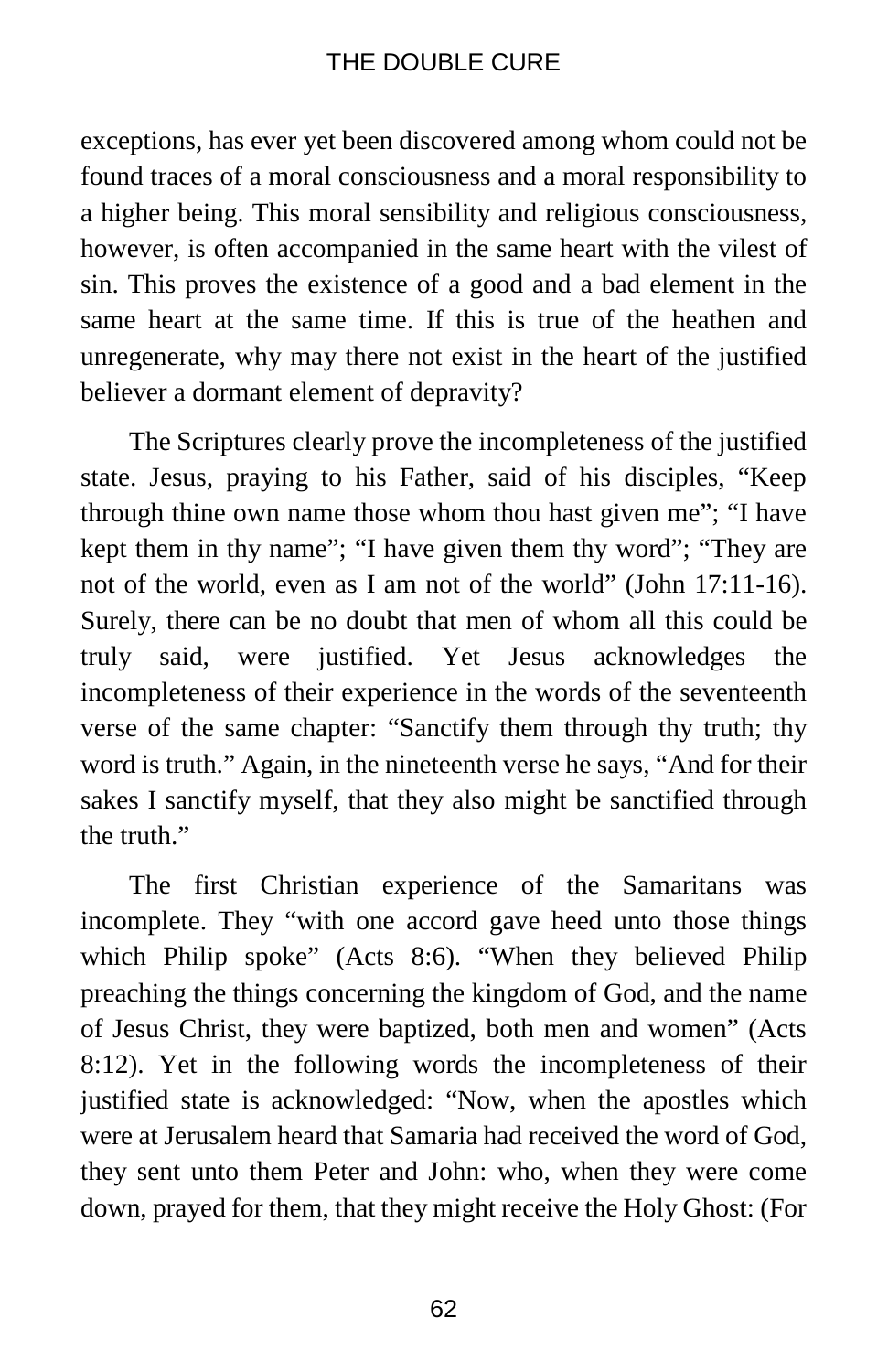as yet he was fallen upon none of them: only they were baptized in the name of the Lord Jesus.) then laid they their hands on them, and they received the Holy Ghost" (Acts 8:14-17). This infilling, or reception, of the Holy Spirit and the purification of heart are simultaneous experiences. In the following words Peter speaks of them as such: "God, which knoweth the hearts, bare them witness, giving them the Holy Ghost, even as he did unto us; and put no difference between us and them, purifying their hearts by faith" (Acts 15:8, 9).

Paul, writing to the Thessalonians, admits a partial but incomplete experience when he says, "The very God of peace sanctify you wholly." These people were evidently sanctified in part, that is, justified; but Paul wished them to be wholly, or entirely, sanctified. The experience of sanctification, using the word "sanctification" in its broadest sense, begins with justification and reaches its completeness in entire sanctification.

Though at the time when the first Epistle to the Corinthians was written, the Corinthian Christians were not an example of the justified life, Paul's words to them in the third chapter, verse one, prove that they were at the same time both "babes in Christ" and "carnal": "I, brethren, could not speak unto you as unto spiritual, but as unto carnal, even as unto babes in Christ." It is true that their "carnal" condition finally brought about "envy and strife and divisions," and caused them to again "walk as men" (1 Cor. 3:3); but their latter state does not destroy the fact that they were previously both "in Christ" and "carnal."

As we have before learned, the two negative conditions of the unregenerate heart are native depravity and acquired guilt. These are the double need of man and constitute the basis of the double cure. Justification removes guilt, but does not accomplish entire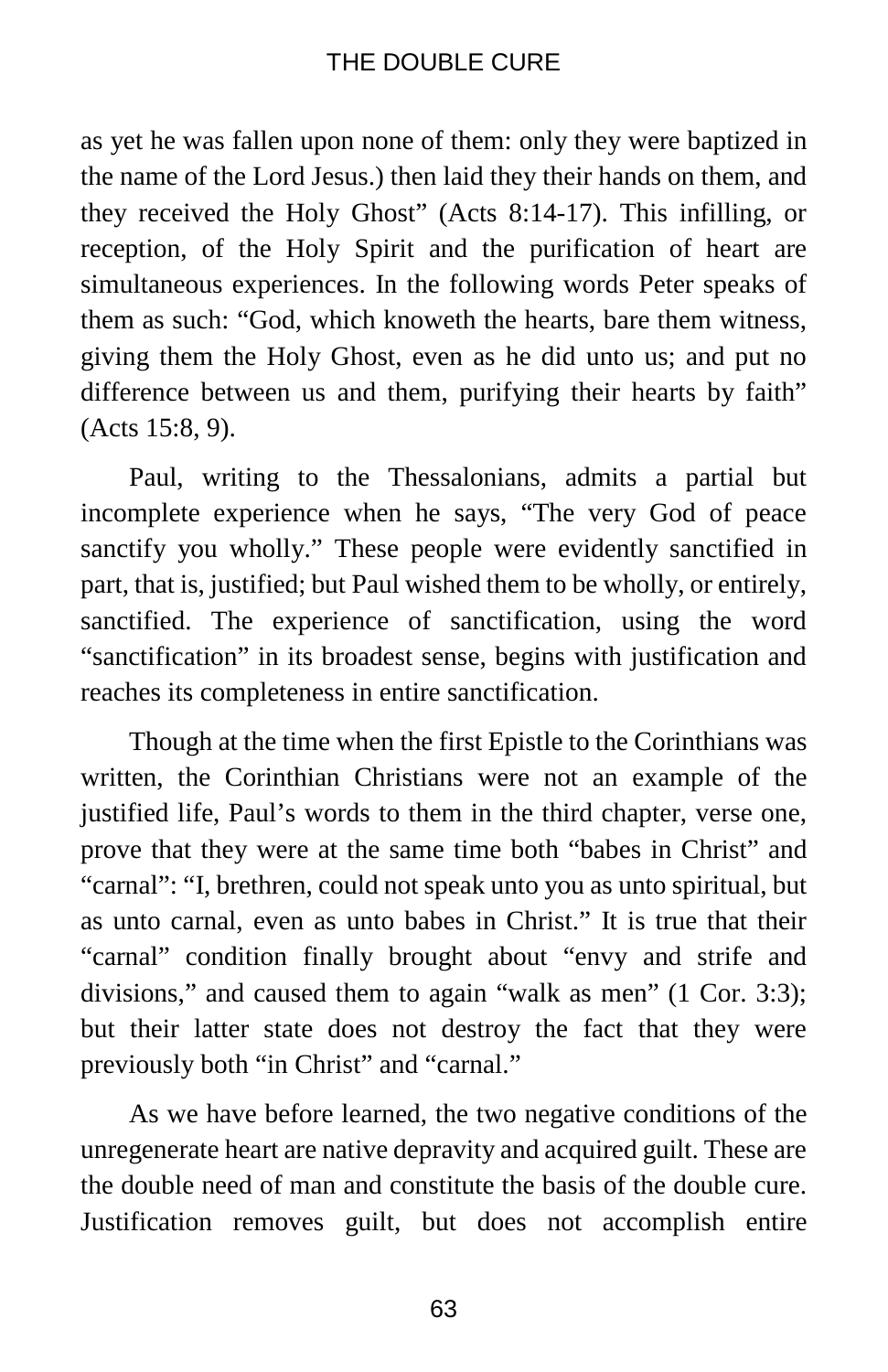sanctification, or complete redemption. The incompleteness of the justified state, therefore, can consist in nothing else than a remaining element of native depravity. Hence we say there is remaining native depravity in the justified believer.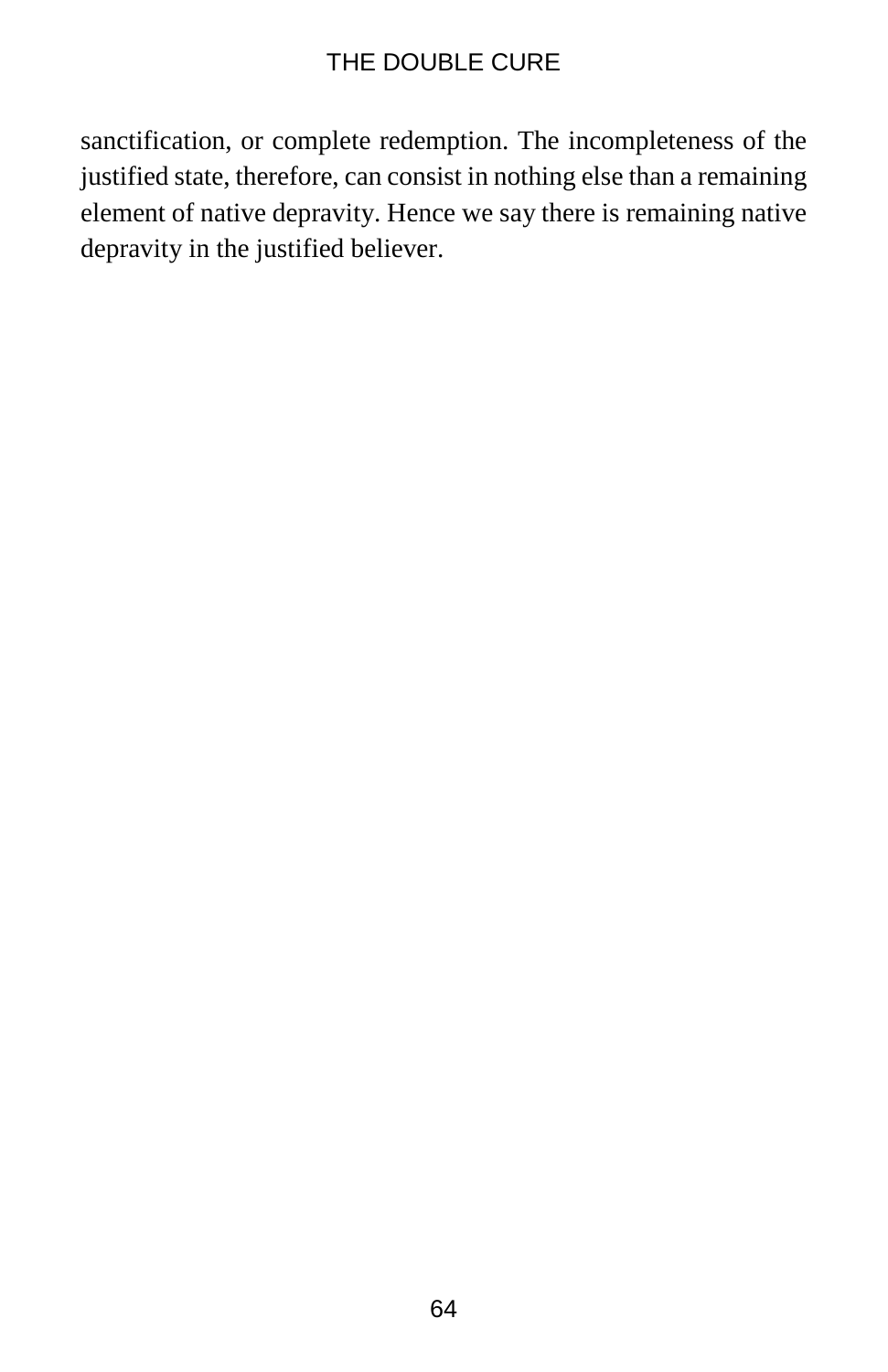## **Chapter XVI**

# **Sanctification Defined**

*"The blood by faith now reaches me; In soul and body I am free, And now I've constant victory Since I am sanctified."*

Having learned in the previous chapter that there is in the justified believer a remaining element of depravity, we must now study the deeper experience of sanctification. First let us seek a thorough definition of the word "sanctification" in its use throughout the Bible. Before proceeding to an affirmative definition, however, let us consider what sanctification is not. This consideration is particularly necessary for the reason that many persons have an exaggerated idea of what the experience of sanctification is.

Sanctification is not infallibility. There is much difference between an error in judgment and an error in moral conduct. Sanctification is a purification of the moral nature and an infilling of the Holy Spirit, not an impartation of infallible judgment. It is true that the presence of the Holy Spirit and the absence of native depravity enlighten the intellect and may assist us in the exercise of good judgment, especially in matters relative to moral conduct and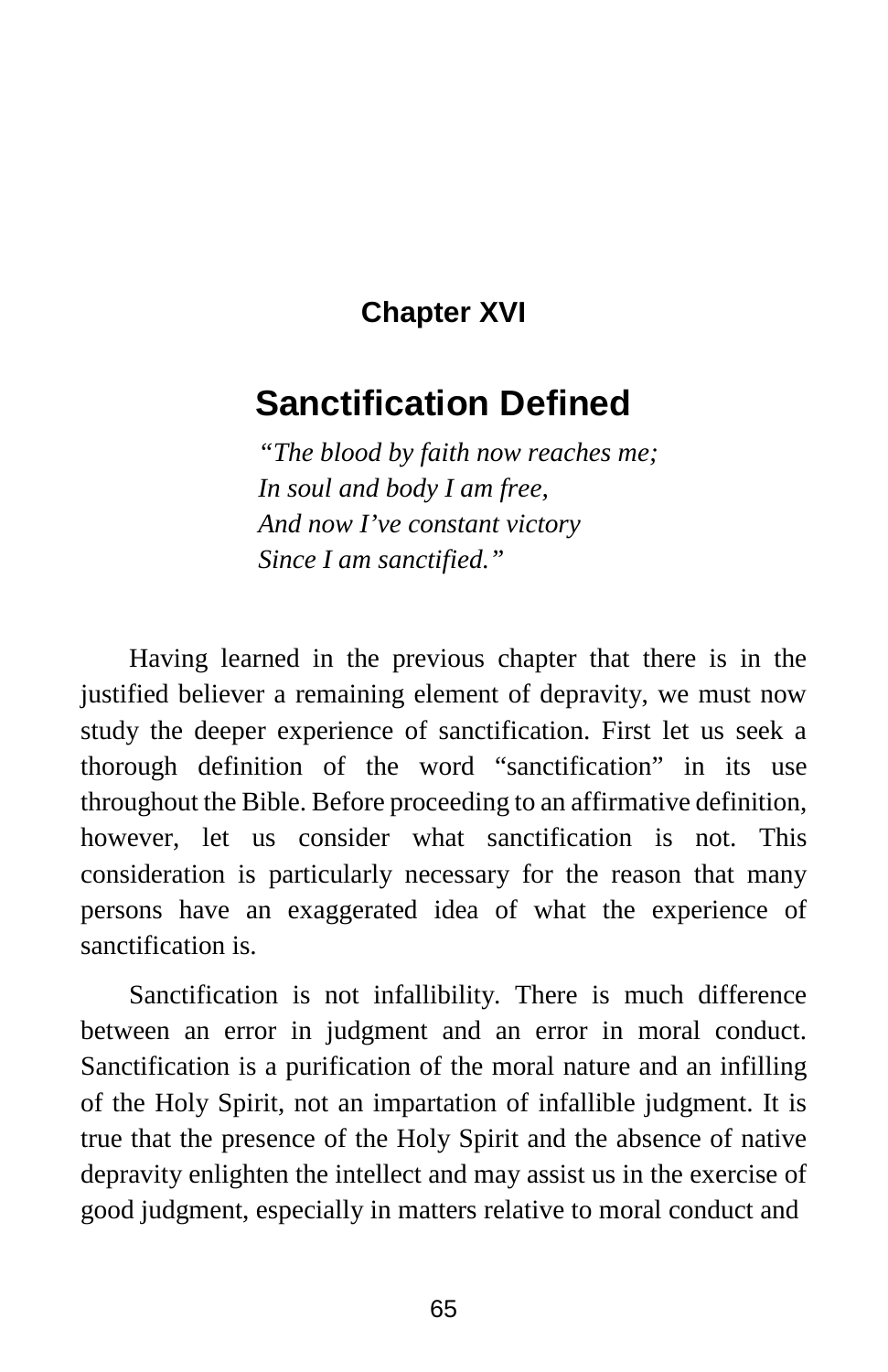the service of God, but the operations of the Holy Spirit do not so overpower our human intelligence as to result in infallibility.

Sanctification is not absolute perfection. No such experience as absolute perfection is promised in the Word of God, nor has such a state been experienced by any mortal man. Sanctification is of the nature of moral perfection, but does not make us either physically or intellectually perfect.

Sanctification is not of such a nature as to preclude the possibility of growing in grace. It is a qualitative, not a quantitative experience. It removes depravity and sheds the love of God abroad in the heart (Rom. 5:5), but leaves us to grow in grace as long as we live.

Sanctification does not make it impossible for the sanctified to fall from grace. It is merely redemption. Redemption means to buy back. We are bought back to the moral plane—righteousness and true holiness (Eph. 4:24)—from which Adam fell. If sanctification raised us to a plane where to fall from grace were impossible, sanctification would do more than redemption. It is true that sanctification makes perseverance not only possible but highly probable, yet it does not preclude the possibility of falling from grace, any more than did Adam's holy state preclude the possibility of his disobedience and fall.

Sanctification is not the destruction of human nature. A sanctified man is still a man, not an angel. The taking away of the "carnal nature," as native depravity is sometimes called, is not the annihilation of those faculties and propensities peculiar to a natural man. The sanctified are, therefore, still subject to trials, afflictions, and temptations. Man has a physical, a mental, and a moral nature: sanctification does not primarily affect either the physical or the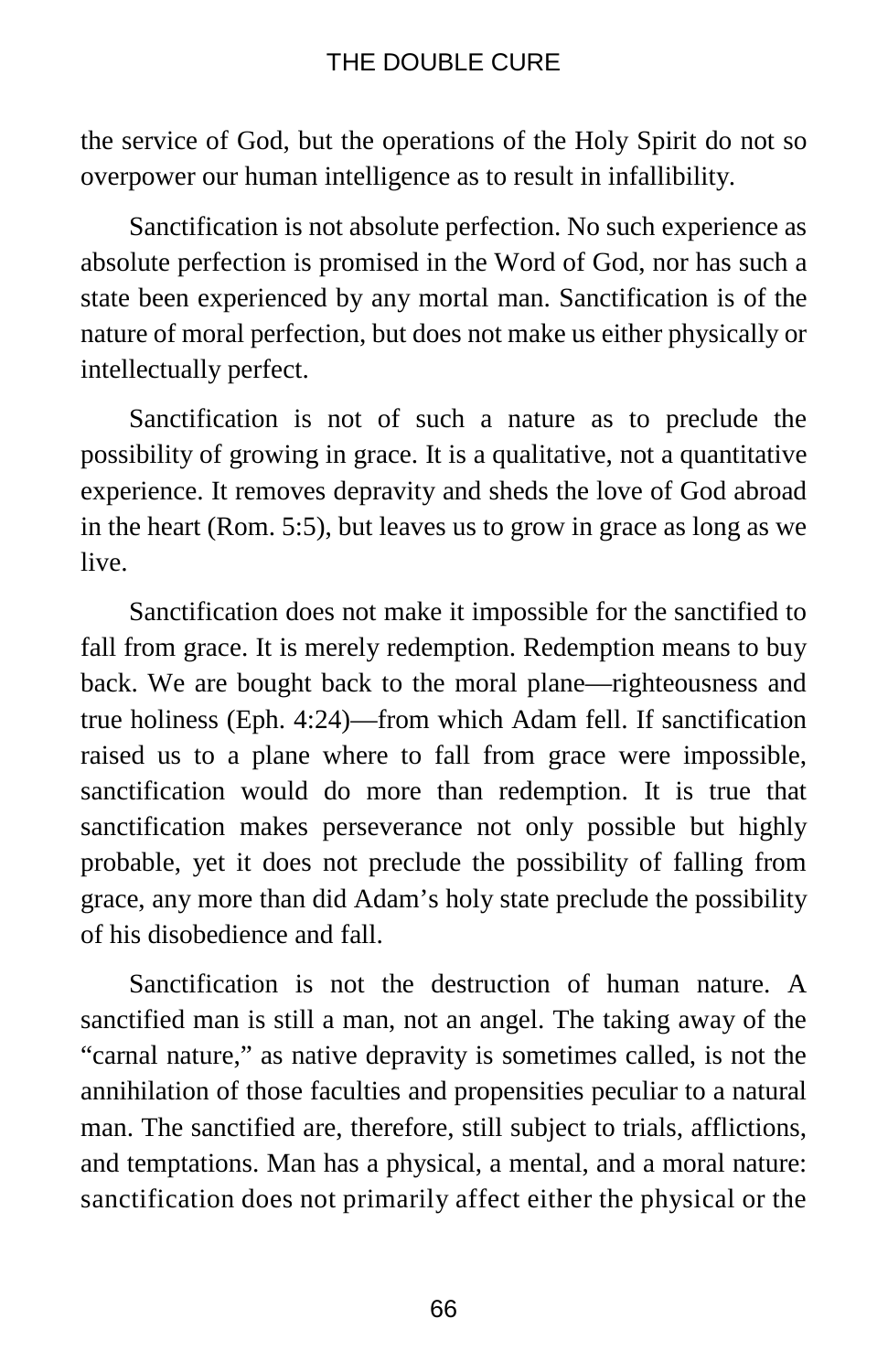mental, but elevates especially the moral nature by cleansing it from native depravity and filling it with the Holy Spirit.

There are two aspects of the moral self: man's moral nature is either good or evil. For instance, a man is at one time sinful, but at another time righteous. The sinful man and the righteous man are the same man, but his moral nature is different. A change has taken place. What has happened? The apostle Paul answers: "I am crucified with Christ: nevertheless I live; yet not I, but Christ liveth in me" (Gal. 2:20). The "I" that was "crucified" in Paul was the old sinful nature that dominated him when he was a Pharisee; the "I" that "lived" was the better self which lived through Christ. The human self, then, is the evil self when it corresponds with evil, but the same self becomes the holy, living self when the evil is crucified and Christ comes in.

The verb "to sanctify" as used in the Old Testament comes from the Hebrew *qadash*, and means to make, pronounce, or observe as clean, either ceremonially or morally (see Strong's Hebrew-English lexicon). The New Testament word comes from the Greek word *hagios*, and means (1) to consecrate; (2) to make holy or to purify; and (3) to venerate. Our English word "to sanctify" is a derivative of the Latin words *sanctus*, meaning holy, and *ficare*, meaning to make. Its simplest definition, therefore, is to make holy. A concise definition of the English word is as follows: "To make sacred or holy; set apart to a holy or religious use; to hallow."

More important than the technical etymology of the word is its use in the Bible. To a Biblical definition of the word through its varying uses in the Bible let us now turn our attention. The following brief is, I think, the clearest and at the same time the most concise way to express the Bible use of the word: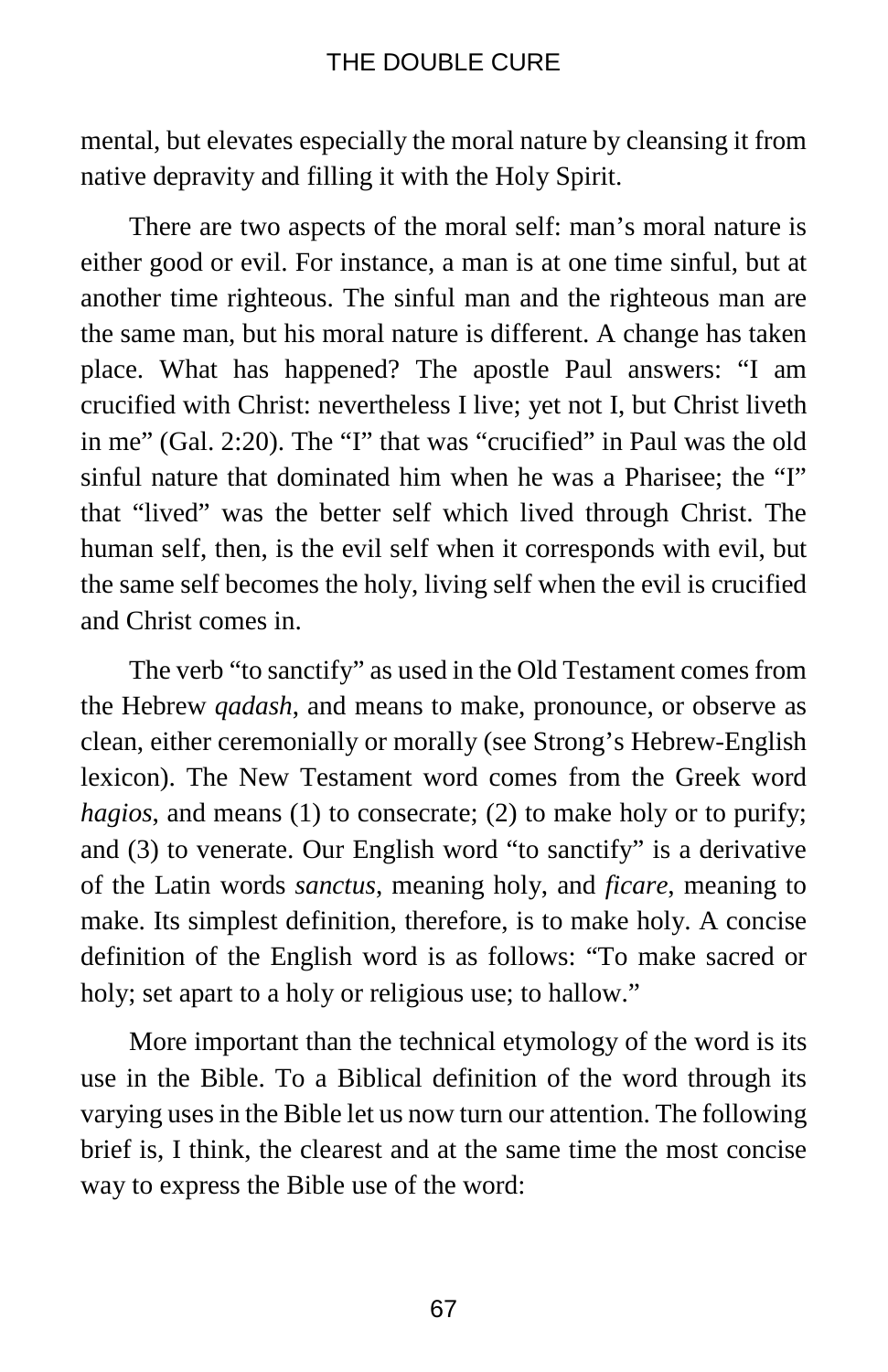## **Bible Use of the Word Sanctification**

- I. In the Old Testament Use—
	- 1. Men are said to sanctify:
		- a. Other men. Ex. 19:10.
		- b. Temporal things other than man. Ex. 19:23; 30:28, 29; Deut. 5:12.
		- c. The Lord. Num. 20:12; 27:14.
	- 2. God is said to have sanctified:
		- a. Men. Ex. 31:13.
		- b. His name. Ezek. 36:23.
		- c. The Sabbath-day. Gen. 2:3.
- II. In the New Testament Use—
	- 1. One text (1 Cor. 7:14) excepted, no man except Christ is said to sanctify another man or men.
	- 2. One text excepted, temporal or material objects other than man are never said to be sanctified.
	- 3. No man except Christ is said to sanctify himself.
	- 4. Men are said to be sanctified. Acts 20:32; 26:18; 1 Cor. 1:2; 6:11; Heb. 2:11; 10:14, 29.
	- 5. Men are said to 'sanctify the Lord God in their hearts' that is, to regard God as holy. 1 Pet. 3:15.
	- 6. Husband and wife are said to sanctify each other. 1 Cor. 7:14.
	- 7. Foods are sanctified by the word of God and prayer. 1 Tim. 4:5.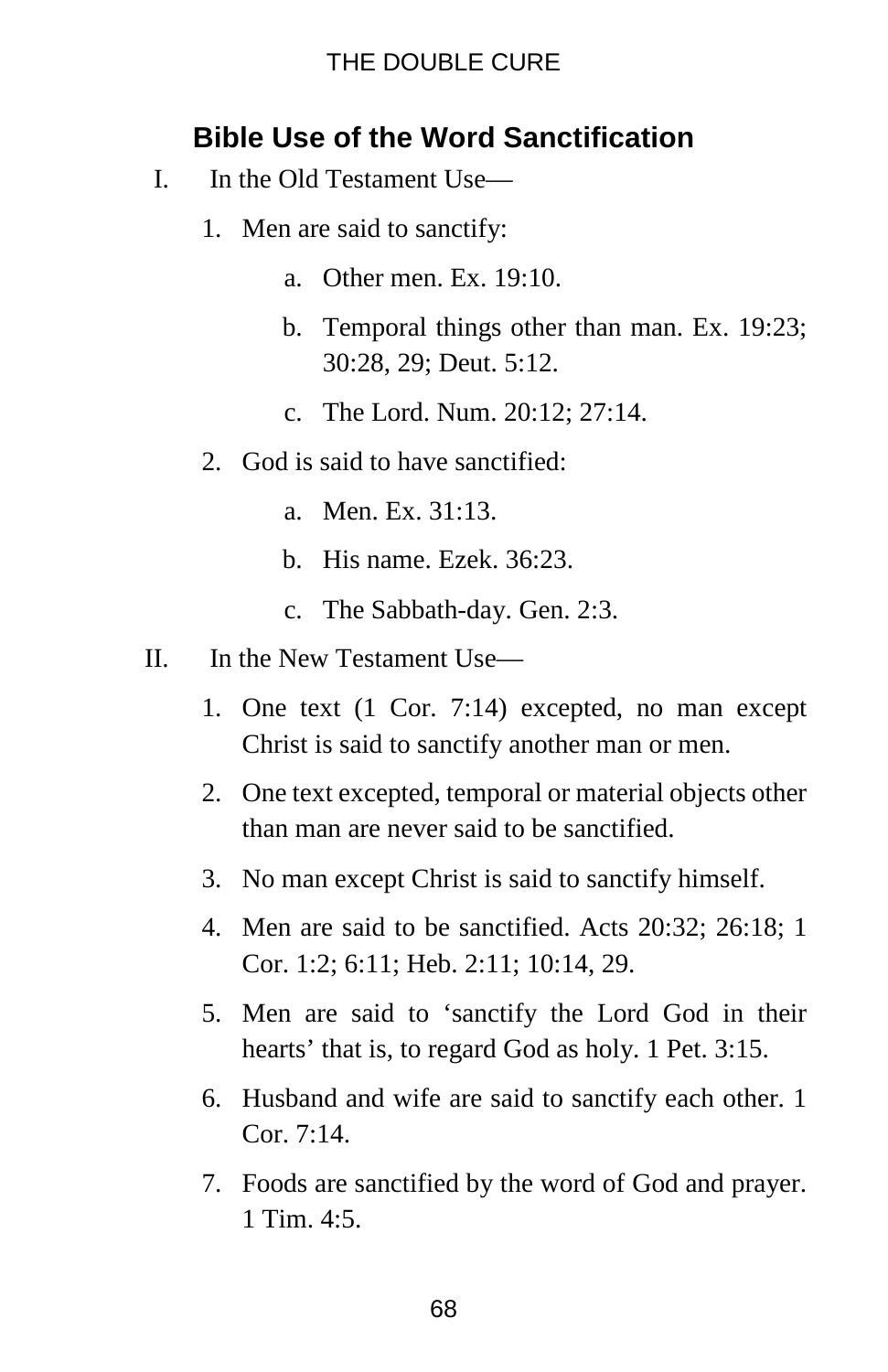- 8. Men are said to purge, or sanctify, themselves from heretics. 2 Tim. 2:21.
- 9. God is said to sanctify:
	- a. Christ. John 10:36.
	- b. Men. John 17:17; 1 Thess. 5:23; Jude 1.
- 10. Christ is said to sanctify:
	- a. Himself. John 17:19.
	- b. Men. Heb. 13:12; 10:10; Eph. 5:26.
- 11. The "offering up," or sacrificing, of the Gentiles is said to be sanctified by the Holy Spirit. Rom. 15:16.

In view of the foregoing, it will be readily perceived that the word "sanctification" has various meanings. Hereafter in the prosecution of this work, "sanctification" will be used in its primary, New Testament sense, meaning to purify or make holy, or in its specific sense, meaning entire sanctification (1 Thess. 5:23). In our study we may find ideas parallel in meaning to sanctification in connection with which the word "sanctify" or "sanctification" are not employed. The idea of sanctification is often expressed in such words as "purifying their hearts," "they received the Holy Ghost." It is the doctrinal idea of sanctification in which we are primarily interested, but for the sake of clearness, the term "sanctification" has been adopted as the uniform word for the expression of the idea.

### **Two Phases of Sanctification**

In the experience of sanctification, as in that of justification, there is both a positive and a negative phase. In justification guilt is washed away by the atoning blood of Christ and innocence takes its place; in sanctification native depravity is taken away and purity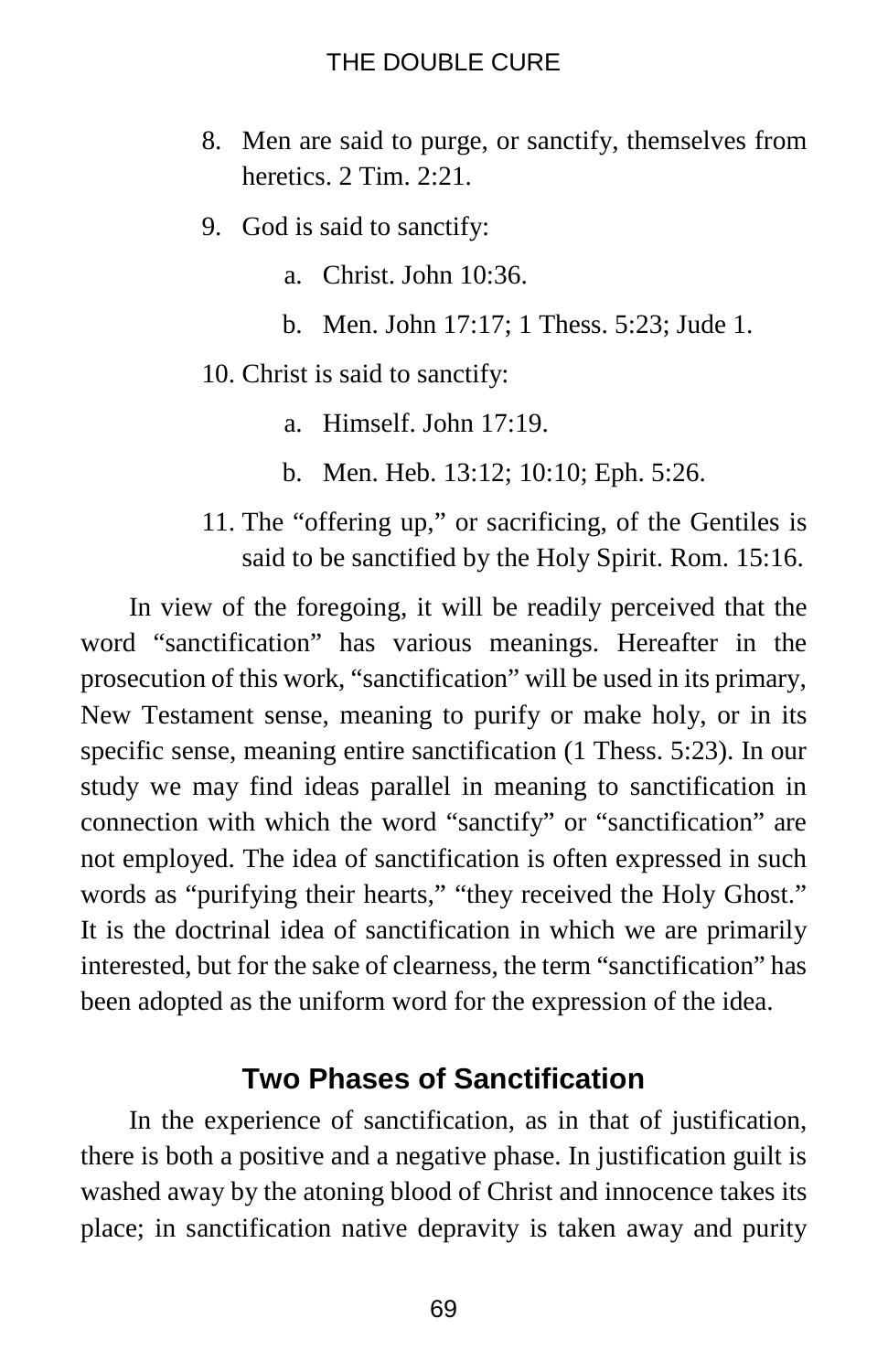takes its place. The Holy Spirit also is received in a special sense, which completes the work of redeeming grace. We shall have occasion further to develop these two phases of sanctification in the following chapters.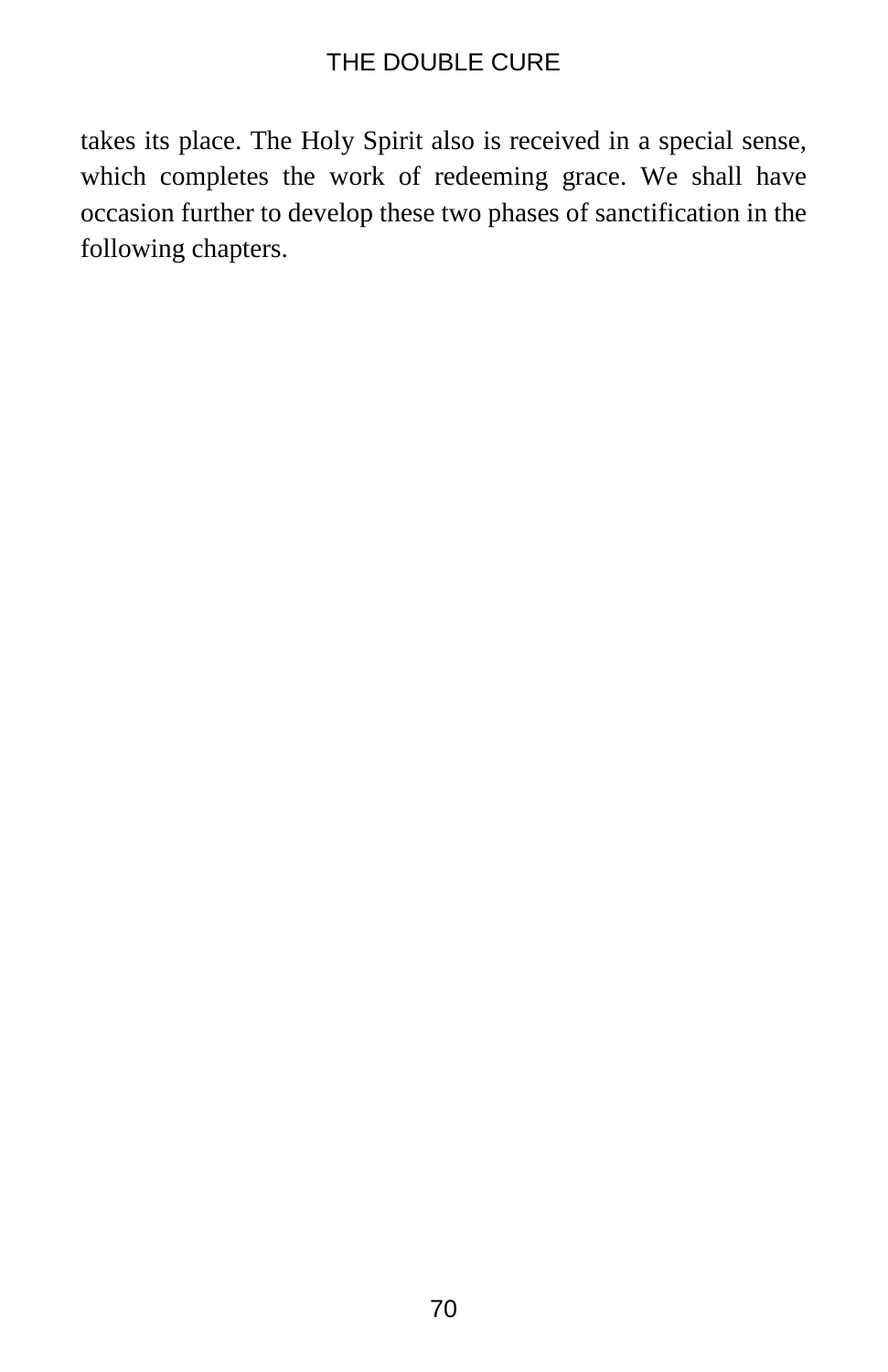## **Chapter XVII**

# **Christian Perfection**

When we speak of Christian perfection, we do not mean a perfection that applies to the physical and mental natures, but a perfection that applies only to the moral nature of man. Physical perfection that is absolute will not be reached until this corruptible shall have put on incorruption and this mortal shall have put on immortality at the resurrection of the just. Concerning this absolute perfection, Paul says, "I count not myself to have apprehended: but this one thing I do, forgetting those things which are behind, and reaching forth unto those things which are before, I press toward the mark for the prize of the high calling of God in Christ Jesus" (Phil. 3:13, 14). The perfectness of the just that Paul here speaks of is the perfection to be attained at the resurrection of the dead. "If by any means I might attain unto the resurrection of the dead" (Phil. 3:11). Yet there is a perfection to which Paul counts not only himself but also some of those to whom he wrote to have attained. "Let us therefore, as many as be perfect, be thus minded: and if in any thing ye be otherwise minded, God shall reveal even this unto you" (Phil. 3:15). So there is a perfection to which we shall not attain until the resurrection of the just, and there is a perfection to which we may attain in this life.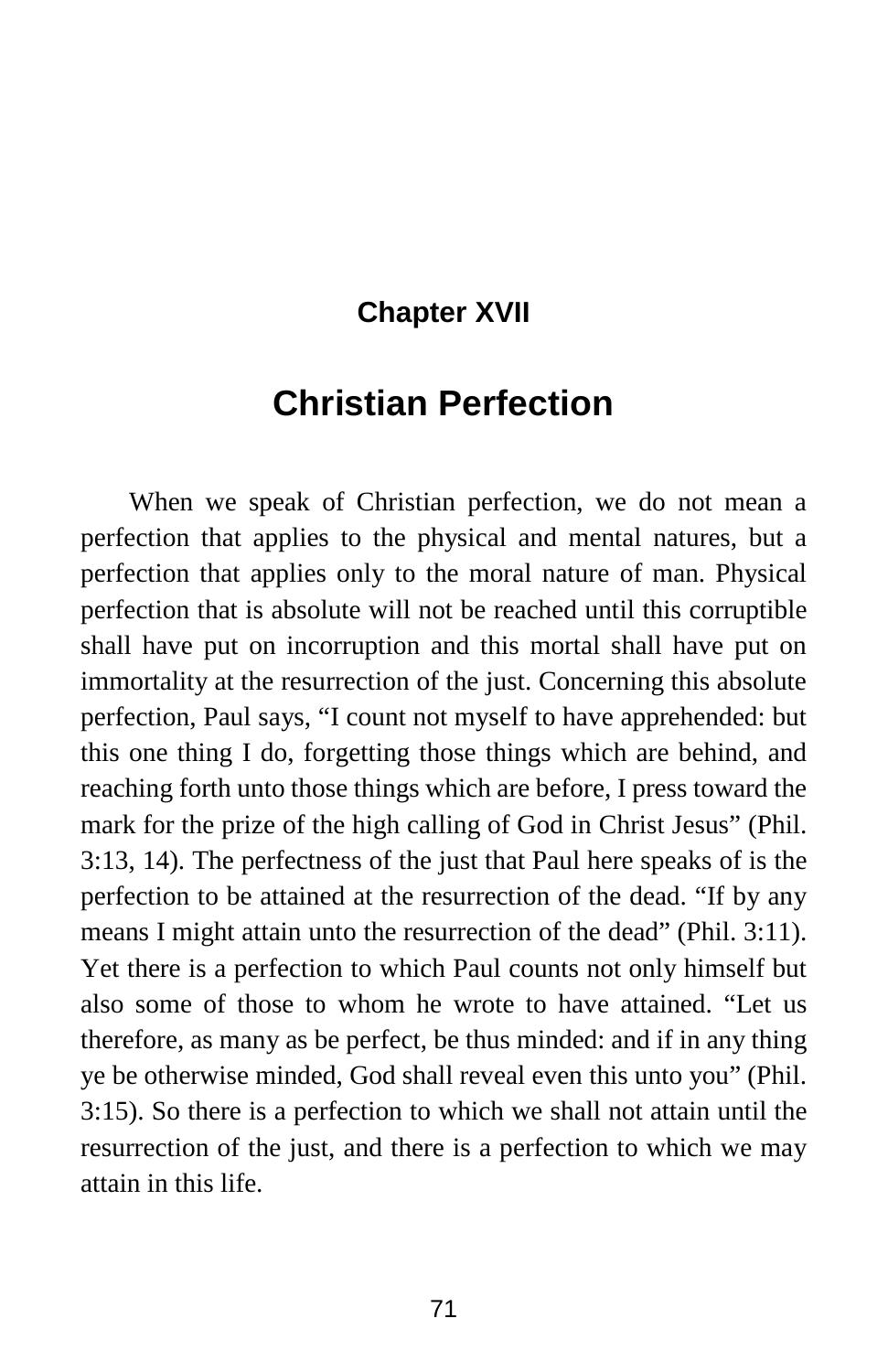Perfection attainable in this life relates to the moral nature of man. "Having therefore these promises, dearly beloved, let us cleanse ourselves from all filthiness of the flesh and spirit, perfecting holiness in the fear of God" (2 Cor. 7:1). Holiness is begun in the justified state and perfected in entire sanctification. Christian perfection, then, is a qualitative idea, and is applied to the moral quality of a Christian's experience. When we speak of Christian perfection, therefore, we mean no such perfection as would make us either physically perfect or mentally infallible.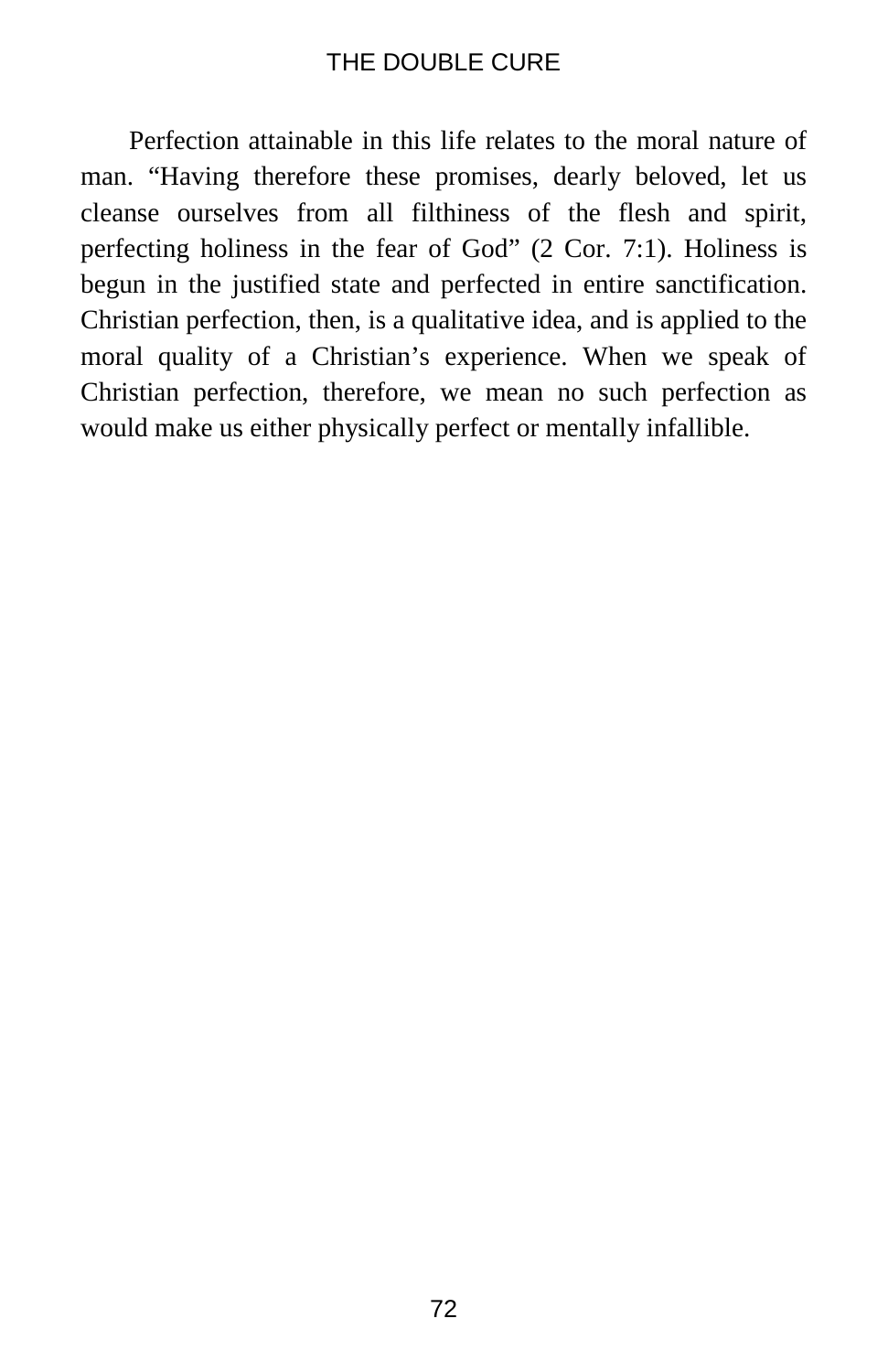## **Chapter XVIII**

# **Sanctification a Cleansing**

*"Through all my soul I feel his power, And in the precious cleansing wave I wash my garments white this hour, And prove his utmost power to save."*

Since justification, from its nature and purpose, is not sufficient to remove native depravity, there is an evident need of a further work of grace in the heart of the justified believer. Personal guilt, incurred through disobedience of divine law, is of such a nature that it may be repented of by man and forgiven by God; whereas native depravity is not of such a nature that it may be either repented of or forgiven. Hence some other process than that of justification; forgiveness, or remission is necessary for the removal of this corrupt nature. A careful study of the Scriptures will reveal that only two general methods are employed in redemption. These are justification, or forgiveness, and sanctification, or cleansing. It should not be taken from this that all cleansing is confined to sanctification, for he washes us from our sins and the guilt of disobedience in his own blood (Rev. 1:5), just as he sanctifies us by his blood (Heb. 13:12).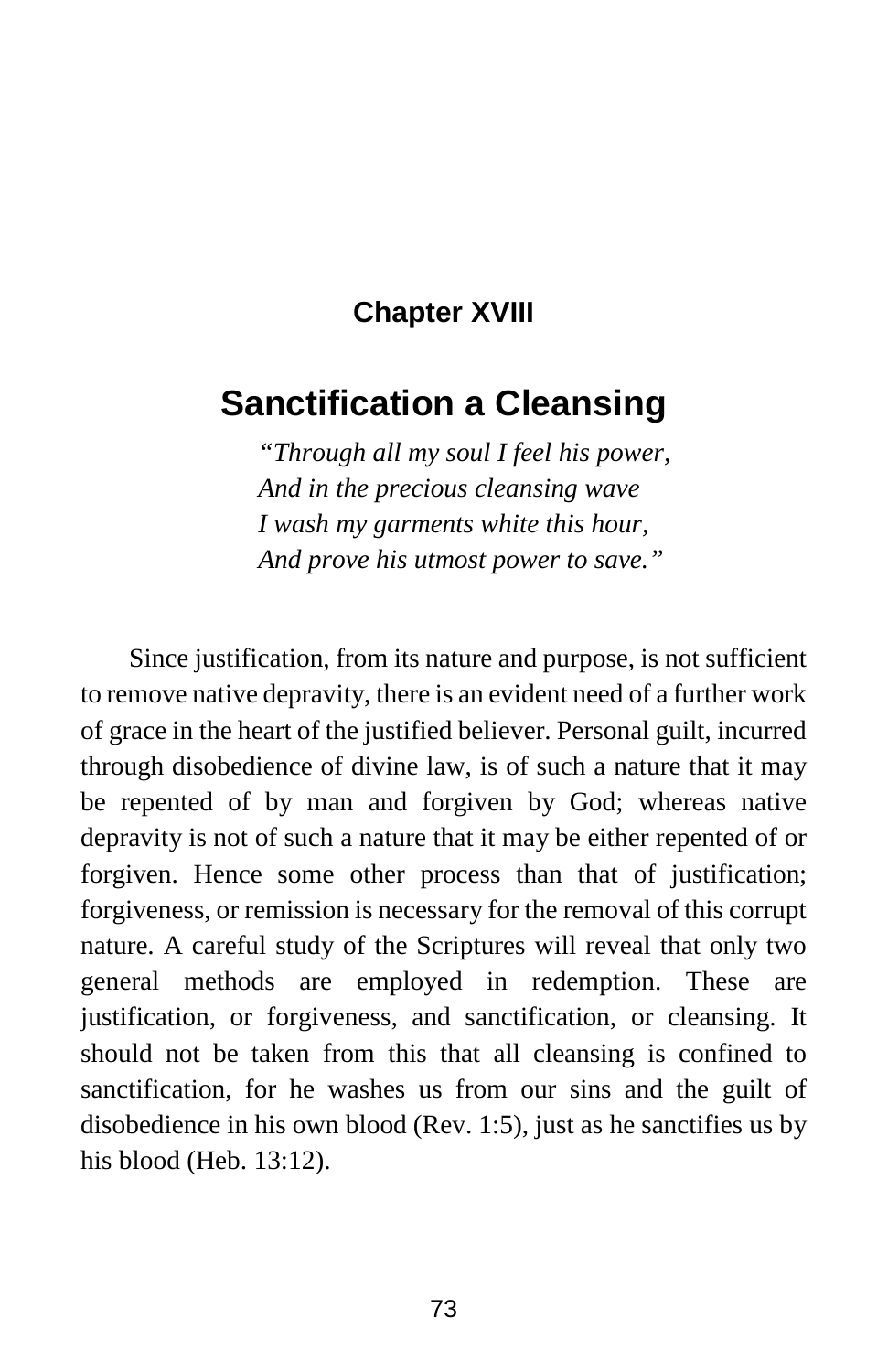There is danger in the justified believer's remaining in an imperfect state, for the tendency of native depravity is ever downward. The man who penned the lines of the old hymn was conscious of the downward tendency of depravity and of the imperfectness of the justified heart when he said:

> "Prone to wander, Lord, I feel it; Prone to leave the God I love."

Jesus was so concerned about his disciples' receiving a more perfect work that he prayed earnestly for their sanctification (John 17). Upon hearing that Samaria had received the word of God, the apostles that were at Jerusalem sent to them Peter and John that the Samaritans who had believed might receive a more perfect experience (Acts 8). Paul earnestly desired the entire sanctification of the Thessalonian believers. Said he: "The very God of peace sanctify you wholly . . . Faithful is he who calleth you, who also will do it" (1 Thess. 5:23, 24).

Heart-purity is clearly a Bible-taught doctrine. Jesus said, "Blessed are the pure in heart; for they shall see God" (Matt. 5:8). Peter said that God put no difference between the Jews and the Gentiles, "purifying their hearts by faith" (Acts 15:8, 9). Paul said, "Unto the pure all things are pure" (Titus 1:15).

Since the state of justification cannot, from its very nature, remove native depravity; since it is imperatively necessary to the highest success and happiness in the Christian experience that depravity be removed; since the Bible teaches heart-purity; and since cleansing is the only process other than that of justification employed in the work of redemption,—it follows conclusively that depravity may be removed, and that it must be done by a process of cleansing.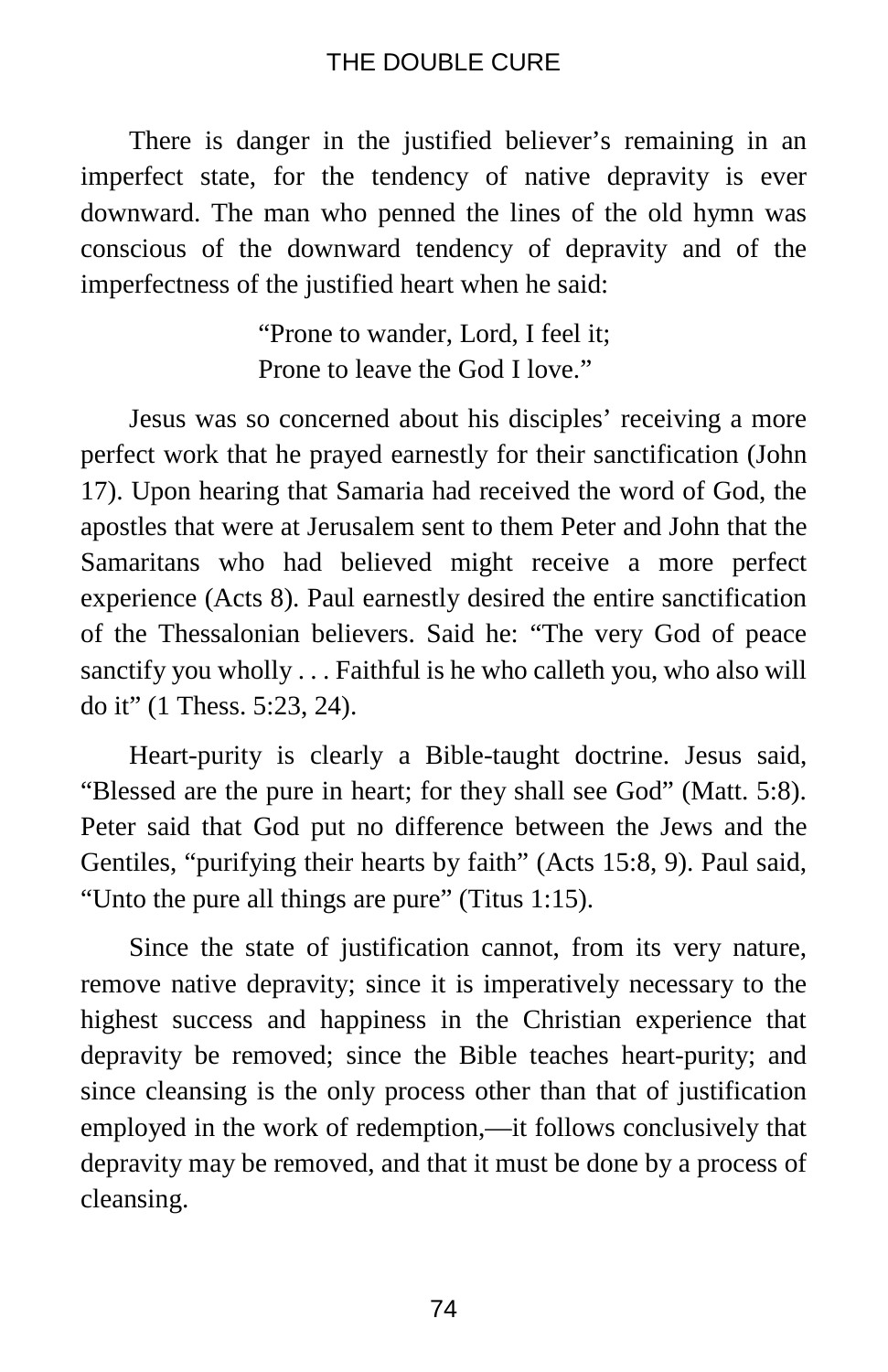In addition to the fact before mentioned, that the verb "to sanctify" means to purify or cleanse, let us notice a few texts that teach the experience of cleansing subsequent to regeneration.

"I am the vine, and my Father is the husbandman. Every branch in me that beareth not fruit he taketh away: and every branch that beareth fruit, he purgeth it, that it may bring forth more fruit. Now ye are clean through the word which I have spoken unto you. Abide in me, and I in you as the branch cannot bear fruit of itself, except it abide in the vine; no more can ye, except ye abide in me. I am the vine, ye are the branches: he that abideth in me, and I in him, the same bringeth forth much fruit" (John 15:1-5). The general facts stated in this passage are: 1. Christ is the vine. 2. His believing disciples are the branches. 3. These branches may either be barren or fruitful. 4. The Father is the vine-dresser.

From the foregoing we learn that it is possible for a believing disciple either to be taken away from Christ, the true vine, or to progress to a more fruitful state. The process by which the justified believer, or branch, is made more fruitful, Jesus calls "purging." It has been argued by some who wish to carry the literal figure in the spiritual idea, however, that the purging must necessarily be a mere pruning, or outward removal of hindrances to fruitfulness. This objection is invalid. Every particular of the natural illustration cannot always be held to conform to every particular of the spiritual idea it represents. In the interpretation of parables and in the consideration of spiritual lessons drawn from nature, we must look for the central idea, for the fact rather than for the form. The central and spiritual ideas of the passage, simply stated, are: 1. There is in the fruit-bearing branches, believing disciples, some hindrances to their bearing more fruit. 2. This hindrance God himself, the divine husbandman, removes by a process which Jesus calls purging. If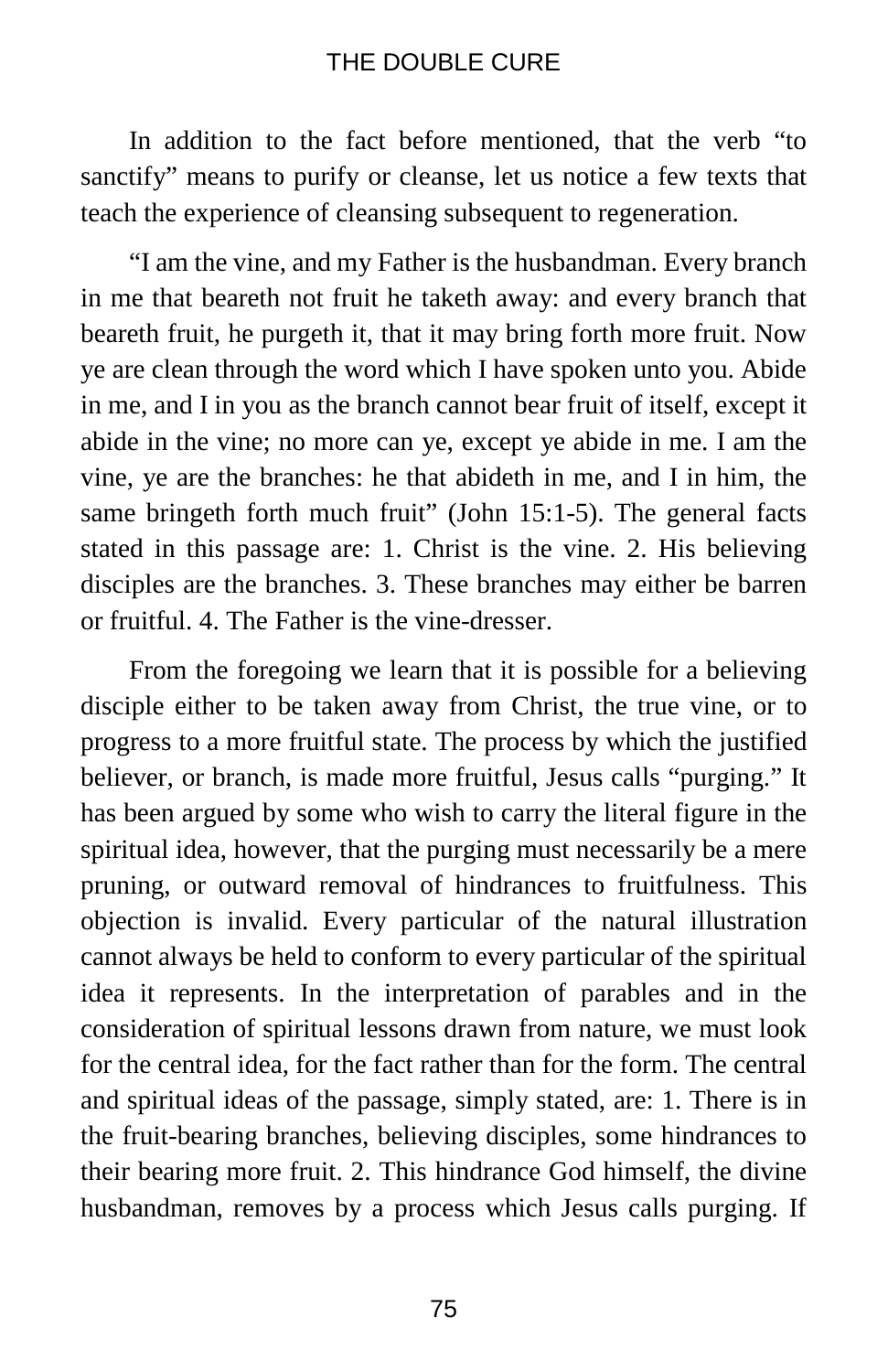there is the difference between the natural and the spiritual idea that the purging is external to the natural vine but internal to the believer it is only because that natural illustrations are often inadequate to express in technical terms every phase of the spiritual idea. Whatever technical objection may be raised to the parallel ideas, the fact remains that as the natural vine is purged to bring it to a more fruitful state, so the believer is purged that he may bring forth more fruit.

Another argument in favor of internal cleansing in this text is that the purging is done by the Father. It is a divine work wrought in the individual. Then, too, the word "purge," from Greek *hathairo*, when used metaphorically means "to cleanse from sin, to make expiation" (see Green's Greek-English Lexicon and Strong's Exhaustive Concordance). It is highly probable, also, from the examination of the context—the safest and surest means of ascertaining the meaning of Bible words—that Jesus by the use of this word "purge" referred to the Pentecostal experience of the disciples. In the preceding chapter (John 14:17, 26) he speaks of the coming of the Comforter. In the following chapter (John 16:13) he again speaks of the Spirit of truth that was to come. Then in the seventeenth chapter of the same gospel Jesus prayed for the sanctification of his disciples, and not for them only, but for all who should believe on him through their words. Thus, the idea of sanctification, both in its positive and in its negative phases—the purging from native depravity and the infilling of the Holy Spirit is a continuous thread of thought throughout the fourteenth, fifteenth, sixteenth, and seventeenth chapters of the Gospel of John. John 15:1-5, then, teaches a purging subsequent to our becoming branches in Christ, the true vine, or a cleansing subsequent to the experience of justification.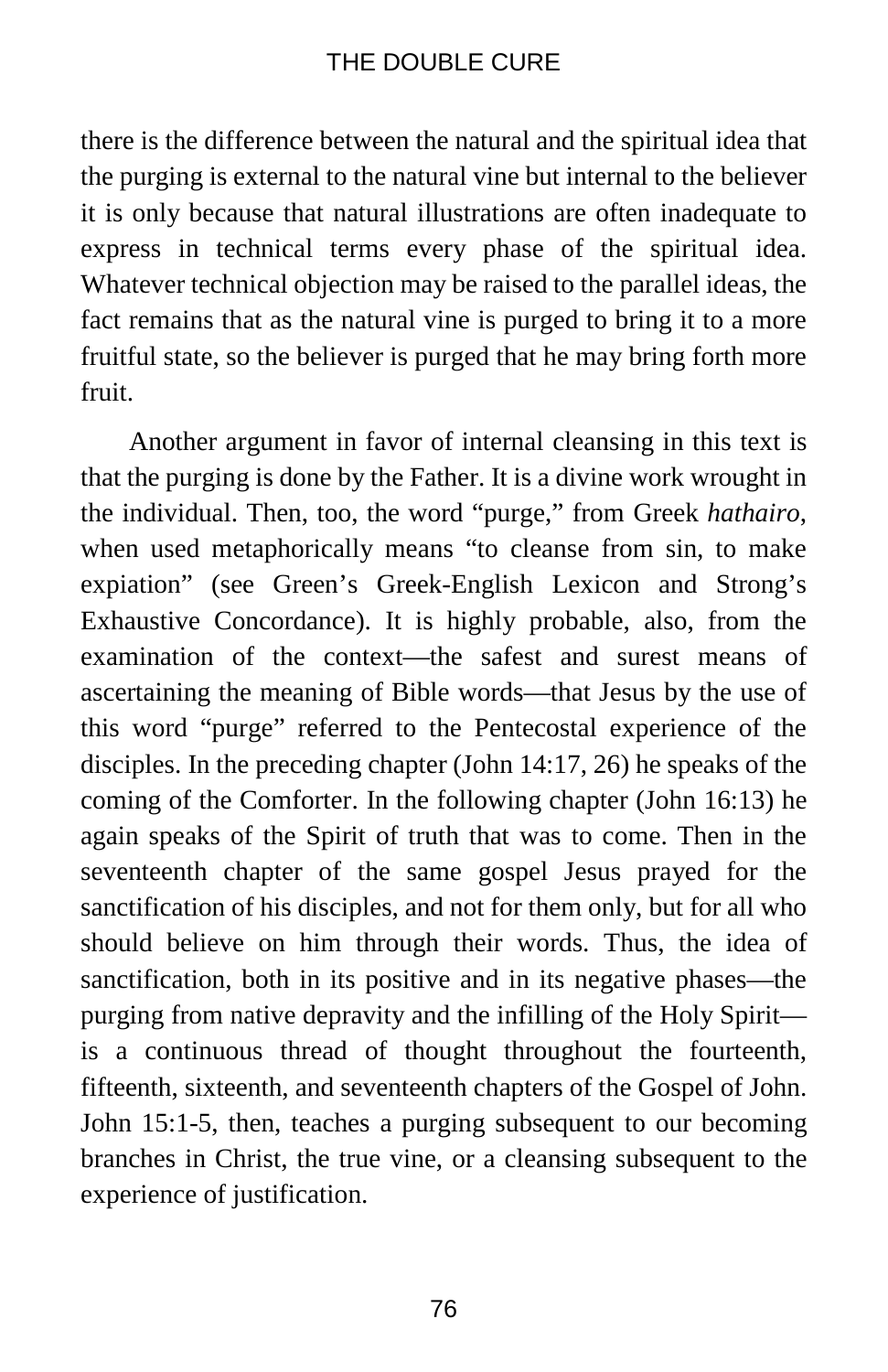It is the members of the church, not sinners, who need sanctification, or cleansing. "Husbands, love your wives, even as Christ also loved the church, and gave himself for it; that he might sanctify and cleanse it with the washing of water by the word" (Eph. 25, 26). In this passage sanctification stands equal with cleansing, and both are accomplished by "the washing of water by the word." Another notable fact brought out by this text is that it is the church, not the world, that is to be sanctified. This is a similar thought to that expressed by Jesus when he said, "Even the Spirit of truth whom the world cannot receive" (John 14:17). The world needs justification and the Spirit of adoption into the divine family; the church needs the higher experience of sanctification and the reception of the Holy Spirit in the full and complete sense. Sanctification, then, is a cleansing for the church, or justified believers.

"Wherefore Jesus also, that he might sanctify the people with his own blood, suffered without the gate" (Heb. 13:12). The word "sanctify" in this passage may include both regeneration and entire sanctification, the complete redemptive experience. This, however, does not affect in any way the truth that sanctification is a cleansing.

Other texts could be adduced in support of the position that sanctification is a cleansing subsequent to the experience of justification, but the foregoing is deemed sufficient. It is unmistakably clear that sanctification, both from the etymology of the word and from its use in the Bible, means a moral cleansing.

77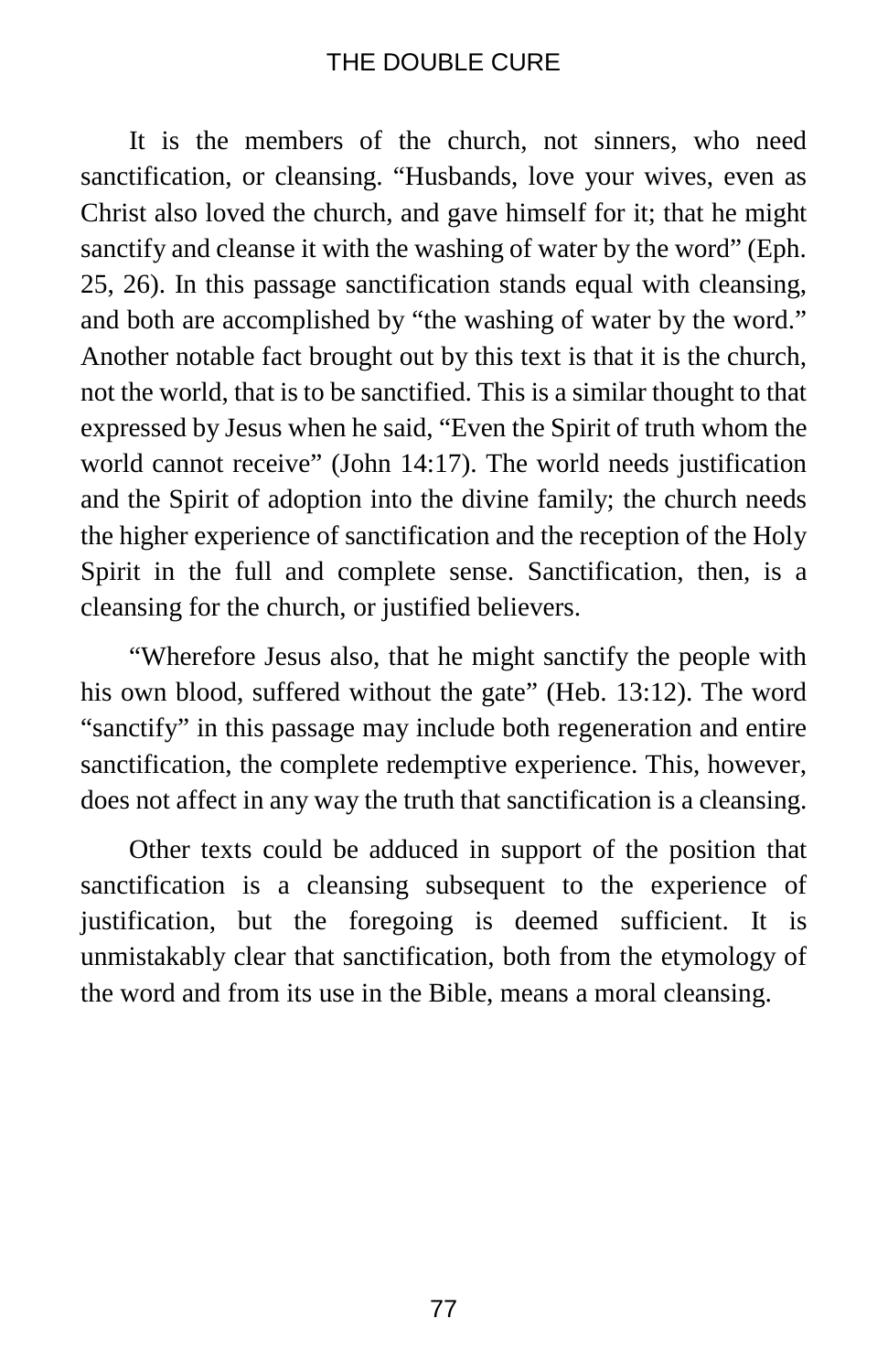## **Chapter XIX**

## **Sanctification a Second Work**

*Not by works of righteousness which we have done, but according to his mercy he saved us, by the washing of regeneration, and renewing of the Holy Ghost.*

*—Tit. 3:5*

In dealing with the nature of justification and of sanctification, I have shown the distinctiveness of these experiences; in this chapter I shall point out and clarify their distinctiveness. Since the words "justification" and "sanctification" have been previously defined, and since the nature of the two experiences has been clearly set forth, it will now be necessary only to examine the Christian experiences recorded in the New Testament with the view of ascertaining whether or not the perfect redemptive experience was received in two works of divine grace.

The first recorded experience I shall notice is that of the apostles. A careful study of their experience will bring out the following: 1. They were converted before the day of Pentecost. 2. They needed a more perfect work. 3. They received a second and more perfect work of grace on Pentecost.

Some persons have held that the apostles were not converted before the day of Pentecost. The principal proof-text is Luke 22:32,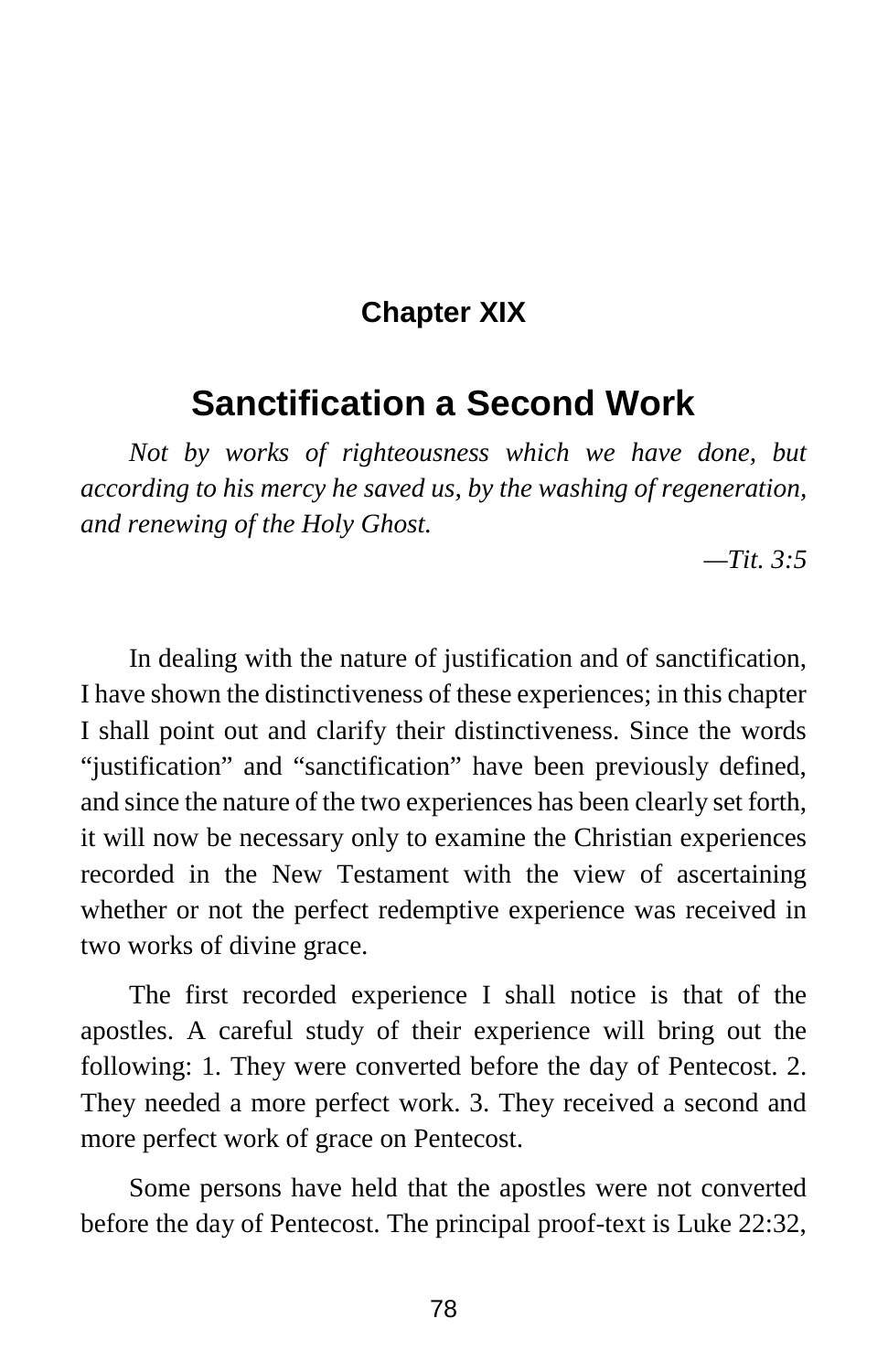where Jesus speaks thus to Peter: "I have prayed for thee, that thy faith fail not: and when thou art converted, strengthen thy brethren." An examination of the context clearly reveals the fact that the conversion to which Jesus referred was the conversion that Peter should need after his denial of Jesus foretold in this chapter. In the preceding verse Jesus said, "Satan hath desired to have you, that he may sift you as wheat." In the following verse Jesus said, "I tell thee, Peter, the cock shall not crow this day, before that thou shalt thrice deny that thou knowest me." Peter's fall, as foretold by Jesus, came soon afterward, when he even cursed and swore that he did not know Jesus. "And the Lord turned, and looked upon Peter. And Peter remembered the word of the Lord, how he had said unto him, Before the cock crow, thou shalt deny me thrice." Peter's conversion immediately followed his denial of Christ (Luke 22:62). Some have asked why Peter's faith failed if Jesus prayed that it fail not. It should be noticed that it was Peter's courage that failed, and not his faith. That his faith in Jesus was unshaken is manifest by his bitter remorse and sorrow for his sin.

When Jesus appeared to his disciples after his resurrection, he repeated his admonition previously given to Peter, that he should strengthen his brethren, in the words, "Feed my sheep" (John 21:16). We should infer from this that Peter was then converted. As previously mentioned, it is unmistakably clear, also, from what Jesus said of his disciples in his prayer recorded in the seventeenth chapter of John, that the disciples were justified believers previous to the day of Pentecost.

The disciples needed a more perfect experience than that of justification. Referring again to the prayer of Jesus in the seventeenth chapter of John, we hear Jesus, after saying of his disciples, "I have kept them in thy name," "I have given them thy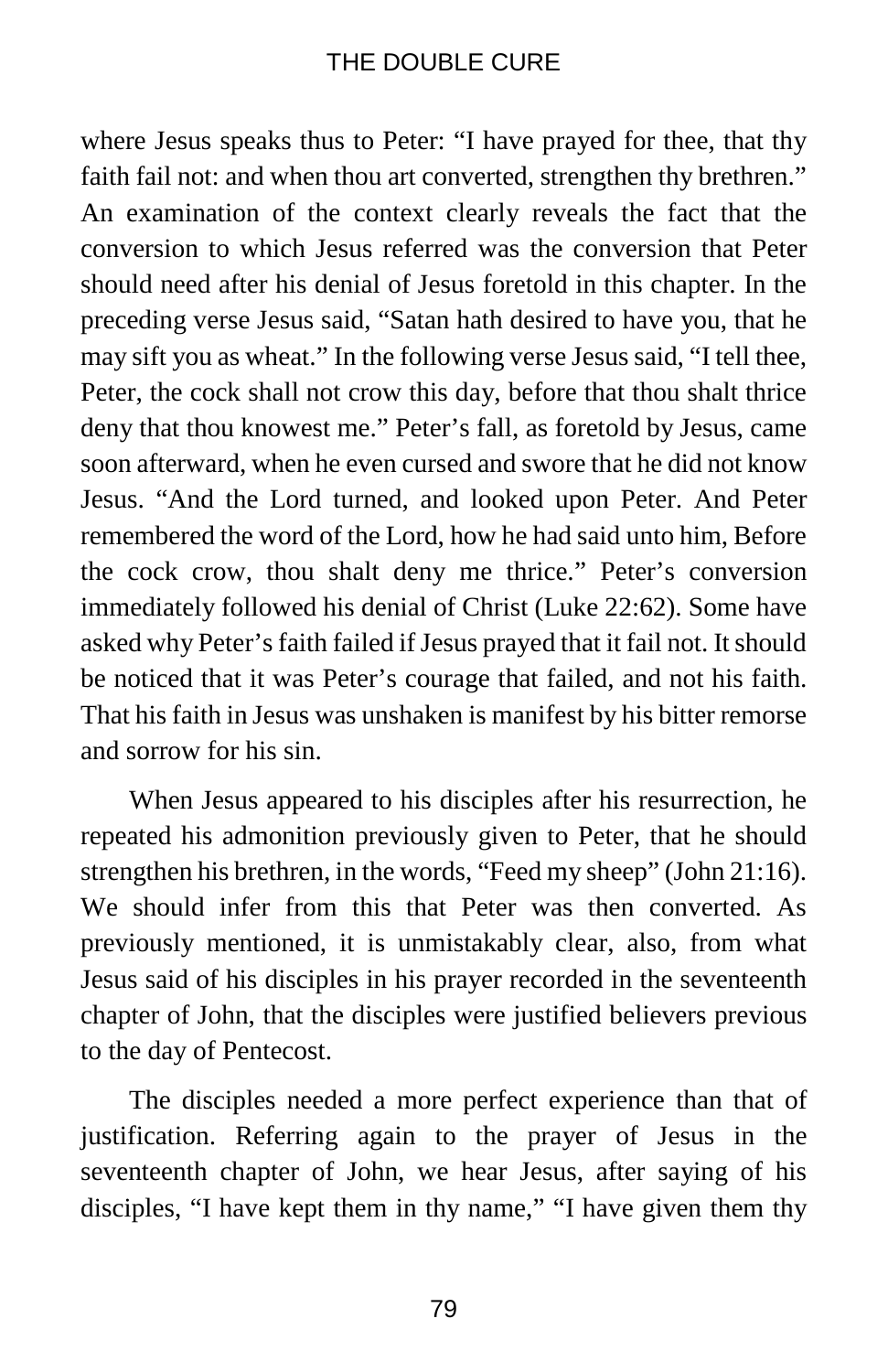word," "They are not of the world," pray to the Father, "Sanctify them through thy truth . . . and for their sakes I sanctify myself, that they also might be sanctified through the truth." It cannot be held that this second work, or sanctification, was intended for the apostles only; for Jesus said, "Neither pray I for these alone, but for them also which shall believe on me through their word." As we have before noticed somewhat in detail, Jesus taught his disciples to expect a purging that should make them more fruitful. Jesus specifically instructed his disciples to tarry at Jerusalem until they should be endowed with power from on high (Luke 24:49).

This second work, this endowment with power, this purging, this sanctification, prayed for by Jesus was received by the disciples on the day of Pentecost. "And when the day of Pentecost was fully come, they were all with one accord in one place. And suddenly there came a sound from heaven as of a rushing mighty wind, and it filled all the house where they were sitting. And there appeared unto them cloven tongues like as of fire, and it sat upon each of them. And they were all filled with the Holy Ghost, and began to speak with other tongues, as the Spirit gave them utterance" (Acts 2:1-4). This outpouring of the Holy Spirit and the purification of heart were associated as one work by Peter when he was relating to the elders how God enjoined them to preach the gospel to the Gentiles. He said, "God which knoweth the hearts bare them witness, giving them [the Gentiles] the Holy Ghost, even as he did unto us [the Jews]; and put no difference between us and them, purifying their hearts by faith" (Acts 15:8, 9).

Were the experience of the disciples the only recorded instance of the two distinct works of divine grace, the argument that the Holy Spirit had not yet been given might seem to militate against our conclusion, but recorded experiences subsequent to the day of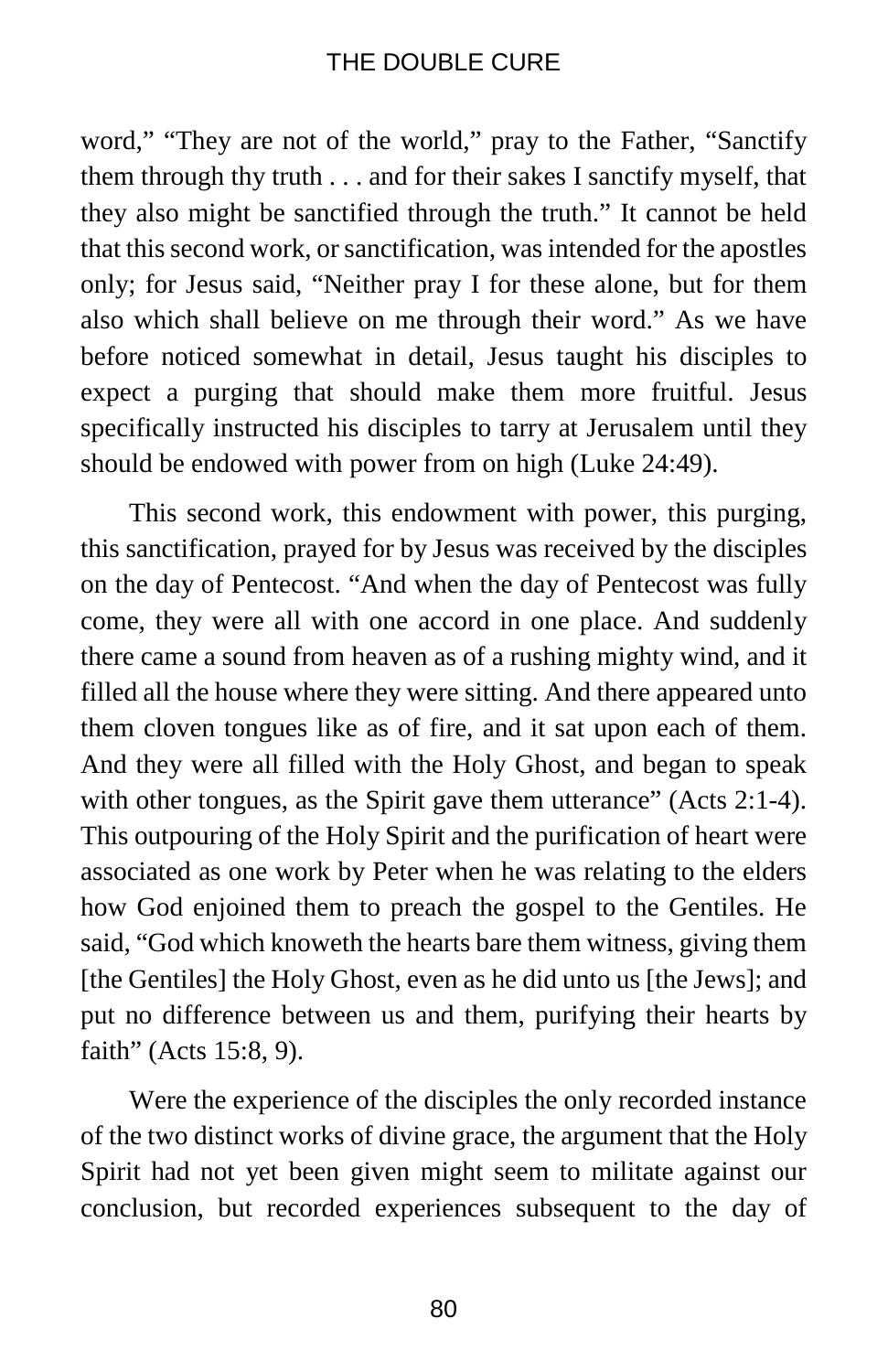Pentecost are parallel with that of the disciples just mentioned. I will notice the experience of the Samaritans, the record of which it will be necessary to quote somewhat at length. "Then Philip went down to the city of Samaria, and preached Christ unto them. And the people with one accord gave heed unto those things which Philip spake, hearing and seeing the miracles which he did. For unclean spirits, crying with loud voice, came out of many that were possessed with them: and many taken with palsies, and that were lame, were healed. And there was great joy in that city. . . . But when they believed Philip preaching the things concerning the kingdom of God, and the name of Jesus Christ, they were baptized, both men and women. . . . Now when the apostles which were at Jerusalem heard that Samaria had received the word of God, they sent unto them Peter and John: who, when they were come down, prayed for them, that they might receive the Holy Ghost: (For as yet he was fallen upon none of them: only they were baptized in the name of the Lord Jesus.) Then laid they their hands on them, and they received the Holy Ghost" (Acts 8).

From this passage we note the following facts: 1. Philip preached Christ to the Samaritans. 2. They of one accord gave heed. 3. Even unclean spirits were cast out and the sick were healed. 4. There was great joy in the city. 5. They believed Philip's preaching. 6. They were baptized. These are unmistakable marks of true believers. 7. Sufficient time elapsed for the news to reach Jerusalem that the Samaritans had "received the word of God." 8. The church at Jerusalem realized the necessity for a second work of grace and "sent unto them Peter and John." 9. When Peter and John reached Samaria, they prayed for the Samaritans, laying their hands on them, and the Samaritans received the Holy Spirit. It is reasonable to conclude that the reception of the Holy Spirit in this and in every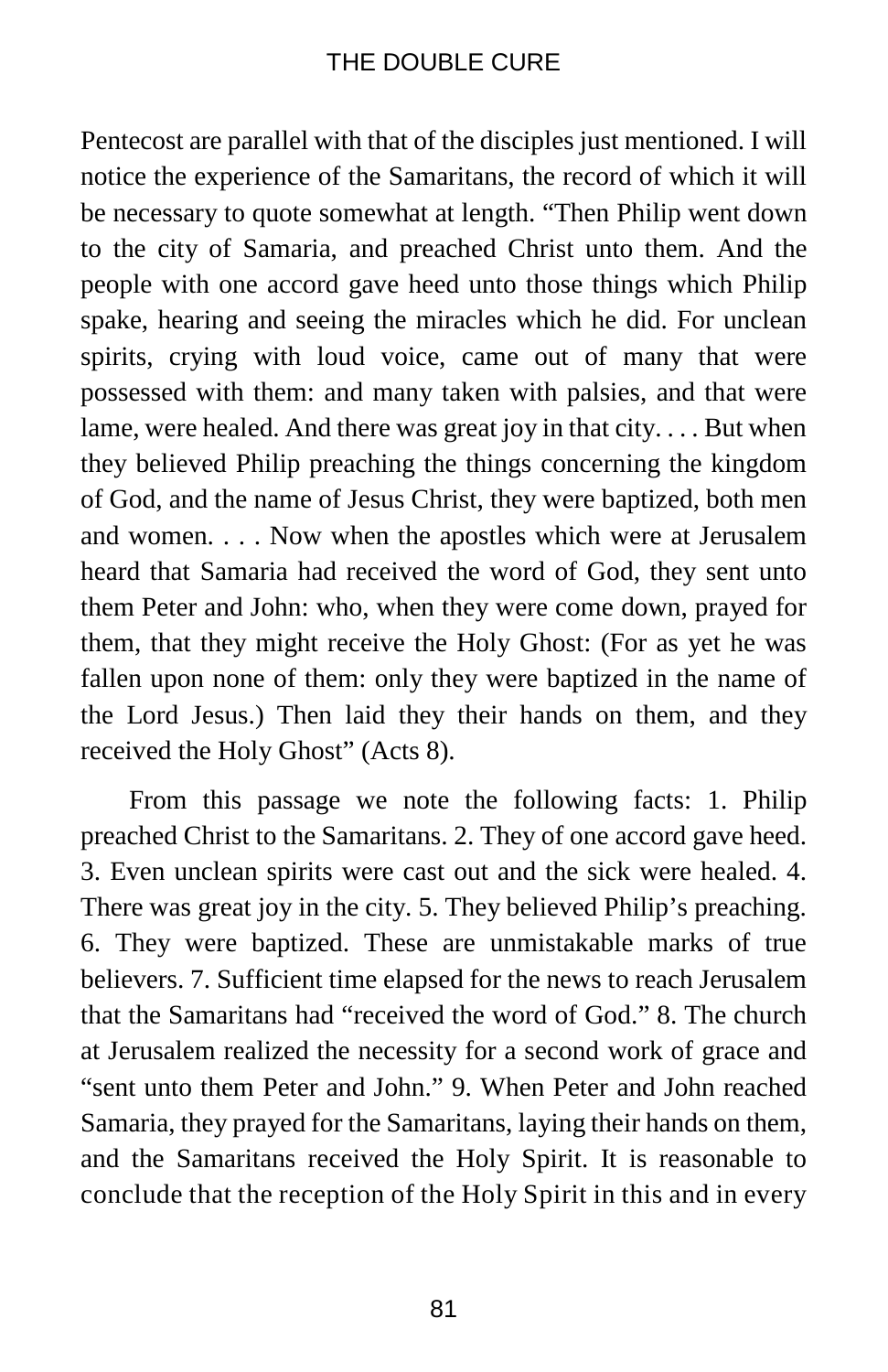other instance, like that experience of Peter preaching to the Gentiles, was accompanied by the purification of heart by faith.

The Christians at Ephesus received two distinct works of grace. "In whom ye also trusted, after that ye heard the word of truth, the gospel of your salvation: in whom also after that ye believed, ye were sealed with that holy Spirit of promise" (Eph. 1:3). This text makes it unmistakably clear that the Christians at Ephesus received the Holy Spirit, not when they believed, but after they believed. The plain statement of this text is in perfect harmony with the facts recorded in the nineteenth chapter of Acts: "And it came to pass, that, while Apollos was at Corinth, Paul having passed through the upper coasts came to Ephesus: and finding certain disciples, he said unto them, Have ye received the Holy Ghost since ye believed? And they said unto him, We have not so much as heard whether there be any Holy Ghost. . . . When Paul had laid his hands upon them, the Holy Ghost came on them; and they spake with tongues, and prophesied" (Acts 19:1-6). These twelve men at Ephesus were disciples of John who had believed on Jesus, but had not heard of the miraculous descent of the Holy Spirit. Paul evidently considered them true believers; for as soon as he had instructed them, he permitted them to be baptized. Then after their baptism Paul laid his hands upon them, and they received the Holy Spirit. So the Ephesian Christians first believed and afterward were sealed with the Holy Spirit of promise.

From the first chapter of Paul's letter to the Thessalonians we learn that, though the Thessalonians had labored in love, were patient in hope, were elect of God and called of the Lord, and were ensamples to all that believed in Macedonia and Achaia, yet Paul perceived that they still had need of entire sanctification, for he said to them in the fifth chapter, "The very God of peace sanctify you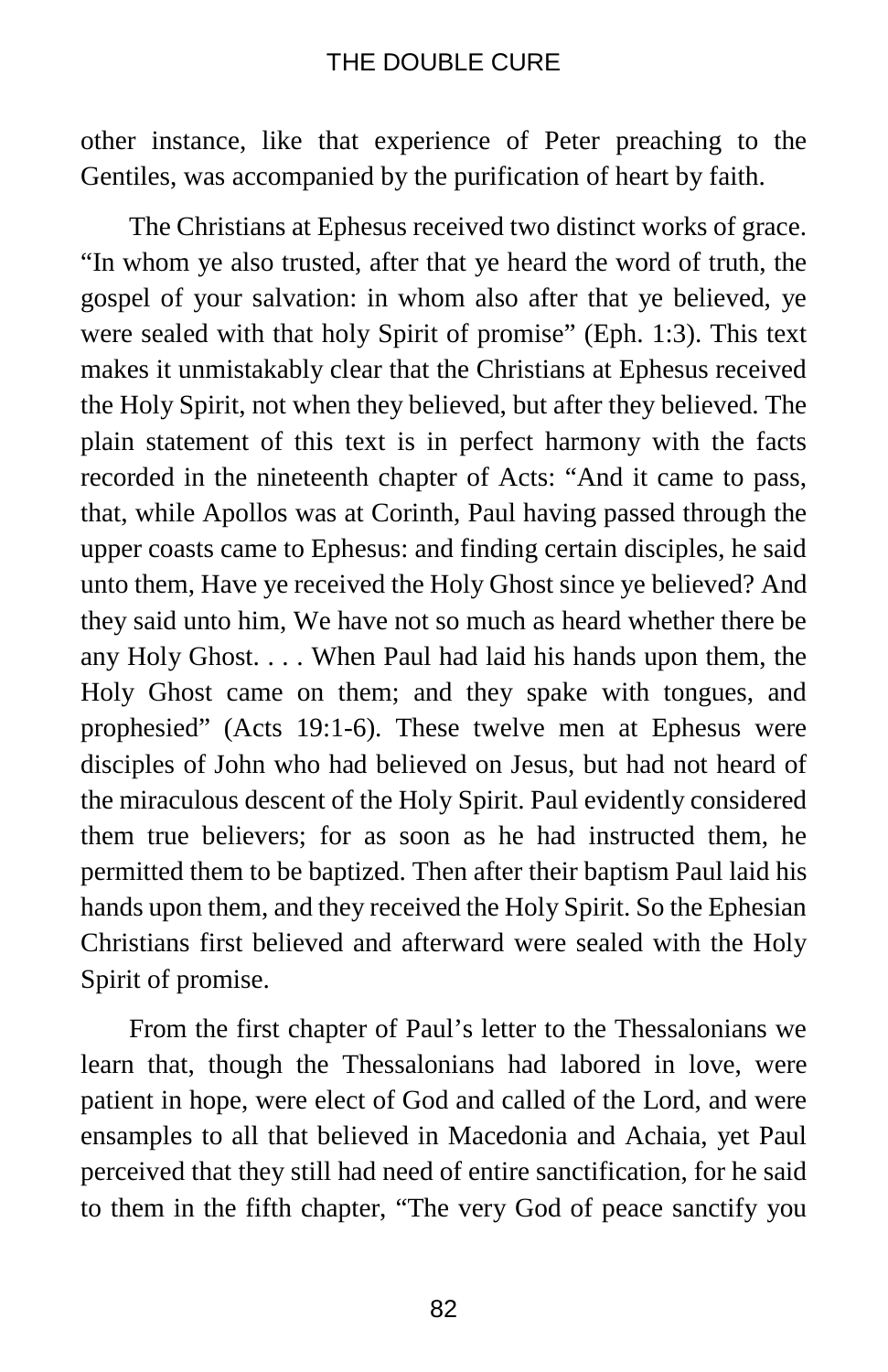wholly; and I pray God your whole spirit and soul and body be preserved blameless unto the coming of our Lord Jesus Christ. Faithful is he that calleth you who also will do it" (1 Thess. 5:23, 24).

Texts might be multiplied in proof of the doctrine of sanctification subsequent to justification; but these four instances are clear and, on the whole, parallel, uniform, and unmistakable in their teaching. This doctrine of a second distinct work of grace agrees also to what we have learned of man's moral need and nature. Sanctification as a second work is a completing of the supply of man's double need, a climax of the double cure.

The length of time that may elapse between the obtaining of justification and of sanctification is irrelevant. Whether sanctification follows justification by only a few minutes or by a few years does not affect in any way the nature and distinctiveness of the two experiences. Naturally, it is desirable that entire sanctification should follow justification as soon as the heart feels its need and the mind comprehends the mode of the perfect experience. Since the second work is somewhat dependent upon the consciousness of the need, the comprehension of its availability, and the active faith of the individual, no rule can be laid down as to how much time should intervene between the two experiences. In short, the time element in the two works of grace is not a matter of doctrine, but one of experience.

The doctrine of two distinct works of grace has been objected to upon the ground of a supposition that God never does things by halves. In answer to this objection we may refer to the blind man of Bethsaida (Mark 8:22, 25). When Jesus had spit on his eyes and laid his hands upon him, the blind man saw men as trees walking, was partly restored; again Jesus touched him and he saw all men clearly,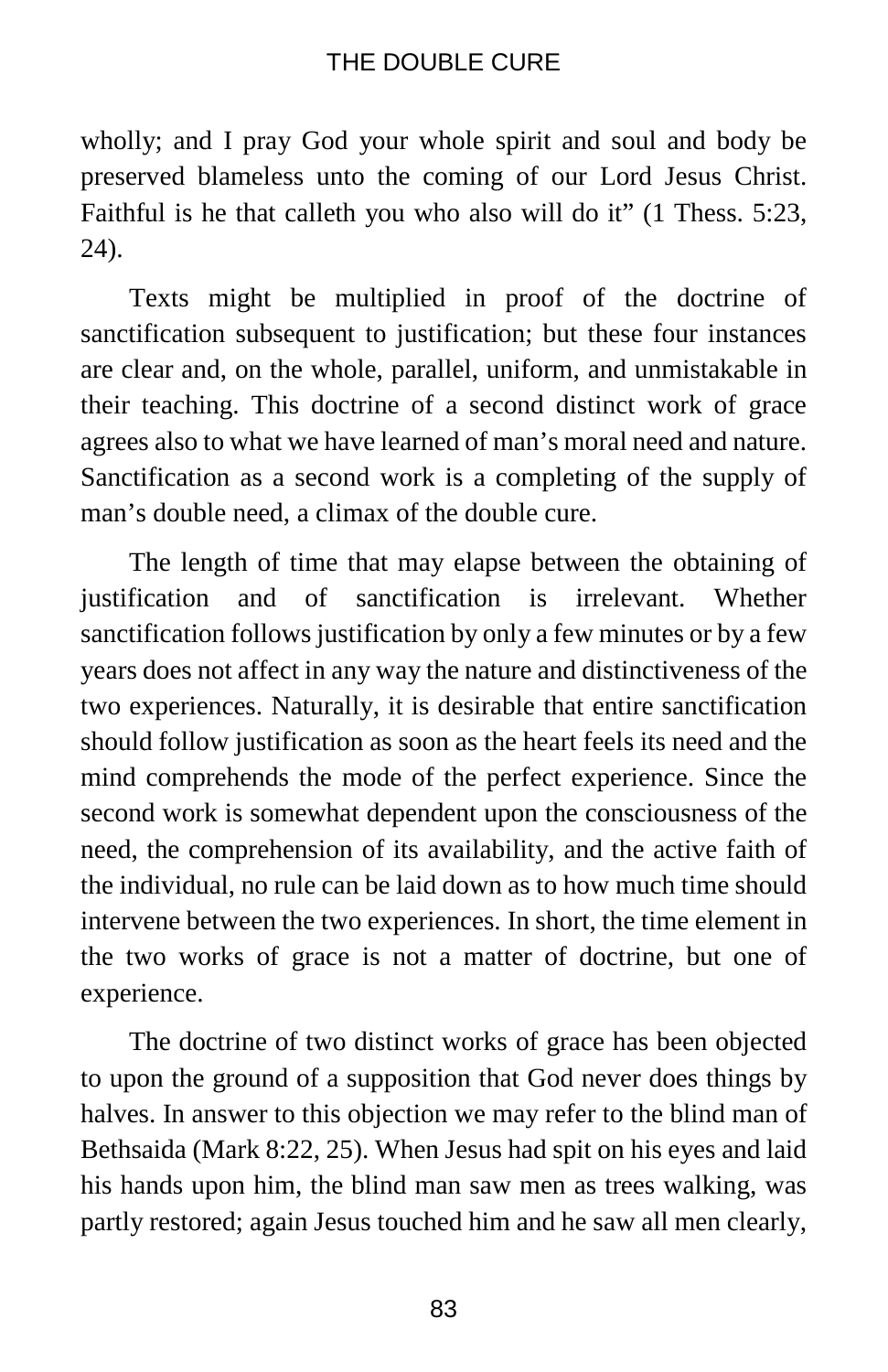was fully restored. This incident of healing has, of course, no relation to the twofold plan of the soul's salvation; but it does most conclusively prove that God may and does, for reasons of his own, sometimes do in two parts things which he could, if he pleased, do in one act. The forgiveness of personal transgression and the removal of native depravity, however, are not two halves of a whole, but two distinct works, differing in nature and requiring different treatment.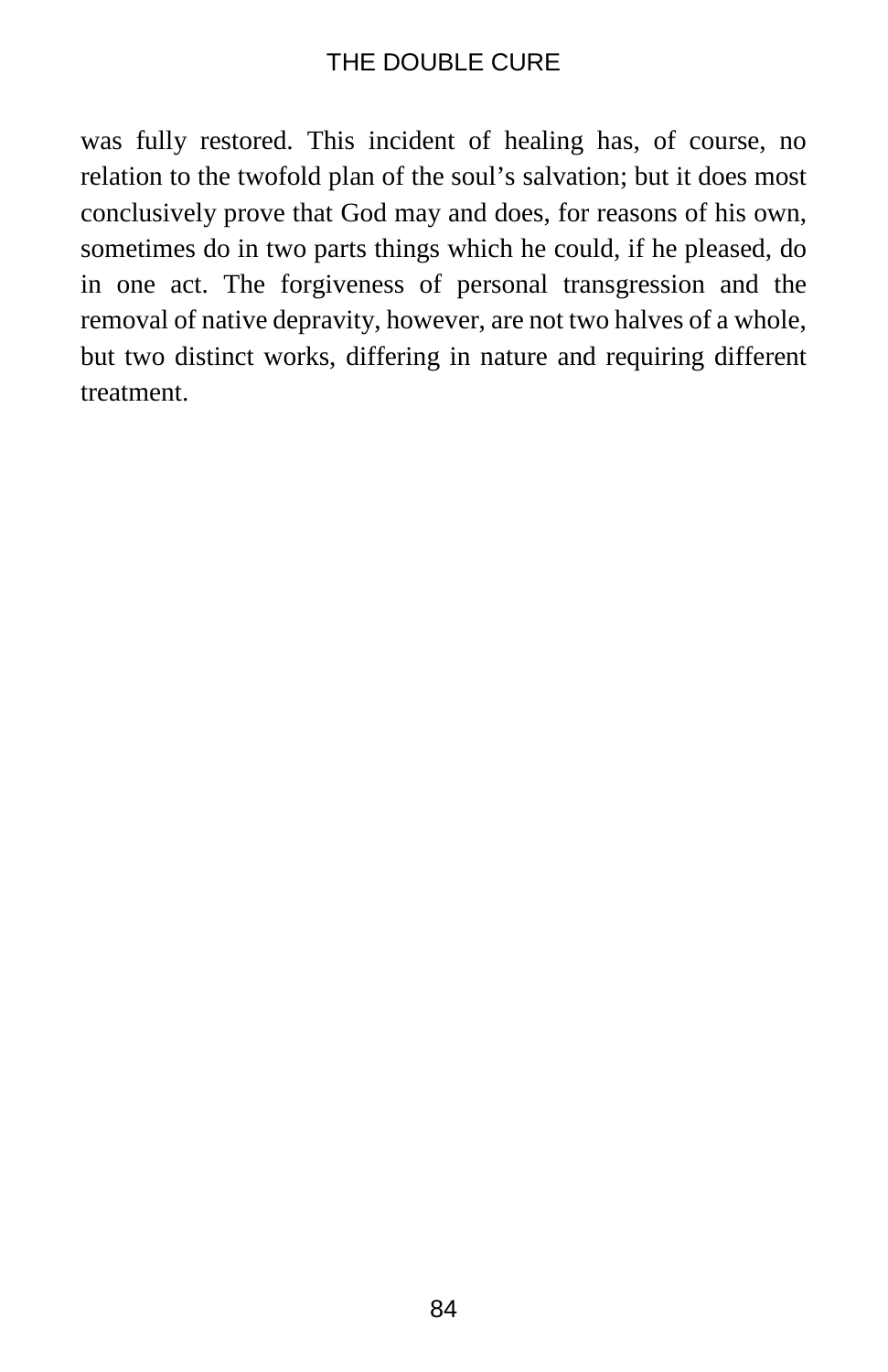## **Chapter XX**

# **Sanctification a Reception of the Holy Spirit**

One phase of the doctrine or of an experience is often accentuated to the detriment of another equally important phase. This has been sometimes done with respect to the doctrine of sanctification. Some have stressed the cleansing aspect to the neglect of the infilling aspect. Sanctification is, as we have before learned, a cleansing from native depravity, but it is none the less a reception of the Holy Spirit and an endowment with power.

Such phrases as "the Holy Ghost fell on them," "the gift of the Holy Spirit," "they received the Holy Spirit," and "the Holy Spirit came upon them" are in the Bible used interchangeably in speaking of this positive aspect of the second work of grace. Some teachers have tried to make the gift of the Holy Spirit and the reception of the Holy Spirit two different experiences. In Acts 10:44-47, however, Peter uses the expressions, "the Holy Ghost fell on all them which heard the word," "on the Gentiles also was poured out the gift of the Holy Ghost," and "have received the Holy Ghost," in referring to the one experience of the house of Cornelius. By the words "Gentiles also" in verses 45 and the words "as well as we" in verse 47, he makes the experience of the house of Cornelius equal with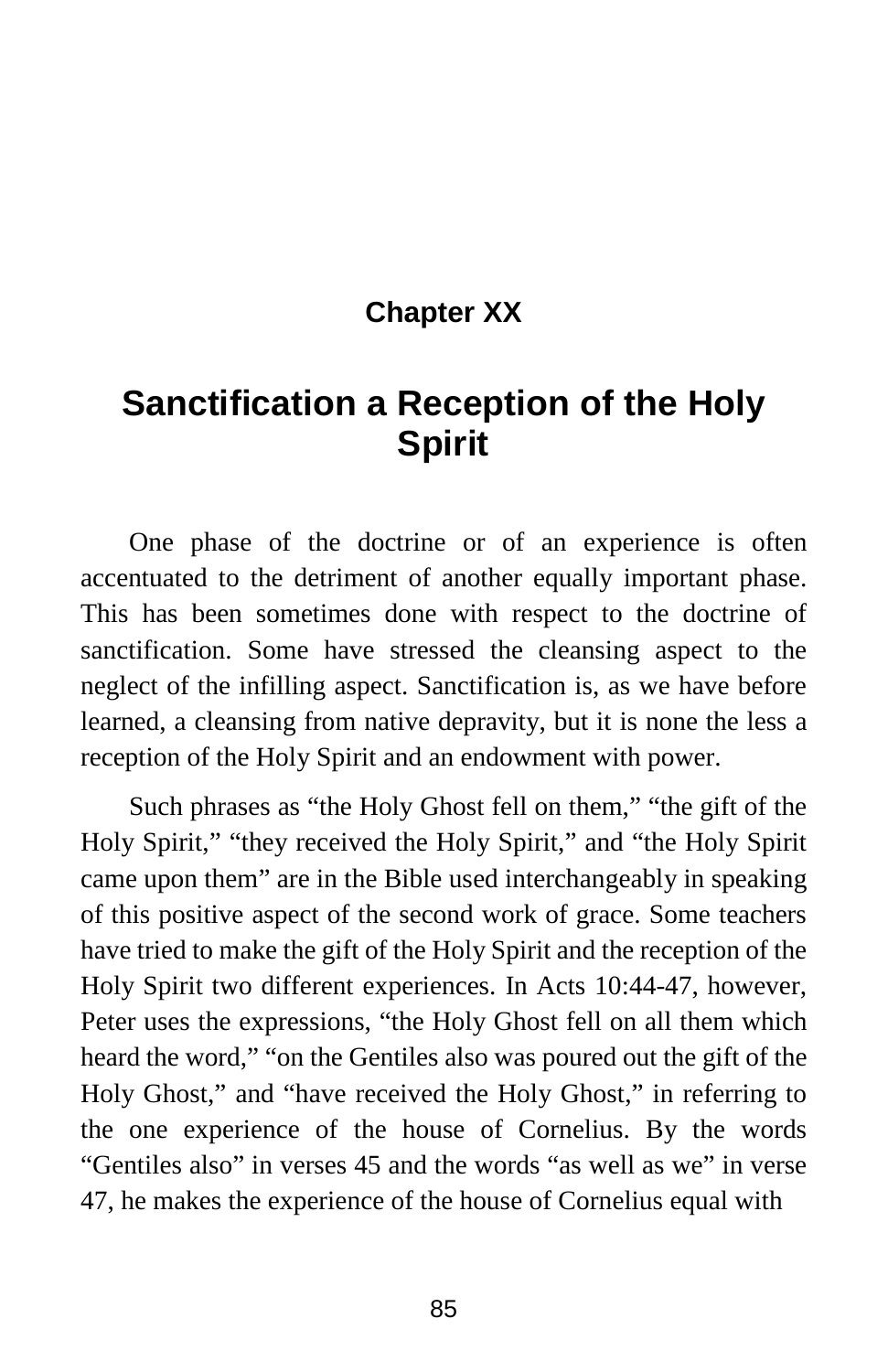that of the disciples on the day of Pentecost. Of the disciples on the day of Pentecost it is said, "They were filled with the Holy Ghost." Therefore the falling of the Holy Spirit upon men, the pouring out of the gift of the Holy Spirit, and the filling with the Holy Ghost are different terms applied to one and the same experience. It is evident from Peter's words in Acts 15:8, 9, before quoted, that the reception of the Holy Spirit is simultaneous with the purification of heart.

It has been questioned whether Cornelius was in a state of justification before Peter's visit recorded in the tenth chapter of Acts. If Cornelius was not justified, or living to the degree of moral and spiritual light that he possessed, he was not, of course, in a condition for the reception of the Holy Spirit as a second work of grace; but it is evident from Luke's description in Acts 10:1-8 that Cornelius, though a Gentile, had in some way been converted to the true God. It is said of him, moreover, that he was "a devout man and one that feared God with all his house, which gave much alms to the people, and prayed to God always" (Acts 10:2). The Lord honored his prayers sufficiently to send an angel to him (Acts 10:3). At the sight of the angel Cornelius proved the attitude of his heart by saying, "What is it, Lord?" In answer to his question the Lord said, "Thy prayers and thine alms are come up for a memorial before God" (Acts 10:4). Cornelius further proved his attitude toward the Lord by immediately selecting two devout soldiers and sending them to Joppa to seek Peter, according to the instructions of the Lord. There is a striking parallel, also, between Cornelius' attitude of mind and heart and that of the disciples at Pentecost. Both were in an attitude of fervent prayer, the prayers of both were regarded by the Lord, and both were miraculously filled with the Holy Spirit. We conclude, then, that the reception of the Holy Spirit by the house of Cornelius combined the purification of their hearts (Acts 15:8, 9) and entire sanctification.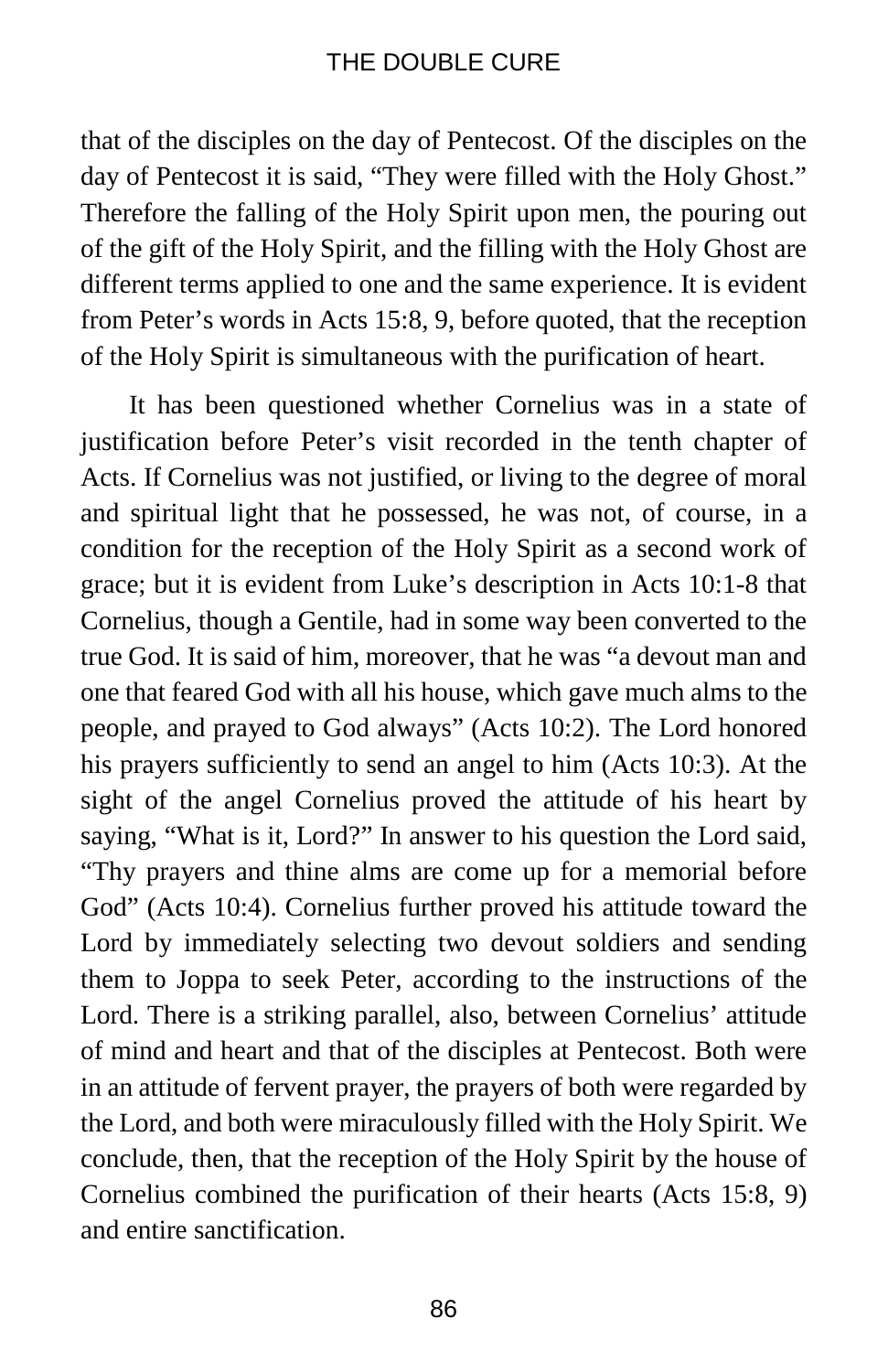When Paul went to Ephesus (Acts 19), he found there certain disciples who, though they had believed, had not even heard of the miraculous descent of the Holy Spirit and had, of course, not received the Holy Spirit. These twelve men, then, were believing disciples (Acts 19:7), but they had not received the Holy Spirit. After listening to the instructions of the apostle Paul, these men, who were evidently the disciples of John, were rebaptized in the name of the Lord Jesus. "And when Paul had laid his hands upon them, the Holy Ghost came on them; and they spake with tongues, and prophesied" (Acts 19:6). So we conclude that the reception of the Holy Ghost is subsequent to the act of faith that makes us believing disciples of Christ. This distinction between conversion and the reception of the Holy Spirit will appear more fully in the following chapter.

There are three distinct office-works of the Holy Spirit. His first office-work is "to convict and reprove the world of sin, and of righteousness, and of judgment: of sin, because they believe not on me; of righteousness, because I go to my Father and ye see me no more; of judgment, because the prince of this world is judged" (John 16:8-11). His second office-work is to act as a witness of sonship to the believers. "For as many as are led by the Spirit of God, they are the sons of God. For ye have not received the spirit of bondage again to fear; but ye have received the Spirit of adoption, whereby we cry, Abba, Father. The Spirit itself beareth witness with our spirit, that we are the children of God" (Rom. 8:14-16). The third office-work is to sanctify the believer and to endue him with power from on high. "Ye shall receive power after that the Holy Ghost is come upon you" (Acts 1:8). "They were all filled with the Holy Ghost" (Acts 2:4). "They received the Holy Ghost" (Acts 8:17).

Because the Bible teaches the reception of the Holy Spirit subsequent to regeneration, we should not conclude that the justified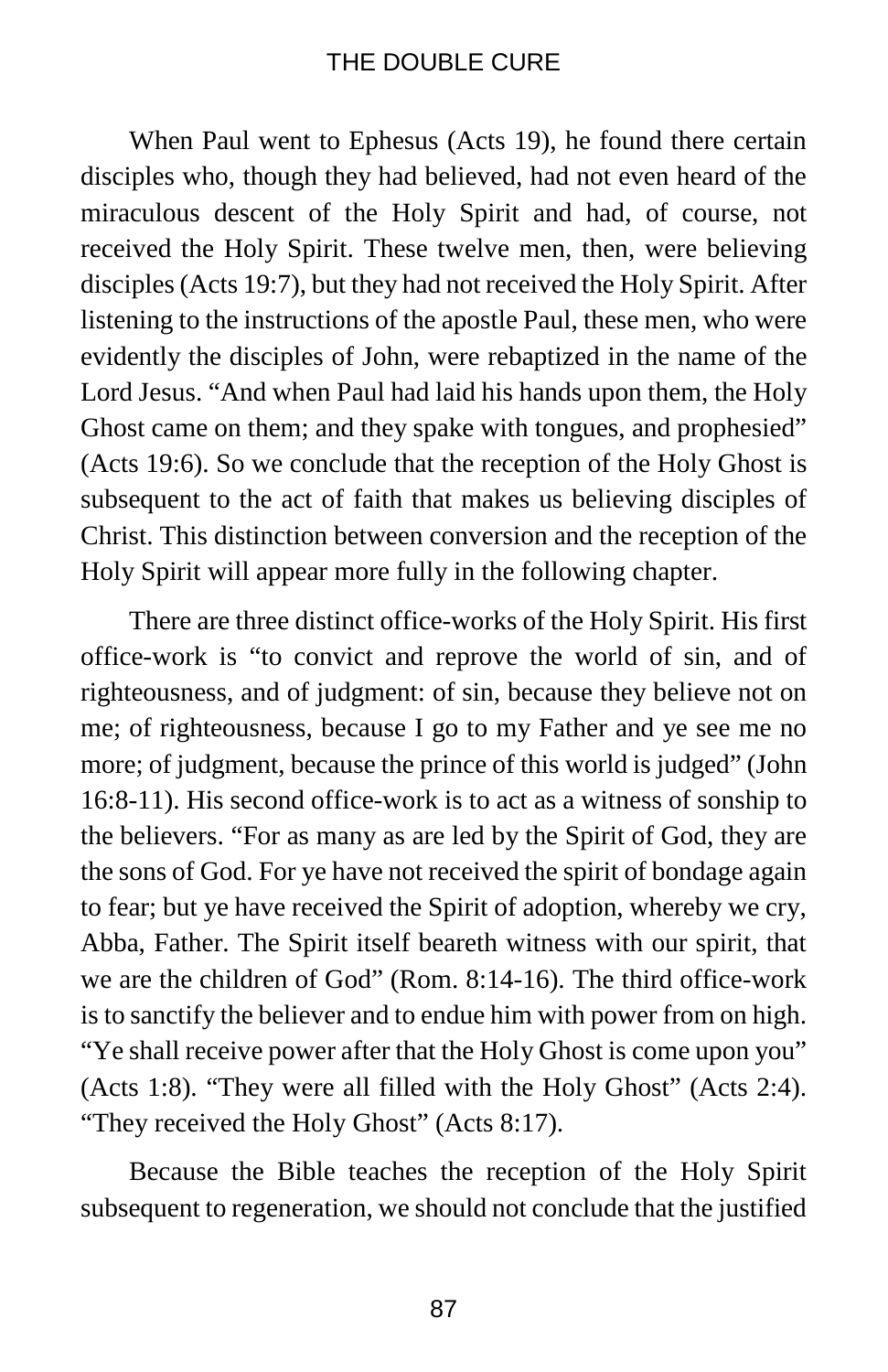do not possess the Holy Spirit in any sense; for Paul says, "If any man have not the Spirit of Christ, he is none of his" (Rom. 8:9), and "His Spirit beareth witness with our spirit that we are the children of God" (Rom. 8:16), and, "We know that he abideth in us by the Spirit which he hath given us." It has been explained that the Holy Spirit comes *to* the sinner to convict him, goes *with* the justified, and dwells *in* the sanctified. We should think of the Holy Spirit's relationship to us, however, not in terms that relate to space, position, or quantity, but in terms of spiritual relationship. It is sufficient, then, that the Holy Spirit bears a certain relation to the sinner; namely, that of a convicter; that he bears a far closer relation to the justified; and that he bears the closest relation of all to the wholly sanctified.

A comparison between the relation of evil spirits and of the Holy Spirit to the soul makes clear these three degrees of relationship. An evil spirit bears the same relation to the saint that the Holy Spirit bears to the sinner: the evil spirit is opposed to the moral condition and attitude of the saint; the Holy Spirit reproves the sinner for his sins. An evil spirit bears the same relation to an ordinary sinner that the Holy Spirit bears to the justified believer: the evil spirit influences and controls the sinner just as the Holy Spirit influences and controls the justified believer. An evil spirit bears the same relation to a demoniac that the Holy Spirit bears to the wholly sanctified: the evil spirit possesses the demoniac, and the Holy Spirit possesses and fills the wholly sanctified. The nature of these compared relations is, of course, opposed, but the degrees of relationship are parallel.

Though the moral tendency of the Holy Spirit is uniform in all lives, the outward manifestations of his presence are not uniform. The recorded instances of the reception of the Holy Spirit show this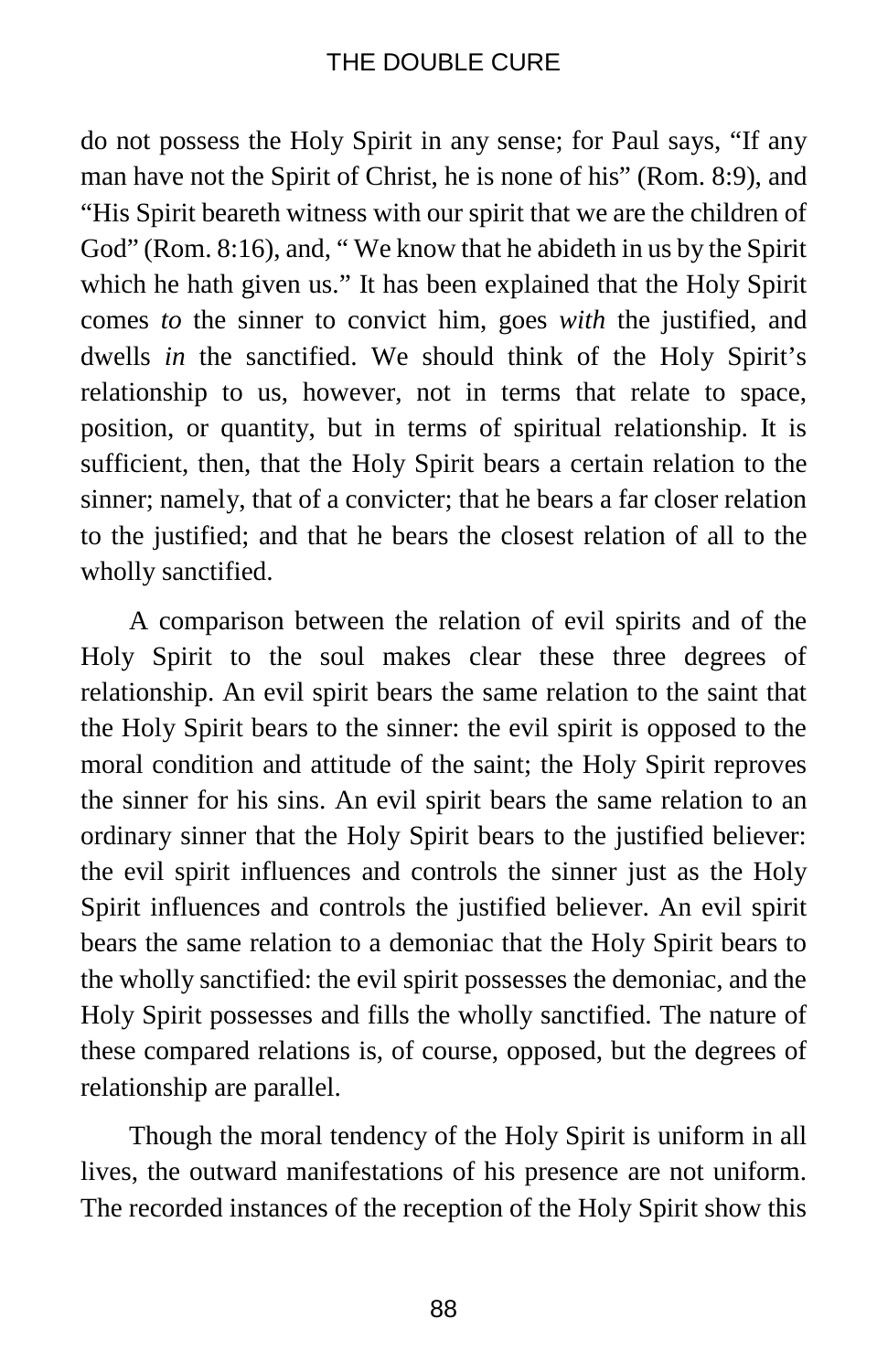difference in the manifestations of his presence. In some instances the reception of the Holy Spirit was accompanied by a miraculous gift of tongues (see Acts 2:4; 19:6). In other instances it is merely said that "they received the Holy Ghost" (Acts 8:17); nothing is said of their having spoken in other tongues. Just as in the experience of forgiveness the outward manifestations may be varied by the temperaments of the believers, so in the reception of the Holy Spirit the external manifestations may be varied by the circumstances and the temperaments of the sanctified.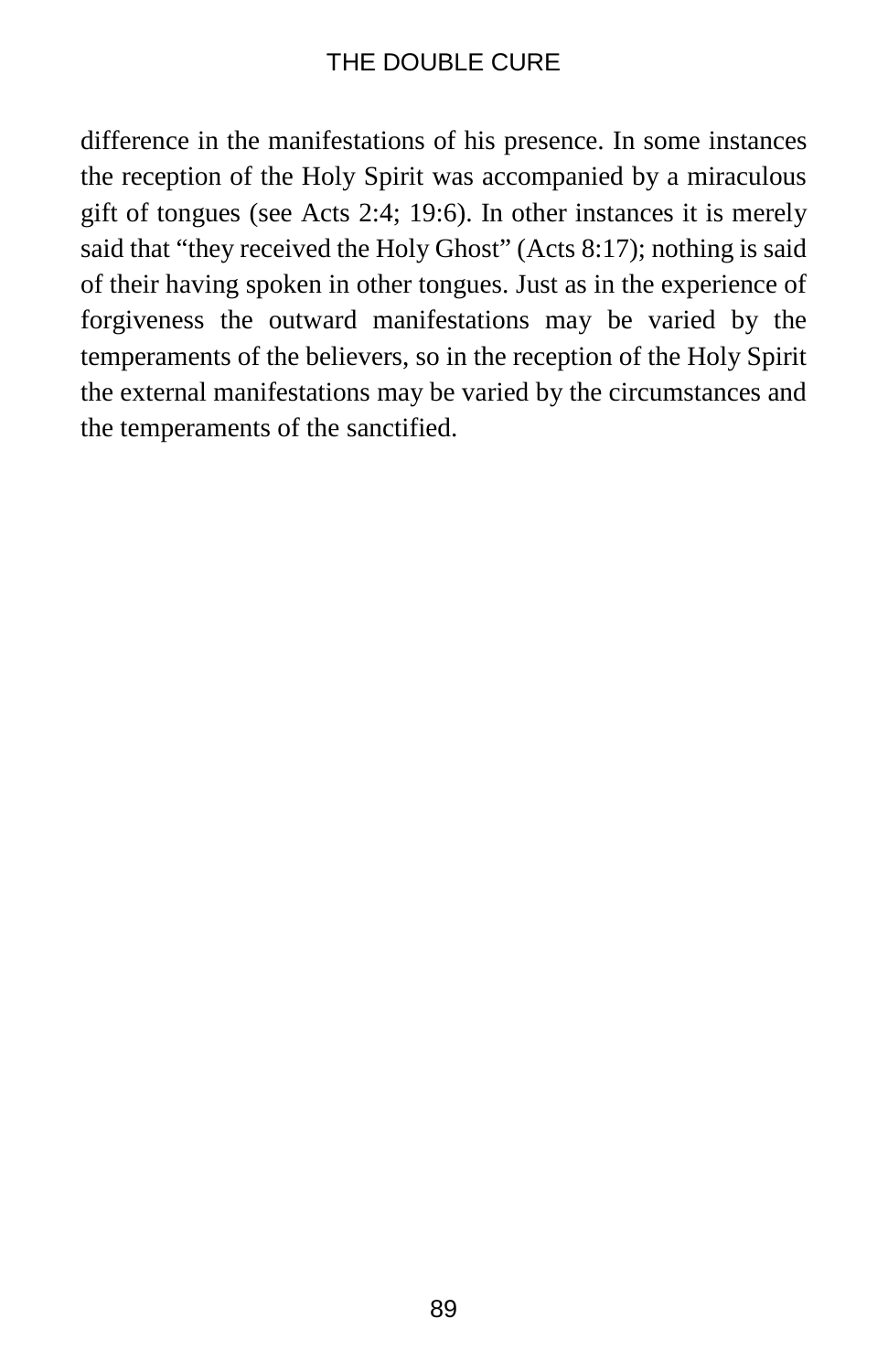## **Chapter XXI**

# **Mode of Sanctification**

*To open their eyes, and to turn than from darkness to light, and from the power of Satan unto God, that they may receive forgiveness of sins, and inheritance among them which are sanctified by faith that is in me.*

*—Acts 26:18*

By the mode of sanctification is meant the method or the process by which that experience is attained. The principal question to be considered is: Is sanctification attained gradually, by a growth, or is it, like justification, attained by an instantaneous act of faith?

We have before learned that sanctification is a qualitative experience; that it affects the nature of man, purifying him from native depravity and filling him with the Holy Spirit. Growth is a quantitative action; that is, it changes the proportion and the quantity, but never changes the nature. The small oak, for instance, never grows into a chestnut. One hundred years of growth changes the proportion of the little oak, but does not change its nature. Some years of growth may change the quantity and the strength of our graces, but not their nature. There is a difference between growth *in* grace and growth *into* grace. The former is possible, the latter impossible. Culture may modify conscious habits and produce a high degree of self-control, but it can never change the nature. "Can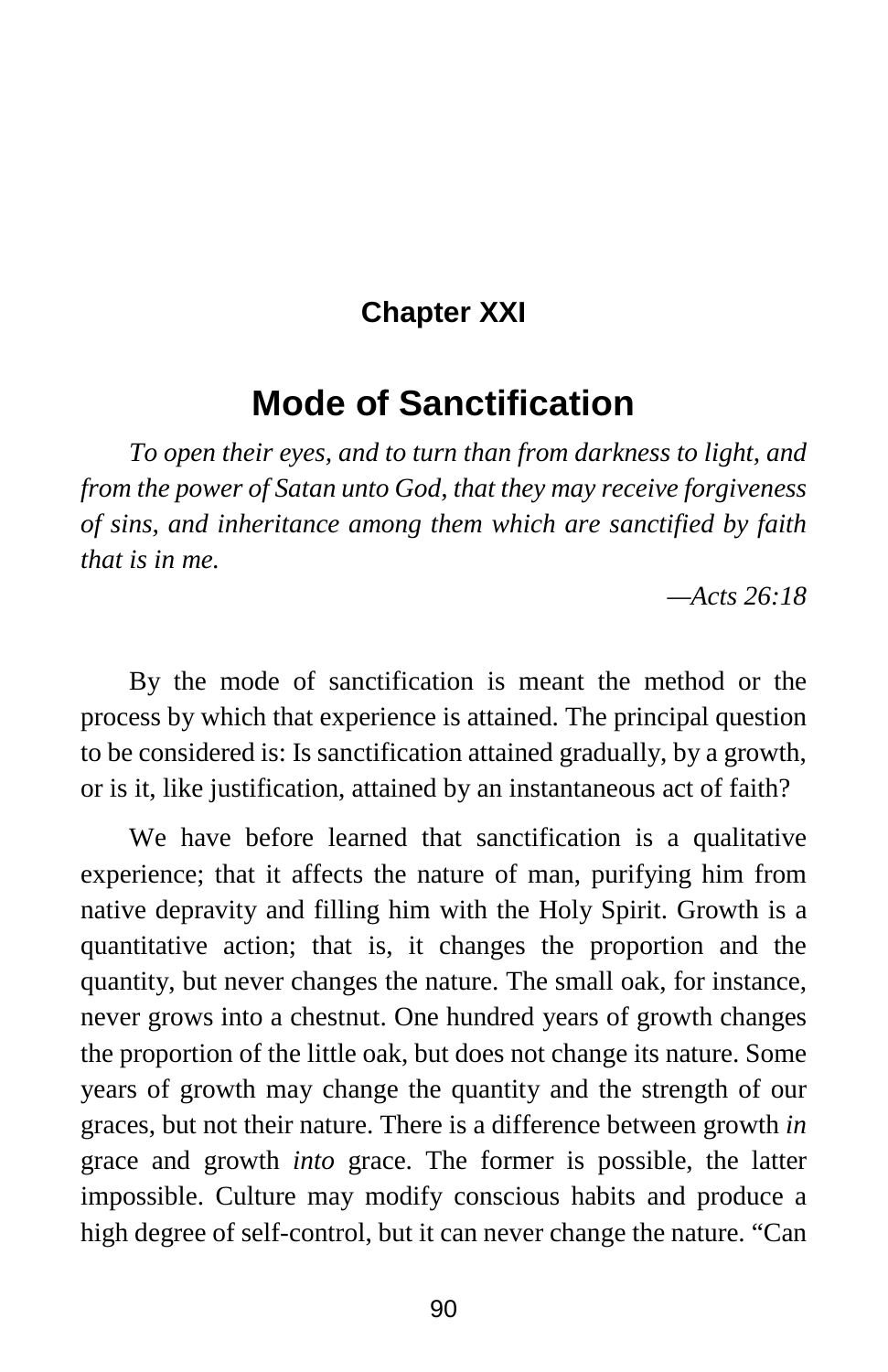the Ethiopian change his skin or the leopard his spots? Then may ye also do good that are accustomed to do evil" (Jer. 13:23). There may be a growth in grace, an advancement in spiritual life approaching the state of sanctification, just as there is progress toward the experience of regeneration; but sanctification, like regeneration, must be an instantaneous act of faith and an instantaneous work of divine grace.

The provisions for sanctification indicate an instantaneous work. We are sanctified by God the Father (Jude 1). God is the author of the sanctified experience; it is not, as we have before learned, the product of growth or of moral culture. If it is from God, then we must receive it by faith. Hence we read, "sanctified by faith" (Acts 26:18). "Wherefore Jesus also, that he might sanctify the people with his own blood, suffered without the gate" (Heb. 13:12). Sanctification, like justification, is accomplished by God the Father through the truth, by faith, and with the blood. We do not grow into the experience of adoption, nor do we attain divine experience by ethical culture. We are enlightened through the gospel, which is the power of God unto salvation. We exercise faith in God, and the atoning blood cleanses first our guilt then our depravity. Each is an instantaneous divine work wrought in the heart by an act of faith.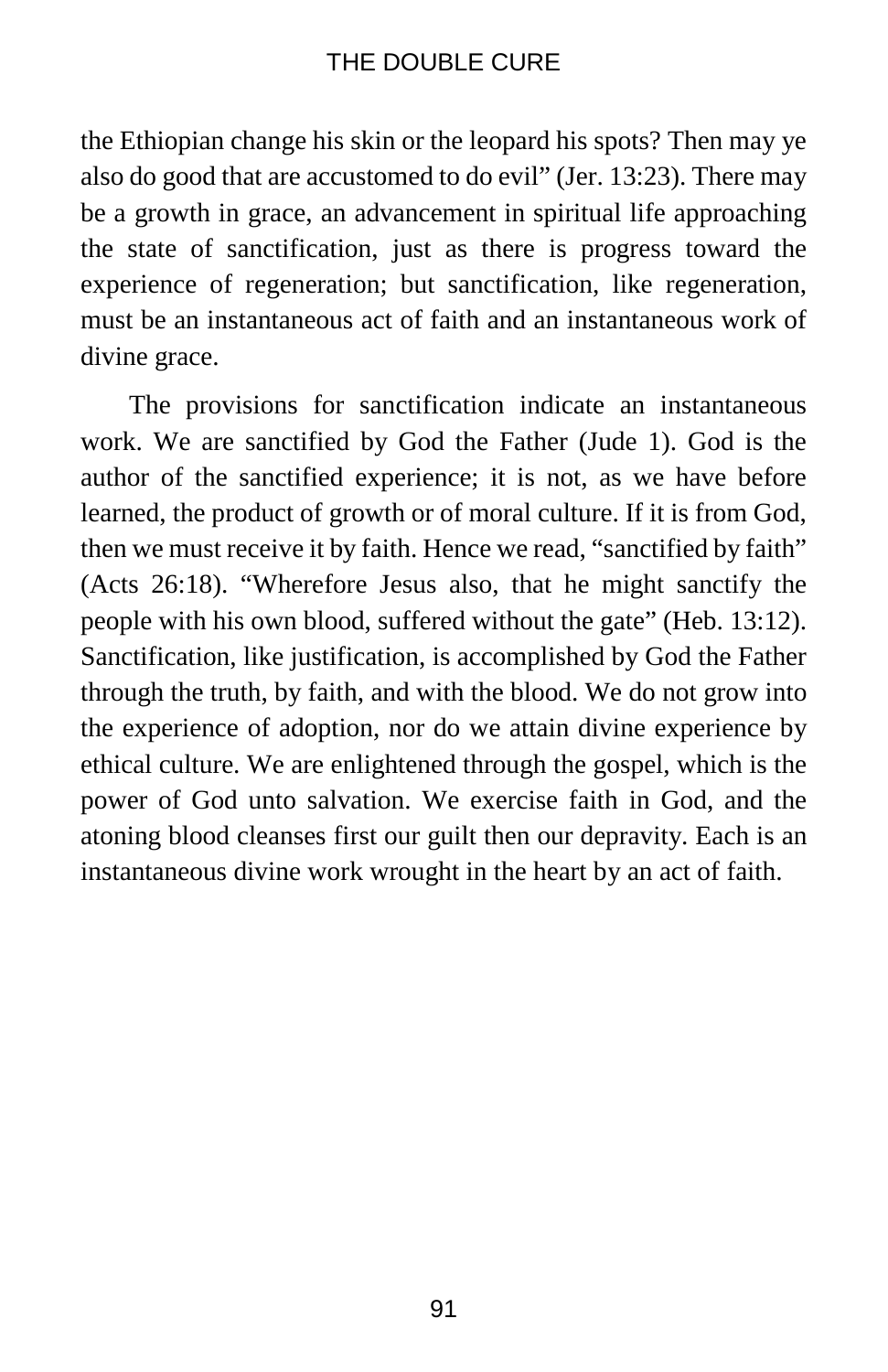## **Chapter XXII**

# **Sanctification Attainable in This Life**

*Blessed are the pure in heart: for they shall see God.*

*—Matt. 5:8*

Biblical expositors take in general, three positions concerning sanctification: (1) that sanctification is not a second work; (2) that sanctification is not attainable until death; and (3) that sanctification is a second work and is attainable in this life. That sanctification is a second work we have before conclusively proved. This refutes the theory that entire sanctification is attained in regeneration. By proving that sanctification is attainable in this life, I shall refute the position that it is never attained until death.

That sanctification is attainable in this life will appear from the following reasons:

1. Whatever inspired men have prayed that we might attain is attainable. Jesus prayed for the sanctification of his disciples, and not for them only, but for all those who should believe on him through the words of his disciples (John 17:17-20). Paul prayed that the Thessalonians might be "wholly sanctified" (1 Thess. 5:23). To confirm in their minds the certainty of the answer to his prayer, he said, "Faithful is he that calleth you, who also will do it" (1 Thess. 5:24). No reasonable person would conclude that either Jesus or

92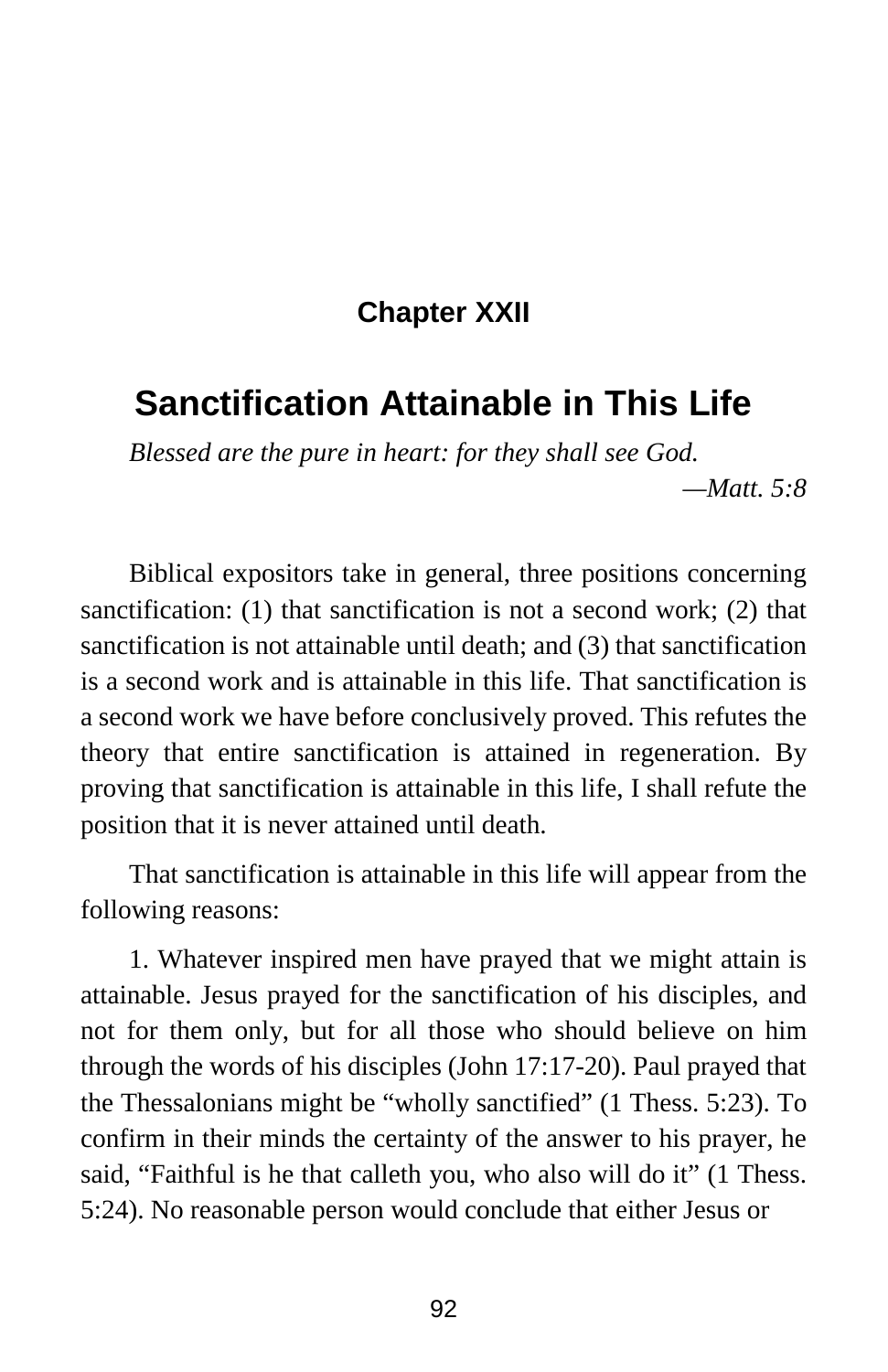Paul was praying for an attainment to be realized at death or in the future life. Moreover, the prayer of Jesus was definitely and fully answered with respect to his immediate disciples by the Pentecostal experience (compare Acts 2:1-4 and Acts 15:8, 9).

2. Whatever other men under like circumstances with us have attained we may hope to attain, for God is no respecter of persons. "Unto the church of God which is at Corinth to them that *are sanctified*" (1 Cor. 1:2). Jude, the brother of James, wrote to certain persons who were at that time sanctified: "Jude, the servant of Jesus Christ, and brother of James, to them that *are sanctified* by God the Father, and preserved in Jesus Christ, and called" (Jude 1). "For by one offering he *hath* perfected forever them that *are sanctified*" (Heb. 10:11). It cannot be denied that the Corinthians, the Hebrews, and those Christians to whom Jude wrote, were living men. Those who believe that sanctification is not attainable until after death are driven to the absurd position that Corinth was not a city in Greece, but a place of departed spirits; that the Hebrews were not living men; and that the letter of Jude was addressed to the dead.

It is a generally accepted truth that all for whom Jesus died may have all for which he died. Jesus tasted death for every man (Heb. 2:9). Jesus died to sanctify the people with his own blood (Heb. 13:12). Therefore the people, every man, may be sanctified. And all that comes to us through the blood must come in this life, for "there are three that bear witness in earth, the Spirit, and the water, and the blood" (1 John 5:8). We conclude, therefore, that all men may be sanctified in this life.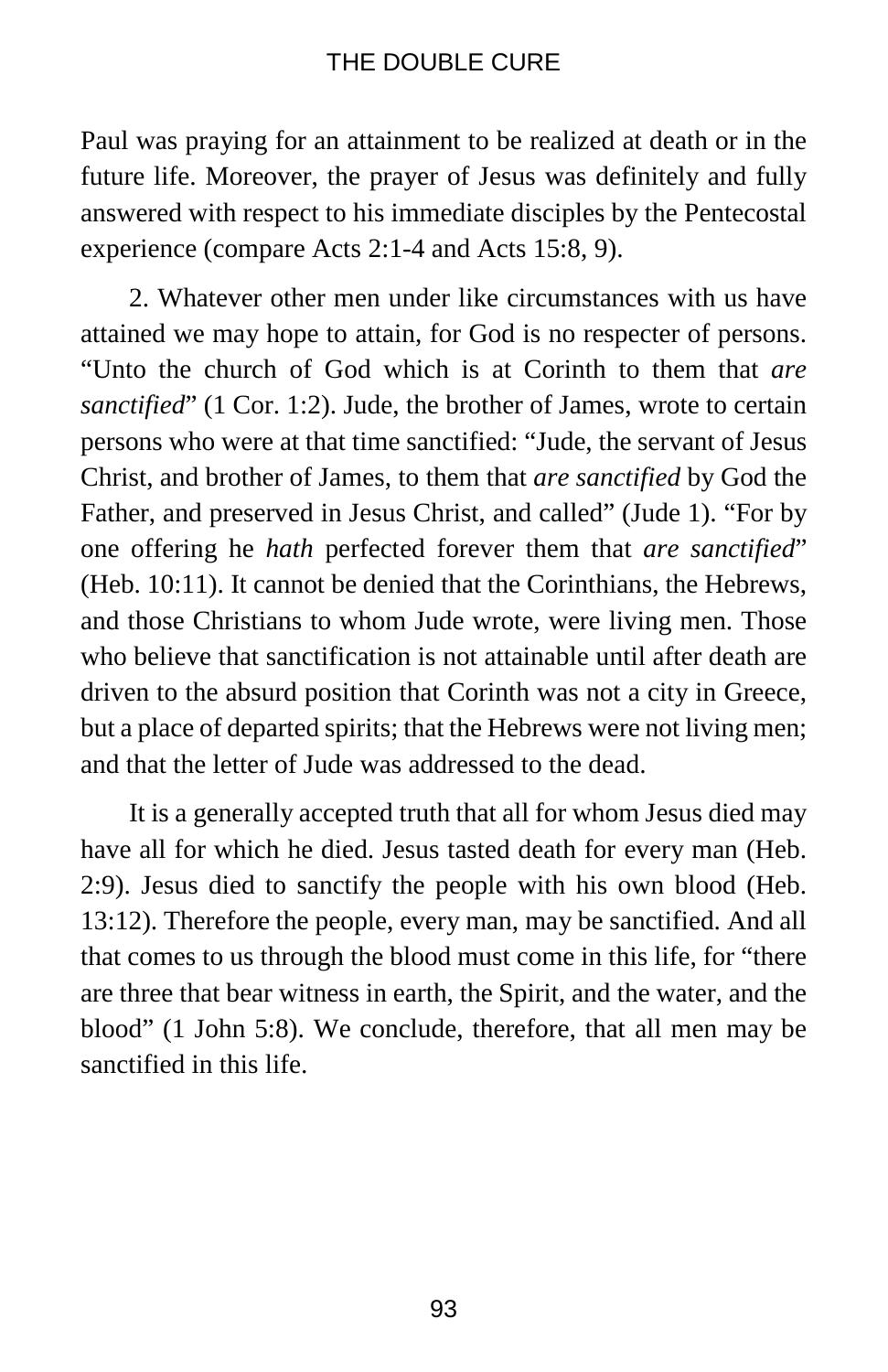### **Chapter XXIII**

# **Who May Have Sanctification?**

*For the promise is unto you, and to your children, and to all that are afar off, even as many as the Lord our God shall call. —Acts 2:39*

The penitent sinner cannot, from the very nature of the case, comprehend the need and the nature of sanctification. He is too much absorbed with the feeling of his own guilt and the need of forgiveness to comprehend his need of cleansing from native depravity. It is after an acquaintance with God and a more intimate acquaintance with his own moral nature and with the plan of redemption that he feels the need of a "more abundant life" (John 10:10), comprehends the nature and the existence of depravity, and longs for the complete infilling of the divine Spirit.

It was after the disciples at Ephesus had believed that they were sealed with the Holy Spirit of promise. "In whom ye also trusted, after that ye heard the word of truth, the gospel of your salvation: in whom also after that ye believed, ye were sealed with that Holy Spirit of promise" (Eph. 1:13).

Again, the Holy Spirit is given to the obedient (Acts 5:32). The disobedient need justification; the obedient may be sanctified. God gives the Holy Spirit to those who ask (Luke 11:9-13). It is probable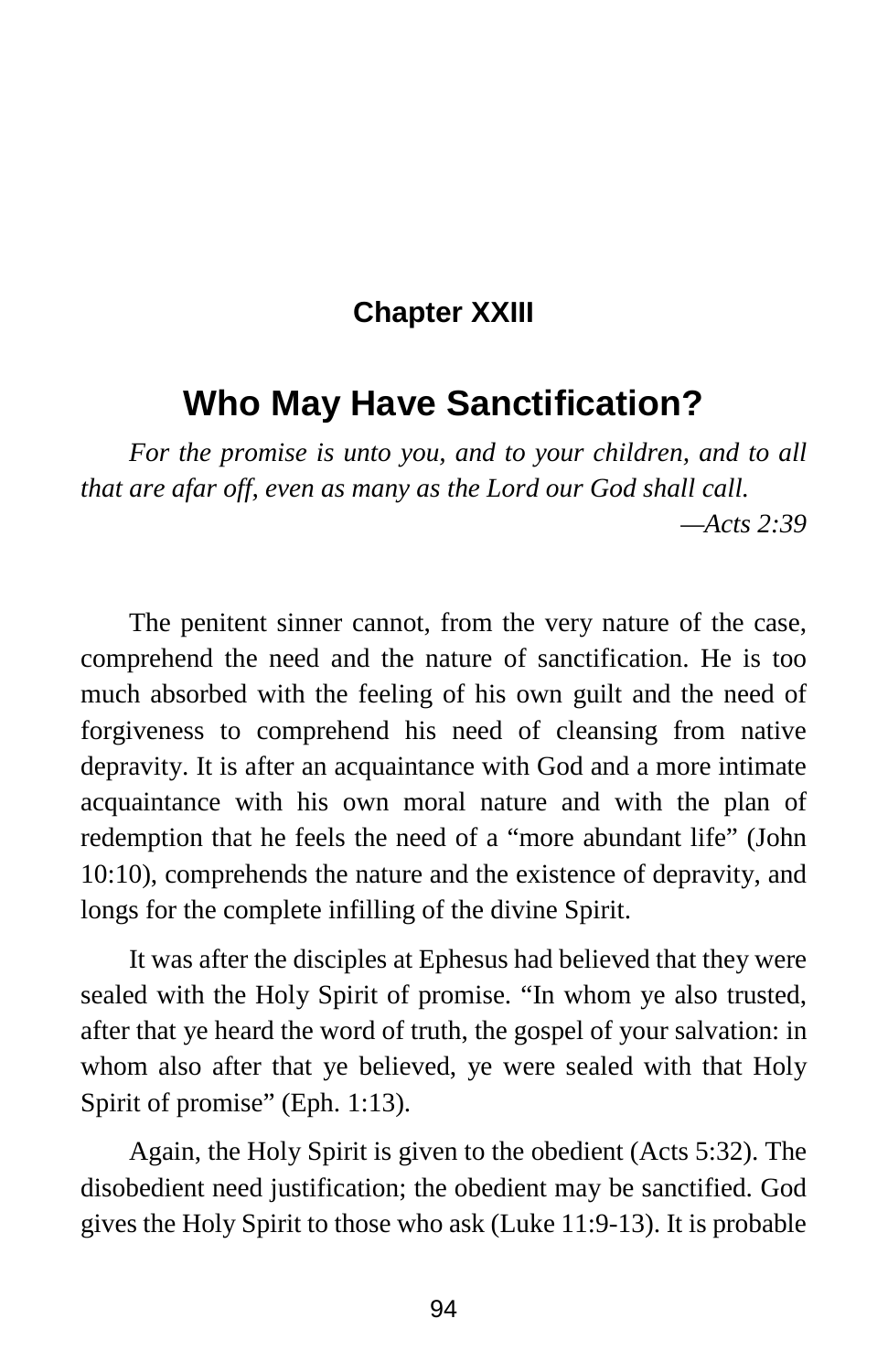that the miraculous descent of the Holy Spirit on the day of Pentecost found the disciples in prayer (Compare Acts 1:14 and Acts  $2:1$ ).

To sum up, then, it is the justified believer, whose sins have been forgiven, the soul who has become acquainted with divine things, the obedient who ask and believe, that may be sanctified.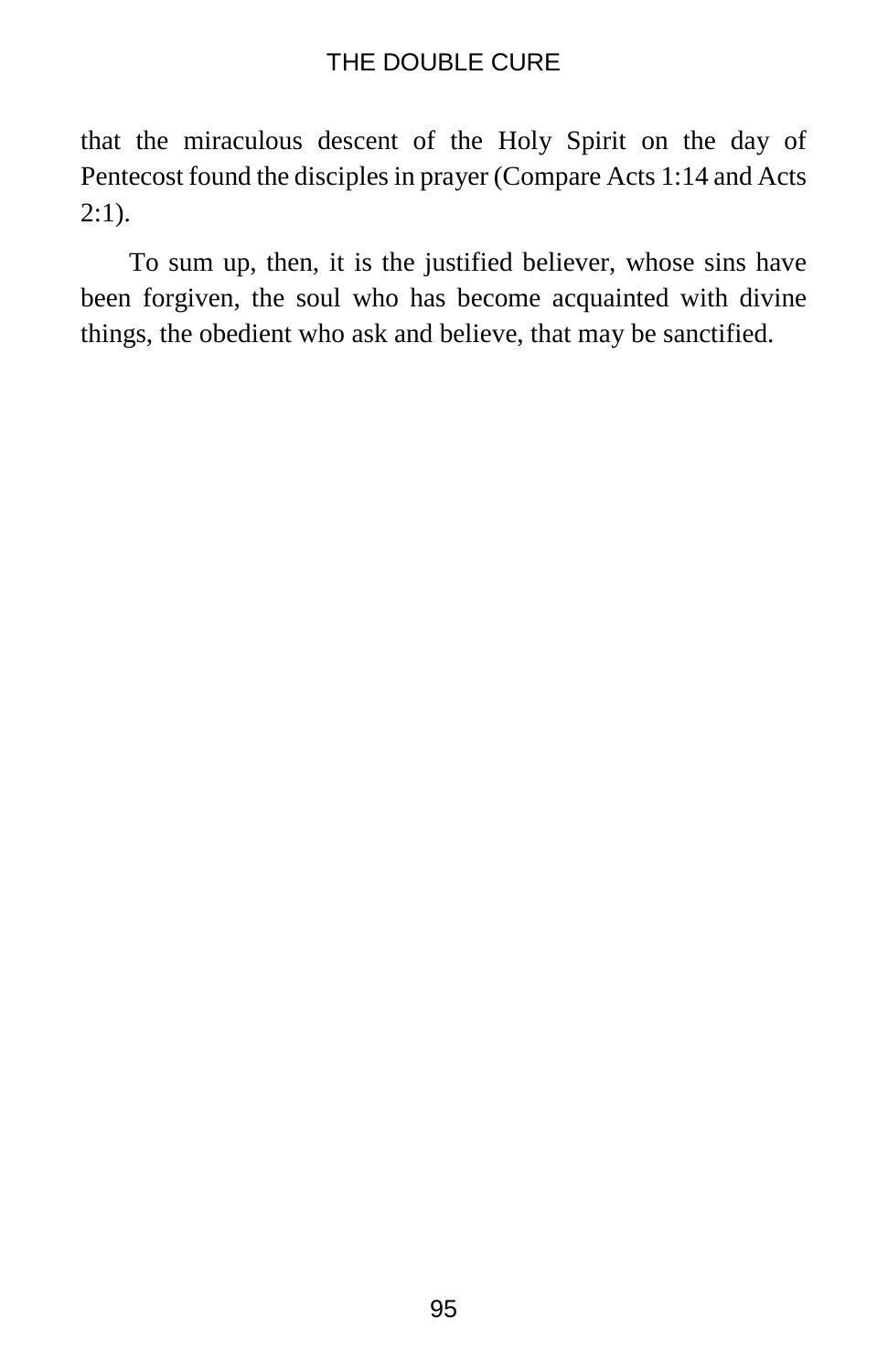## **Chapter XXIV**

# **The Value of Sanctification**

*Ye shall receive power, after that the Holy Ghost is come upon you.*

*—Acts 1:8*

Sanctification is the crowning work in the plan and the experience of salvation; it completes and perfects the graces begun in justification, by the removal of native depravity and by the bestowment of divine power.

That man was originally pure we have before learned. Redemption means to buy back; therefore redemption in its highest sense means the restoration of moral purity. Thus, sanctification restores to us that valuable treasure, moral perfection, lost through the sin of our foreparents. Sanctification brings us back morally to Eden and makes us to partake of the tree of eternal life, for Christ brought life and immortality to light through the gospel (2 Tim. 1:10).

Sanctification not only frees us from the innate depravity of the race, but also endows us with divine power. Jesus said to his disciples, "But ye shall receive power after that the Holy Ghost is come upon you." Who of us has not, while in the justified experience, felt the need of this endowment with power? It is only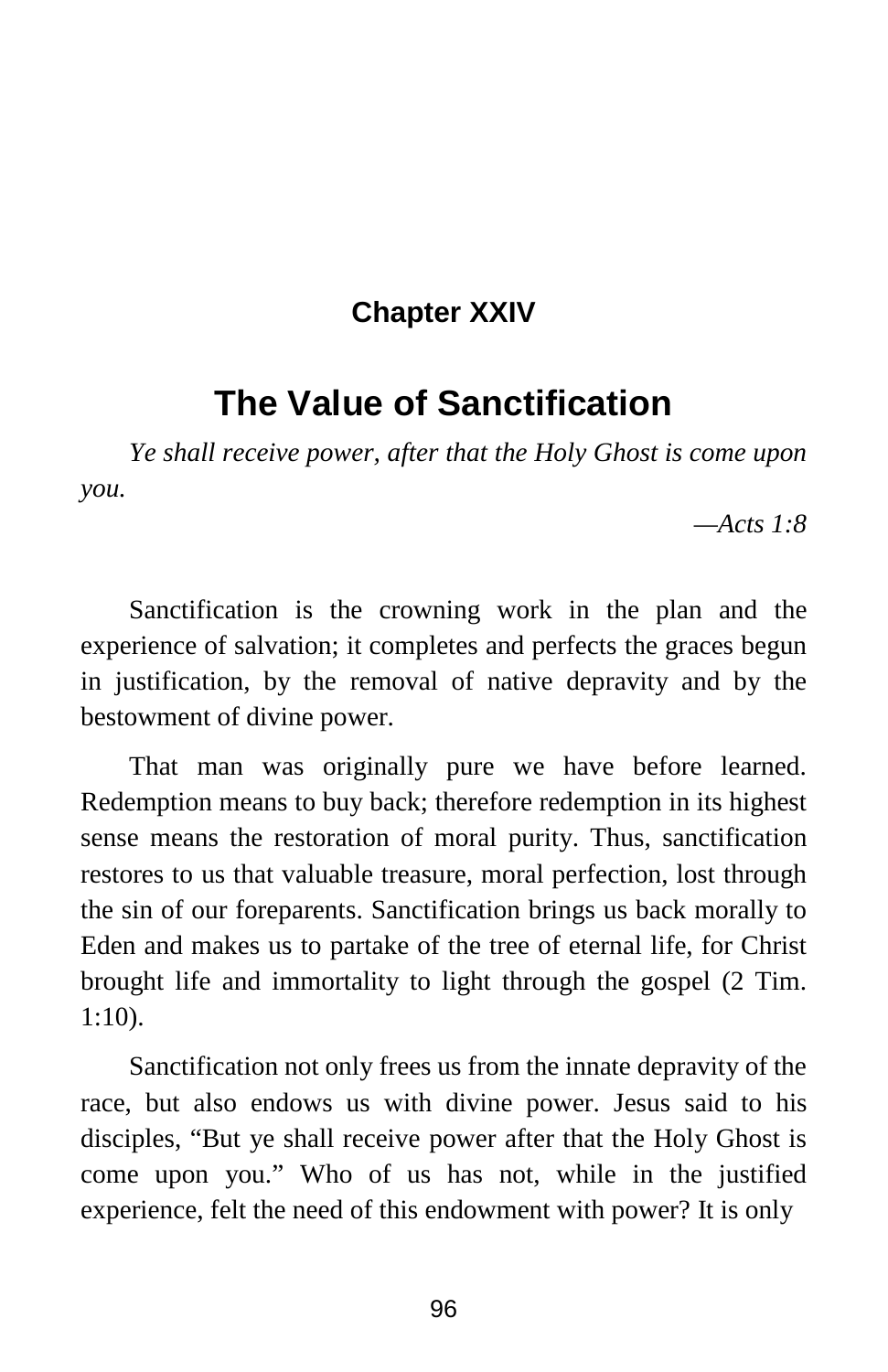by the power of the Holy Spirit that we can truly succeed in our struggle against sin and in our service to God. Loss of Eden and of the divine image robbed man of moral power and enslaved him to sin. Salvation releases man from bondage, restores the divine image, and endows him with power from on high. This power of the Holy Spirit not only imparts the power to live holy, but inspires us in preaching the gospel of deliverance to others. "Unto you by them that have preached the gospel unto you with the Holy Ghost sent down from heaven" (1 Pet. 1:12).

In addition to purifying us from depravity and imparting to us divine power, the experience of sanctification brings us into possession of the Holy Spirit, who is our divine guide. "The Comforter, which is the Holy Ghost, whom the Father will send in my name, he shall teach you all things, and bring all things to your remembrance, whatsoever I have said unto you" (John 14:26). "Howbeit when he, the Spirit of Truth is come, he will guide you into all truth" (John 16:13).

In neglecting the doctrine and experience of sanctification, some pastors have failed to bring their members to an established experience of purity, power, and divine guidance. The question has been asked by the earnest inquirer and urged by the observant critic, "Why do so many persons make a failure of the Christian life?" The answer to this question is not far to seek. The justified believer is very often not led on to the state of perfection in sanctification. After the first glow of conversion has been dimmed by trials and temptations, very often the newly converted, tempted by Satan as well as by the world, and impelled by his own depravity, falls back into the sinful life. The deeper consecration in the sanctified life, the purity of heart and the endowment with power belonging to that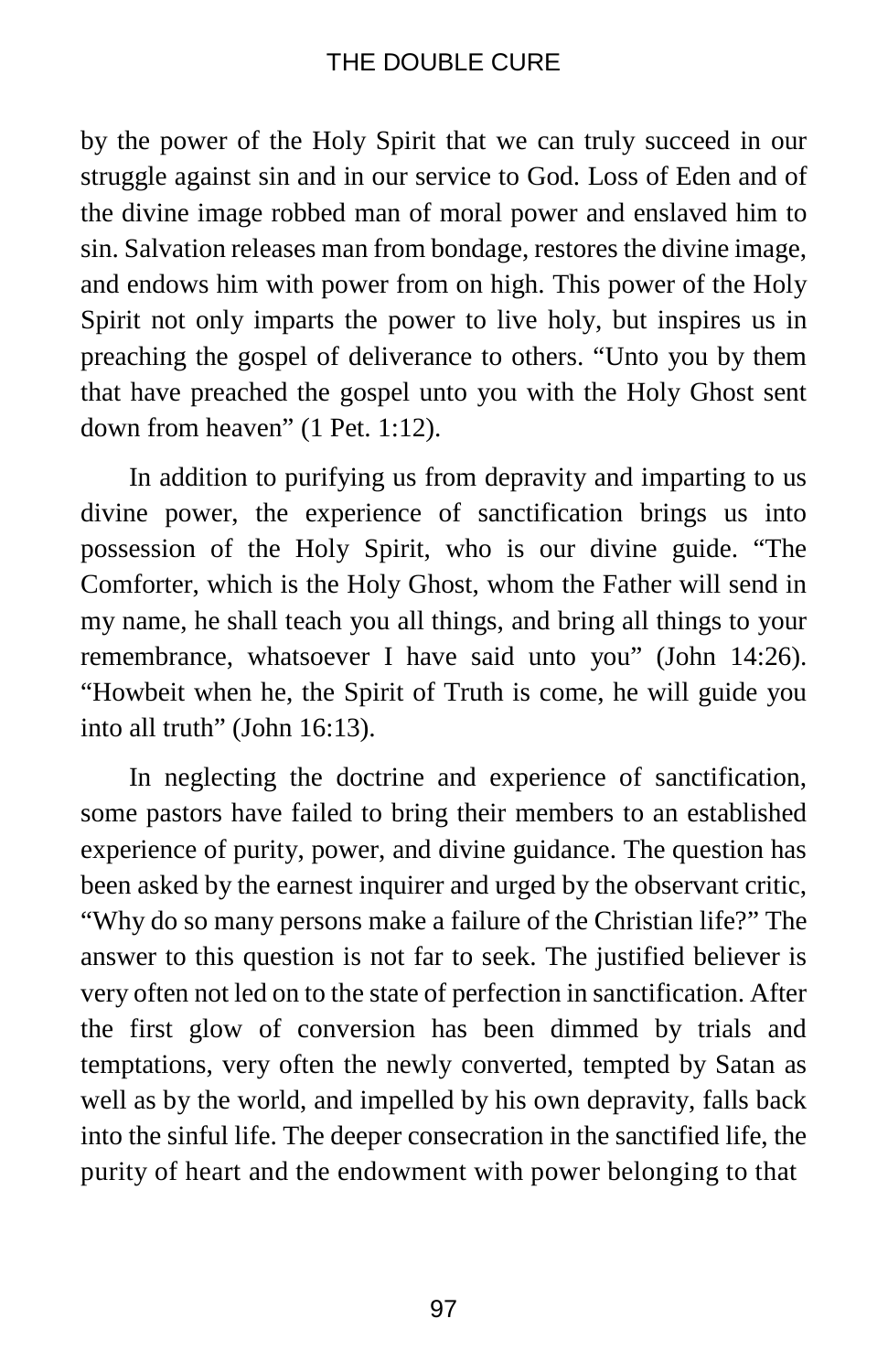experience, are the seal and preservation of a Christian experience, the crown and glory of redemption.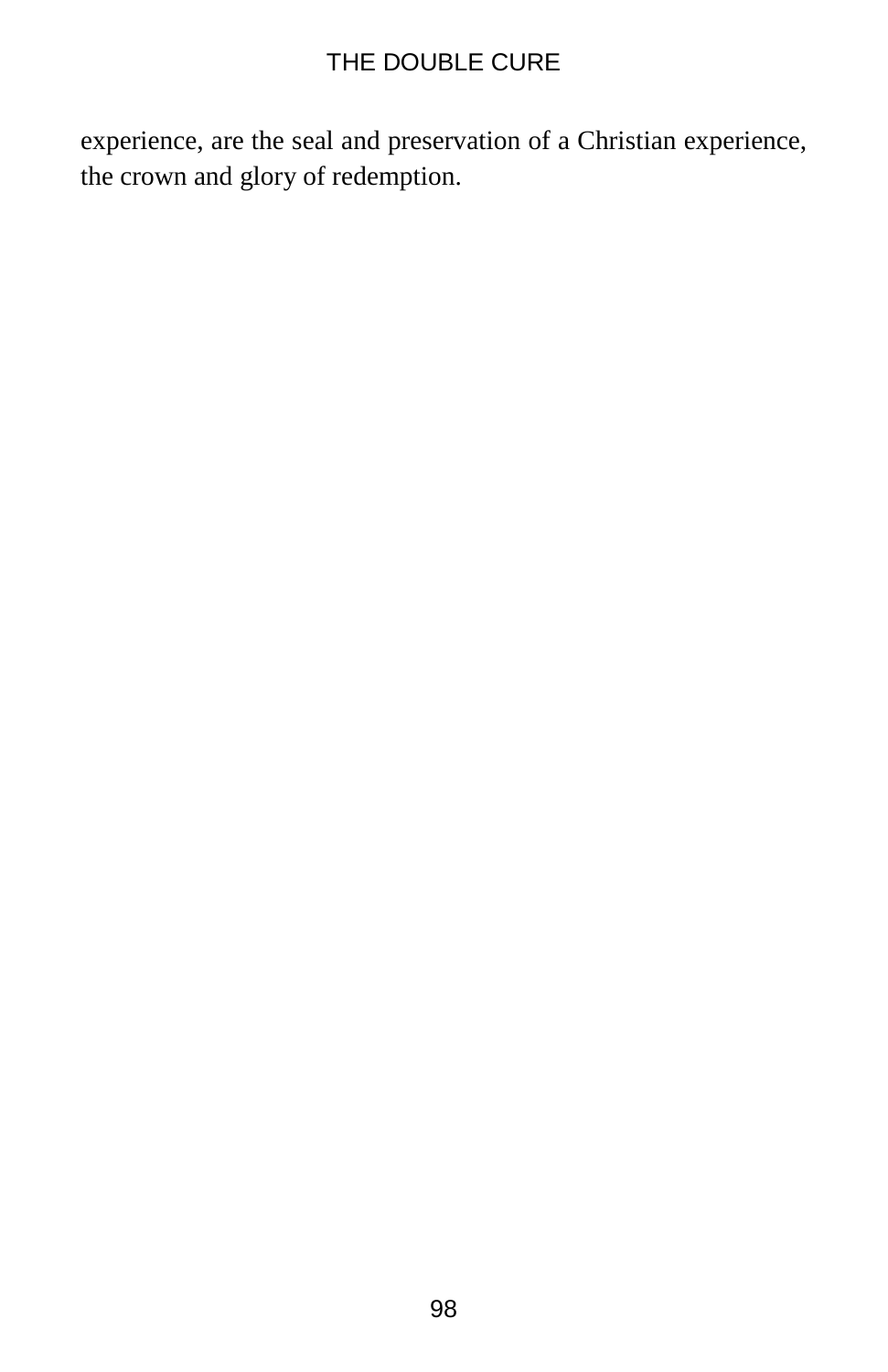## **Chapter XXV**

# **How to Obtain Sanctification**

The doctrine of sanctification, however well understood, is of little value unless it leads us to the heart-experience of sanctification. The atonement was made for all men, but it avails only for those who by an act of personal faith appropriate the boundless blessings it affords. Yet an understanding of the doctrine of sanctification and a knowledge that the atoning blood of Christ will purify the heart and fill it with the divine Spirit are necessary to our obtaining the experience. A man who, like the disciples at Ephesus, has never heard "whether there be any Holy Spirit," cannot be filled with the Holy Spirit. Though a man may receive sanctification without first understanding technically and thoroughly every phase of the doctrine, yet he must have sufficient knowledge to know that sanctification is a Bible doctrine. He must, for example, know that there is such a thing as sanctification, that it is attainable in this life, and that it is for him.

The knowledge of the doctrine of sanctification is fruitless without a fervent desire for the experience. A fervent desire for a pure heart, guided by a knowledge of God's provision through the gospel, will beget sanctifying faith in the believer, will set him to praying, seeking, striving for the perfect salvation experience. Since a man cannot intelligently desire that of which he is ignorant,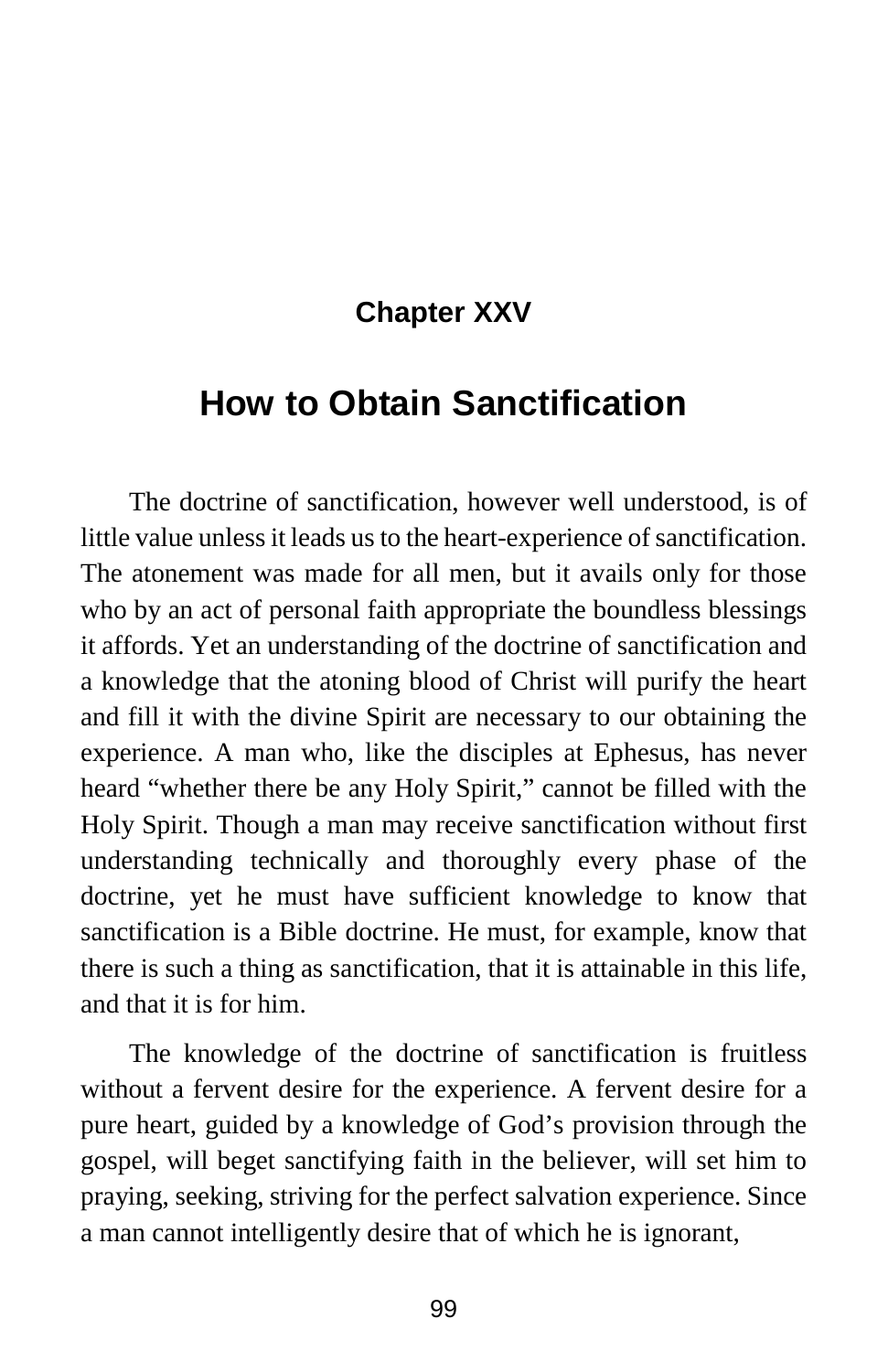enlightenment must precede desire; but, unfortunately, fervent desire does not always follow enlightenment. A man must not only *know* the nature and tendency of depravity—*know* that its eradication is possible, he must also *feel* the dangers of allowing the depraved nature to remain in him, and *feel* the desirableness, the profitableness, the blessedness, yea, the necessity, of a sanctified experience.

Both the intellect and the sensibility, knowledge and feeling, then, have a part in the Christian experience. Jesus says, "Ye shall *know* the truth, and the truth shall make you free" (John 8:32). Yet the kingdom of God is partly feeling, for Paul says it is "righteousness and *peace* and *joy* in the Holy Ghost" (Rom. 14:17). Knowledge without fervent desire may take a man through a formal consecration and lead him to a profession of sanctification; but without fervent desire to propel the heart to action the religious sensibilities remain dormant, the faith is not a living faith, and the experience is not perfect. The necessity of feeling, desire, conviction, however, does not make knowledge unnecessary. The intellect and the sensibilities in Christian experience stand related like body and soul in man. As the body without the soul is dead, so knowledge without feeling is lifeless and cold; as the soul without the body is insensible and incapable of practical earthly life, so feelings without the guiding power of knowledge are unstable and unenduring. We receive knowledge of sanctification through the truth (John 17:17), but desire is the wings that waft our prayers to God and bring a speedy answer down. "Whatsoever things ye desire, when ye pray, believe that ye receive them, and ye shall have them" (Mark 11:24). It is the "*fervent* prayer," the prayer that burns with holy desire, that "availeth much" (Jas. 5:16).

Even though God understands our faintest desire as well as he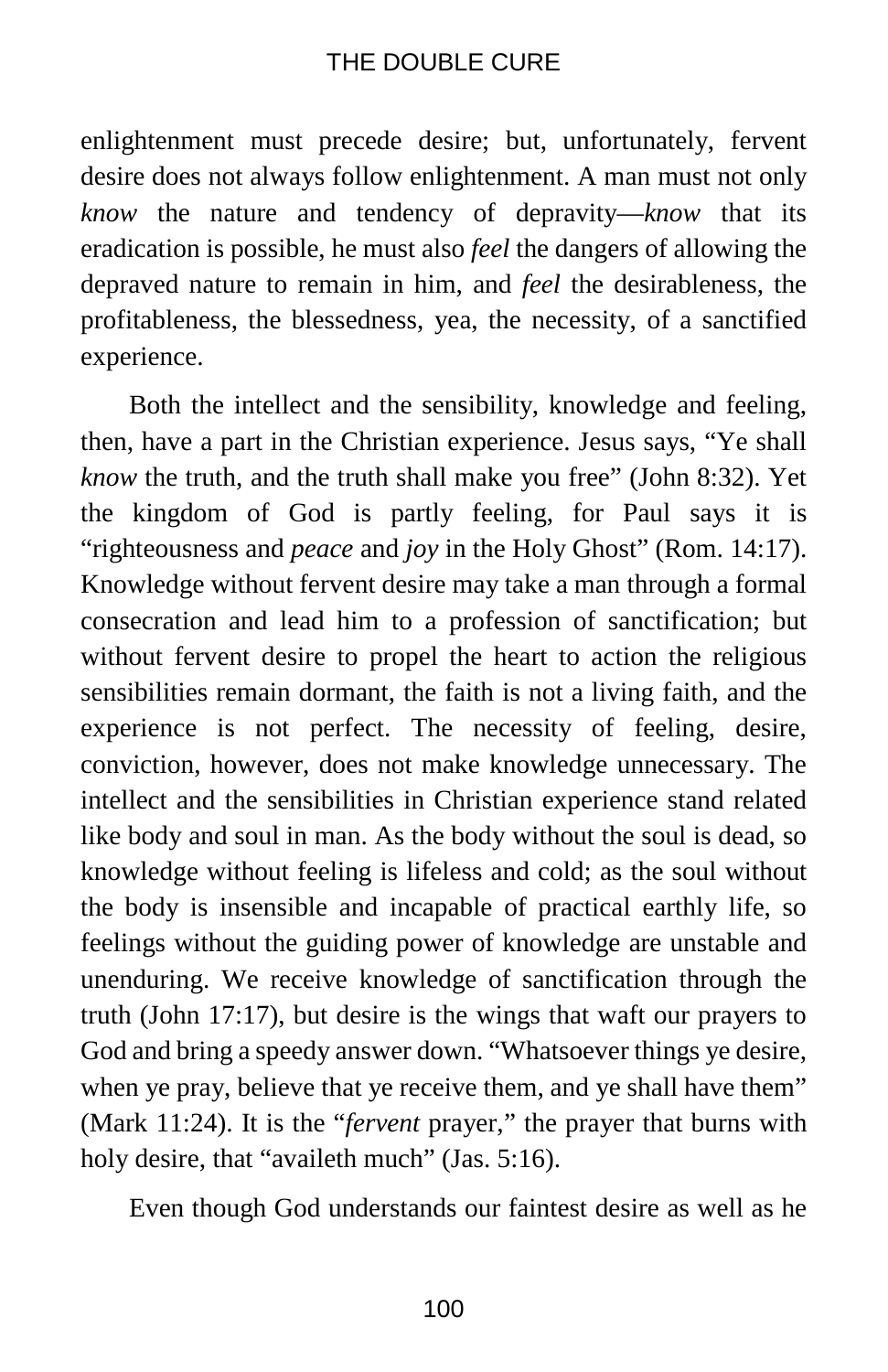understands our spoken request, yet it pleases him—-to say nothing of the good it does us—to have us ask. "Ask, and it shall be given you; seek, and ye shall find; knock, and it shall be opened unto you: for every one that asketh receiveth; and he that seeketh findeth; and to him that knocketh it shall be opened" (Matt. 7:7, 8). It appears from the following texts that the disciples were in prayer when the Holy Spirit descended upon them on the day of Pentecost. "And when they were come in, they went up into an upper room, where abode both Peter, and James, and John, and Andrew, Philip, and Thomas, Bartholomew, and Matthew, James the son of Alphaeus, and Simon Zelotes, and Judas the brother of James. These all continued with one accord in prayer and supplication, with the women, and Mary the mother of Jesus, and with his brethren" (Acts 1:13, 14). "And when the day of Pentecost was fully come, they were all with one accord in one place. And suddenly there came a sound from heaven as of a rushing mighty wind, and it filled all the house where they were sitting. And there appeared unto them cloven tongues like as of fire, and it sat upon each of them. And they were all filled with the Holy Ghost, and began to speak with other tongues, as the Spirit gave them utterance" (Acts 2:1-4). It was while in prayer that the disciples on another occasion were filled with the Holy Spirit. "And when they had prayed, the place was shaken where they were assembled together; and they were all filled with the Holy Ghost, and they spake the word of God with boldness," (Acts 4:31). Prayer was offered, too, when the people of Samaria received the Holy Spirit. "Now when the apostles which were at Jerusalem heard that Samaria had received the word of God, they sent unto them Peter and John: Who, when they were come down, prayed for them, that they might receive the Holy Ghost" (Acts 8:14, 15). Jesus says plainly that the Holy Spirit is given to them that ask. "If ye then, being evil, know how to give good gifts unto your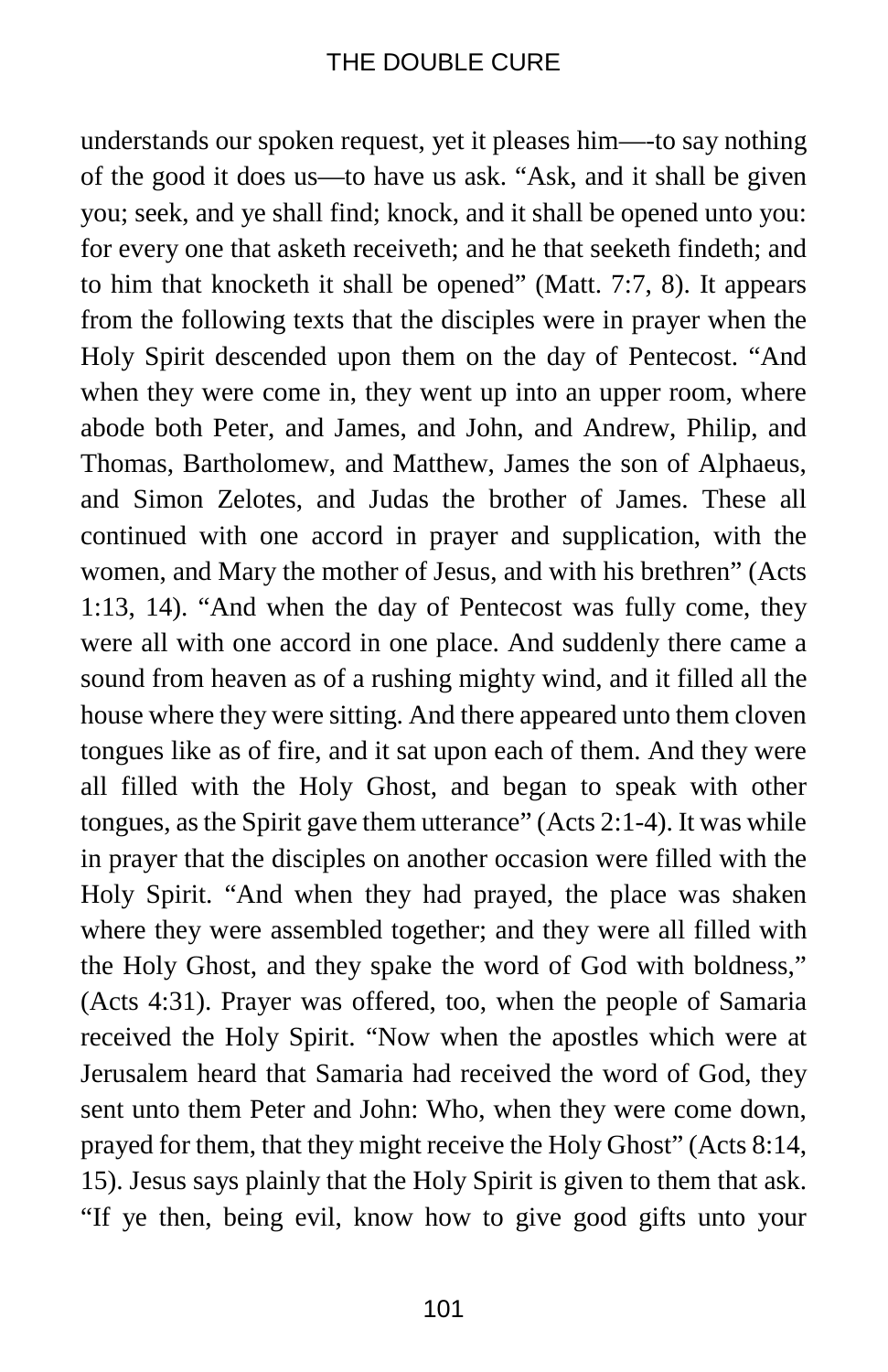children: how much more shall your heavenly Father give the Holy Spirit to them that ask him?" (Luke 11:13)

Knowledge, desire, and prayer, though necessary, are still not enough to cleanse the human temple in the blood of Christ and thus fit man for the Holy Spirit's complete indwelling. There must be a fuller dedication of oneself to God than was possible before conversion. The convicted sinner who has never known Christ as his Savior cannot fully comprehend the deep meaning of an entire consecration, but the justified believer who has 'acquainted himself with God' understands more fully what it means to give spirit, soul, and body completely and unreservedly into the hands of God. Whether or not Paul had in mind entire sanctification when he wrote the words of Rom. 12:1, that verse expresses the idea of complete surrender of the body to the service of God. In his letter to the Thessalonians Paul speaks of sanctifying as being done "wholly," or entirely, and of the preserving grace of God as reaching "spirit, soul, and body." "And the very God of peace sanctify you wholly; and I pray God your whole spirit and soul and body be preserved blameless unto the coming of our Lord Jesus Christ. Faithful is he that calleth you, who also will do it" (1 Thess. 5:23, 24).

> "When thy all is on the altar laid, Guard it from each vain desire; When thy soul the perfect price has paid, God will send the holy fire."

But we are not sanctified by knowledge, by desire, by prayer, nor by dedication or consecration. Not even by all of these necessary steps are we sanctified. "Wherefore Jesus also, that he might sanctify the people with his own blood, suffered without the gate" (Heb. 13:12). The apostle Paul says that he was sent to the Gentiles "to open their eyes, and to turn them from darkness to light, and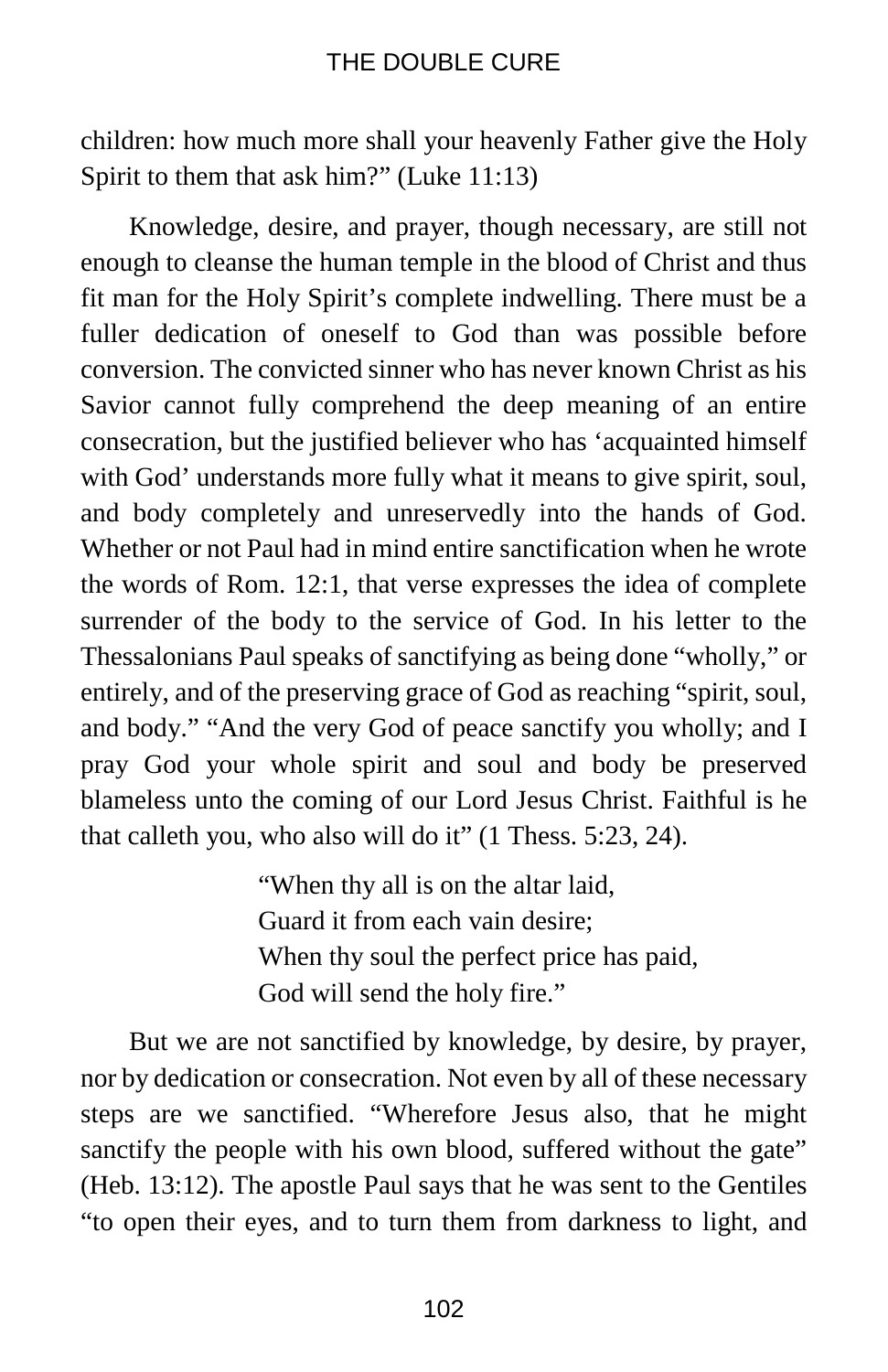from the power of Satan unto God, that they may receive forgiveness of sins, and inheritance among them which are sanctified by faith that is in me" (Acts 26:18).

To sum up what we have thus far learned, the justified believer must, in order to be sanctified, receive a knowledge that sanctification is attainable, must have an impelling desire to obtain the experience, must dedicate, or consecrate, himself "wholly to God," must pray for the Holy Spirit and, finally, must believe, must have faith that the blood cleanses and that the Holy Spirit in his fullness comes in.

Just at the "faith point," however, is where many falter. We are sensation-loving creatures. We often think more of the blessing and pray more for the blessing than we do for the Blesser. Sanctification by faith, the only sanctified experience known in the Bible, is often overlooked through over-attention to feelings, demonstrations, and mere externalities. Reader, if you wish to be sanctified, you must receive that experience by faith. Feelings, blessings, and glory are not the heralds of faith, but the fruits of faith. Emotions have their seat in the human mind and are played upon by all kinds of circumstances; they vary, rise and fall: but faith is grounded upon the immutable word of God; it continues unmoved and unchanged by varying circumstances and changing environment.

Some people trouble themselves a great deal about "the witness" of sanctification; yet, in truth, "the witness" is the one thing about which man need never trouble himself. Man's part is to believe, the Spirit's part is to witness; so see that you believe, and let God attend to the witnessing, for "he that believeth hath the witness in himself" (1 John 5:10). Some latter-day teachers would have us believe that the gift of tongues is a necessary accompaniment, or witness, of the Holy Spirit's infilling. Such a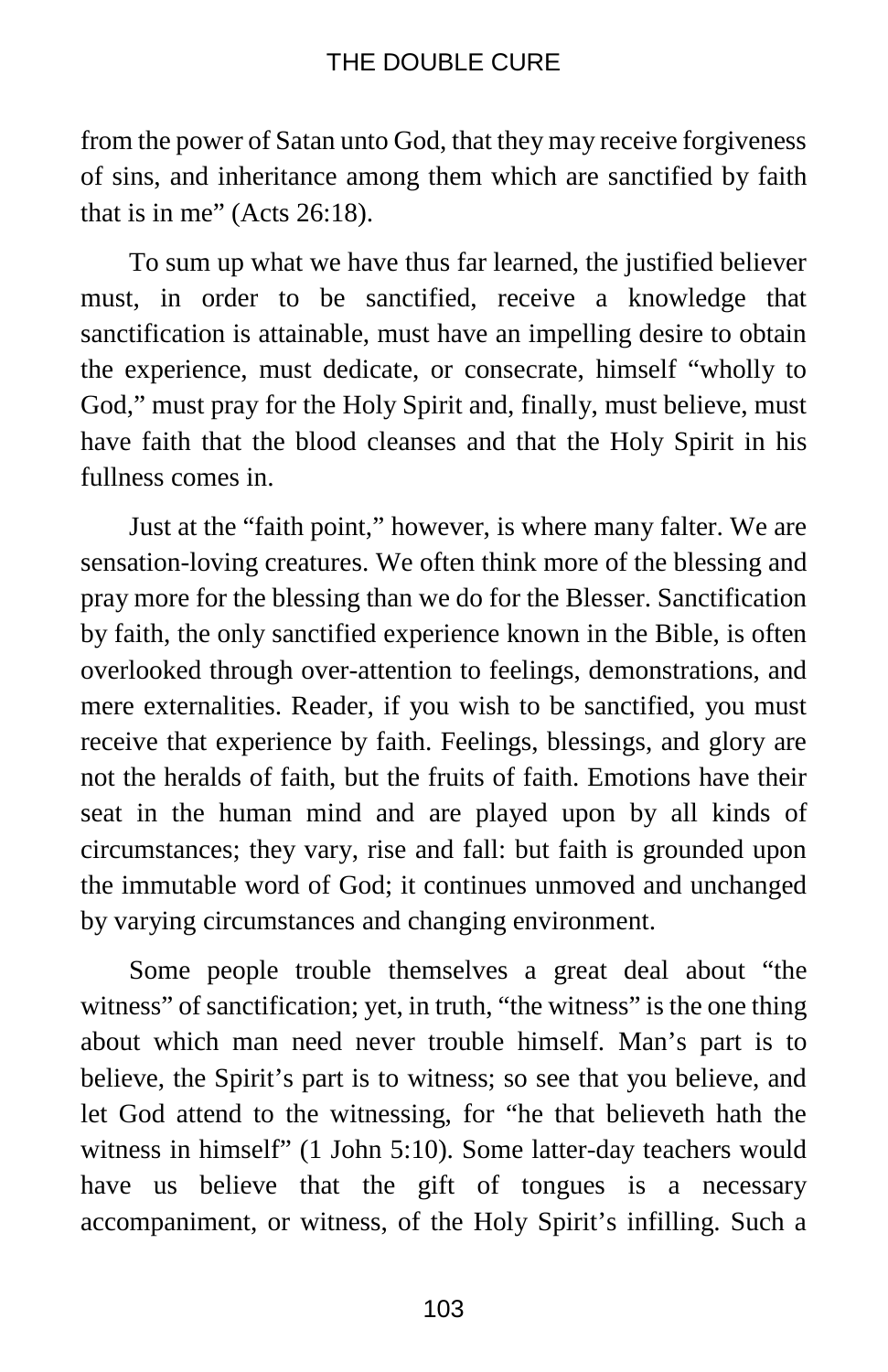position is refuted by the experience of the Samaritans. In the account of their receiving the Holy Spirit nothing is said about their having spoken in tongues. Read Acts 8:5-17. Other scriptures also refute the above position.

To put the instructions in few words: if you are a justified believer in Christ, desiring to be wholly sanctified, you must believe that sanctification is for you and is obtainable in this life; you must desire it fervently enough to prize the experience above everything else, to seek it diligently, to pray for it earnestly; you must dedicate your spirit, soul, and body forever to the service of God; finally, you must believe—unwaveringly believe, regardless of mere emotions, that the blood sanctifies, that the Holy Spirit comes in. Do these things from the heart, and you are sanctified. Doubts may assail you, temptations may come, emotions may rise and fall, but "he that believeth hath the witness in himself."